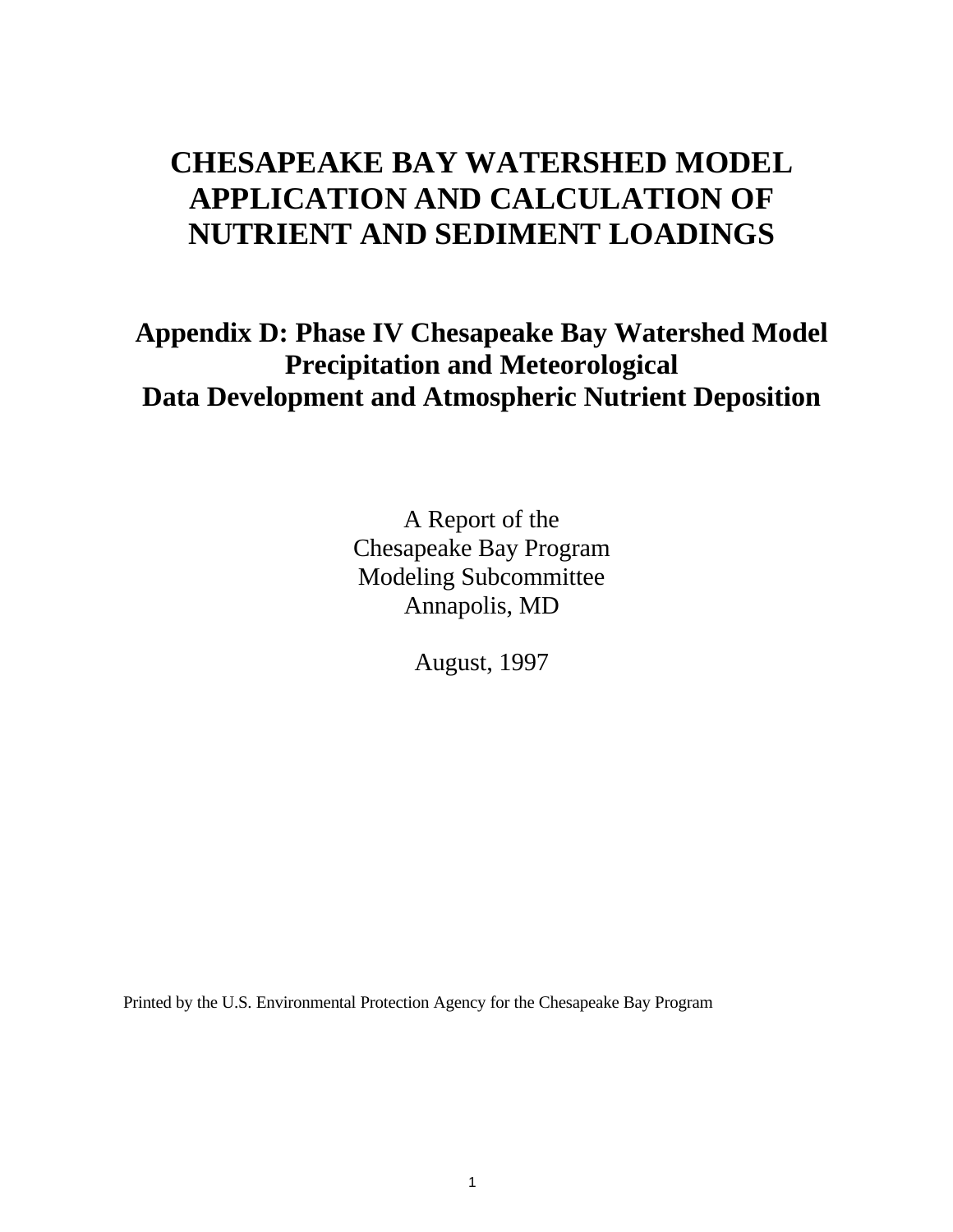# **Principal Authors**

 **Dr. Ping Wang Maryland Department of Natural Resources Chesapeake Bay Program Office Annapolis, MD**

**Lewis C. Linker United States Environmental Protection Agency Chesapeake Bay Program Office Annapolis, MD**

**Jennifer Storrick Chesapeake Research Consortium, Inc. Chesapeake Bay Program Office Annapolis, MD**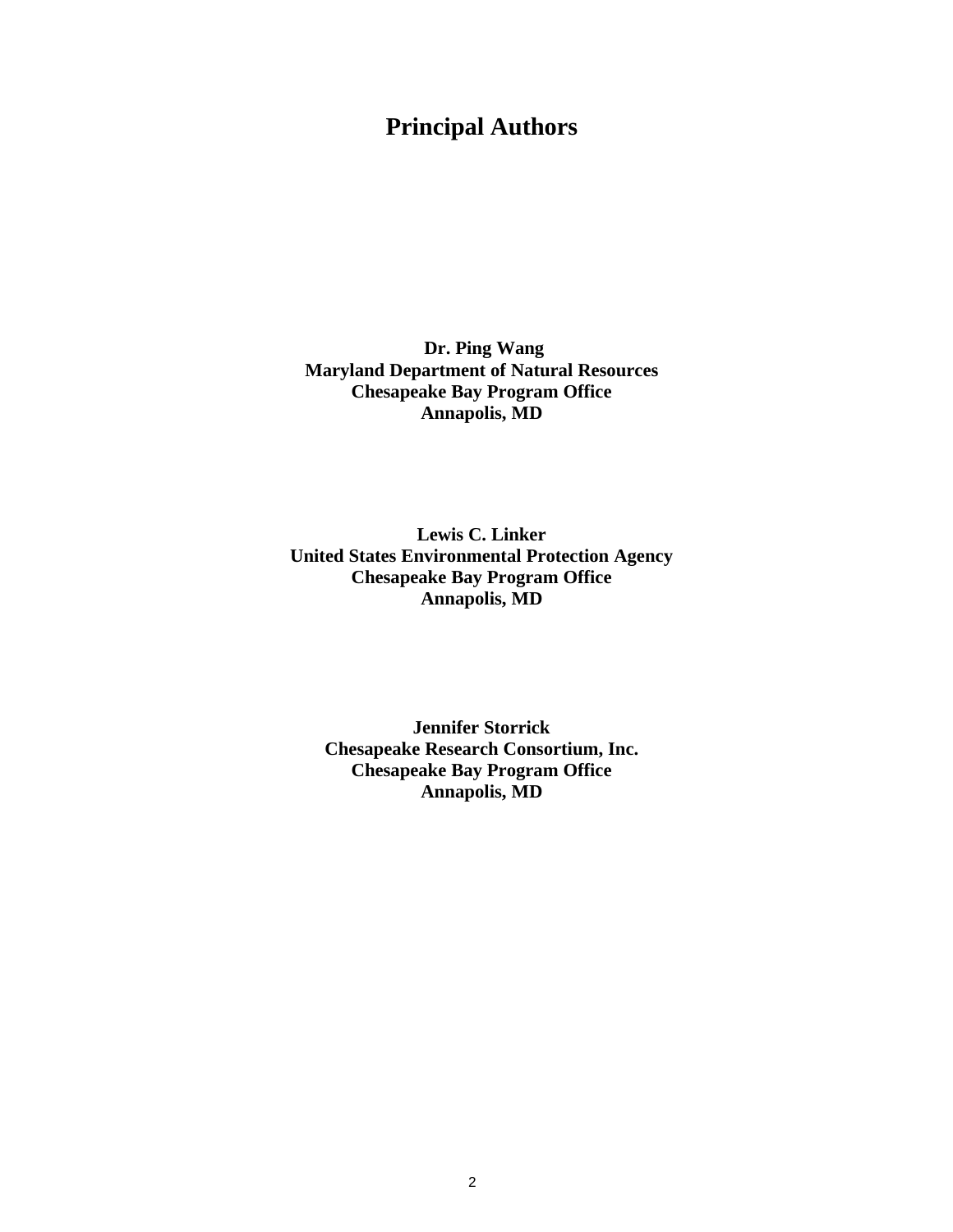## **Modeling Subcommittee Members**

James R. Collier, Chairman of the Dr. Robert Magnien Subcommittee, MD Department of Natural Resources Program Manager Assessment Administration Water Resources Management Division Annapolis, MD Washington, DC

US Geological Survey **River Basin** Towson, MD Rockville, MD

Mark Bennett Dr. Bruce Parker Department of Soil and Water Conservation National Oceanic and Atmospheric Richmond, VA Administration/NOS/OES33

Dr. Peter Bergstrom Silver Spring, MD Chesapeake Bay Field Office US Fish & Wildlife Service Kenn Pattison

Dr. Arthur Butt Harrisburg, PA Chesapeake Bay Office VA Department of Environmental Quality Ron Santos Richmond, VA US Army Corps of Engineers

Brian Hazelwood Metropolitan Washington Council of Tom Stockton

Dr. Albert Y. Kuo VA Institute of Marine Science Paul Welle

Lewis C. Linker, Coordinator of the Chester, PA Subcommittee US EPA Chesapeake Bay Program Office Annapolis, MD

Alan Lumb Hydrologic Analysis Support Section USGS National Center MS 415 Reston, VA

Dr. Ross Mandel Dr. Joseph Bachman Interstate Commission on the Potomac

Coastal & Estuarine Oceanography Branch

Annapolis, MD PA Department of Environmental Protection Bureau of Water Quality Protection

Baltimore, MD

Governments MD Department of Environmental Resources Washington, DC Watershed Modeling & Analysis Division Annapolis, MD

Gloucester Point, VA USDA Soil Conservation Service Northeast National Technical Center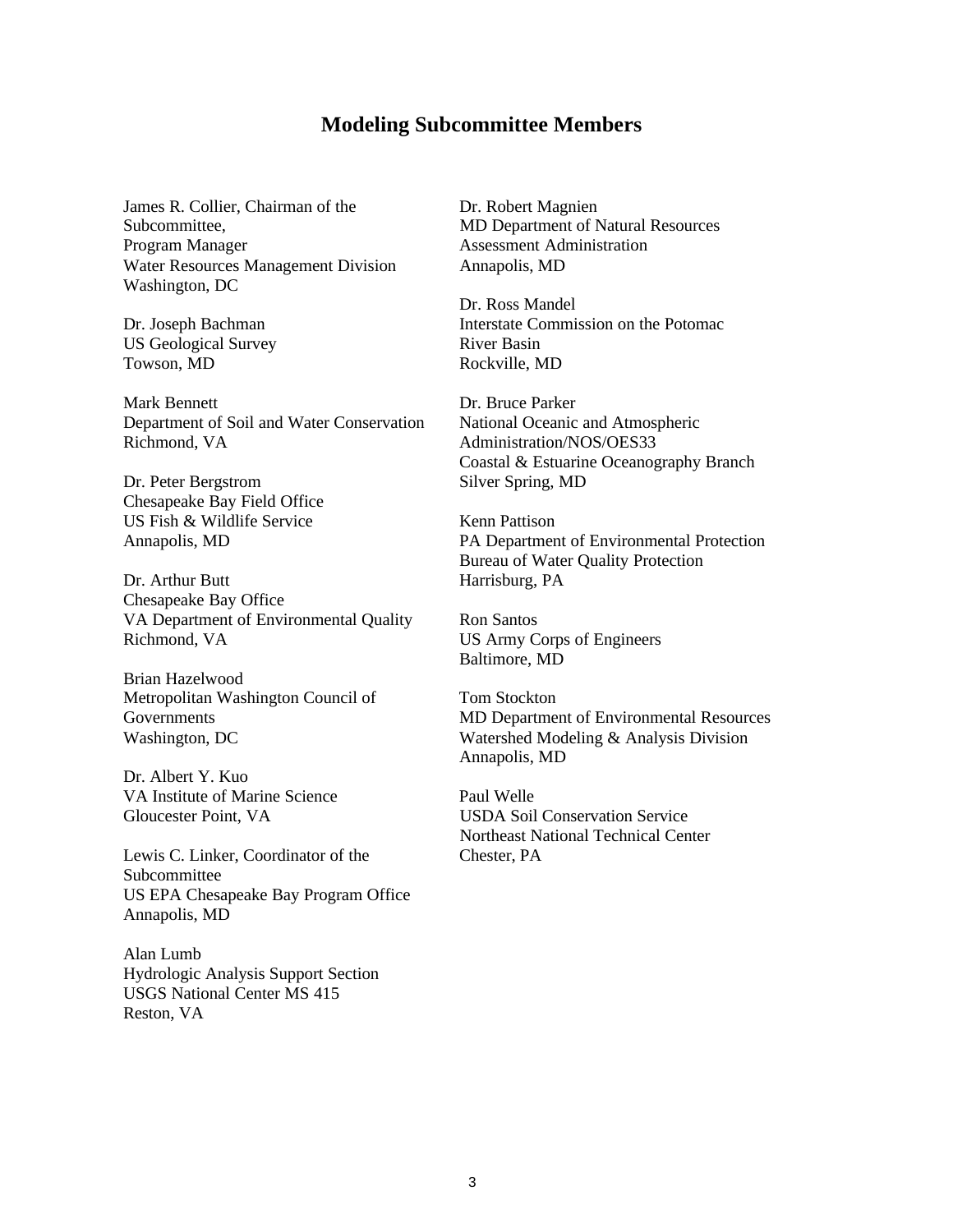## **Table of Contents**

|                | <b>Section</b>                                        |    |  |  |  |  |
|----------------|-------------------------------------------------------|----|--|--|--|--|
|                | Introduction                                          |    |  |  |  |  |
| 2              | <b>Observed Meteorological Data Base Development</b>  |    |  |  |  |  |
| 3              | <b>Observed Precipitation Data Base Development</b>   | 13 |  |  |  |  |
| $\overline{A}$ | Simulation of the Atmospheric Deposition of Nutrients | 34 |  |  |  |  |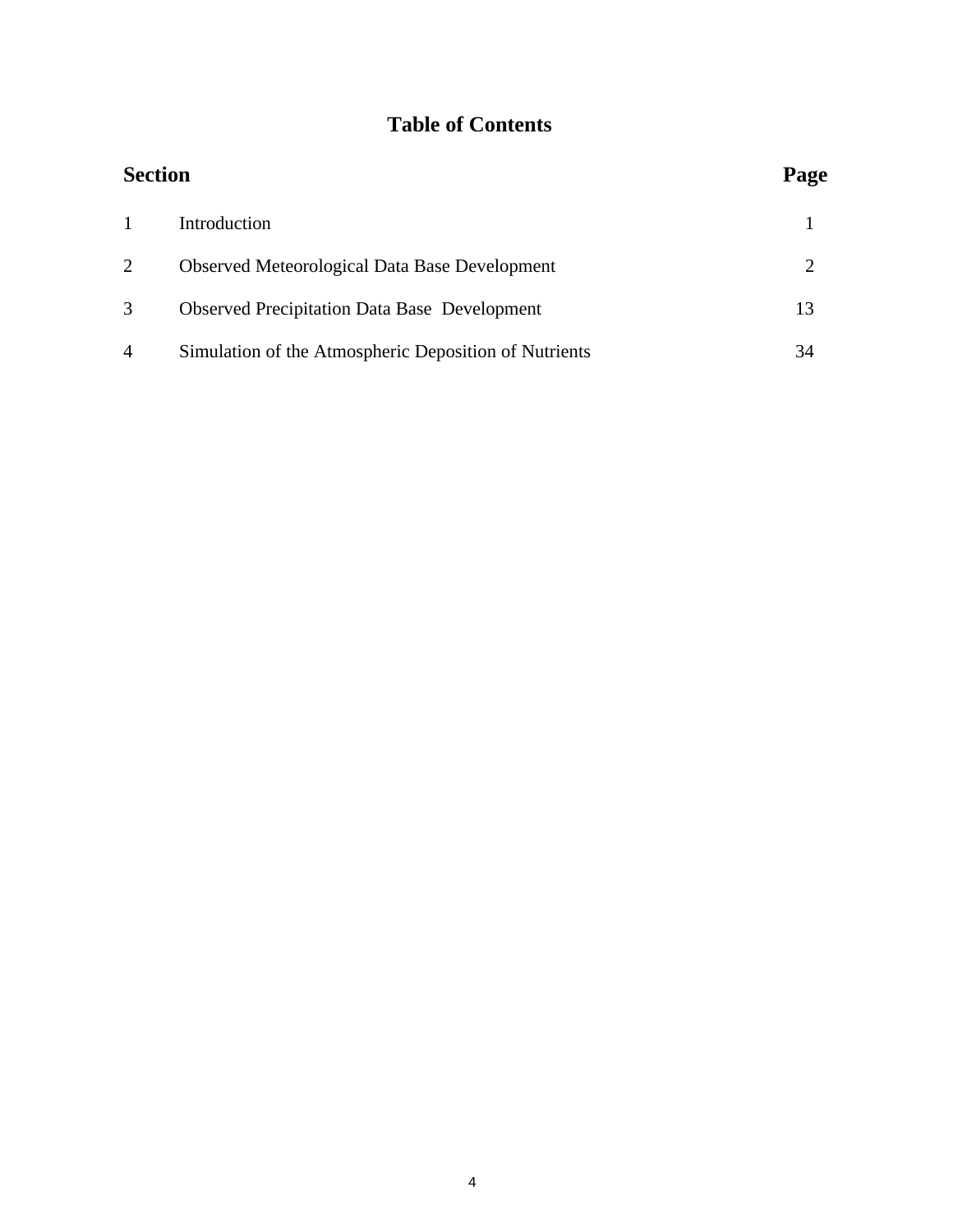# **List of Figures**

| <b>Figure</b>                                                         | Page           |
|-----------------------------------------------------------------------|----------------|
| D.2.1 Phase IV Model Segments of the Chesapeake Bay Watershed         | 3              |
| D.2.2 Meteorologic Regions and Principal Stations                     | $\overline{4}$ |
| D.3.1 Thiessen Polygon of Precipitation Stations                      | 15             |
| D.3.2 Precipitation Segments of Phase IV Watershed Model              | 16             |
| D.3.3 Location of Hourly and Daily Precipitation Stations             | 17             |
| D.4.1 3D Model Cells                                                  | 45             |
| D.4.2 Precipitation Regions for the 3D Model                          | 46             |
| D.4.3 Precipitation Regions of the 3D Model & Coastal Watershed Model | 47             |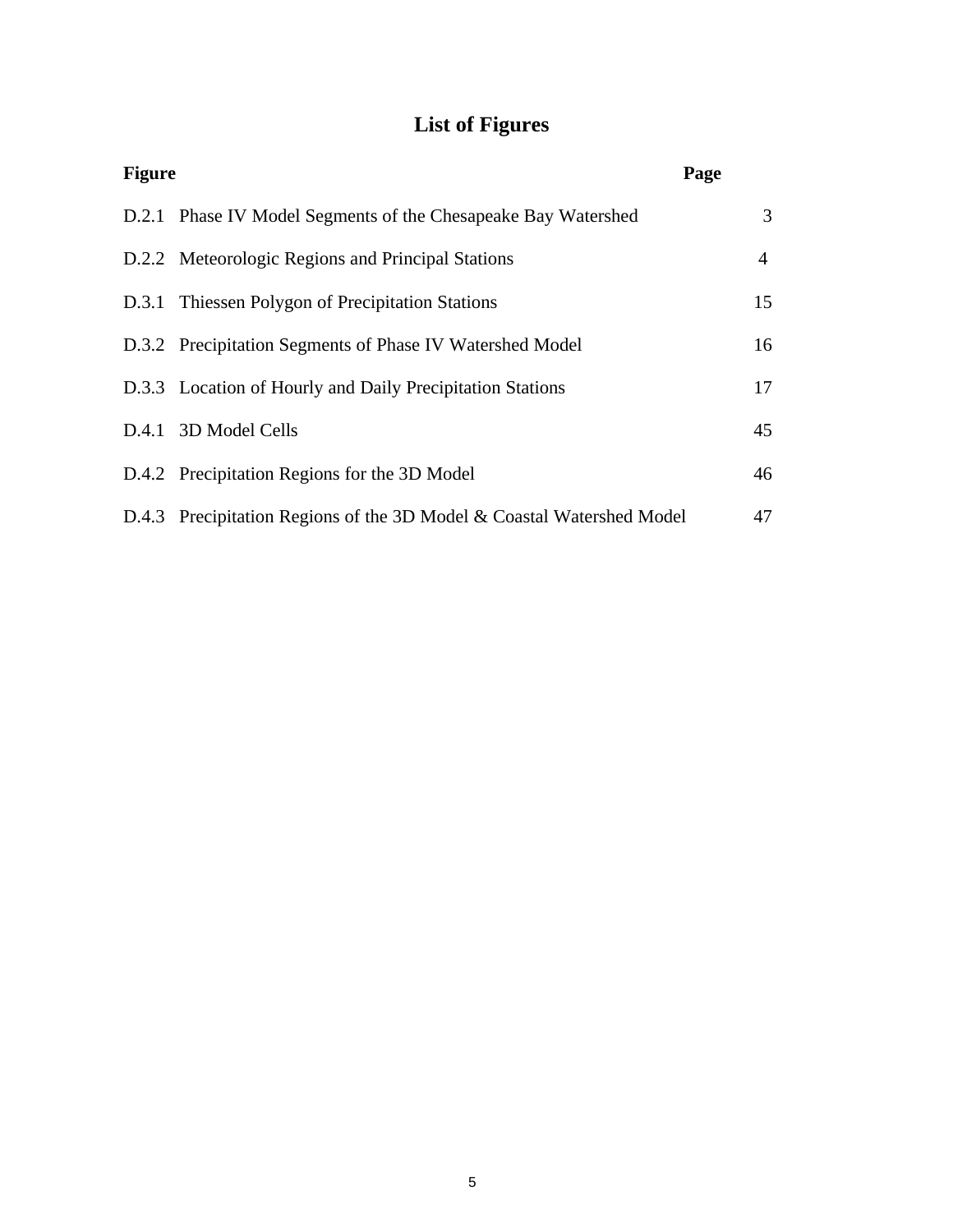## **List of Tables**

| <b>Table</b> |                                                                                                                                                                                   | Page |
|--------------|-----------------------------------------------------------------------------------------------------------------------------------------------------------------------------------|------|
| D.2.1        | Stations Used to Develop 1992-1994 Regional Meteorological Data                                                                                                                   | 2    |
| D.2.2        | Missing Data and Filling Method                                                                                                                                                   | 5    |
| D.2.3        | Monthly Correction Factors to Potential Evaporation                                                                                                                               | 6    |
| D.2.4        | Comparison of Meteorological Data Development                                                                                                                                     | 8    |
| D.3.1        | Precipitation Stations and Theissen Weights for Precipitation Segments                                                                                                            | 18   |
| D.3.2        | Format of Input Files for PRECIP.exe Program                                                                                                                                      | 23   |
| D.3.3        | Summary of Precipitation Data                                                                                                                                                     | 25   |
| D.4.1        | Average Annual Atmospheric Wet NO <sub>3</sub> and Wet NH <sub>4</sub> Depositions for<br>the Phase IV Chesapeake Bay Watershed Model Precipitation Segments,<br>1984-1994        | 34   |
|              | D.4.2.a Annual Wet Deposition of $NO3$ at NADP Sites                                                                                                                              | 36   |
| D.4.2.b      | Annual Wet Deposition of NH <sub>4</sub> at NADP Sites                                                                                                                            | 36   |
| D.4.3        | Average Annual Atmospheric Wet & Dry $NO3$ Atmospheric Deposition<br><b>Loading Rates</b>                                                                                         | 37   |
| D.4.4        | Phase IV Chesapeake Bay Watershed Model Precipitation Segments,<br>1984-1991 Average Annual Atmospheric Dissolved Organic Nitrogen<br><b>Atmospheric Deposition Loading Rates</b> | 41   |
| D.4.5        | 1984-1994 Annual Average Atmospheric Nitrogen Deposition to<br>the Chesapeake Bay Watershed                                                                                       | 42   |
| D.4.6        | Correspondence of Phase IV Chesapeake Bay Watershed Model<br>Precipitation Segments with the Chesapeake Bay Water Quality Model<br><b>Precipitation Regions</b>                   | 44   |
| D.4.7        | Dry/Wet NO <sub>3</sub> Atmospheric Deposition for the Chesapeake Bay<br><b>Water Quality Model Precipitation Regions</b>                                                         | 48   |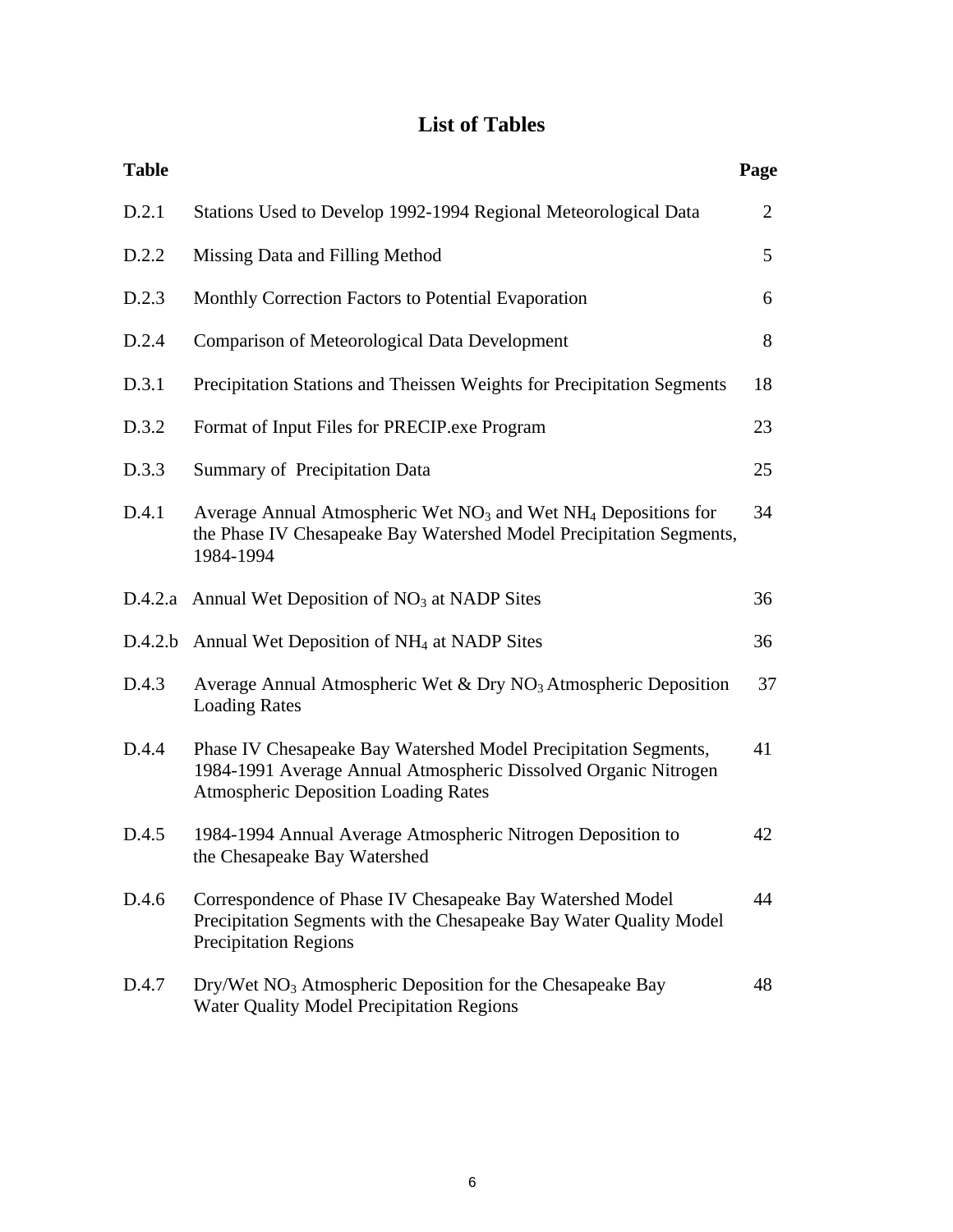# **Acronyms and Abbreviations**

| <b>CBPAS</b>   | Chesapeake Bay Program Air Subcommittee         |
|----------------|-------------------------------------------------|
| <b>CBPO</b>    | Chesapeake Bay Program Office                   |
| <b>CRC</b>     | <b>Chesapeake Research Consortium</b>           |
| $deg-F$        | Degrees Fahrenheit                              |
| <b>DIP</b>     | Dissolved Inorganic Phosphorus                  |
| <b>DON</b>     | Dissolved Organic Nitrogen                      |
| <b>DSN</b>     | Data Set Numbers                                |
| <b>FORTRAN</b> | Formula Translation                             |
| <b>HSPF</b>    | <b>Hydrological Simulation Program-FORTRAN</b>  |
| kg/ha          | Kilograms per hectare                           |
| lb/ac          | Pounds per acre                                 |
| $lb/ac-yr$     | Pounds per acre per year                        |
| mg/1           | Milligrams per liter                            |
| <b>NADP</b>    | <b>National Air Deposition Program</b>          |
| <b>NOAA</b>    | National Oceanic and Atmospheric Administration |
| OrN            | Organic Nitrogen                                |
| <b>OrP</b>     | Organic Phosphorus                              |
| ppn            | Precipitation (mm)                              |
| <b>RADM</b>    | <b>Regional Acid Deposition Model</b>           |
| <b>STAC</b>    | Scientific and Technical Advisory Committee     |
| <b>USEPA</b>   | United States Environmental Protection Agency   |
| <b>USGS</b>    | United States Geological Survey                 |
| <b>WDM</b>     | <b>Watershed Data Management</b>                |
| <b>WSM</b>     | <b>Watershed Model</b>                          |
|                |                                                 |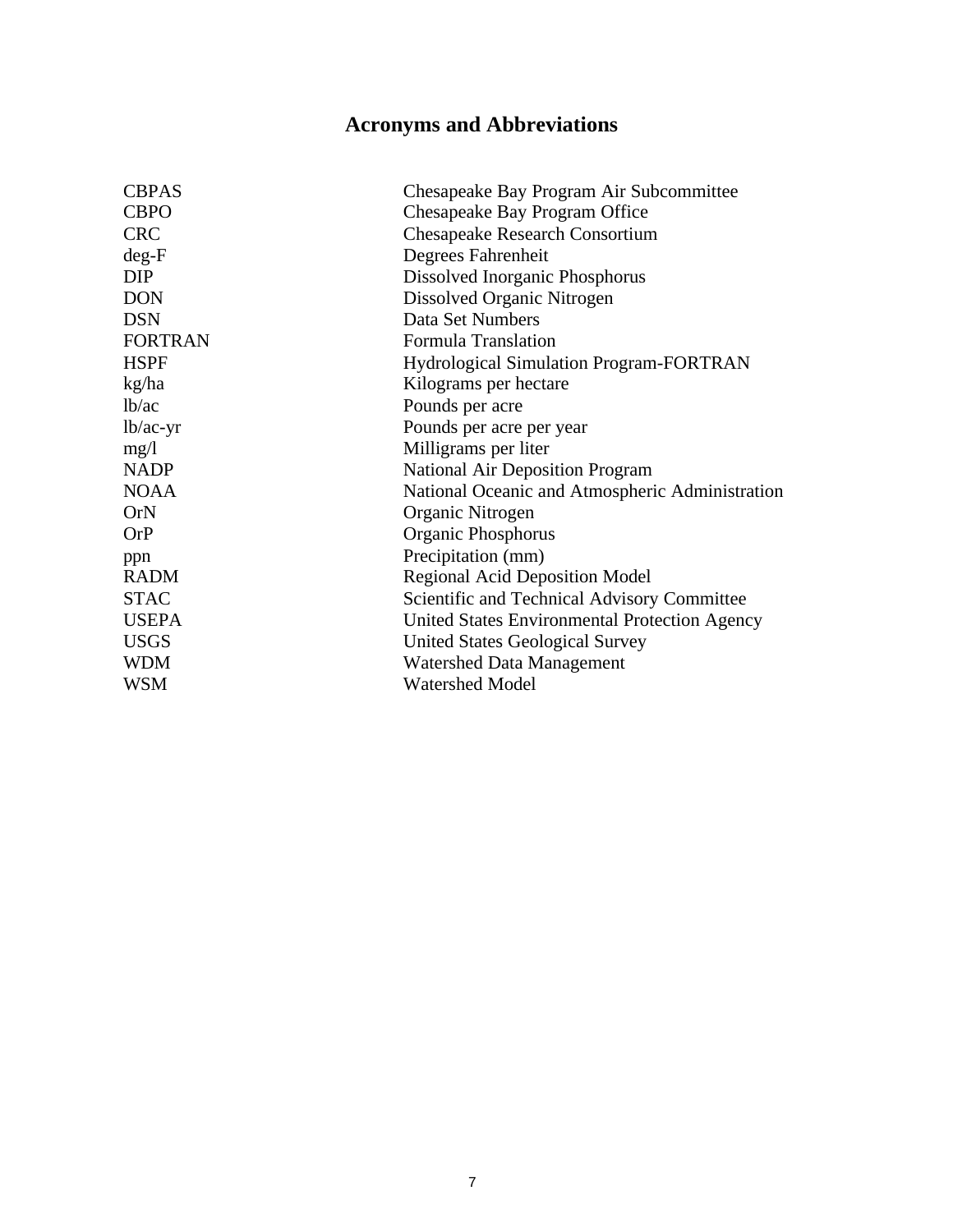#### **Section D.1 Introduction**

Precipitation and meteorological data are the primary forcing functions in the Phase IV Chesapeake Bay Watershed Model. Flow, nonpoint source loads, and reaction rates all primarily depend on the continuous hourly input of precipitation, temperature, evaporation, and solar radiation. Consequently, great care is used in the development of the precipitation and meteorological data base.

The Phase IV Chesapeake Bay Watershed Model requires continuous hourly input data for the 1984 to 1995 simulation. Developing twelve years of hourly precipitation time series is a challenge. One of the first decisions encountered in precipitation time series development is the choice between obtaining the greatest number of observed stations and obtaining the greatest consistency in stations. If the greatest number of observed stations is used, many large gaps occur in the data as stations became operative and enter the data set, or, as the stations are discontinued and leave the data set. The possibility of introducing error due to the inconsistency of the precipitation stations throughout the simulation is a concern. On the other hand, if consistency is an absolute priority many stations will be eliminated due to data gaps.

In an effort to compromise, a total of 147 precipitation stations are used, of which 88 are hourly and 59 are daily records of rainfall. Data gaps exist in these observed stations, but overall the observed stations used are relatively continuous over the entire simulation period. A computer program, PRECIP.exe, provides a technique to partially overcome the discontinuity of some station within a segment by re-weighting the data with the exclusion of the station with the missing data.

All seven of the primary meteorological stations within or adjacent to the Chesapeake basin are used, including Binghamton, NY, Williamsport, PA, Harrisburg, PA, Elkton, WV, Dullas Airport, Richmond, VA, and Roanoake, VA. The work in this phase of Watershed Model development is expansion of the precipitation and meteorological data base from 1984- 91 to 1984-1995. Slightly different methods were used in the 1991-95 data development due to upgrades in computer hardware and software, and a change from VMS/DOS to UNIX operating systems.

Specifically, in the 1984-91 database development the program NOAA.EXE was used to transform the observed data into WDM file format. In the 1991-95 database development, the newer programs PREDY, PREHR and HSPF programs were used the develop WDM files. In the meteorological data, various programs were used in the development of he 1984-91 WDM files whereas in the 1991-95 WDM development the newer program USGS METCOMP was used. In all cases the programs were designed for the same purpose and generated the same type of output.

To assess comparability between the 1984-91 and the 1991-95 data, a year of overlap 1991 data is used. The 1991 precipitation and meteorological data is developed under the two equivalent methodologies and compared. No significant differences are discerned in the 1991 data generated from either of the two methodologies.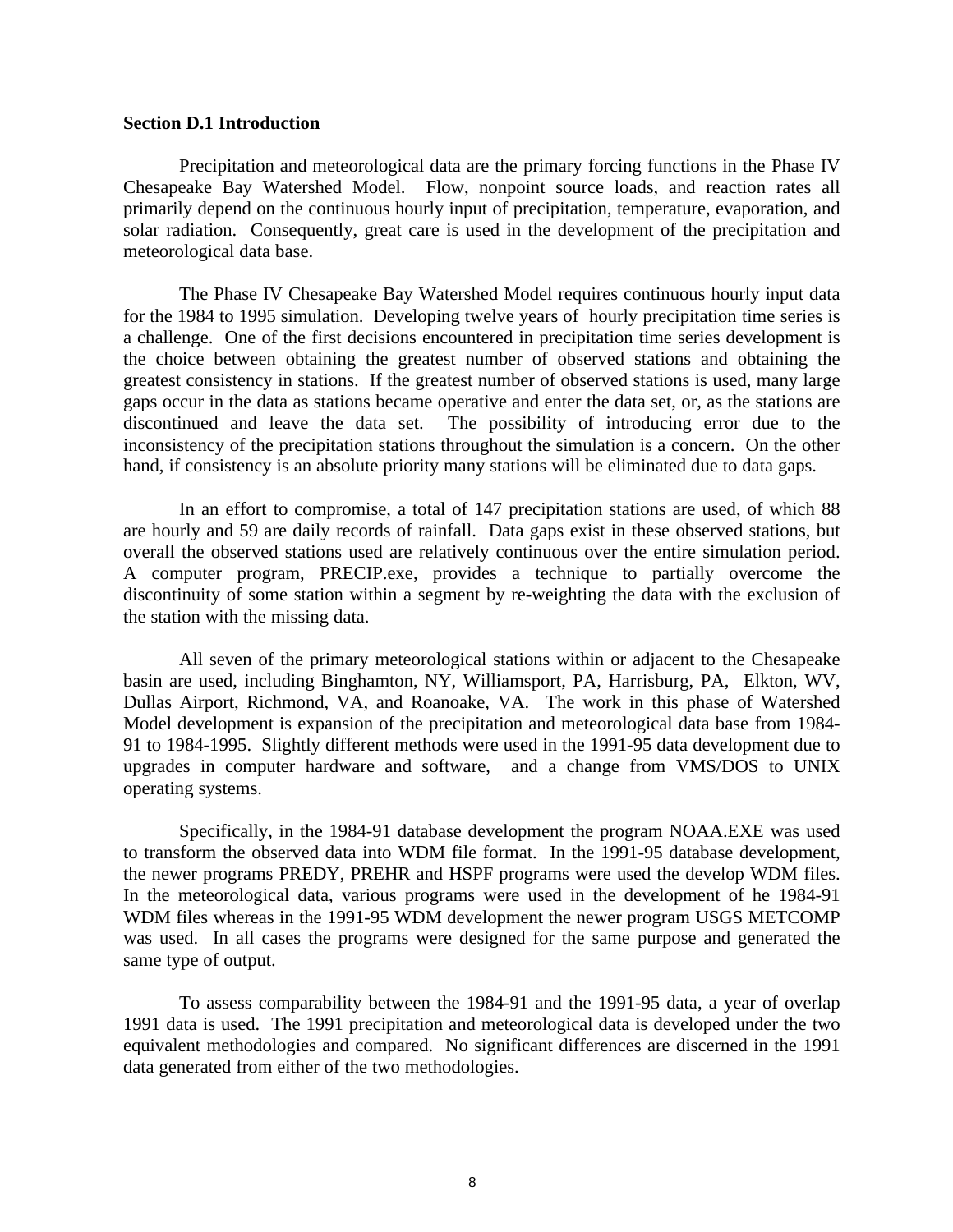#### **Section D.2 Observed Meteorological Data Base Development**

The National Oceanic and Atmospheric Administration (NOAA) standard formatted daily maximum air temperature, minimum air temperature, dew point temperature, cloud coverage, and wind speed for 1991-1994 were collected from seven stations for the seven meteorological regions of the Phase IV Chesapeake Bay Watershed Model. Figure D.2.1 shows the Phase IV Watershed Model segments. The seven meteorological regions and associated model segments are illustrated on Figure D.2.2 and listed in Table D.2.1.

#### **Table D.2.1.**

**Stations Used to Develop 1992-1994 Regional Meteorological Data**

| <b>Region</b> # | <b>Station #</b>   | Location                   |  |  |  |  |
|-----------------|--------------------|----------------------------|--|--|--|--|
|                 | 04725              | Binghamton, NY             |  |  |  |  |
| 2               | 14778              | Williamsport, PA           |  |  |  |  |
| 3               | 14711              | Middletown Harrisburg, PA* |  |  |  |  |
| 4               | 13729              | Elkins, WV                 |  |  |  |  |
| 5               | 93738              | Dulles Airport, VA         |  |  |  |  |
| 6               | 13741              | Roanoke, VA                |  |  |  |  |
| 7               | 13740              | Richmond, VA               |  |  |  |  |
|                 | $1h^{**}$<br>14768 | Rochester, NY              |  |  |  |  |
|                 | $2b**$<br>14777    | Wilkes-Barre/Scranton, PA  |  |  |  |  |
|                 | $7b***$<br>13733   | Lynchburg AP, VA           |  |  |  |  |

\* Note: The Harrisburg Station, PA was used in Phase II. However, data after 10/01/91 were no longer available from the Harrisburg Station, PA so the Middletown Harrisburg Station, PA was used in Phase IV (1992-1994). Therefore, for the intercomparison stage 1 and stage 2 data transformations, Phase IV data for 1/91-9/91 were from Harrisburg and the 10/91-12/91 data were from Middletown Harrisburg, PA.

\*\* Note: The stations with the region number possessing the suffix 'b' were utilized as alternative stations to fill in any missing data for the corresponding primary stations.

The NOAA formatted data were reformatted to the HYDDY format using dBase and a FORTRAN program PREDY.F.<sup>1</sup> A copy of this program is located at the end of this section. The HYDDY format is a code including information such as the station number, year, month and data. The format is generally encoded as follows:

 $\overline{a}$ 

<sup>&</sup>lt;sup>1</sup> Wang, P. (1995). Chesapeake Bay Program Office, Annapolis, MD.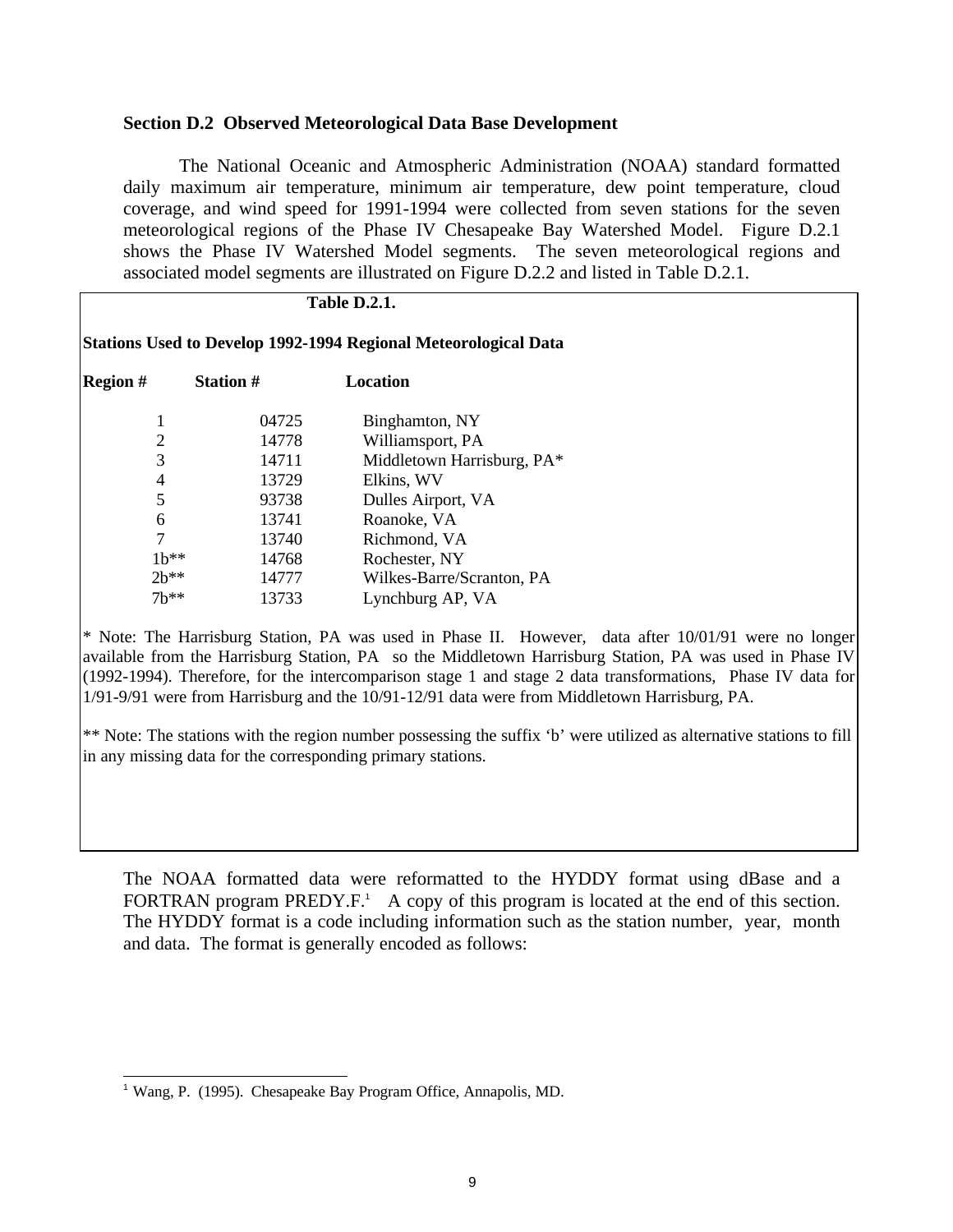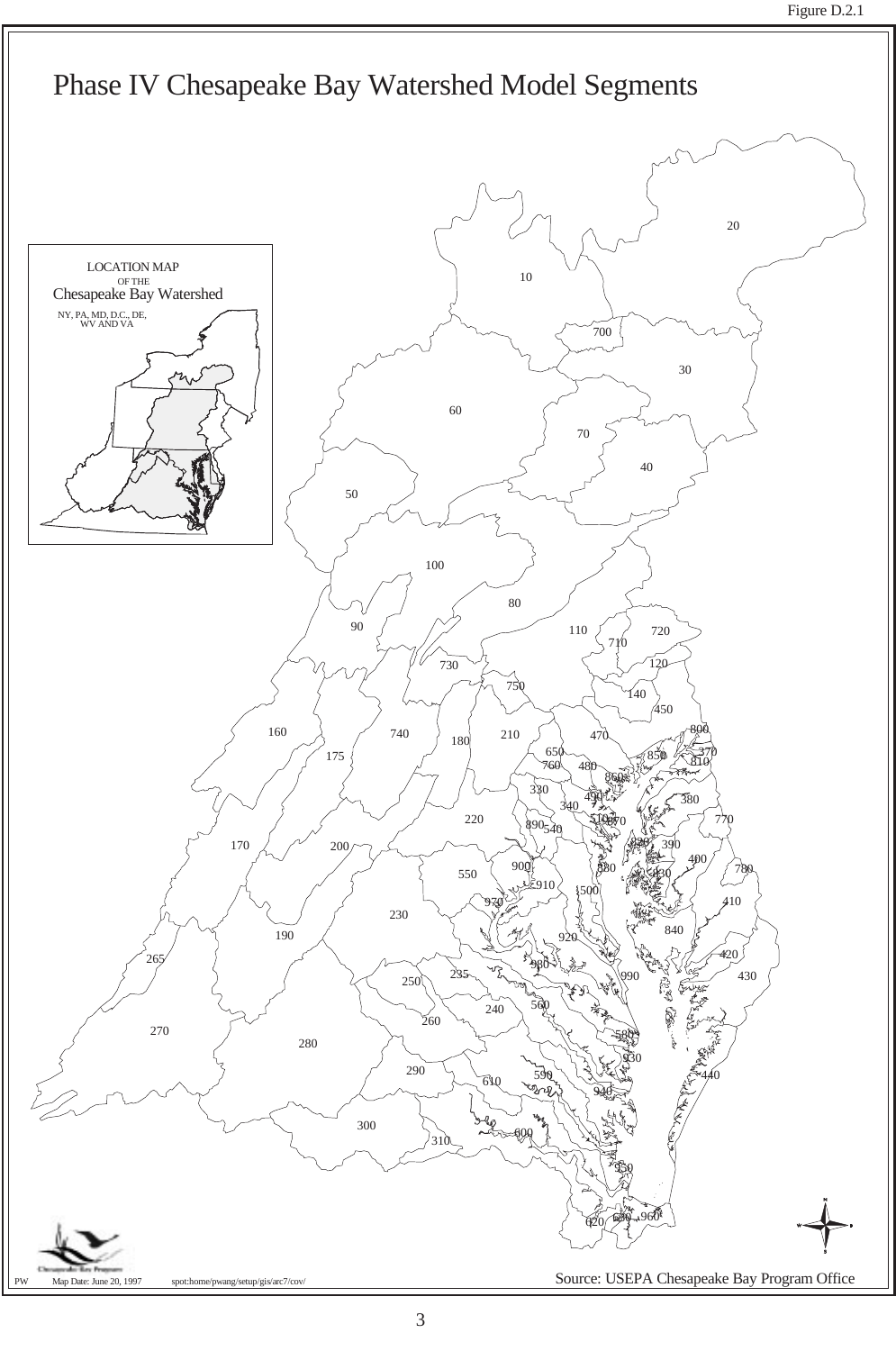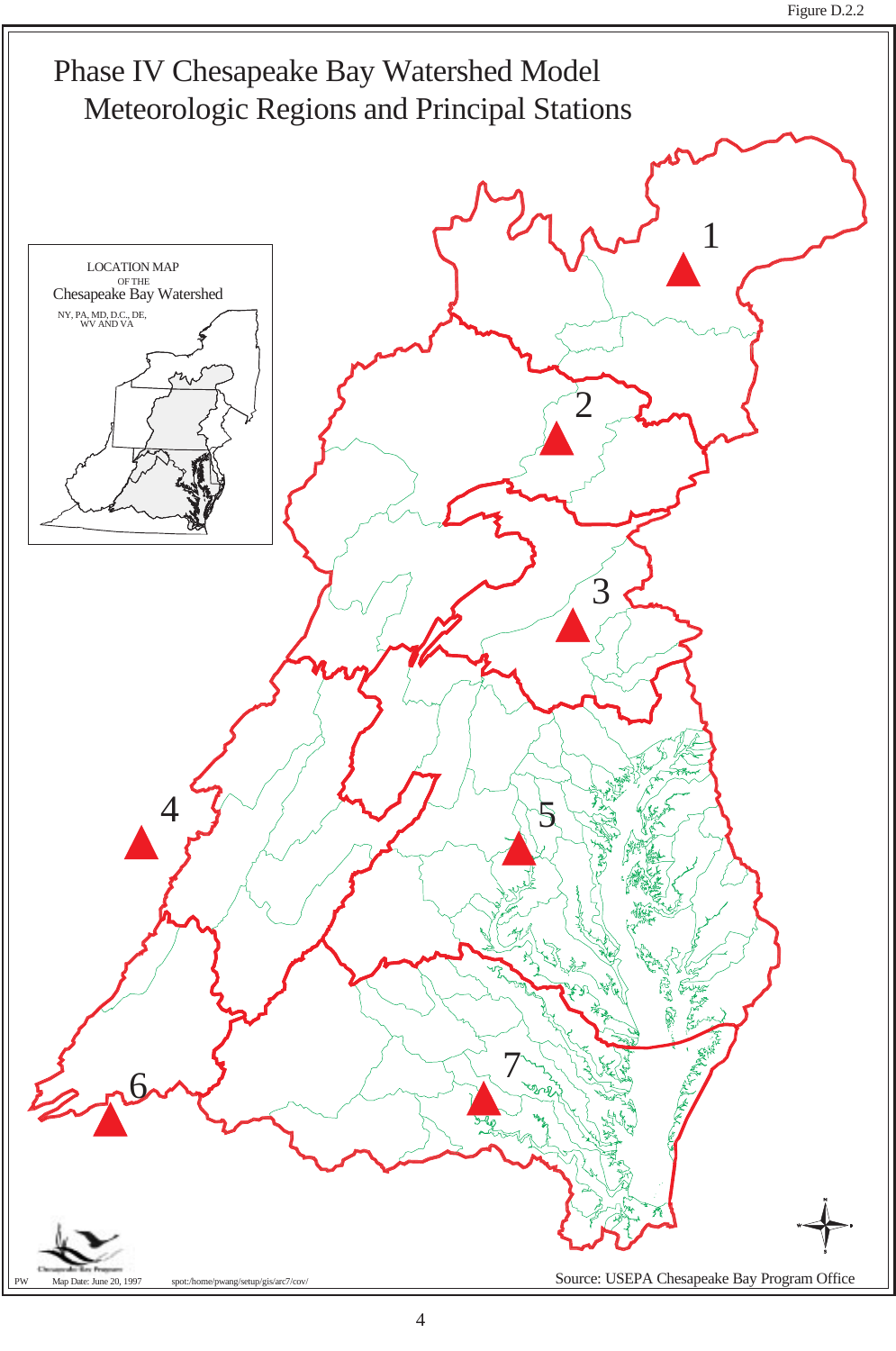#### HYDDY

- 1. Station identifier (7 digits)
- 2. Year (last two digits)
- 3. Month (two digits)
- 4. Card Number: 1 is for days 1-10
	- 2 is for days 11-20

3 is for days 21up to 31

5. Ten fields, for the daily data (11 fields for the card number 3).

The HYDDY formatted data were then reformatted to Watershed Data Management (WDM) format using the HSPF software. WDM files are the type used as input to the watershed model.

Data were inspected manually in order to locate any possible missing data periods. The missing data periods in some meteorological regions were filled in manually by utilizing data from nearby stations, as listed in Table D.2.2.

|                                        | Table D.2.2                 |                          |                                        |  |  |  |  |  |  |
|----------------------------------------|-----------------------------|--------------------------|----------------------------------------|--|--|--|--|--|--|
| <b>Missing Data and Filling Method</b> |                             |                          |                                        |  |  |  |  |  |  |
| <b>Region with</b><br>missing data     | <b>Missing</b><br>data type | <b>Missing</b><br>period | <b>Region used for</b><br>filling data |  |  |  |  |  |  |
| 1                                      | Cloud cover                 | 11/01/95-12/31/95        | 8                                      |  |  |  |  |  |  |
| $\overline{2}$                         | Cloud cover                 | 06/01/94-09/30/94        |                                        |  |  |  |  |  |  |
|                                        |                             | 09/01/95-12/31/95        | 9                                      |  |  |  |  |  |  |
| 3                                      | Cloud cover                 | 09/01/91-09/30/91        | $\overline{2}$                         |  |  |  |  |  |  |
| 4                                      | Cloud cover                 | 09/28/92-10/28/92        | 5                                      |  |  |  |  |  |  |
|                                        |                             | 10/13/94-12/31/94        |                                        |  |  |  |  |  |  |
|                                        |                             | 01/01/95-09/30/95        | 6                                      |  |  |  |  |  |  |
| 7                                      | Cloud cover                 | 10/01/95-12/31/95        | 10                                     |  |  |  |  |  |  |

The Metcmp software<sup>2</sup> was used to retrieve the WDM formatted meteorological data in order to generate the required input data in HSPF format in order to compute the following operations:

 2 Flynn, K., Lumb, A. (1991). *Computation and Modification of Meteorolgic Time Series*. Version 1.1. United States Geological Survey, Water Resources Division, Reston, VA.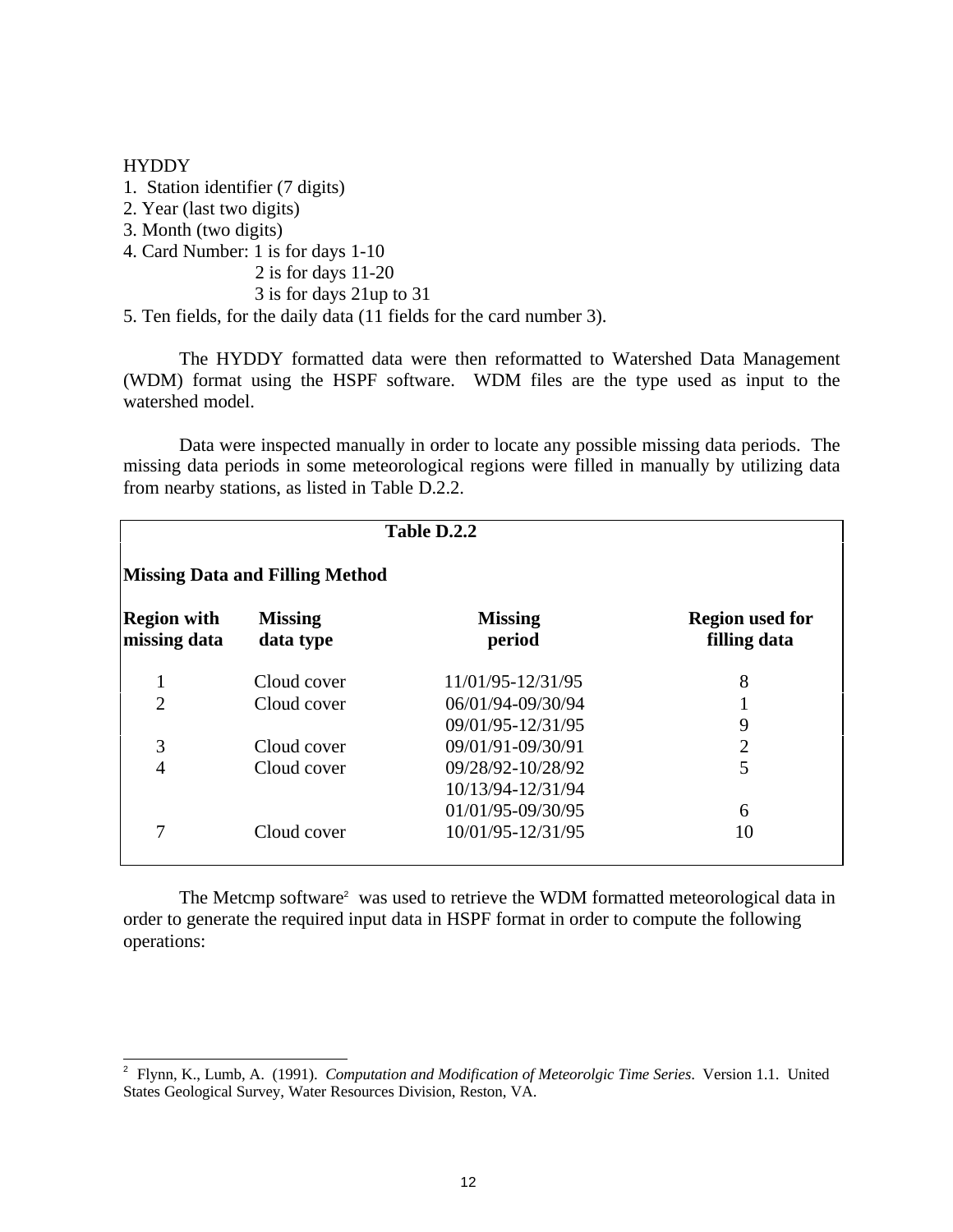a. Hourly air temperature was calculated from daily maximum and minimum air temperature.

b. Hourly wind speed was disaggregated from daily data.

c. Hourly solar radiation was generated using cloud coverage data and the regional latitudes.

d. Hourly potential evaporation was generated by applying the Penman method<sup>3</sup> using daily maximum air temperature, daily minimum air temperature, daily dew point temperature, daily wind speed, and hourly solar radiation. Monthly correction factors to the potential evaporation for the seven regions were estimated by examination of observed evaporation records and used on the potential evaporation data calculated with the Penman method. Monthly correction factors are tabulated in Table D.2.3.

# **Table D.2.3**<sup>4</sup>

| <b>Monthly Correction Factors to Potential Evaporation</b> |  |  |  |  |  |  |                                                                                    |  |  |  |  |  |
|------------------------------------------------------------|--|--|--|--|--|--|------------------------------------------------------------------------------------|--|--|--|--|--|
|                                                            |  |  |  |  |  |  | Jan Feb Mar Apr May Jun Jul Aug Sep Oct Nov Dec                                    |  |  |  |  |  |
|                                                            |  |  |  |  |  |  | 1 0.555 0.593 0.722 0.851 0.889 0.912 0.912 0.897 0.836 0.745 0.646 0.562          |  |  |  |  |  |
|                                                            |  |  |  |  |  |  | <b>R</b> 2 0.548 0.585 0.713 0.840 0.878 0.900 0.900 0.885 0.825 0.735 0.638 0.555 |  |  |  |  |  |
|                                                            |  |  |  |  |  |  | <b>E 3</b> 0.562 0.601 0.732 0.862 0.901 0.924 0.924 0.909 0.847 0.755 0.655 0.570 |  |  |  |  |  |
|                                                            |  |  |  |  |  |  | <b>G</b> 4 0.569 0.608 0.741 0.874 0.913 0.936 0.936 0.920 0.858 0.764 0.663 0.577 |  |  |  |  |  |
|                                                            |  |  |  |  |  |  | 1 5 0.562 0.601 0.732 0.862 0.901 0.924 0.924 0.909 0.847 0.755 0.655 0.570        |  |  |  |  |  |
|                                                            |  |  |  |  |  |  | 0 6 0.562 0.601 0.732 0.862 0.901 0.924 0.924 0.909 0.847 0.755 0.655 0.570        |  |  |  |  |  |
|                                                            |  |  |  |  |  |  | N 7 0.540 0.608 0.703 0.829 0.866 0.888 0.888 0.873 0.814 0.725 0.629 0.548        |  |  |  |  |  |
|                                                            |  |  |  |  |  |  |                                                                                    |  |  |  |  |  |

## **Test for Consistency Between the 1984-91 and 1991-1995 Data Sets**

The program ANNIE.exe<sup>5</sup> was used to export the hourly air temperature, wind speed, solar radiation, cloud coverage, and potential evaporation data from both (a) the WDM file which was generated in the above process (for 1991-1995), and (b) the WDM file which was developed in stage 1 (for 1984-1991) to insure the consistency between them. The HSPF software was used to process the 1991 meteorological data from these two Phases by summing up the daily values to yield a monthly summation. The results are summarized in Table D.2.4.

Table D.2.4 shows that the 1984-1991 and 1991-1995 methodologies are entirely consistent -- most with  $\langle 0.01\%$  difference, although up to 1-2% difference in the monthly values summed from the daily data are observed. These differences may be due to the

l

<sup>3</sup>Viessman, W., Lewis, G.L., and Knapp, J.W. (1989). *Introduction to Hydrology*. Harper & Row Publishers. New York.

<sup>&</sup>lt;sup>4</sup> Provided by Aqua Terra Inc.

<sup>5</sup> Lumb, A.M., Kittle, J., and Flynn, K.M. (1990). *Users Manual for ANNIE, A Computer Program for Interactive Hydrologic Analyses and Data Management.* U.S. Geological Survey. Reston, Virginia.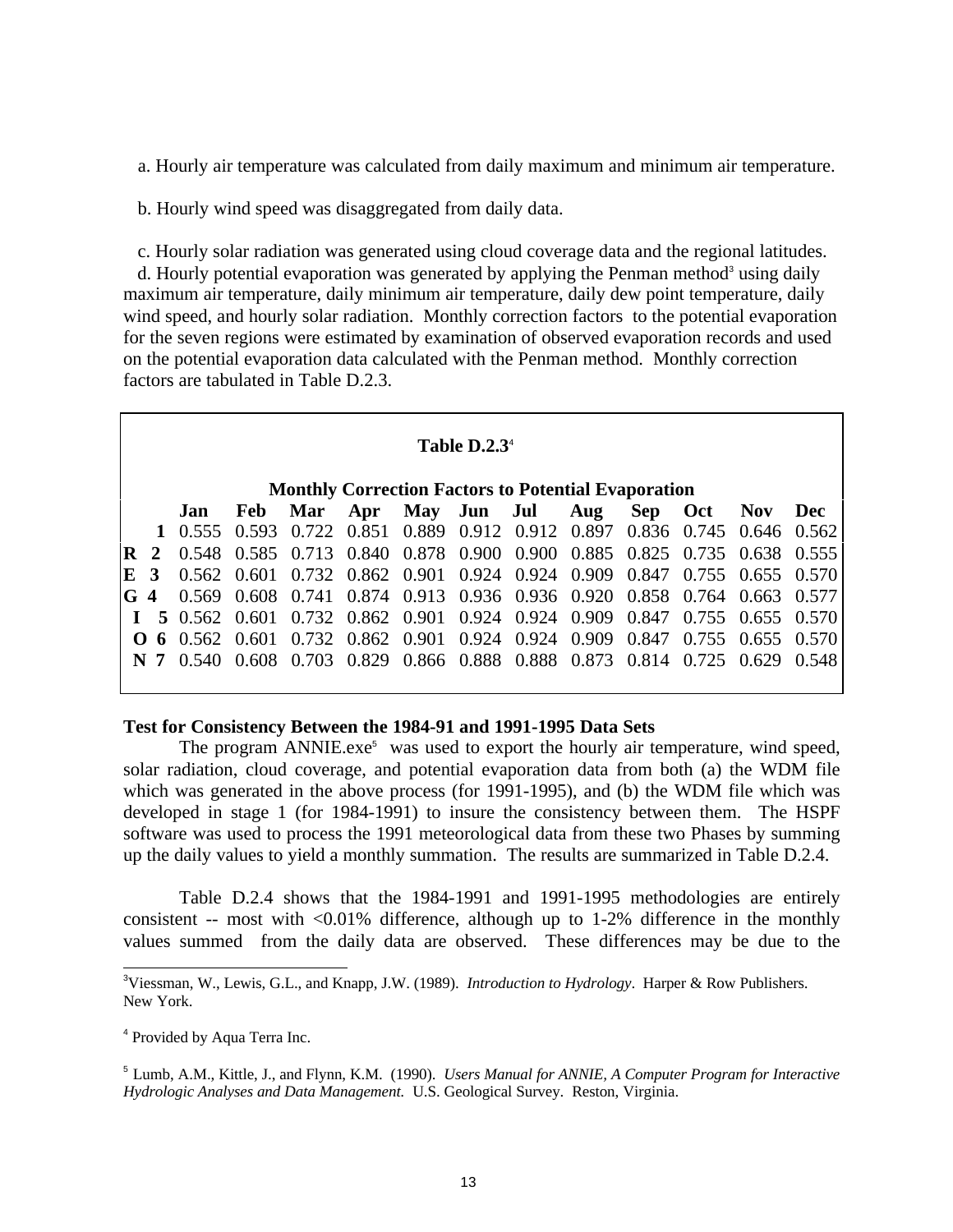different methods in calculation, particularly for solar radiation, which in turn affects the calculation of evaporation.

Based on the above analysis documenting the consistency of data from the two methodologies, the 1992-94 data were combined with the 1984-91 data using the ANNIE.exe software.

## **Comparison of Meteorological Data Development for Stage 1 and Stage 2 Region I (monthly averages from daily data in 1991)**

|                         | <b>Date</b>   | Evapor. | Dew<br><b>Point</b> | Cov    |                        |          |                   | Cloud Wind Speed SolarRad MaxTemp MinTem AirTem<br>p<br>р |  |
|-------------------------|---------------|---------|---------------------|--------|------------------------|----------|-------------------|-----------------------------------------------------------|--|
|                         |               | (inch)  | $(\text{deg } F)$   | (110)  | (meters/hr) (Langleys) |          | $(\text{deg } F)$ | (deg F) (deg F)                                           |  |
| Stage<br>1              | Jan-91        | 0.0258  | 16.4355             | 7.7419 | 265.4704               | 123.9651 | 30.4194           | 16.5161 23.1707                                           |  |
|                         | Feb-91        | 0.0348  | 20.5714             | 7.6429 | 248.5714               | 182.2173 | 36.0357           | 20.7857 28.1875                                           |  |
|                         | Mar-91        | 0.0740  | 25.7164             | 7.2258 | 271.1962               | 248.5887 | 43.6774           | 28.2258 35.5981                                           |  |
|                         | Apr-91        | 0.1488  | 35.8694             | 7.0000 | 248.6389               | 336.9861 | 58.4000           | 39.8667 48.7986                                           |  |
|                         | May-91        | 0.2189  | 50.5161             | 5.6774 | 218.7903               | 484.4220 | 72.4839           | 50.9677 61.3091                                           |  |
|                         | <b>Jun-91</b> | 0.2576  | 52.7861             | 5.8000 | 211.5972               | 512.2778 | 77.4000           | 55.8667 66.1611                                           |  |
|                         | <b>Jul-91</b> | 0.2357  | 56.5323             | 6.2903 | 205.7796               | 442.8226 | 80.5161           | 59.7097 69.6895                                           |  |
|                         | Aug-91        | 0.1986  | 58.6935             | 5.9677 | 215.2285               | 404.0457 | 79.0000           | 59.3871 68.6882                                           |  |
|                         | Sep-91        | 0.1473  | 48.1903             | 5.4667 | 218.2361               | 352.4444 | 69.5667           | 48.4333 58.5917                                           |  |
|                         | Oct-91        | 0.0939  | 40.5390             | 6.5806 | 238.2258               | 233.4946 | 61.3226           | 41.4516 50.9261                                           |  |
|                         | <b>Nov-91</b> | 0.0456  | 30.0264             | 7.8667 | 231.7639               | 131.1333 | 46.2667           | 32.0333 38.8125                                           |  |
|                         | Dec-91        | 0.0291  | 23.1129             | 7.7419 | 263.1452               | 110.4005 | 37.0968           | 23.2258 29.7460                                           |  |
| Stage<br>$\overline{2}$ | Jan-91        | 0.0256  | 16.1707             | 7.7419 | 265.4704               | 113.1989 | 30.4194           | 16.3226 23.0645                                           |  |
|                         | Feb-91        | 0.0341  | 20.5432             | 7.6429 | 248.5714               | 171.0714 | 36.0357           | 20.7857 28.1860                                           |  |
|                         | Mar-91        | 0.0723  | 25.7164             | 7.2258 | 271.1962               | 236.0215 | 43.6774           | 28.2258 35.5981                                           |  |
|                         | Apr-91        | 0.1461  | 35.8694             | 7.0000 | 248.6389               | 326.3056 | 58.4000           | 39.8667 48.8000                                           |  |
|                         | May-91        | 0.2166  | 50.5161             | 5.6774 | 218.7903               | 478.0914 | 72.4839           | 50.9677 61.3065                                           |  |
|                         | <b>Jun-91</b> | 0.2552  | 52.7861             | 5.8000 | 211.5972               | 506.2361 | 77.4000           | 55.8667 66.1597                                           |  |
|                         | <b>Jul-91</b> | 0.2331  | 56.5323             | 6.2903 | 205.7796               | 435.9409 | 80.5161           | 59.7097 69.6895                                           |  |
|                         | Aug-91        | 0.1950  | 58.6935             | 5.9677 | 215.2285               | 394.6505 | 79.0000           | 59.3871 68.6855                                           |  |
|                         | Sep-91        | 0.1432  | 48.1903             | 5.4667 | 218.2361               | 338.6528 | 69.5667           | 48.4333 58.5903                                           |  |
|                         | Oct-91        | 0.0914  | 40.5390             | 6.5806 | 238.2258               | 220.4301 | 61.3226           | 41.4516 50.9220                                           |  |
|                         | <b>Nov-91</b> | 0.0448  | 30.0264             | 7.8667 | 231.7639               | 121.0111 | 46.2667           | 32.0333 38.8097                                           |  |
|                         | Dec-91        | 0.0286  | 23.1129             | 7.7419 | 263.1452               | 99.2460  | 37.0968           | 23.2258 29.7487                                           |  |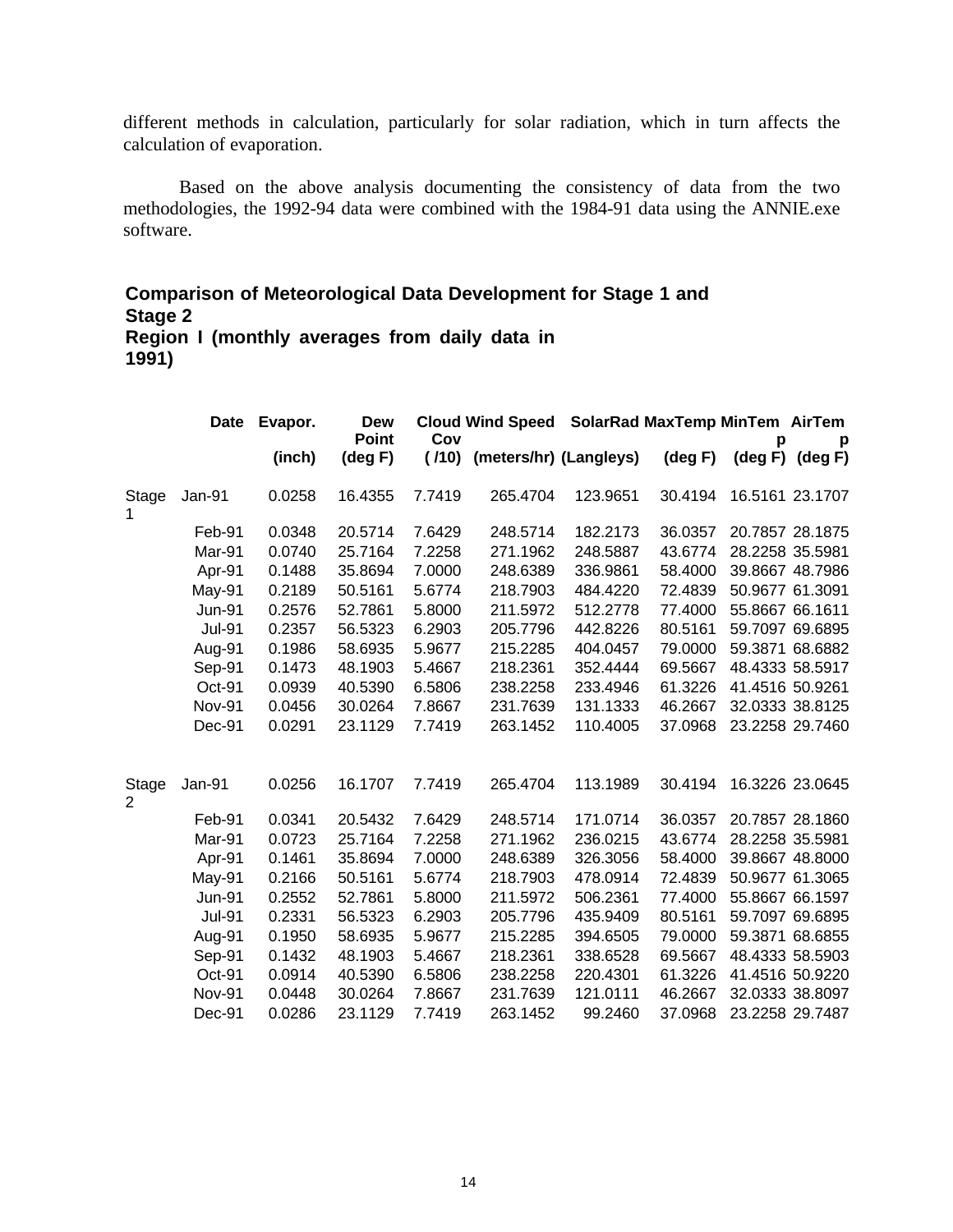## **Region II (monthly averages from daily data in 1991)**

|                         | <b>Date</b>   | Evapor. | Dew<br><b>Point</b> | <b>Cloud</b><br>Cov | Wind<br><b>Speed</b> | <b>SolarRad MaxTem MinTem</b> | p       | p                 | AirTemp |
|-------------------------|---------------|---------|---------------------|---------------------|----------------------|-------------------------------|---------|-------------------|---------|
|                         |               | (inch)  | $(\text{deg } F)$   |                     |                      | (/10) (meters/hr) (Langleys)  | (deg F) | $(\text{deg } F)$ | (deg F) |
|                         |               |         |                     |                     |                      |                               |         |                   |         |
| Stage<br>1              | Jan-91        | 0.0307  | 19.0296             | 7.0968              | 199.1263             | 142.9973                      | 36.8387 | 19.4516           | 27.7728 |
|                         | Feb-91        | 0.0452  | 22.4033             | 7.6786              | 214.1964             | 183.3036                      | 42.7143 | 24.7500           | 33.3839 |
|                         | Mar-91        | 0.0860  | 30.0027             | 7.1613              | 240.3898             | 255.5511                      | 51.4194 | 32.0323           | 41.3468 |
|                         | Apr-91        | 0.1214  | 40.0139             | 7.9667              | 211.2778             | 284.6111                      | 62.9000 | 41.1667           | 51.6056 |
|                         | May-91        | 0.2148  | 53.6519             | 6.3226              | 161.2634             | 475.1478                      | 81.0968 | 53.0323           | 66.5296 |
|                         | <b>Jun-91</b> | 0.2534  | 56.0764             | 5.9667              | 148.4028             | 508.2778                      | 86.1000 | 57.0667           | 70.9486 |
|                         | <b>Jul-91</b> | 0.2276  | 60.7258             | 6.4194              | 145.2419             | 438.9785                      | 87.9032 | 62.4839           | 74.6505 |
|                         | Aug-91        | 0.1927  | 62.0000             | 6.0645              | 128.5161             | 412.8091                      | 86.3871 | 61.5806           | 73.3978 |
|                         | Sep-91        | 0.1240  | 52.8833             | 5.9333              | 134.1597             | 346.5417                      | 74.5333 | 50.7333           | 62.1542 |
|                         | Oct-91        | 0.0802  | 45.2003             | 6.4839              | 183.7097             | 251.4516                      | 65.6774 | 42.7742           | 53.6680 |
|                         | <b>Nov-91</b> | 0.0485  | 31.4000             | 7.7333              | 193.3611             | 144.9167                      | 50.3000 | 33.6000           | 41.6278 |
|                         | Dec-91        | 0.0344  | 24.5712             | 7.2581              | 202.3790             | 123.2070                      | 42.0968 | 25.9355           | 33.5202 |
| Stage<br>$\overline{2}$ | Jan-91        | 0.0307  | 18.9261             | 7.0968              | 199.1263             | 140.7527                      | 36.8387 | 19.4516           | 27.7702 |
|                         | Feb-91        | 0.0451  | 22.4033             | 7.6786              | 214.1964             | 181.5476                      | 42.7143 | 24.7500           | 33.3824 |
|                         | Mar-91        | 0.0855  | 30.0027             | 7.1613              | 240.3898             | 252.5269                      | 51.4194 | 32.0323           | 41.3454 |
|                         | Apr-91        | 0.1210  | 40.0139             | 7.9667              | 211.2778             | 282.5556                      | 62.9000 | 41.1667           | 51.6042 |
|                         | May-91        | 0.2148  | 53.6519             | 6.3226              | 161.2634             | 475.0941                      | 81.0968 | 53.0323           | 66.5255 |
|                         | <b>Jun-91</b> | 0.2528  | 56.0764             | 5.9667              | 148.4028             | 506.8333                      | 86.1000 | 57.0667           | 70.9458 |
|                         | <b>Jul-91</b> | 0.2274  | 60.7258             | 6.4194              | 145.2419             | 438.1855                      | 87.9032 | 62.4839           | 74.6492 |
|                         | Aug-91        | 0.1922  | 62.0000             | 6.0645              | 128.5161             | 411.6129                      | 86.3871 | 61.5806           | 73.3952 |
|                         | Sep-91        | 0.1229  | 52.8833             | 5.9333              | 134.1597             | 343.1528                      | 74.5333 | 50.7333           | 62.1514 |
|                         | Oct-91        | 0.0796  | 45.2003             | 6.4839              | 183.7097             | 248.6022                      | 65.6774 | 42.7742           | 53.6680 |
|                         | <b>Nov-91</b> | 0.0484  | 31.4000             | 7.7333              | 193.3611             | 143.4444                      | 50.3000 | 33.6000           | 41.6264 |
|                         | Dec-91        | 0.0342  | 24.5712             | 7.2581              | 202.3790             | 120.2325                      | 42.0968 | 25.9355           | 33.5094 |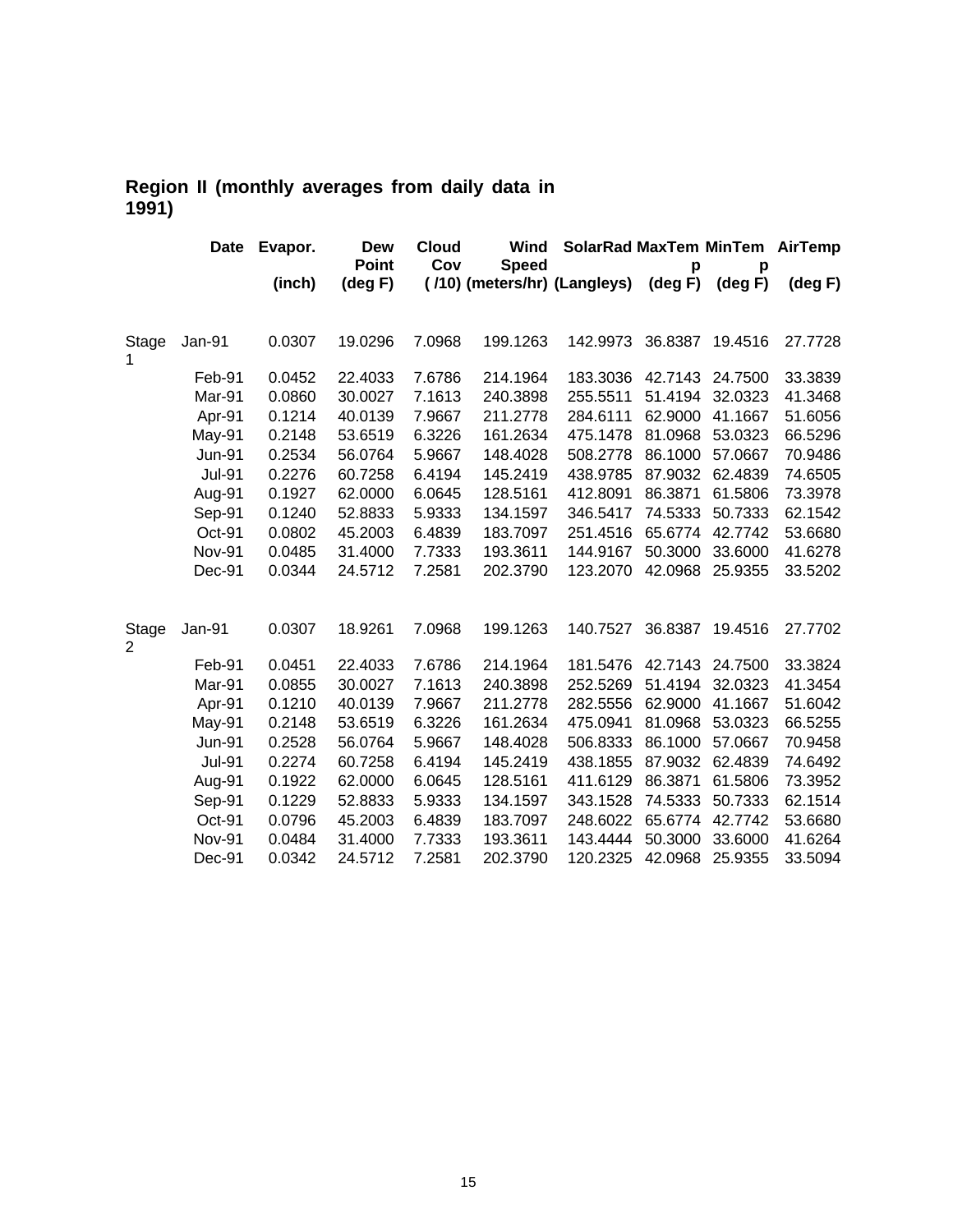## **Comparison of Meteorological Data Development for Stage 1 and Stage 2 Region III (monthly averages from daily data in 1991)**

| <b>Date</b>   | Evapor. | Dew    | <b>Cloud</b>                      | Wind     |                               |                                                                                                                                                                                  |                                                                                               |                                                                                                                                                                                                                                                                            |
|---------------|---------|--------|-----------------------------------|----------|-------------------------------|----------------------------------------------------------------------------------------------------------------------------------------------------------------------------------|-----------------------------------------------------------------------------------------------|----------------------------------------------------------------------------------------------------------------------------------------------------------------------------------------------------------------------------------------------------------------------------|
|               |         |        |                                   |          |                               |                                                                                                                                                                                  |                                                                                               | (deg F)                                                                                                                                                                                                                                                                    |
|               |         |        |                                   |          |                               |                                                                                                                                                                                  |                                                                                               |                                                                                                                                                                                                                                                                            |
| Jan-91        | 0.0343  | 0.1895 | 6.5484                            | 170.9409 |                               |                                                                                                                                                                                  | 23.3548                                                                                       | 31.3495                                                                                                                                                                                                                                                                    |
| Feb-91        | 0.0550  | 0.2098 |                                   | 189.5089 |                               |                                                                                                                                                                                  | 27.9643                                                                                       | 36.9762                                                                                                                                                                                                                                                                    |
| Mar-91        | 0.0981  | 0.1895 | 6.3871                            | 211.2769 |                               | 52.8387                                                                                                                                                                          | 34.6452                                                                                       | 43.3804                                                                                                                                                                                                                                                                    |
| Apr-91        | 0.1471  | 0.1958 | 6.8667                            | 179.6806 | 354.4167                      | 64.0667                                                                                                                                                                          | 43.3330                                                                                       | 53.3083                                                                                                                                                                                                                                                                    |
| May-91        | 0.2425  | 0.1895 | 5.7419                            | 149.9597 | 519.9731                      |                                                                                                                                                                                  | 57.1613                                                                                       | 68.6828                                                                                                                                                                                                                                                                    |
| <b>Jun-91</b> | 0.2880  | 0.1958 | 5.4000                            | 144.0833 | 540.1111                      |                                                                                                                                                                                  | 62.0667                                                                                       | 73.6208                                                                                                                                                                                                                                                                    |
| <b>Jul-91</b> | 0.2464  | 0.1895 | 6.4516                            | 129.5995 |                               |                                                                                                                                                                                  | 67.9032                                                                                       | 78.1599                                                                                                                                                                                                                                                                    |
| Aug-91        | 0.2218  | 0.1895 | 5.8387                            | 127.7419 |                               |                                                                                                                                                                                  | 65.1290                                                                                       | 75.6505                                                                                                                                                                                                                                                                    |
| Sep-91        | 0.1337  | 0.1958 | 5.4330                            | 105.2506 |                               |                                                                                                                                                                                  | 54.5667                                                                                       | 64.8875                                                                                                                                                                                                                                                                    |
| Oct-91        | 0.1008  | 0.1895 | 4.7419                            | 164.3548 |                               |                                                                                                                                                                                  | 43.0645                                                                                       | 55.8624                                                                                                                                                                                                                                                                    |
| <b>Nov-91</b> | 0.0618  | 0.1958 | 6.8667                            | 198.4028 |                               | 56.5667                                                                                                                                                                          | 34.7000                                                                                       | 45.2472                                                                                                                                                                                                                                                                    |
| Dec-91        | 0.0405  | 0.1895 | 5.8387                            | 193.2392 |                               |                                                                                                                                                                                  | 28.2903                                                                                       | 37.8804                                                                                                                                                                                                                                                                    |
| Jan-91        | 0.0347  | 0.1895 | 6.5484                            | 170.9409 |                               |                                                                                                                                                                                  | 23.3548                                                                                       | 31.3481                                                                                                                                                                                                                                                                    |
| Feb-91        | 0.0561  |        | 7.0825                            | 189.5089 | 211.2351                      |                                                                                                                                                                                  | 27.9643                                                                                       | 36.9732                                                                                                                                                                                                                                                                    |
| Mar-91        | 0.0989  | 0.1895 | 6.3871                            | 211.2769 |                               | 52.8387                                                                                                                                                                          | 34.6452                                                                                       | 43.3777                                                                                                                                                                                                                                                                    |
| Apr-91        | 0.1481  | 0.1958 | 6.8667                            | 179.6806 |                               | 64.0667                                                                                                                                                                          | 43.3333                                                                                       | 53.3042                                                                                                                                                                                                                                                                    |
| May-91        | 0.2440  | 0.1895 | 5.7419                            | 149.9597 |                               |                                                                                                                                                                                  | 57.1613                                                                                       | 68.6788                                                                                                                                                                                                                                                                    |
| <b>Jun-91</b> | 0.2883  | 0.1958 | 5.4000                            | 144.0833 |                               |                                                                                                                                                                                  | 62.0667                                                                                       | 73.6181                                                                                                                                                                                                                                                                    |
| <b>Jul-91</b> | 0.2475  | 0.1895 | 6.4516                            | 129.5995 |                               |                                                                                                                                                                                  | 67.9032                                                                                       | 78.1586                                                                                                                                                                                                                                                                    |
| Aug-91        | 0.2236  | 0.1895 | 5.8387                            | 127.7419 |                               |                                                                                                                                                                                  | 65.1290                                                                                       | 75.6478                                                                                                                                                                                                                                                                    |
| Sep-91        | 0.1349  | 0.1958 | 5.4333                            | 105.2806 |                               |                                                                                                                                                                                  | 54.5667                                                                                       | 64.8792                                                                                                                                                                                                                                                                    |
| Oct-91        | 0.0983  | 0.1895 | 5.2581                            | 146.7876 |                               |                                                                                                                                                                                  | 46.6129                                                                                       | 56.3454                                                                                                                                                                                                                                                                    |
| <b>Nov-91</b> | 0.0545  | 0.1958 | 7.1667                            | 198.2361 |                               |                                                                                                                                                                                  | 35.1000                                                                                       | 43.3264                                                                                                                                                                                                                                                                    |
| Dec-91        | 0.0401  | 0.1895 | 6.5484                            | 222.7419 |                               |                                                                                                                                                                                  | 28.5484                                                                                       | 35.9530                                                                                                                                                                                                                                                                    |
|               |         | (inch) | <b>Point</b><br>(deg F)<br>0.2098 |          | Cov<br><b>Speed</b><br>7.0714 | 205.6250<br>293.2796<br>441.6935<br>434.3414<br>351.5278<br>166.8750<br>151.4516<br>297.0699<br>357.7639<br>523.2930<br>540.8472<br>355.3750<br>290.6329<br>166.2778<br>147.6210 | p<br>(/10) (meters/hr) (Langleys)<br>164.3817<br>303.1452<br>169.8253<br>444.2608<br>438.4543 | SolarRad MaxTem MinTem AirTemp<br>p<br>(deg F)<br>(deg F)<br>40.0323<br>46.7143<br>81.0000<br>86.2333<br>89.4194<br>87.1935<br>76.1000<br>70.0000<br>48.6774<br>40.0323<br>46.7143<br>81.0000<br>86.2333<br>89.4194<br>87.1935<br>76.1000<br>67.0645<br>52.2333<br>44.3548 |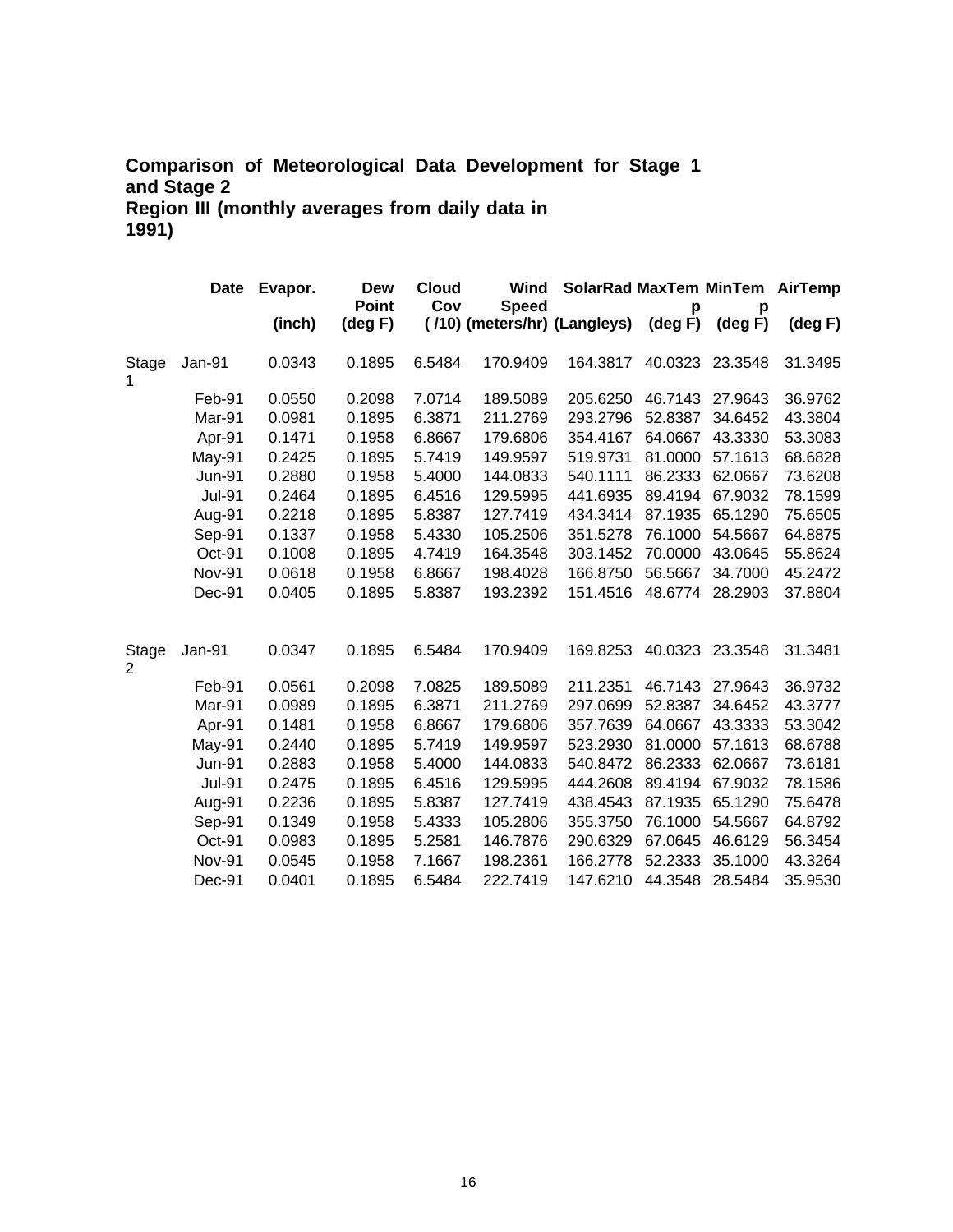## **Region IV (monthly averages from daily data in 1991)**

|            | <b>Date</b>   | Evapor. | Dew<br><b>Point</b> | <b>Cloud</b><br>Cov | Wind<br><b>Speed</b>         | SolarRad MaxTem MinTem AirTemp |                        |                 |                   |
|------------|---------------|---------|---------------------|---------------------|------------------------------|--------------------------------|------------------------|-----------------|-------------------|
|            |               | (inch)  | $(\text{deg } F)$   |                     | (/10) (meters/hr) (Langleys) |                                | р<br>$(\text{deg } F)$ | р<br>(deg F)    | $(\text{deg } F)$ |
| Stage<br>1 | Oct-91        | 0.0749  | 40.5188             | 6.5484              | 114.0390                     | 268.1720                       | 67.6774                | 35.5161         | 50.7944           |
|            | <b>Nov-91</b> | 0.0342  | 30.8167             | 8.0667              | 135.2000                     | 142.5417                       | 51.6000                | 27.2667         | 39.0417           |
|            | Dec-91        | 0.0262  | 28.4651             | 7.7742              | 160.1747                     | 121.7097                       |                        | 47.1613 24.6774 | 35.2715           |
| Stage<br>2 | Oct-91        | 0.0755  | 40.5188             | 6.5484              | 114.0390                     | 271.1022 67.6774               |                        | 35.5161         | 50.7567           |
|            | <b>Nov-91</b> | 0.0345  | 30.8167             | 8.0667              | 135.2000                     | 146.2222                       | 51.6000                | 27.2667         | 39.0417           |
|            | Dec-91        | 0.0264  | 28.4651             | 7.7742              | 160.1747                     | 124.1048                       |                        | 47.1613 24.6774 | 35.2527           |

## **Region V (monthly averages from daily data in 1991)**

|            | <b>Date</b>   | Evapor. | Dew<br><b>Point</b> | Cloud<br>Cov | Wind<br><b>Speed</b>         | SolarRad MaxTem MinTem AirTemp |                        |                        |         |
|------------|---------------|---------|---------------------|--------------|------------------------------|--------------------------------|------------------------|------------------------|---------|
|            |               | (inch)  | $(\deg F)$          |              | (/10) (meters/hr) (Langleys) |                                | р<br>$(\text{deg } F)$ | p<br>$(\text{deg } F)$ | (deg F) |
| Stage<br>1 | $Oct-91$      | 0.1368  | 45.9704             | 4.7419       | 164.3548                     | 313.2392                       | 70.0000                | 43.0645                | 55.8669 |
|            | <b>Nov-91</b> | 0.0959  | 33.3264             | 6.8667       | 198.4028                     | 175.1528                       | 56.5667                | 34.7000                | 45.2472 |
|            | Dec-91        | 0.0723  | 27.9099             | 5.8387       | 193.2392                     | 160.2419                       | 48.6774                | 28.2903                | 37.8804 |
| Stage<br>2 | $Oct-91$      | 0.1052  | 45.9704             | 4.7419       | 164.3548                     | 320.8199                       | 70.0000                | 43.0645                | 55.8320 |
|            | <b>Nov-91</b> | 0.0639  | 33.3264             | 6.8667       | 198.4028                     | 182.9167                       | 56.5667                | 34.7000                | 45.2458 |
|            | Dec-91        | 0.0418  | 27.9099             | 5.8387       | 193.2392                     | 167.0968                       | 48.6774                | 28.2903                | 37.8723 |

**Comparison of Meteorological Data Development for Stage 1 and Stage 2 Region VI (monthly averages from daily data in 1991)**

|       |                    | Date Evapor.     | Dew                     | Cloud            |                                                               | Wind SolarRad MaxTem MinTem AirTemp                   |   |                                                      |                    |
|-------|--------------------|------------------|-------------------------|------------------|---------------------------------------------------------------|-------------------------------------------------------|---|------------------------------------------------------|--------------------|
|       |                    | (inch)           | <b>Point</b><br>(dea F) | Cov              | Speed<br>(/10) (meters/hr) (Langleys) (deg F) (deg F) (deg F) |                                                       | p |                                                      |                    |
| Stage | Oct-91             | 0.1337           |                         |                  |                                                               | 42.5806  4.1935  161.0349  338.9113  73.5161  45.2581 |   |                                                      | 58.6976            |
|       | Nov-91<br>$Dec-91$ | 0.0739<br>0.0549 | 30.7833<br>28.4651      | 6.1000<br>5.4516 | 183.6806<br>199.5833                                          |                                                       |   | 199.9306 57.2667 36.3333<br>170.0806 52.7742 31.8710 | 46.4444<br>41.7272 |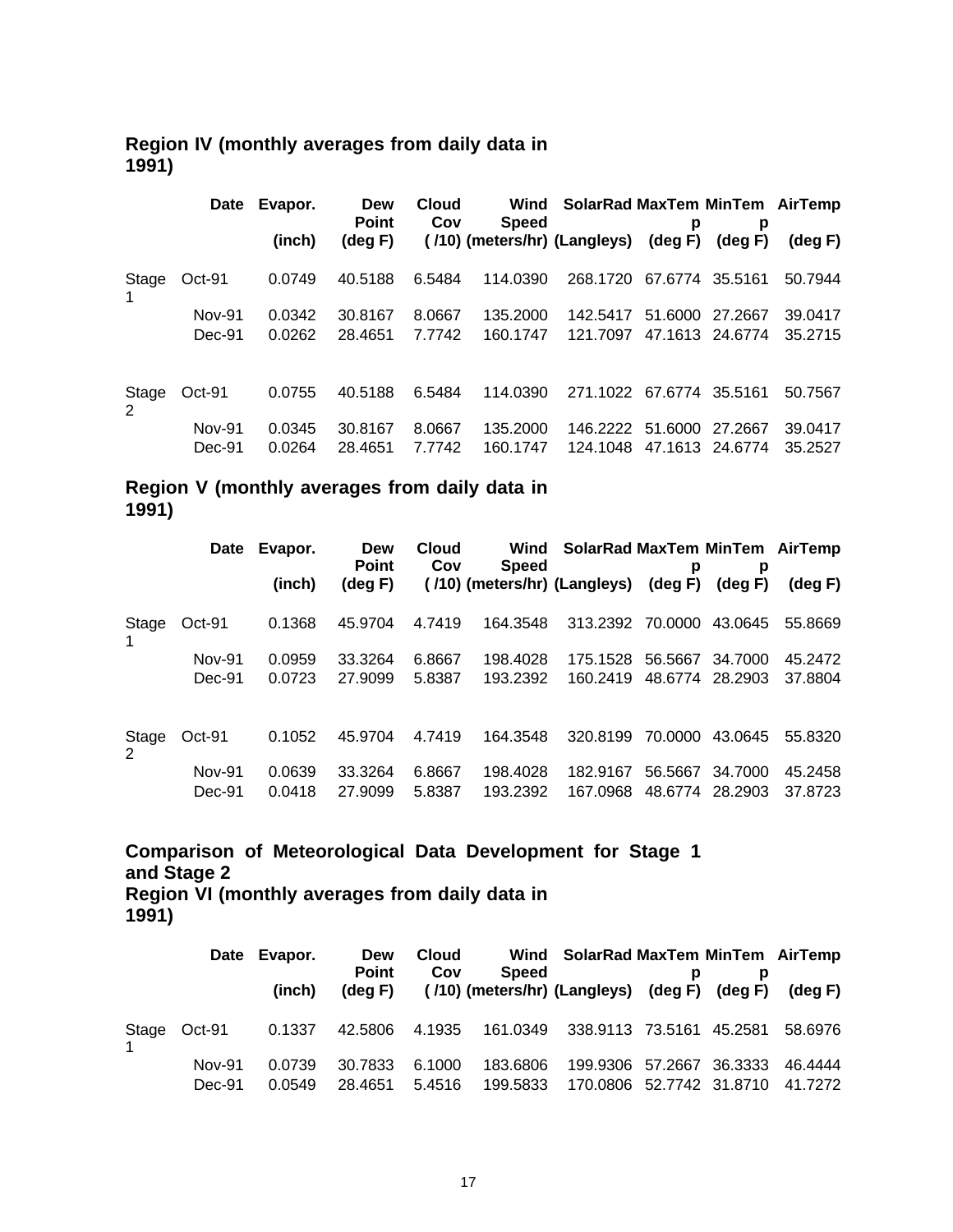| Stage Oct-91 |  | 0.1384  42.5806  4.1935  161.0349  355.9946  73.5161  45.2581  58.6573 |  |  |
|--------------|--|------------------------------------------------------------------------|--|--|
| Nov-91       |  | 0.0763  30.7833  6.1000  183.6806  217.0417  57.2667  36.3333  46.4444 |  |  |
| Dec-91.      |  | 0.0564  28.4651  5.4516  199.5833  185.9005  52.7742  31.8710  41.6989 |  |  |

## **Region VII (monthly averages from daily data in 1 1991)**

|            | <b>Date</b>   | Evapor. | <b>Dew</b><br><b>Point</b> | <b>Cloud</b><br>Cov | Wind<br><b>Speed</b> | SolarRad MaxTem MinTem AirTemp |                  |              |                   |
|------------|---------------|---------|----------------------------|---------------------|----------------------|--------------------------------|------------------|--------------|-------------------|
|            |               | (inch)  | $(\deg F)$                 |                     |                      | (/10) (meters/hr) (Langleys)   | р<br>(deg F)     | р<br>(deg F) | $(\text{deg } F)$ |
| Stage<br>1 | Oct-91        | 0.1021  | 48.7513                    | 5.3548              | 158.7097             |                                | 301.6532 72.7419 | 46.9677      | 59.2487           |
|            | <b>Nov-91</b> | 0.0675  | 37.5764                    | 6.1000              | 203.4444             | 210.5139                       | 60.8667          | 38.1667      | 49.1056           |
|            | Dec-91        | 0.0481  | 32.8844                    | 5.1290              | 205.7796             | 189.0995                       | 55.2581          | 33.2258      | 43.6331           |
| Stage<br>2 | Oct-91        | 0.1026  | 48.7513                    | 5.3548              | 158.7097             | 303.7634                       | 72.7419          | 46.9677      | 59.2097           |
|            | <b>Nov-91</b> | 0.0682  | 37.5764                    | 6.1000              | 203.4444             | 214.6944                       | 60.8667          | 38.1667      | 49.1042           |
|            | Dec-91        | 0.0484  | 32.8844                    | 5.1290              | 205.7796             | 191.9892                       | 55.2581          | 33.2258      | 43.6599           |

The numbers in Table D.2.4 are only for the purpose of comparine the agreement of stage 1 and stage 2 data processes. Although the values of intensive variables such as wind speed cannot be simply added to represent the sum of the wind speed in the month, here they were summed up merely to show their values in these two phases for comparison. Therefore, the units should be ignored for the summation in the output files. The units in Table D.2.4 are the units for the hourly or daily Data Set Numbers (SDN) of WDM files.

Fore Regions 4, 5, 6, and 7, the 1/91-9/91 data were not reported in Table D.2.4 because there were some missing data during 1/91-9/91 for these regions, and he missing data were filled in with the nearby stations' data. The stations used to fill in the missing data may be different between stage 1 and stage 2. Therefore, it is not accurate to use the data within the periods with missing data as a base to verify the consistency between the two phases of dta development. For the stage 1 and stage 2 data verification, only 10/91-12/91 data were processed for Regions 4, 5, 6, and 7.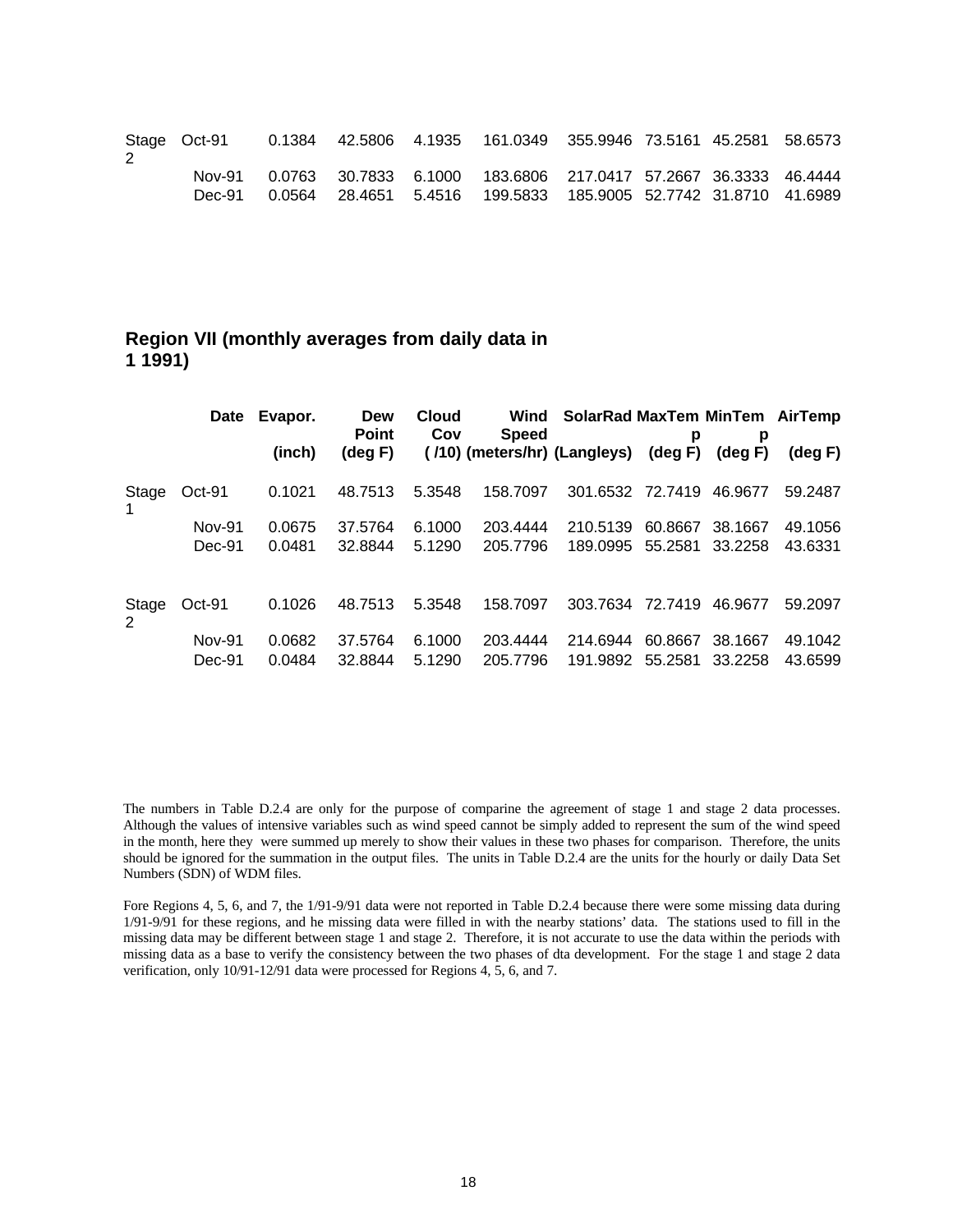**The following is a copy of the PREDY.F program utilized to reformat the NOAA formatted daily data into the HYDDY format in order to make the data compatible with the HSPF software so that it may be inputted into the Phase IV Chesapeake Bay Watershed Model.**

```
 character*12 filtat(3), filin, filnam, filin2, filog
      character*3 rectyp1
      character*8 stnid
      character*4 elmtyp1, stnid
      character*2 eunit1, state, stnid1
     character*1 flag11(100), flag21(100), typ, sta1
      character*5 stdumy1
     dimension \text{iday1}(100), \text{ihour1}(100), \text{ivalue1}(100), \text{value}(31)dimension isumyr(3), isumy2(3), iy(3), iso(100,4)
     dimension isumv3(3), isumv4(3), my(3), PP(1100,4)
     isumv2=0isumv3=0isumv4=0PP = 0 Write(*,*)'Data extraction from NOAA Daily data'
      Write(*,*)'reformat for HSPF runs'
     filing = 'predy. open (8, file=filin2, access='sequential',status='old')
     read(8,*) nfil
     read(8,66) filin
66 format(a12)
      open (10, file=filin, access='sequential',status='old')
     filnam = 'xxxxxx.xu.out'
     fileg = 'xxxxxxx.log'rewind(10)close(10)typ = filin(1:1)i1 \equiv 1i2 \equiv 2i3 = 3LR = 0line = 0 do 200 m= 1,100
       line = line - 1 open (10, file=filin, access='sequential',status='old')
200 read(10, 39, end=49, err=49) rectype1
39 format(a3)
33 format (a3, a1, a2, a5, a4, a2, i4, i2, i2, i2, i2
    131(i2, i2, i6, a1, a1))
49 write(*,*) line
     filnam(1:7) = filin(1:7)
```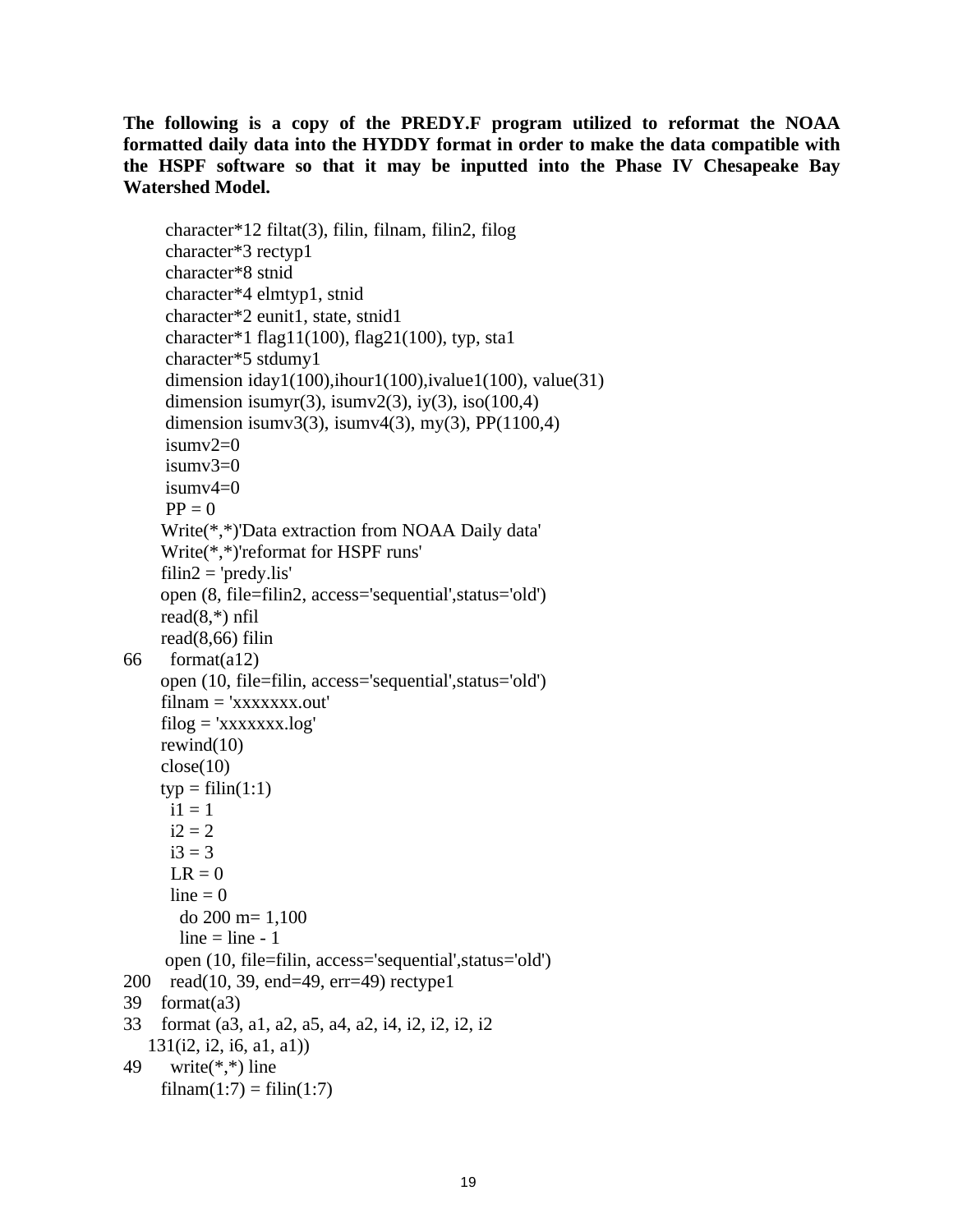```
\text{filo}(1:7) = \text{filin}(1:7) open(24,FILE=filnam,STATUS='unknown')
     open (10, file=filin, access='sequential',status='old')
            do 100 m= 1,line
      read(10, 33, end=301, err=301) rectyp1, sta1, stnid1, stdumy1,
    * elmtyp1, eunit1, iyear1, imon1, ifil1, inum, numvl,
   * (iday1(j), ihour1(j),
   * ivalue1(j), flag11(j), flag21(j), j = 1, 31)
40 iyr = iyear1 - 1900
         do 53 k = 1, 31if(abs(ivalue1(k)) .gt. 99998) then
          ivalue1(k) = -999 endif
53 continue
         do 55 \text{ k} = 1, 31value(k) = float(ivalue1(k)) / 100.
55 continue
          if(sta1 .eq. '18') state='MD'
          if(sta1 .eq. '36') state='PA'
          if(sta1 .eq. '44') state='VA'
         if(sta1 .eq. '46') state='WV'
         if(sta1 .eq. '07') state=DE' if(sta1 .eq. '18') state='MD'
         if(sta1 .eq. '30') state='NY'
          write(24,205) stnid1, stdumy1, iyr, imon1, i1,
   1 \text{(value(i), i=1,10)} write(24,205) stnid1, stdumy1, iyr, imon1, i2,
   1 \text{(value(i), i=11,20)} write(24,207) stnid1, stdumy1, iyr, imon1, i3,
   1 \text{(value(i), j=21,31)}300 continue
100 continue
301 continue
        close(10)close(24)666 continue
205 format(a2, a5, i2, i2, i1, 10f6.2)
207 format(a2, a5, i2, i2, i1, 11f6.2)
         end
```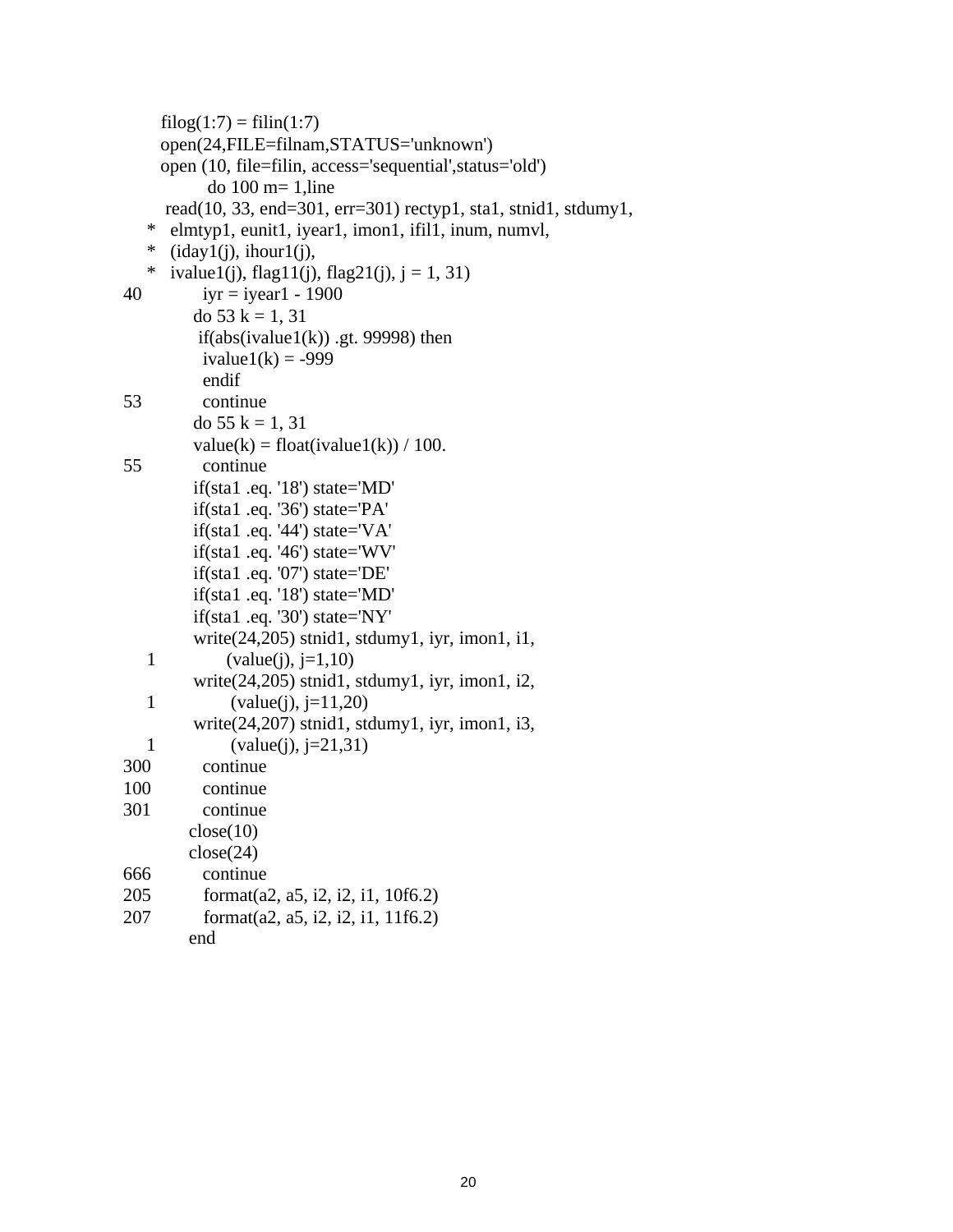#### **Section D.3 Observed Precipitation Database Development**

 The basic procedure for stage 2 precipitation data development follows the stage 1 method. Hourly stations and daily stations were selected in reference to stage 1. The stage 1 stations were selected based upon their locations within or near the boundary of the Chesapeake Bay watershed. Due to discontinuity in the operation of individual precipitation stations, data from 88 stations and 59 daily precipitation stations ( a total of 147 stations) were used in stage 2 database development compared with data from 155 precipitation stations used in stage 1. The data were formatted to Watershed Data Management (WDM) file format.

Data from selected stations were reviewed in an effort to guarantee the integrity of the data. These verified NOAA formatted daily precipitation data sets were then converted to the HYDDY format as previously described (see page 2). The hourly data were reformatted into the HYDHR format using the FORTRAN program PREHR. A copy of this program is found at the end of this section. The conversion for the HYDHR format is as follows:

### HYDHR

 $\overline{a}$ 

- 1. Station identifier (10 digits)
- 2. Year (last two digits)
- 3. Month (two digits)
- 4. Day (two digits)
- 5. Card number: 1 is for a.m. hours
	- 2 is for p.m. hours
- 6. Twelve fields for hourly data.

The HSPF software was utilized to reformat both the HYDDY and HYDHR formats into the WDM format. At this point the files were then applied to the PRECIP.exe program together with information from the Thiessen Polygon network of precipitation stations. The Thiessen polygon network of precipitation is illustrated in Figure D.3.1. The Thiessen polygon method was chosen for this data analysis because it makes it possible to aerially weight the rainfall from each gage. This method is exceptionally useful in those situations in which the stations are not uniformly distributed and when the variations in rainfall amounts are relatively large in comparison to the mean. Although the Thiessen polygon method is the most widely used, it does not account for any elevations effects upon the precipitation distribution. The Thiessen polygon network is created by first drawing lines that connect the stations on a map. In order to form polygons around each gage, perpendicular lines are drawn on the map so that they bisect the before mentioned lines between the stations. Each stations weighted rainfall is calculated as the ratio of the area of each polygon within the model segment boundary to the total area<sup>6</sup>.

<sup>&</sup>lt;sup>6</sup>Bedient, P.B., Huber, W.C. (1992). *Hydrology and Floodplain Analysis*. 2nd ed. Addison-Wesley Publishing Co., New York: 26-27.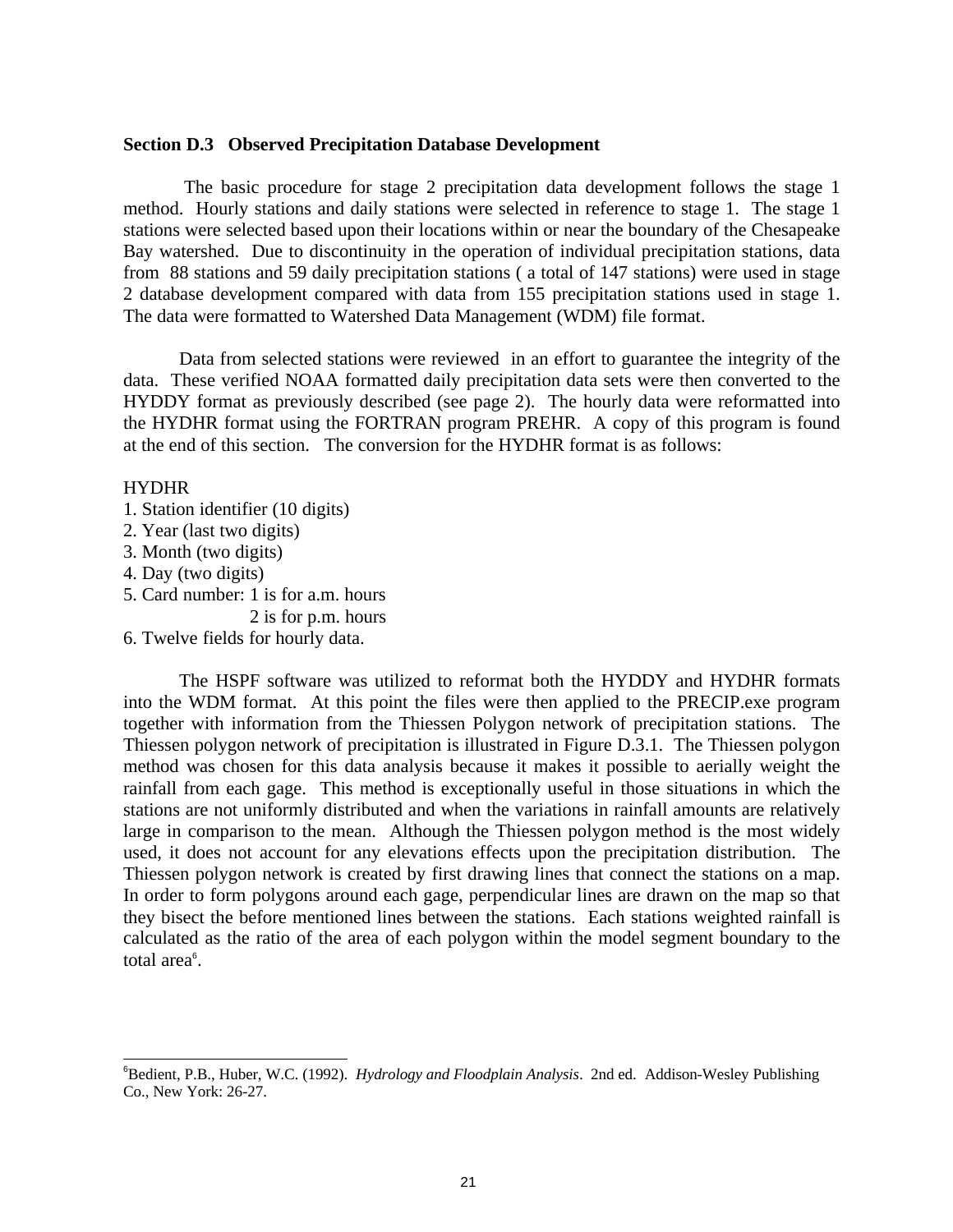The precipitation segments illustrated in Figure D.3.2, are primarily based upon the Phase IV Chesapeake Bay Watershed Model Segments (Figure D.2.1). Since some of the model segments were too small to have sufficient hourly stations fall within them, some aggregation, determined by the number of hourly precipitation stations, of model segments occurred to form precipitation segments.

The location of hourly and daily precipitation stations are shown in Figure D.3.3. Each station was assigned a DSN number for WDM file development. A Thiessen polygon network was generated using Arc/Info with the geographical locations of precipitation stations.

 The resultant Thiessen polygon network (Figure D.3.1) and Phase IV Watershed Model segmentation (Figure D.3.2) were overlapped to calculate the measurement of Thiessen polygon distribution within a precipitation segment, and then the areal percentage of each Thiessen polygon in a precipitation segment. Table D.3.1 lists precipitation stations and their areal percentage weights for each precipitation segment.

Some of the areal percentage weights were converted to zero, because these stations actually had no precipitation data during 1991-1994 and they were not included in the input files when running the PRECIP.exe program. It is also acceptable for the calculation if the weight percentage still keeps the measured areal percentage in a precipitation segment.

Additional adjustment to the Thiessen polygon network was required for precipitation segments 60, 80 and 100. All three of these segments had more than ten hourly stations falling within their boundaries. The PRECIP exe program allows a maximum of ten hourly stations for the calculation of estimated precipitation. As a result, the data were manually inspected and stations with the least information based on the period of operation or Thiessen weight were selectively culled.

Precipitation segments 700 and 750 are small segments with only three hourly precipitation stations each. Data from all six stations were missing for April 1994. Precipitation stations near segments 700 and 750 were selected and a new Thiessen polygon network was developed, which was then overlapped with both segments. The exposed area was used for Segments 700 and 750 to calculate April 1994 precipitation.

The weight for precipitation stations in segments were then used to generate the input files (as the weight of precipitation contributing to certain segment) for PRECIP.exe program. The PRECIP.exe program read the input file (with ".inp" extension) and read from and wrote to the WDM. Table D.3.2 is the format for input files.

The PRECIP.exe program operates by calculating the sum of a single day's precipitation using the respective weights for both hourly (hourly precipitation is summed to a daily value) and daily DSNs. The total daily weighted volume was then compared against the hourly stations total daily volumes. The hourly station that had a total daily volume closest to the weighted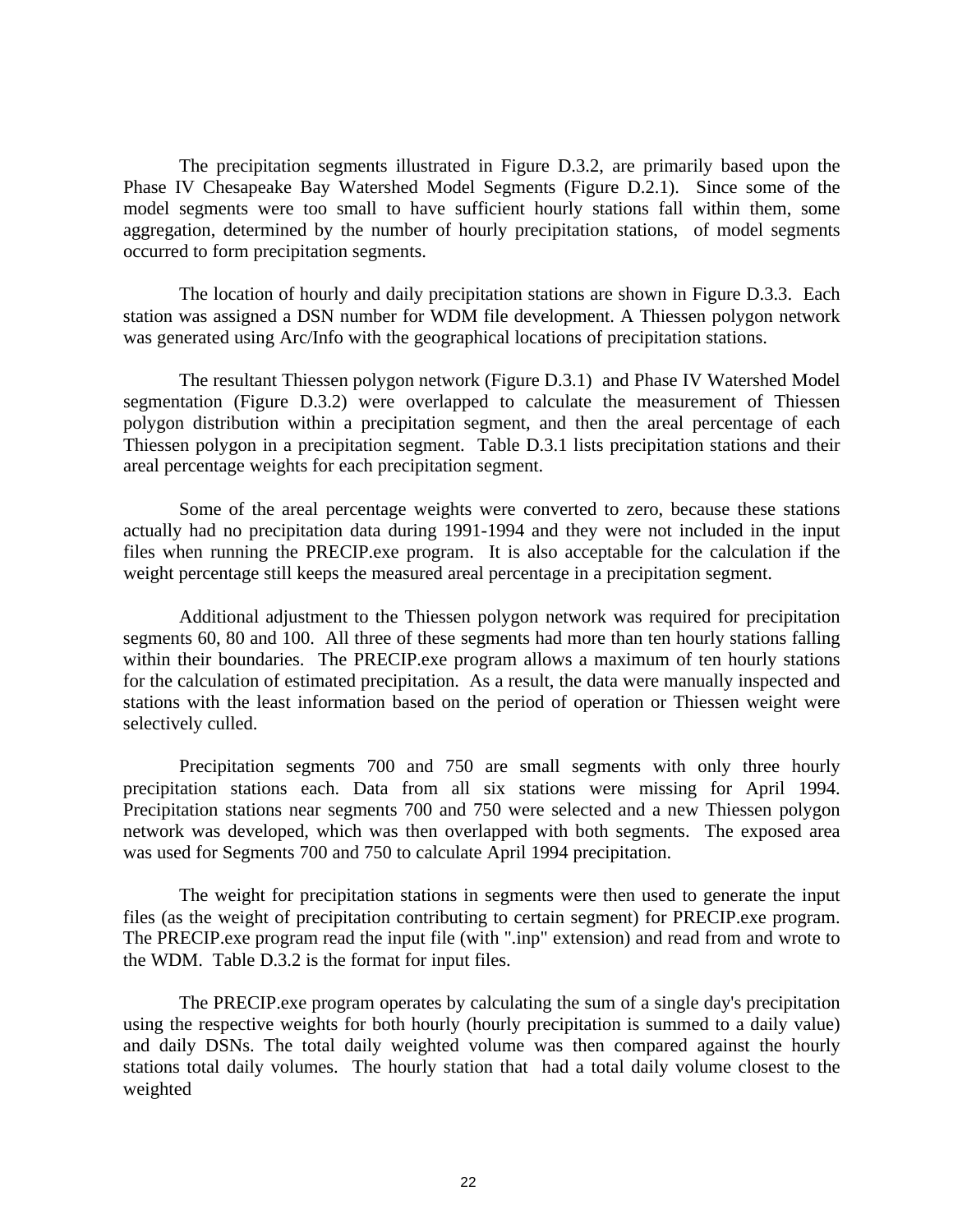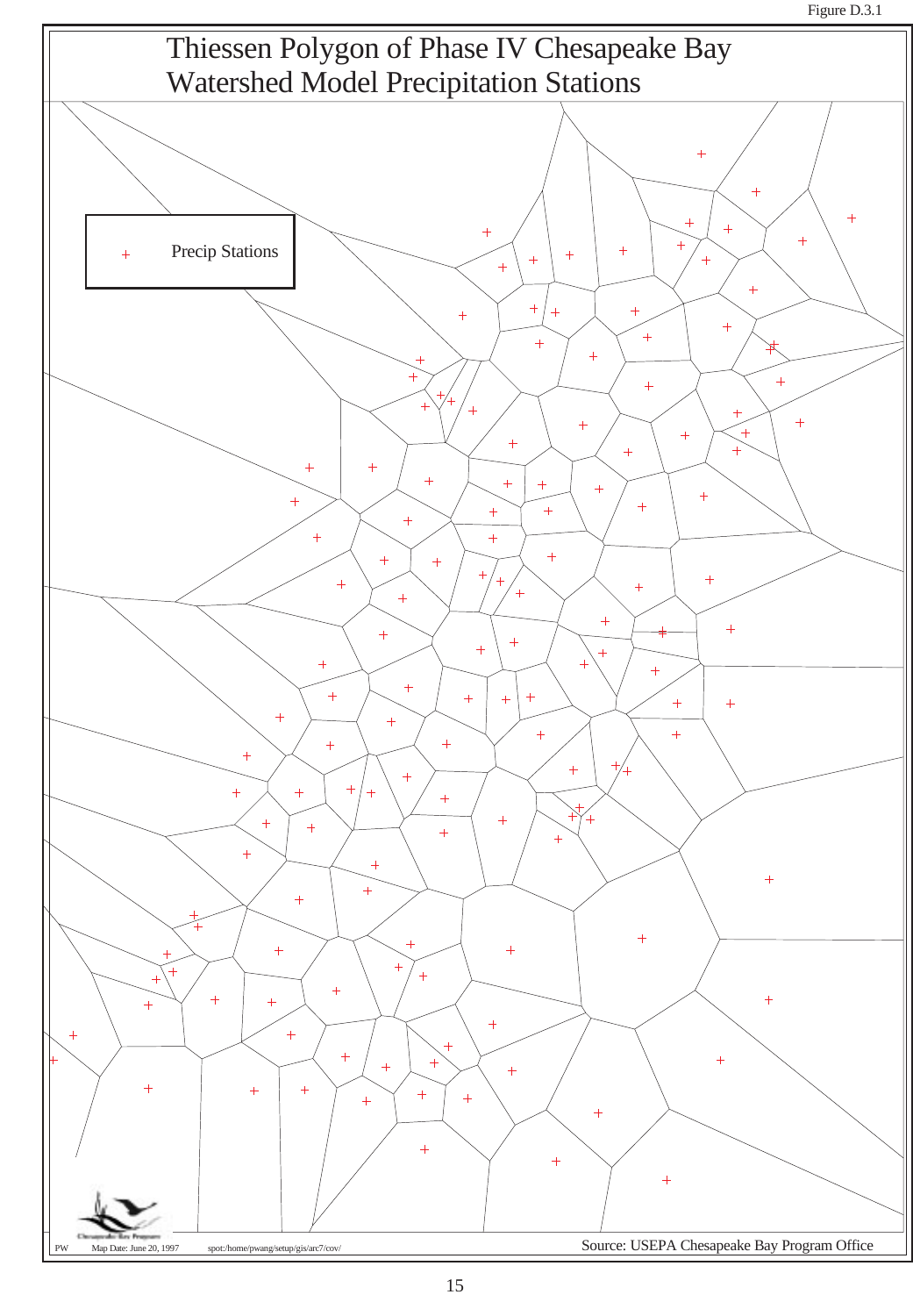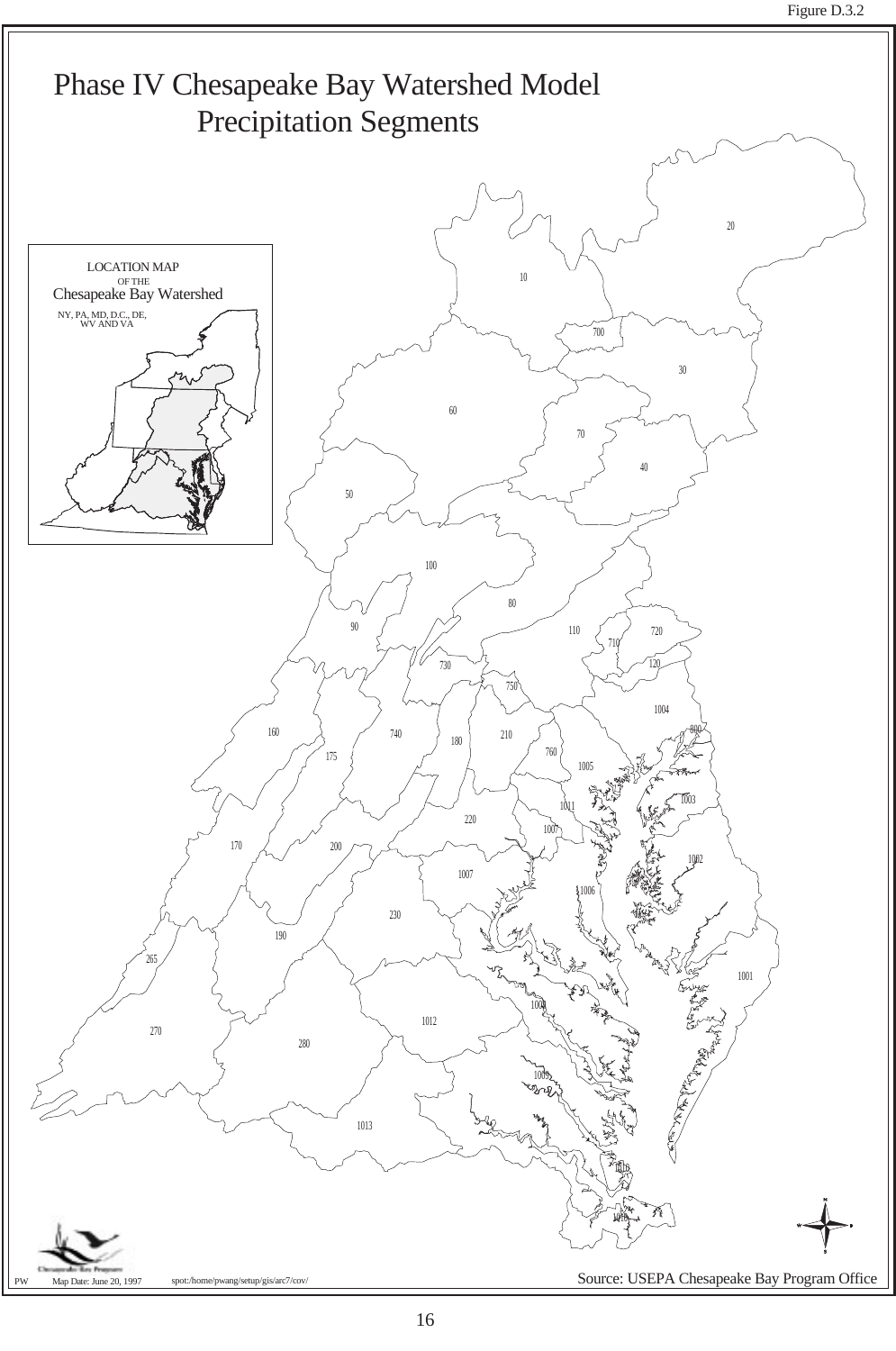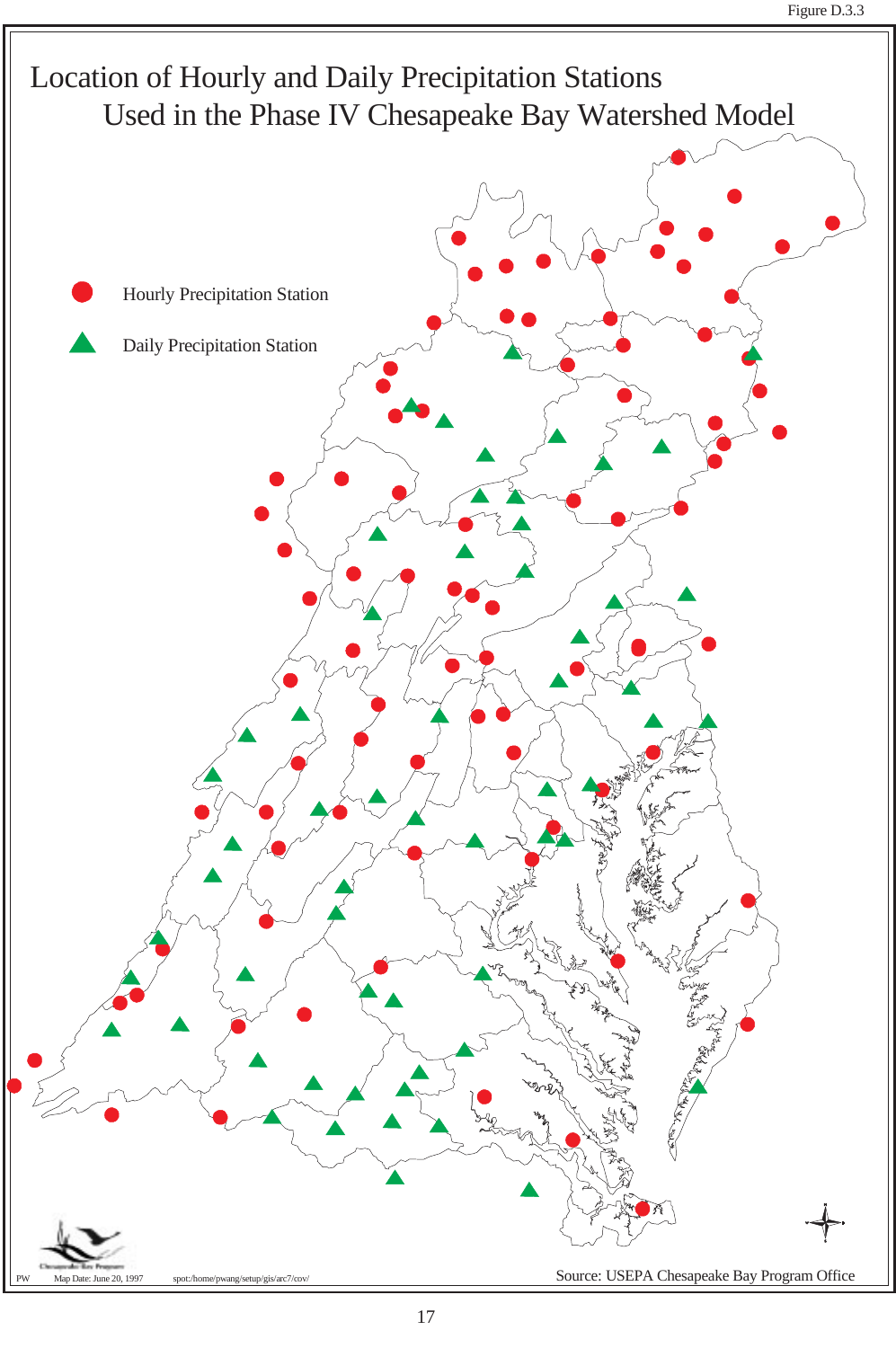**Table D.3.1 Precipitation Stations and Their Weights for Precipitation Segments**

|                                                                                                  | 0.0001<br><b>VAHR8906</b><br><b>MDHR6915</b><br>0.0001 |
|--------------------------------------------------------------------------------------------------|--------------------------------------------------------|
| 10<br>10<br>NYHR0270<br>0.0492<br>230<br>230 747*<br>1<br>612*<br>9<br><b>NYHR3979</b><br>0.1692 |                                                        |
| 999*<br><b>NYHR3983</b><br>0.155<br>10                                                           | <b>XXHR0000</b><br>0.0001                              |
| 18<br><b>NYHR8498</b><br>0.1353<br>760                                                           | <b>VADY0720</b><br>0.2531<br>08:00                     |
| 20<br>776<br><b>NYHR9229</b><br>0.0995                                                           | <b>VADY2009</b><br>0.0325<br>09:00                     |
| 108<br>792<br><b>PAHR1212</b><br>0.0386<br>142                                                   | 0.0176<br><b>VADY3466</b><br>07:00                     |
| 807<br><b>PAHR5731</b><br>0.0733<br>152                                                          | <b>VADY5096</b><br>0.1838<br>08:00                     |
| <b>PAHR6627</b><br>0.1006<br>160<br>713<br><b>PAHR7310</b><br>0.0162<br>265<br>265               | <b>VAHR3310</b><br>0.096                               |
| 179<br><b>PAHR8868</b><br>714<br>0.1309                                                          | 0.0767<br><b>VAHR4128</b>                              |
| 336<br>724<br><b>PADY9408</b><br>0.0322<br>07:00                                                 | <b>VAHR5880</b><br>0.254                               |
| 503*                                                                                             | 0.0001<br><b>WVHR1393</b>                              |
| 20<br>$513*$<br>20<br>NYHR0270<br>0.0508<br>1                                                    | 0.0001<br><b>VAHR9011</b>                              |
| 0.0851<br>707*<br>2<br><b>NYHR0687</b>                                                           | 0.0001<br><b>VAHR2208</b>                              |
| 3<br>0.1872<br>722*<br><b>NYHR1987</b>                                                           | 0.0001<br><b>VAHR5690</b>                              |
| 5<br>0.1015<br>735*<br><b>NYHR2454</b>                                                           | 0.0001<br><b>VAHR7285</b>                              |
| 11<br>0.0621<br>999*<br><b>NYHR4070</b>                                                          | 0.0001<br><b>XXHR0000</b>                              |
| 0.0649<br>813<br>15<br><b>NYHR5682</b>                                                           | <b>VADY5595</b><br>0.2625<br>07:00                     |
| 0.2057<br>16<br><b>NYHR6685</b><br>817                                                           | 07:00<br><b>VADY5756</b><br>0.3102                     |
| 0.0849<br>17<br><b>NYHR7830</b>                                                                  |                                                        |
| 19<br>0.0711<br>270<br>270<br><b>NYHR8625</b><br>506                                             | <b>WVHR5284</b><br>0.0155                              |
| 22<br>513<br><b>NYHR9522</b><br>0.078                                                            | <b>WVHR9011</b><br>0.0599                              |
| 300<br>0.0087<br>08:00<br>PADY7029<br>707                                                        | <b>VAHR2208</b><br>0.0002                              |
| 713                                                                                              | 0.0259<br><b>VAHR3310</b>                              |
| 714<br>30<br>30<br>108<br><b>PAHR1212</b><br>0.0682                                              | <b>VAHR4128</b><br>$\boldsymbol{0}$                    |
| 117<br><b>PAHR2325</b><br>0.1176<br>720                                                          | <b>VAHR5120</b><br>0.0371                              |
| 722<br>130<br><b>PAHR3521</b><br>0.0037                                                          | <b>VAHR5690</b><br>0.0633                              |
| 141<br>724<br><b>PAHR5601</b><br>0.0248                                                          | <b>VAHR5880</b><br>0.1082                              |
| 142<br>735<br><b>PAHR5731</b><br>0.0152                                                          | 0.1354<br><b>VAHR7285</b>                              |
| 147<br>999*<br><b>PAHR5915</b><br>0.2108                                                         | <b>XXHR0000</b><br>0.0001                              |
| 170<br>525<br><b>PAHR8275</b><br>0.0449                                                          | <b>WVDY3215</b><br>0.0001<br>08:00                     |
| <b>PAHR8491</b><br>0.085<br>173<br>778                                                           | <b>VADY2044</b><br>0.2057<br>17:00                     |
| 181<br>0.1797<br>798<br><b>PAHR8905</b>                                                          | <b>VADY4565</b><br>0.2809<br>07:00                     |
| 187<br><b>PAHR9705</b><br>0.1966<br>813                                                          | <b>VADY5595</b><br>0.0159<br>07:00                     |
| 300<br><b>PADY7029</b><br>0.0261<br>08:00<br>817                                                 | <b>VADY5756</b><br>0.0001<br>07:00                     |
| 315<br>07:00<br><b>PADY8057</b><br>0.0274<br>836                                                 | <b>VADY8062</b><br>0.0427<br>08:00                     |
| 843                                                                                              | <b>VADY8600</b><br>0.009<br>06:00                      |
| 40<br>40<br><b>PAHR2325</b><br>0.0397<br>117                                                     |                                                        |
| 124<br><b>PAHR3018</b><br>0.0354<br>280<br>280<br>707<br>720<br>149<br><b>PAHR6004</b><br>0.1809 | <b>VAHR2208</b><br>0.0071<br><b>VAHR5120</b><br>0.1053 |
| 722<br>166<br><b>PAHR7931</b><br>0.1054                                                          | 0.087<br><b>VAHR5690</b>                               |
| 177<br><b>PAHR8763</b><br>0.0824<br>726                                                          | <b>VAHR6178</b><br>$0(-.25)$                           |
| 187<br><b>PAHR9705</b><br>0.0229<br>729                                                          | <b>VAHR6712</b><br>0.0005                              |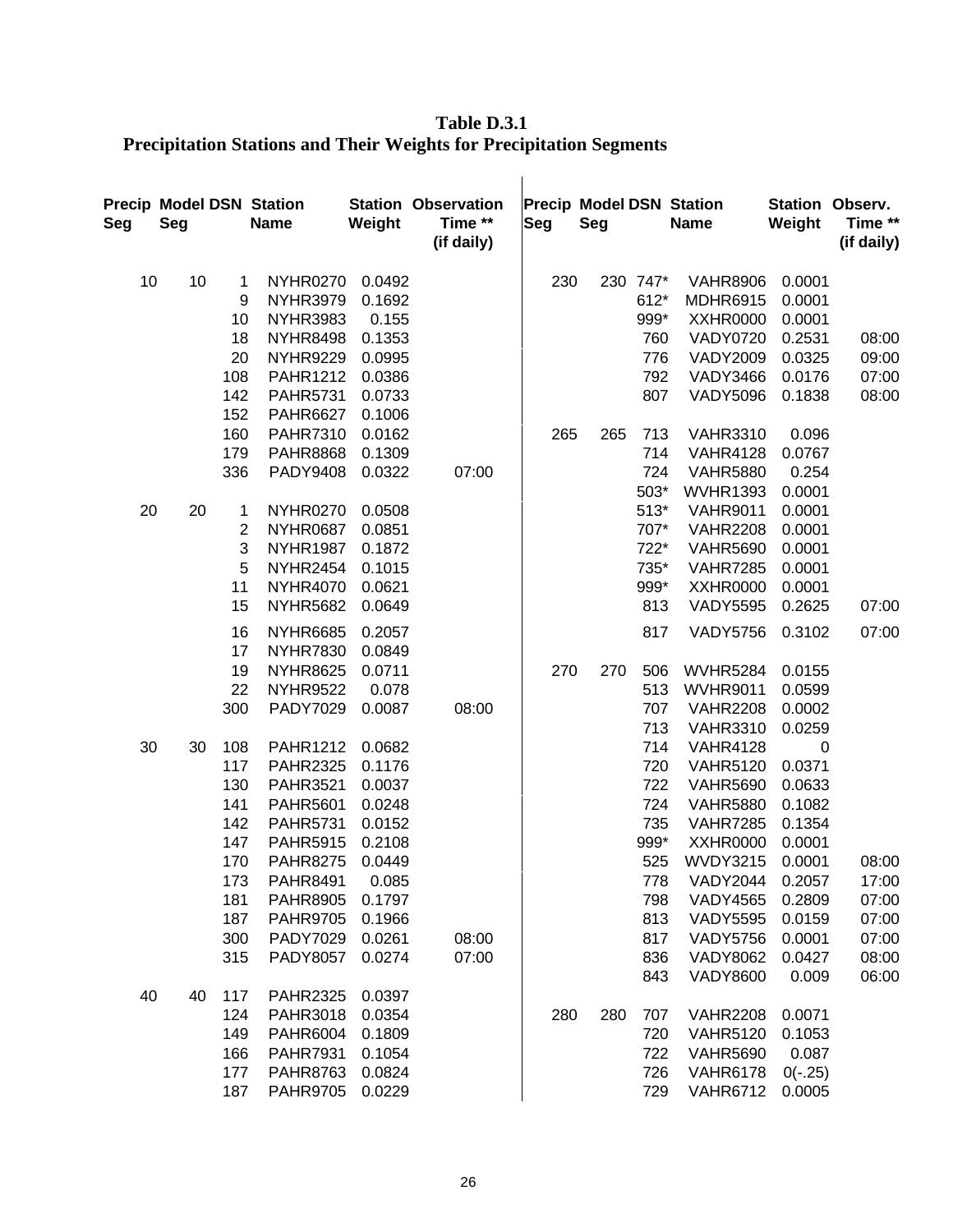| Seg | Seg |                  | <b>Precip Model DSN Station</b><br><b>Name</b> | Weight           | <b>Station Observation</b><br>Time **<br>(if daily) | <b>Precip Model DSN Station</b><br>Seg Seg |     |              | <b>Name</b>                        | Weight           | Station Observ.<br>Time **<br>(if daily) |
|-----|-----|------------------|------------------------------------------------|------------------|-----------------------------------------------------|--------------------------------------------|-----|--------------|------------------------------------|------------------|------------------------------------------|
|     |     | $141*$           | <b>PAHR5601</b>                                | 0.0001           |                                                     |                                            |     | 724*         | <b>VAHR5880</b>                    | 0.0001           |                                          |
|     |     | 146*             | <b>PAHR5825</b>                                | 0.0001           |                                                     |                                            |     | 735*         | <b>VAHR7285</b>                    | 0.0001           |                                          |
|     |     | 181*             | <b>PAHR8905</b>                                | 0.0001           |                                                     |                                            |     | 999*         | <b>XXHR0000</b>                    | 0.0001           |                                          |
|     |     | 999*             | <b>XXHR0000</b>                                | 0.0001           |                                                     |                                            |     | 756          | <b>VADY0243</b>                    | 0.0717           | 07:00                                    |
|     |     | 284              | <b>PADY5817</b>                                | 0.2045           | 07:00                                               |                                            |     | 760          | <b>VADY0720</b>                    | 0.0336           | 08:00                                    |
|     |     | 315              | <b>PADY8057</b>                                | 0.3284           | 07:00                                               |                                            |     | 765          | <b>VADY1136</b>                    | 0.1953           | 07:00                                    |
|     |     |                  |                                                |                  |                                                     |                                            |     | 782          | <b>VADY2160</b>                    | 0.1247           | 07:00                                    |
| 50  | 50  | 113<br>114       | <b>PAHR1961</b><br><b>PAHR2245</b>             | 0.4211           |                                                     |                                            |     | 792          | <b>VADY3466</b>                    | 0.1363           | 07:00                                    |
|     |     | 116              | <b>PAHR2298</b>                                | 0.0171<br>0.0018 |                                                     |                                            |     | 806<br>843   | <b>VADY5050</b><br><b>VADY8600</b> | 0.0375<br>0.2007 | 18:00<br>06:00                           |
|     |     | 133              | <b>PAHR4001</b>                                | 0.073            |                                                     |                                            |     |              |                                    |                  |                                          |
|     |     | 134              | <b>PAHR4027</b>                                | 0.0177           |                                                     | 700                                        | 700 | 108          | <b>PAHR1212</b>                    | 0.3213           |                                          |
|     |     | 155              | <b>PAHR6916</b>                                | 0.2206           |                                                     |                                            |     | 142          | <b>PAHR5731</b>                    | 0.4548           |                                          |
|     |     | 159              | <b>PAHR7217</b>                                | 0.0102           |                                                     |                                            |     | 179          | <b>PAHR8868</b>                    | 0.0089           |                                          |
|     |     | 175              | <b>PAHR8589</b>                                | 0.1344           |                                                     |                                            |     | 181          | <b>PAHR8905</b>                    | 0.215            |                                          |
|     |     | 999*             | <b>XXHR0000</b>                                | 0.0001           |                                                     |                                            |     |              |                                    |                  |                                          |
|     |     | 333              | PADY9022                                       | 0.104            | 07:00                                               | 710                                        | 710 | 137          | <b>PAHR4763</b>                    | 0.1089           |                                          |
|     |     |                  |                                                |                  |                                                     |                                            |     | 138          | <b>PAHR4778</b>                    | 0.1552           |                                          |
| 60  | 60  | 101              | <b>PAHR0147</b>                                | 0.0594           |                                                     |                                            |     | 189          | <b>PAHR9938</b>                    | 0.2671           |                                          |
|     |     | 113              | <b>PAHR1961</b>                                | 0.0314           |                                                     |                                            |     | $103*$       | <b>PAHR0605</b>                    | 0.0001           |                                          |
|     |     | 117              | <b>PAHR2245</b>                                | 0.0022           |                                                     |                                            |     | $119*$       | <b>PAHR2537</b>                    | 0.0001           |                                          |
|     |     | 120              | <b>PAHR2629</b>                                | 0.1034           |                                                     |                                            |     | $123*$       | <b>PAHR2838</b>                    | 0.0001           |                                          |
|     |     | 146              | <b>PAHR5825</b>                                | 0.0172           |                                                     |                                            |     | 129*         | <b>PAHR3321</b>                    | 0.0001           |                                          |
|     |     | 152              | <b>PAHR6627</b>                                | 0.0001           |                                                     |                                            |     | 149*         | <b>PAHR6004</b>                    | 0.0001           |                                          |
|     |     | 155              | <b>PAHR6916</b>                                | 0.073            |                                                     |                                            |     | 615*<br>999* | <b>MDHR9030</b>                    | 0.0001           |                                          |
|     |     | 160<br>168       | <b>PAHR7310</b><br><b>PAHR8155</b>             | 0.0669<br>0.0533 |                                                     |                                            |     | 253          | <b>XXHR0000</b><br>PADY4019        | 0.0001<br>0.0852 | 07:00                                    |
|     |     | 999*             | <b>XXHR0000</b>                                | 0.0001           |                                                     |                                            |     | 269          | <b>PADY4896</b>                    | 0.2141           | 15:00                                    |
|     |     | 268              | PADY4853                                       | 0.0001           | 17:00                                               |                                            |     | 345          | PADY9950                           | 0.1688           | 08:00                                    |
|     |     | 274              | PADY5109                                       | 0.133            | 07:00                                               |                                            |     |              |                                    |                  |                                          |
|     |     | 283              | <b>PADY5790</b>                                | 0.037            | 07:00                                               | 720                                        | 720 | 129          | <b>PAHR3321</b>                    | 0.1116           |                                          |
|     |     | 306              | PADY7409                                       | 0.1304           | 08:00                                               |                                            |     | 137          | <b>PAHR4763</b>                    | 0.1894           |                                          |
|     |     | 323              | <b>PADY8469</b>                                | 0.0704           | 08:00                                               |                                            |     | 138          | <b>PAHR4778</b>                    | 0.4663           |                                          |
|     |     | 336              | PADY9408                                       | 0.1486           | 07:00                                               |                                            |     | 119*         | <b>PAHR2537</b>                    | 0.0001           |                                          |
|     |     | 342              | <b>PADY9728</b>                                | 0.0751           | 24:00                                               |                                            |     | $177*$       | <b>PAHR8763</b>                    | 0.0001           |                                          |
|     |     |                  |                                                |                  |                                                     |                                            |     | 189*         | <b>PAHR9938</b>                    | 0.0001           |                                          |
| 70  | 70  | 108              | <b>PAHR1212</b>                                | 0.0517           |                                                     |                                            |     | 149*         | <b>PAHR6004</b>                    | 0.0001           |                                          |
|     |     | 117              | <b>PAHR2325</b>                                | 0.2471           |                                                     |                                            |     | 999*         | <b>XXHR0000</b>                    | 0.0001           |                                          |
|     |     | 166              | <b>PAHR7931</b>                                | 0.1115           |                                                     |                                            |     | 253          | PADY4019                           | 0.0133           | 07:00                                    |
|     |     | $2^*$            | NYHR0687                                       | 0.0001           |                                                     |                                            |     | 269          | <b>PADY4896</b>                    | 0.0823           | 15:00                                    |
|     |     | $142*$           | <b>PAHR5731</b>                                | 0.0001           |                                                     |                                            |     | 305          | <b>PADY7322</b>                    | 0.1366           | 07:00                                    |
|     |     | $147*$           | <b>PAHR5915</b>                                | 0.0001           |                                                     |                                            |     |              |                                    |                  |                                          |
|     |     | 155*             | <b>PAHR6916</b>                                | 0.0001           |                                                     | 730                                        | 730 | 104          | <b>PAHR0725</b>                    | 0.0234           |                                          |
|     |     | $181*$<br>$101*$ | <b>PAHR8905</b><br><b>PAHR0147</b>             | 0.0001<br>0.0001 |                                                     |                                            |     | 109<br>123   | <b>PAHR1354</b><br><b>PAHR2838</b> | 0.6995<br>0.1386 |                                          |
|     |     | 999*             | XXHR0000                                       | 0.0001           |                                                     |                                            |     | 154          | <b>PAHR6852</b>                    | 0.0609           |                                          |
|     |     |                  |                                                |                  |                                                     |                                            |     |              |                                    |                  |                                          |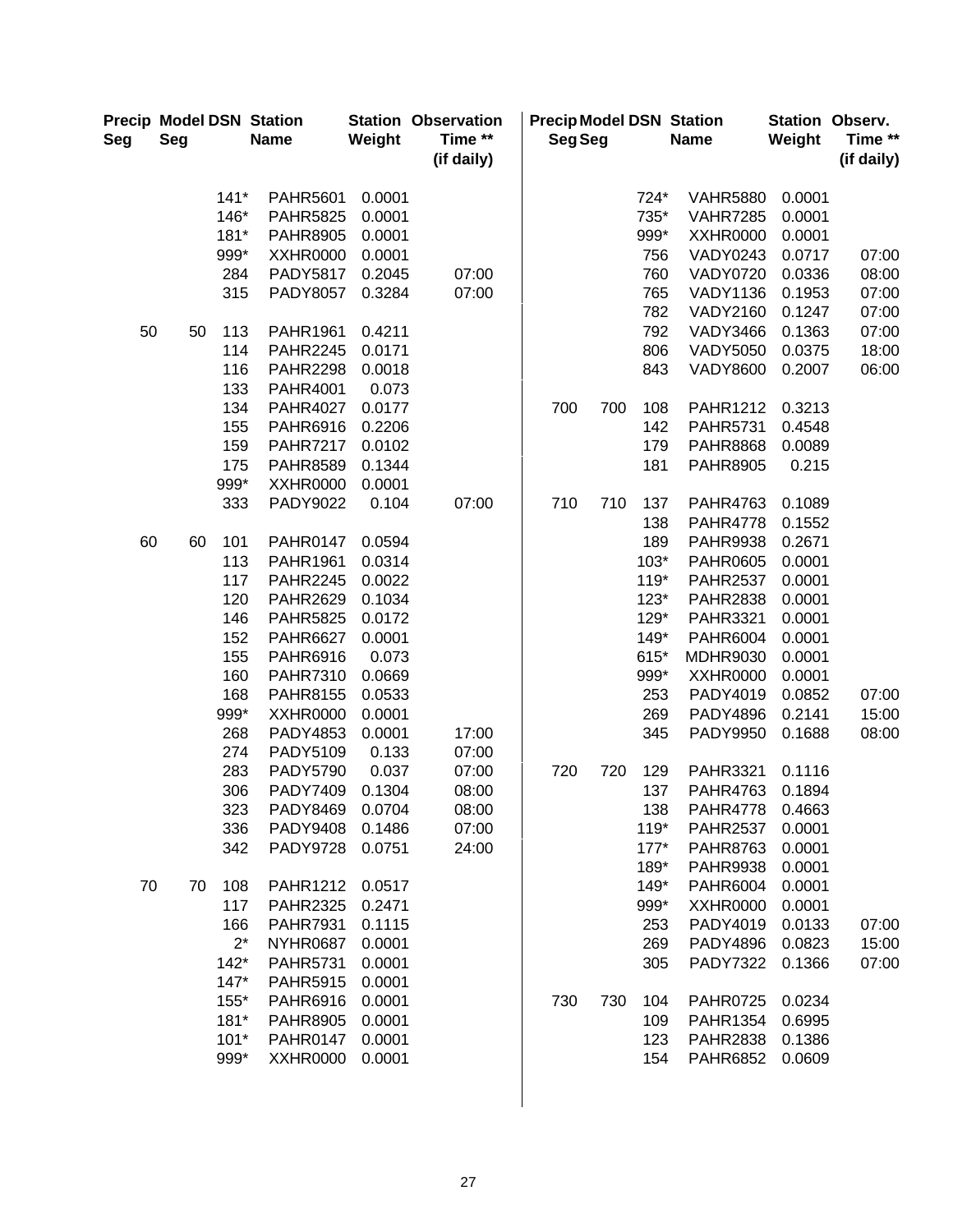| Seg | Seg |        | <b>Precip Model DSN Station</b><br><b>Name</b> | Weight | <b>Station Observation</b><br>Time **<br>(if daily) | <b>Precip Model DSN Station</b><br>Seg Seg |     |            | <b>Name</b>                        | Station Observ.<br>Weight | Time **<br>(if daily) |
|-----|-----|--------|------------------------------------------------|--------|-----------------------------------------------------|--------------------------------------------|-----|------------|------------------------------------|---------------------------|-----------------------|
|     |     | 268    | <b>PADY4853</b>                                | 0.1038 | 17:00                                               |                                            |     | 105*       | <b>PAHR0763</b>                    | 0.0001                    |                       |
|     |     | 274    | PADY5109                                       | 0.0005 | 07:00                                               |                                            |     | $119*$     | <b>PAHR2537</b>                    | 0.0001                    |                       |
|     |     | 284    | <b>PADY5817</b>                                | 0.1493 | 07:00                                               |                                            |     | $161*$     | <b>PAHR7312</b>                    | 0.0001                    |                       |
|     |     | 342    | <b>PADY9728</b>                                | 0.3354 | 24:00                                               |                                            |     | 605*       | <b>MDHR1530</b>                    | 0.0001                    |                       |
|     |     |        |                                                |        |                                                     |                                            |     | 999*       | <b>XXHR0000</b>                    | 0.0001                    |                       |
| 80  | 80  | 104    | <b>PAHR0725</b>                                | 0.0581 |                                                     |                                            |     | 281        | PADY5662                           | $\mathbf 0$               | 08:00                 |
|     |     | 105    | <b>PAHR0763</b>                                | 0.1457 |                                                     |                                            |     | 643        | MDDY3975                           | 0.0771                    | 18:00                 |
|     |     | 109    | <b>PAHR1354</b>                                | 0.0468 |                                                     |                                            |     |            |                                    |                           |                       |
|     |     | 123    | <b>PAHR2838</b>                                | 0.0371 |                                                     | 740                                        | 740 | 122        | <b>PAHR2721</b>                    | 0.0234                    |                       |
|     |     | 146    | <b>PAHR5825</b>                                | 0.0288 |                                                     |                                            |     | 502        | <b>WVHR1323</b>                    | 0.173                     |                       |
|     |     | 149    | <b>PAHR6004</b>                                | 0.1125 |                                                     |                                            |     | 505        | <b>WVHR4763</b>                    | 0.2085                    |                       |
|     |     | 166    | <b>PAHR7931</b>                                | 0.088  |                                                     |                                            |     | 608        | <b>MDHR4030</b>                    | 0.2063                    |                       |
|     |     | 177    | <b>PAHR8763</b>                                | 0.0101 |                                                     |                                            |     | 737        | <b>VAHR8046</b>                    | 0.0221                    |                       |
|     |     | 999*   | <b>XXHR0000</b>                                | 0.0001 |                                                     |                                            |     | $123*$     | <b>PAHR2838</b>                    | 0.0001                    |                       |
|     |     | 196    | PADY0482                                       | 0.1146 | 07:00                                               |                                            |     | $127*$     | <b>PAHR3295</b>                    | 0.0001                    |                       |
|     |     | 268    | PADY4853                                       | 0.0594 | 17:00                                               |                                            |     | $508*$     | <b>WVHR5739</b>                    | 0.0001                    |                       |
|     |     | 269    | PADY4896                                       | 0.0368 | 15:00                                               |                                            |     | 509*       | <b>WVHR6163</b>                    | 0.0001                    |                       |
|     |     | 283    | <b>PADY5790</b>                                | 0.0635 | 07:00                                               |                                            |     | 999*       | <b>XXHR0000</b>                    | 0.0001                    |                       |
|     |     | 289    | <b>PADY6297</b>                                | 0.1984 | 07:00                                               |                                            |     | 281<br>312 | <b>PADY5662</b>                    | 0                         | 08:00                 |
|     |     | 345    | PADY9950                                       | 0.0001 | 08:00                                               |                                            |     | 643        | <b>PADY7846</b><br><b>MDDY3975</b> | 0.0002<br>0.1245          | 07:00<br>18:00        |
| 90  | 90  | 116    | <b>PAHR2298</b>                                | 0.1455 |                                                     |                                            |     | 856        | <b>VADY9186</b>                    | 0.2414                    | 08:00                 |
|     |     | 122    | <b>PAHR2721</b>                                | 0.4343 |                                                     |                                            |     |            |                                    |                           |                       |
|     |     | 127    | <b>PAHR3295</b>                                | 0.0683 |                                                     | 750                                        | 750 | 119        | <b>PAHR2537</b>                    | 0.6449                    |                       |
|     |     | 133    | <b>PAHR4001</b>                                | 0.0002 |                                                     |                                            |     | 123        | <b>PAHR2838</b>                    | 0.3549                    |                       |
|     |     | 161    | <b>PAHR7312</b>                                | 0.0887 |                                                     |                                            |     | 605        | <b>MDHR1530</b>                    | 0.0002                    |                       |
|     |     | 608    | <b>MDHR4030</b>                                | 0.0003 |                                                     |                                            |     |            |                                    |                           |                       |
|     |     | $134*$ | <b>PADY4027</b>                                | 0.0001 |                                                     | 760                                        | 760 | 119        | <b>PAHR2537</b>                    | 0.001                     |                       |
|     |     | 175*   | PADY8589                                       | 0.0001 |                                                     |                                            |     | 615        | <b>MDHR9030</b>                    | 0.5421                    |                       |
|     |     | 502*   | <b>WVHR1323</b>                                | 0.0001 |                                                     |                                            |     | $123*$     | <b>PAHR2838</b>                    | 0.0001                    |                       |
|     |     | 999*   | <b>XXHR0000</b>                                | 0.0001 |                                                     |                                            |     | 189*       | <b>PAHR9938</b>                    | 0.0001                    |                       |
|     |     | 312    | <b>PADY7846</b>                                | 0.2623 | 07:00                                               |                                            |     | 604*       | MDHR0700                           | 0.0001                    |                       |
|     |     |        |                                                |        |                                                     |                                            |     | 605*       | MDHR1530                           | 0.0001                    |                       |
| 100 | 100 | 104    | <b>PAHR0725</b>                                | 0.0983 |                                                     |                                            |     | 601*       | <b>MDHR0015</b>                    | 0.0001                    |                       |
|     |     | 105    | <b>PAHR0763</b>                                | 0.0034 |                                                     |                                            |     | 602*       | MDHR0465                           | 0.0001                    |                       |
|     |     | 109    | <b>PAHR1354</b>                                | 0      |                                                     |                                            |     | 138*       | <b>PAHR4778</b>                    | 0.0001                    |                       |
|     |     | 113    | <b>PAHR1961</b>                                | 0.0001 |                                                     |                                            |     | 999*       | <b>XXHR0000</b>                    | 0.0001                    |                       |
|     |     | 116    | <b>PAHR2298</b>                                | 0.0075 |                                                     |                                            |     | 320        | <b>PADY8379</b>                    | 0.0442                    | 08:00                 |
|     |     | 133    | <b>PAHR4001</b>                                | 0.1737 |                                                     |                                            |     | 620        | MDHR0470                           | 0.015                     | 24:00                 |
|     |     | 146    | <b>PAHR5825</b>                                | 0.0781 |                                                     |                                            |     | 629        | <b>MDHR1862</b>                    | 0.3969                    | 17:00                 |
|     |     | 155    | <b>PAHR6916</b>                                | 0.07   |                                                     |                                            |     |            |                                    |                           |                       |
|     |     | 161    | <b>PAHR7312</b>                                | 0.2221 |                                                     | 1001                                       | 420 | 401        | <b>DEHR3570</b>                    | 0.2589                    |                       |
|     |     | 999*   | XXHR0000                                       | 0.0001 |                                                     |                                            | 430 | 612        | <b>MDHR6915</b>                    | 0.0284                    |                       |
|     |     | 196    | <b>PADY0482</b>                                | 0.0344 | 07:00                                               |                                            | 440 | 725        | <b>VAHR6139</b>                    | 0.0064                    |                       |
|     |     | 268    | PADY4853                                       | 0.0001 | 17:00                                               |                                            |     | 745        | <b>VAHR8849</b>                    | 0.5244                    |                       |
|     |     | 273    | <b>PADY4992</b>                                | 0.1453 | 08:00                                               |                                            |     | 749        | <b>VAHR9151</b>                    | 0.0001                    |                       |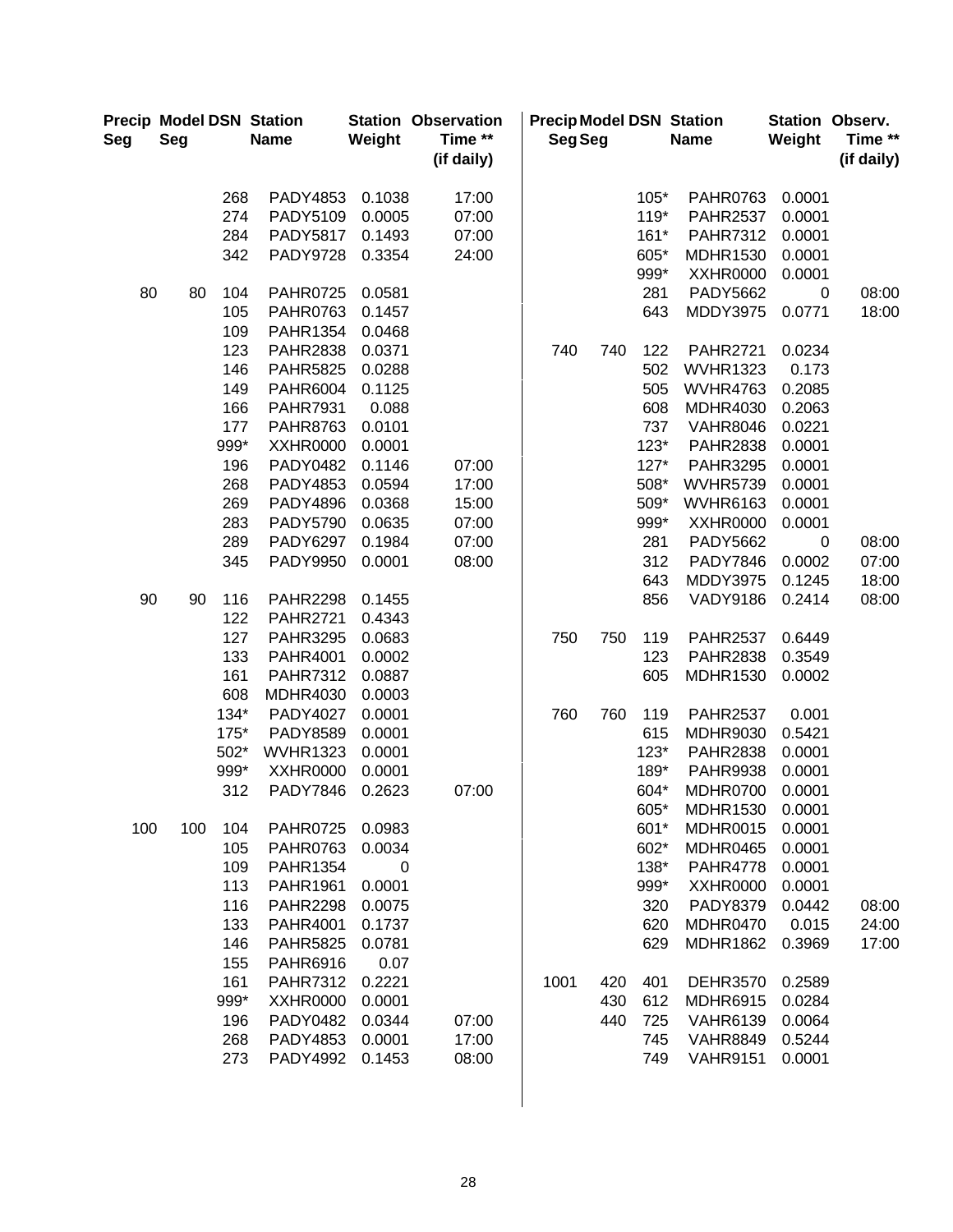| Seg | Seg |            | <b>Precip Model DSN Station</b><br><b>Name</b> | Weight           | <b>Station Observation</b><br>Time **<br>(if daily) | <b>Precip Model DSN Station</b><br>Seg Seg |            |            | <b>Name</b>                 | Weight           | Station Observ.<br>Time **<br>(if daily) |
|-----|-----|------------|------------------------------------------------|------------------|-----------------------------------------------------|--------------------------------------------|------------|------------|-----------------------------|------------------|------------------------------------------|
|     |     | 281        | PADY5662                                       | $\pmb{0}$        | 08:00                                               |                                            |            | 999*       | <b>XXHR0000</b>             | 0.0001           |                                          |
|     |     | 283        | PADY5790                                       | 0.0029           | 07:00                                               |                                            |            | 822        | <b>VADY6475</b>             | 0.1817           | 16:00                                    |
|     |     | 289        | <b>PADY6297</b>                                | 0.0754           | 07:00                                               |                                            |            |            |                             |                  |                                          |
|     |     | 312        | <b>PADY7846</b>                                | 0.0887           | 07:00                                               | 1002                                       | 400        | 401        | <b>DEHR3570</b>             | 0.6525           |                                          |
|     |     |            |                                                |                  |                                                     |                                            | 820        | 601        | <b>MDHR0015</b>             | 0.0502           |                                          |
| 110 | 110 | 103        | <b>PAHR0605</b>                                | 0.0078           |                                                     |                                            | 390        | 602        | MDHR0465                    | 0.0648           |                                          |
|     |     | 119        | <b>PAHR2537</b>                                | 0.0051           |                                                     |                                            | 830        | 612        | <b>MDHR6915</b>             | 0.211            |                                          |
|     |     | 123        | <b>PAHR2838</b>                                | 0.0686           |                                                     |                                            | 770        | 602*       | MDHR0465                    | 0.0001           |                                          |
|     |     | 149        | <b>PAHR6004</b>                                | 0.0613           |                                                     |                                            |            | 780 749*   | <b>VAHR9151</b>             | 0.0001           |                                          |
|     |     | 189        | <b>PAHR9938</b>                                | 0.0981           |                                                     |                                            |            | 604*       | MDHR0700                    | 0.0001           |                                          |
|     |     | 109*       | <b>PAHR1354</b>                                | 0.0001           |                                                     |                                            |            | 747*       | <b>VAHR8906</b>             | 0.0001           |                                          |
|     |     | $137*$     | <b>PAHR4763</b>                                | 0.0001           |                                                     |                                            |            | 129*       | <b>PAHR3321</b>             | 0.0001           |                                          |
|     |     | 138*       | <b>PAHR4778</b>                                | 0.0001           |                                                     |                                            |            | 999*       | <b>XXHR0000</b>             | 0.0001           |                                          |
|     |     | 999*       | <b>XXHR0000</b>                                | 0.0001           |                                                     |                                            | 840        | 409        | <b>DEDY6410</b>             | 0.0002           | 17:00                                    |
|     |     | 269        | <b>PADY4896</b><br><b>PADY7322</b>             | 0.2693           | 15:00                                               |                                            | 410        | 642        | MDDY3675                    | 0.0207           | 16:00                                    |
|     |     | 305<br>320 | <b>PADY8379</b>                                | 0.0051<br>0.2391 | 07:00<br>08:00                                      | 1003                                       | 370        | 601        | <b>MDHR0015</b>             | 0.6506           |                                          |
|     |     | 345        | PADY9950                                       | 0.2452           | 09:00                                               |                                            | 380        | 602        | MDHR0465                    | 0.115            |                                          |
|     |     |            |                                                |                  |                                                     |                                            | 800        | 129*       | <b>PAHR3321</b>             | 0.0001           |                                          |
| 120 | 120 | 129        | <b>PAHR3321</b>                                | 0.1758           |                                                     |                                            | 810        | $137*$     | <b>PAHR4763</b>             | 0.0001           |                                          |
|     |     | 137        | <b>PAHR4763</b>                                | 0.3912           |                                                     |                                            |            | 138*       | <b>PAHR4778</b>             | 0.0001           |                                          |
|     |     | 138        | <b>PAHR4778</b>                                | 0.0037           |                                                     |                                            |            | 401*       | <b>DEHR3570</b>             | 0.0001           |                                          |
|     |     | 189        | <b>PAHR9938</b>                                | 0.0021           |                                                     |                                            |            | 745*       | <b>VAHR8849</b>             | 0.0001           |                                          |
|     |     | $103*$     | <b>PAHR0605</b>                                | 0.0001           |                                                     |                                            |            | 999*       | <b>XXHR0000</b>             | 0.0001           |                                          |
|     |     | $119*$     | <b>PAHR2537</b>                                | 0.0001           |                                                     |                                            |            | 409        | DEDY6410                    | 0.2338           | 17:00                                    |
|     |     | $177*$     | <b>PAHR8763</b>                                | 0.0001           |                                                     |                                            |            |            |                             |                  |                                          |
|     |     | 601*       | MDHR0015                                       | 0.0001           |                                                     | 1004                                       | 140        | 129        | <b>PAHR3321</b>             | 0.0357           |                                          |
|     |     | 615*       | <b>MDHR9030</b>                                | 0.0001           |                                                     |                                            | 450        | 137        | <b>PAHR4763</b>             | 0.0243           |                                          |
|     |     | 999*       | <b>XXHR0000</b>                                | 0.0001           |                                                     |                                            | 850        | 189        | <b>PAHR9938</b>             | 0.0439           |                                          |
|     |     | 253        | PADY4019                                       | 0.4266           | 07:00                                               |                                            |            | 601        | <b>MDHR0015</b>             | 0.1725           |                                          |
|     |     |            |                                                |                  |                                                     |                                            |            | 602        | MDHR0465                    | 0.0001           |                                          |
| 160 | 160 | 122        | <b>PAHR2721</b>                                | 0.0028           |                                                     |                                            |            | $119*$     | <b>PAHR2537</b>             | 0.0001           |                                          |
|     |     | 127        | <b>PAHR3295</b>                                | 0.1818           |                                                     |                                            |            | 138*       | <b>PAHR4778</b>             | 0.0001           |                                          |
|     |     | 503        | <b>WVHR1393</b>                                | 0.0112           |                                                     |                                            |            | 605*       | <b>MDHR1530</b>             | 0.0001           |                                          |
|     |     | 509        | <b>WVHR6163</b>                                | 0.063            |                                                     |                                            |            | 747*       | <b>VAHR8906</b>             | 0.0001           |                                          |
|     |     | 510        | <b>WVHR7730</b>                                | 0.1001           |                                                     |                                            |            | 999*       | <b>XXHR0000</b>             | 0.0001           |                                          |
|     |     | $116*$     | <b>PAHR2298</b>                                | 0.0001           |                                                     |                                            |            | 253        | PADY4019                    | 0.2493           | 07:00                                    |
|     |     | 175*       | <b>PAHR8589</b>                                | 0.0001           |                                                     |                                            |            | 320        | <b>PADY8379</b>             | 0.0026           | 08:00                                    |
|     |     | 502*       | <b>WVHR1323</b>                                | 0.0001           |                                                     |                                            |            | 409        | DEDY6410                    | 0.1214           | 17:00                                    |
|     |     | 608*       | <b>MDHR4030</b>                                | 0.0001           |                                                     |                                            |            | 631        | <b>MDDY2060</b>             | 0.3497           | 24:00                                    |
|     |     | 999*       | XXHR0000                                       | 0.0001           |                                                     |                                            |            |            |                             |                  |                                          |
|     |     | 516<br>633 | <b>WVDY0527</b>                                | 0.1672           | 07:00                                               | 1005                                       | 510<br>870 | 189        | <b>PAHR9938</b>             | 0.0004           |                                          |
|     |     | 662        | <b>MDDY2282</b>                                | 0.2188           | 07:00                                               |                                            | 470        | 601<br>602 | <b>MDHR0015</b><br>MDHR0465 | 0.0525<br>0.2394 |                                          |
|     |     |            | <b>MDDY8065</b>                                | 0.2546           | 08:00                                               |                                            | 480        | 604        | MDHR0700                    | 0.0085           |                                          |
| 170 | 170 | 502        | <b>WVHR1323</b>                                | 0.0001           |                                                     |                                            | 860        | 615        | <b>MDHR9030</b>             | 0.0032           |                                          |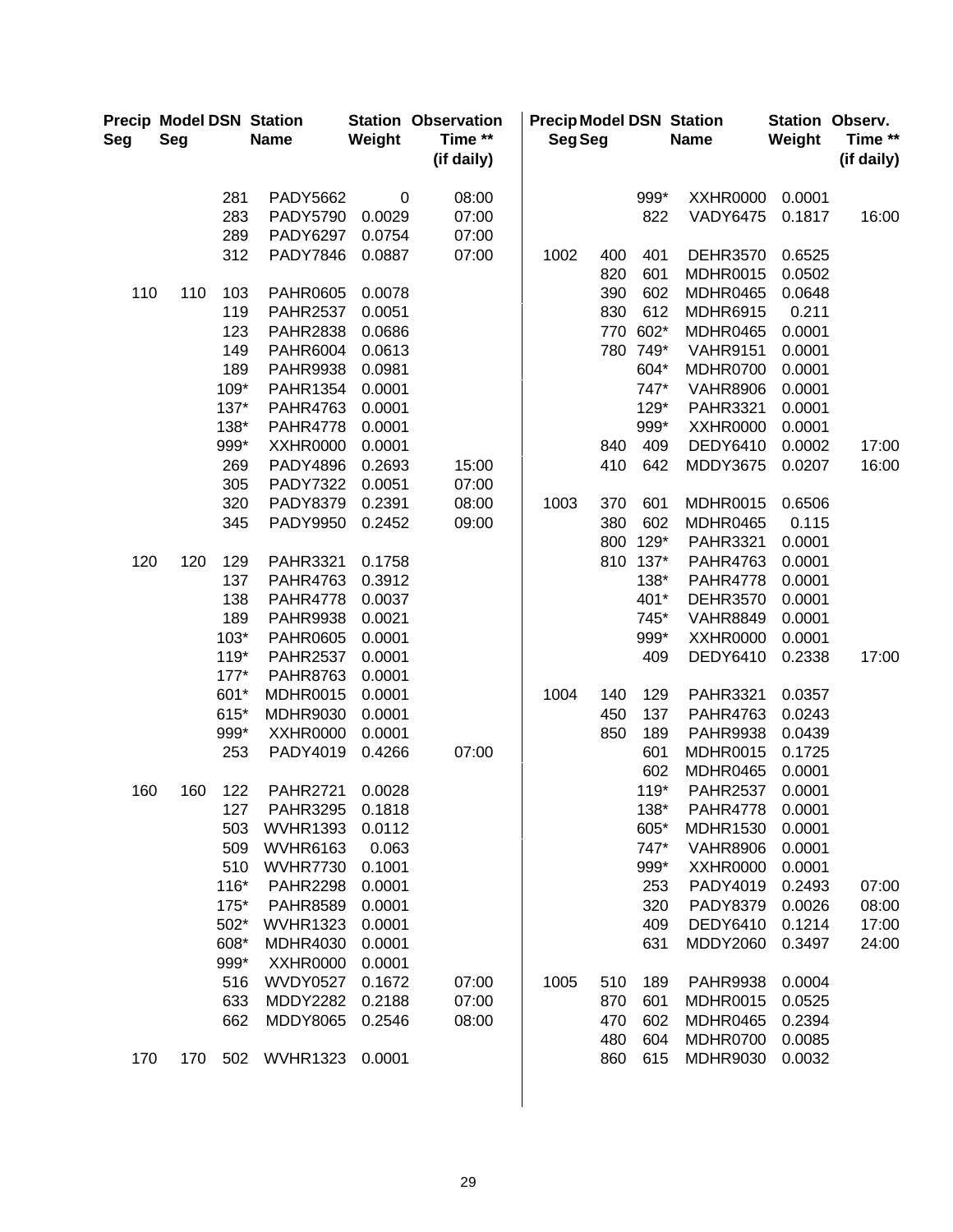| Seg | Seg |            | <b>Precip Model DSN Station</b><br><b>Name</b> | Weight           | <b>Station Observation</b><br>Time **<br>(if daily) | <b>Precip Model DSN Station</b><br>Seg Seg |     |                 | <b>Name</b>                 | Weight           | Station Observ.<br>Time **<br>(if daily) |
|-----|-----|------------|------------------------------------------------|------------------|-----------------------------------------------------|--------------------------------------------|-----|-----------------|-----------------------------|------------------|------------------------------------------|
|     |     | 503        | <b>WVHR1393</b>                                | 0.0475           |                                                     |                                            | 490 | $119*$          | <b>PAHR2537</b>             | 0.0001           |                                          |
|     |     | 508        | <b>WVHR5739</b>                                | 0.0253           |                                                     |                                            |     | 612*            | <b>MDHR6915</b>             | 0.0001           |                                          |
|     |     | 509        | <b>WVHR6163</b>                                | 0.1684           |                                                     |                                            |     | 747*            | <b>VAHR8906</b>             | 0.0001           |                                          |
|     |     | 510        | <b>WVHR7730</b>                                | 0.105            |                                                     |                                            |     | 999*            | <b>XXHR0000</b>             | 0.0001           |                                          |
|     |     | 707        | <b>VAHR2208</b>                                | 0.0026           |                                                     |                                            |     | 253             | PADY4019                    | 0.0239           | 07:00                                    |
|     |     | 724        | <b>VAHR5880</b>                                | 0.0004           |                                                     |                                            |     | 320             | <b>PADY8379</b>             | 0.1541           | 08:00                                    |
|     |     | $127*$     | <b>PAHR3295</b>                                | 0.0001           |                                                     |                                            |     | 631             | <b>MDDY2060</b>             | 0.0001           | 24:00                                    |
|     |     | 999*       | <b>XXHR0000</b>                                | 0.0001           |                                                     |                                            |     | 620             | MDDY0470                    | 0.4498           | 24:00                                    |
|     |     | 516        | <b>WVDY0527</b>                                | 0.0057           | 07:00                                               |                                            |     | 629             | <b>MDDY1862</b>             | 0.0371           | 17:00                                    |
|     |     | 525        | <b>WVDY3215</b>                                | 0.3803           | 08:00                                               |                                            |     | 642             | MDDY3675                    | 0.0306           | 16:00                                    |
|     |     | 535        | <b>WVDY6960</b>                                | 0.1973           | 08:00                                               |                                            |     |                 |                             |                  |                                          |
|     |     | 633        | <b>MDDY2282</b>                                | 0.004            | 07:00<br>07:00                                      | 1006                                       | 880 | 612<br>500 747* | <b>MDHR6915</b>             | 0.361<br>0.3048  |                                          |
|     |     | 813        | <b>VADY5595</b>                                | 0.0632           |                                                     |                                            | 910 | 602*            | <b>VAHR8906</b>             | 0.0001           |                                          |
| 175 | 175 | 122        | <b>PAHR2721</b>                                | 0.0625           |                                                     |                                            | 920 | 604*            | MDHR0465<br>MDHR0700        | 0.0001           |                                          |
|     |     | 127        | <b>PAHR3295</b>                                | 0.0094           |                                                     |                                            | 990 | 749*            | <b>VAHR9151</b>             | 0.0001           |                                          |
|     |     | 502        | <b>WVHR1323</b>                                | 0.1985           |                                                     |                                            |     | 729*            | <b>VAHR6712</b>             | 0.0001           |                                          |
|     |     | 508        | <b>WVHR5739</b>                                | 0.0955           |                                                     |                                            |     | 999*            | <b>XXHR0000</b>             | 0.0001           |                                          |
|     |     | 509        | <b>WVHR6163</b>                                | 0.04             |                                                     |                                            |     | 642             | <b>MDDY3675</b>             | 0.2497           | 16:00                                    |
|     |     | 510        | <b>WVHR7730</b>                                | 0.1269           |                                                     |                                            |     | 776             | <b>VADY2009</b>             | 0.084            | 09:00                                    |
|     |     | 608        | <b>MDHR4030</b>                                | 0.133            |                                                     |                                            |     |                 |                             |                  |                                          |
|     |     | 737        | <b>VAHR8046</b>                                | 0.041            |                                                     | 1007                                       | 550 | 604             | MDHR0700                    | 0.05             |                                          |
|     |     | 707*       | <b>VAHR2208</b>                                | 0.0001           |                                                     |                                            | 890 | 612             | <b>MDHR6915</b>             | 0.0001           |                                          |
|     |     | 999*       | <b>XXHR0000</b>                                | 0.0001           |                                                     |                                            | 900 | 742             | <b>VAHR8396</b>             | 0.1325           |                                          |
|     |     | 544        | <b>WVDY9281</b>                                | 0.2035           | 08:00                                               |                                            | 970 | 747             | <b>VAHR8906</b>             | 0.3211           |                                          |
|     |     | 633        | <b>MDDY2282</b>                                | 0.0884           | 07:00                                               |                                            |     | 602*            | MDHR0465                    | 0.0001           |                                          |
|     |     | 856        | <b>VADY9186</b>                                | 0.0011           | 08:00                                               |                                            |     | 615*            | <b>MDHR9030</b>             | 0.0001           |                                          |
|     |     |            |                                                |                  |                                                     |                                            |     | 729*            | <b>VAHR6712</b>             | 0.0001           |                                          |
| 180 | 180 | 109        | <b>PAHR1354</b>                                | 0.0543           |                                                     |                                            |     | 999*            | <b>XXHR0000</b>             | 0.0001           |                                          |
|     |     | 123        | <b>PAHR2838</b>                                | 0.0103           |                                                     |                                            |     | 624             | <b>MDDY1125</b>             | $\mathbf 0$      | 24:00                                    |
|     |     | 505        | <b>WVHR4763</b>                                | 0.2589           |                                                     |                                            |     | 630             | <b>MDDY1995</b>             | 0.1193           | 09:00                                    |
|     |     | 605        | <b>MDHR1530</b>                                | 0.1778           |                                                     |                                            |     | 642             | <b>MDDY3675</b>             | 0.0111           | 16:00                                    |
|     |     | $119*$     | <b>PAHR2537</b>                                | 0.0001           |                                                     |                                            |     | 776             | <b>VADY2009</b>             | 0.0105           | 09:00                                    |
|     |     | $123*$     | <b>PAHR2838</b>                                | 0.0001           |                                                     |                                            |     | 849             | <b>VADY8903</b>             | 0.355            | 24:00                                    |
|     |     | 502*       | <b>WVHR1323</b>                                | 0.0001           |                                                     |                                            |     |                 |                             |                  |                                          |
|     |     | 742*       | <b>VAHR8396</b>                                | 0.0001           |                                                     | 1008                                       | 980 | 612             | <b>MDHR6915</b>             | 0.3363           |                                          |
|     |     | 999*       | <b>VAHR0000</b>                                | 0.0001           |                                                     |                                            | 580 | 734             | <b>VAHR7201</b>             | 0.005            |                                          |
|     |     | 623<br>640 | MDDY1032                                       | 0.04             | 18:00                                               |                                            | 930 | 749<br>604*     | <b>VAHR9151</b>             | 0.0873           |                                          |
|     |     | 643        | MDDY3355<br>MDDY3975                           | 0.1377<br>0.2429 | 07:00<br>18:00                                      |                                            |     | 729*            | MDHR0700<br><b>VAHR6712</b> | 0.0001<br>0.0001 |                                          |
|     |     | 818        | <b>VADY5851</b>                                | 0.0776           | 08:00                                               |                                            |     | 747*            | <b>VAHR8906</b>             | 0.0001           |                                          |
|     |     |            |                                                |                  |                                                     |                                            |     | 745*            | <b>VAHR8849</b>             | 0.0001           |                                          |
| 190 | 190 | 707        | <b>VAHR2208</b>                                | 0.3168           |                                                     |                                            |     | 725*            | <b>VAHR6139</b>             | 0.0001           |                                          |
|     |     | 722        | <b>VAHR5690</b>                                | 0.0548           |                                                     |                                            |     | 999*            | <b>XXHR0000</b>             | 0.0001           |                                          |
|     |     | 726        | <b>VAHR6178</b>                                | 0.0051           |                                                     |                                            |     | 757             | <b>VADY0327</b>             | 0.0326           | 18:00                                    |
|     |     | 737        | <b>VAHR8046</b>                                | 0.008            |                                                     |                                            |     | 776             | <b>VADY2009</b>             | 0.4957           | 09:00                                    |
|     |     |            |                                                |                  |                                                     |                                            |     |                 |                             |                  |                                          |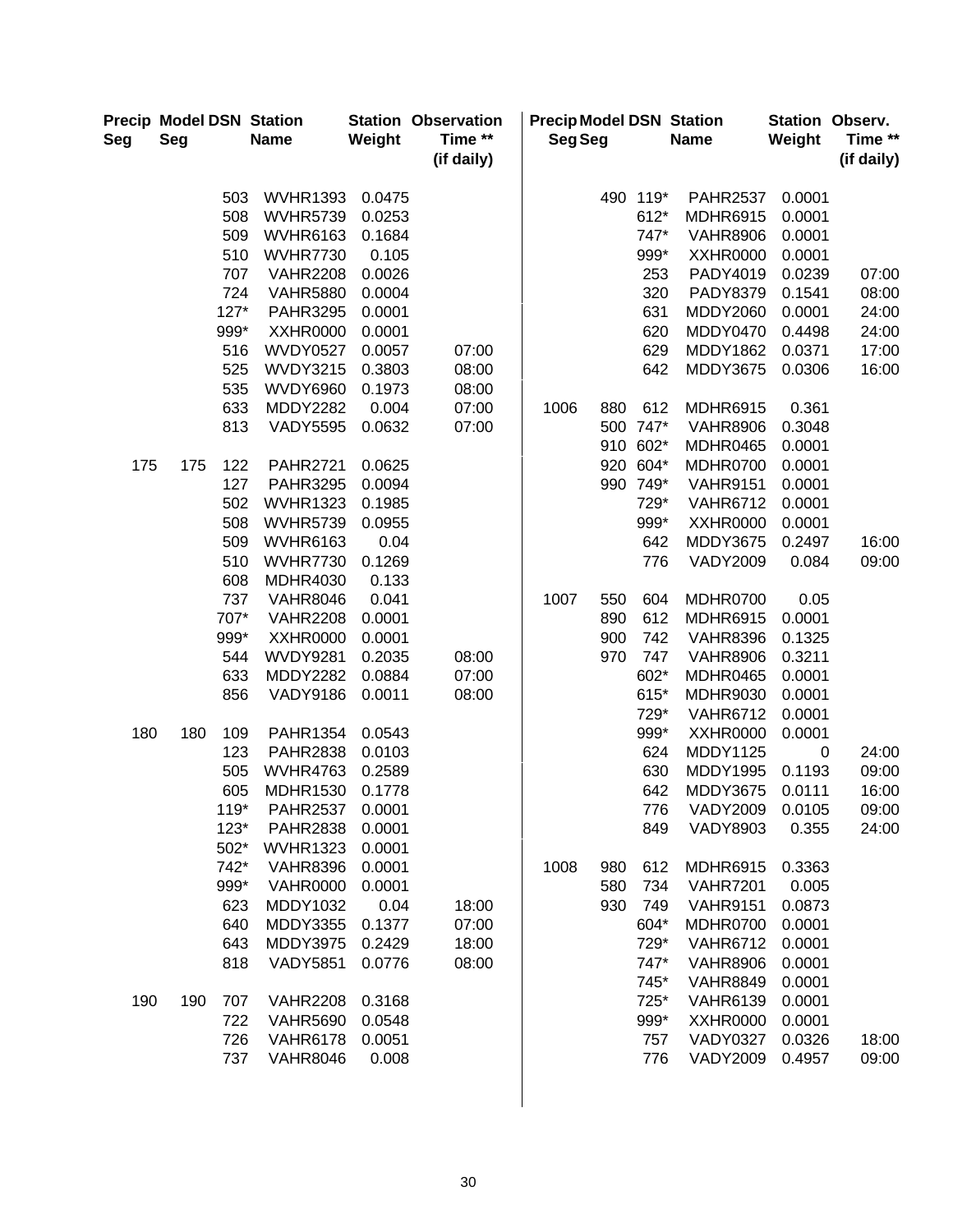| Seg | Seg |              | <b>Precip Model DSN Station</b><br><b>Name</b> | Weight           | <b>Station Observation</b><br>Time **<br>(if daily) | <b>Precip Model DSN Station</b><br>Seg Seg |     |          | <b>Name</b>     | Weight | Station Observ.<br>Time **<br>(if daily) |
|-----|-----|--------------|------------------------------------------------|------------------|-----------------------------------------------------|--------------------------------------------|-----|----------|-----------------|--------|------------------------------------------|
|     |     | 742<br>508*  | <b>VAHR8396</b><br><b>WVHR5739</b>             | 0.0011<br>0.0001 |                                                     |                                            |     | 822      | <b>VADY6475</b> | 0.0425 | 16:00                                    |
|     |     | 724*         | <b>VAHR5880</b>                                | 0.0001           |                                                     | 1009                                       | 600 | 725      | <b>VAHR6139</b> | 0.0297 |                                          |
|     |     | 729*         | <b>VAHR6712</b>                                | 0.0001           |                                                     |                                            | 610 | 734      | <b>VAHR7201</b> | 0.3208 |                                          |
|     |     | 503*         | <b>WVHR1393</b>                                | 0.0001           |                                                     |                                            | 590 | 749      | <b>VAHR9151</b> | 0.3773 |                                          |
|     |     | 999*         | <b>XXHR0000</b>                                | 0.0001           |                                                     |                                            |     | 940 612* | <b>MDHR6915</b> | 0.0001 |                                          |
|     |     | 525          | <b>WVDY3215</b>                                | 0.0117           | 08:00                                               |                                            |     | 747*     | <b>VAHR8906</b> | 0.0001 |                                          |
|     |     | 760          | <b>VADY0720</b>                                | 0.1195           | 08:00                                               |                                            |     | 745*     | <b>VAHR8849</b> | 0.0001 |                                          |
|     |     | 807          | <b>VADY5096</b>                                | 0.135            | 08:00                                               |                                            |     | 999*     | <b>XXHR0000</b> | 0.0001 |                                          |
|     |     | 836          | <b>VADY8062</b>                                | 0.3475           | 08:00                                               |                                            |     | 757      | <b>VADY0327</b> | 0.1246 | 18:00                                    |
|     |     |              |                                                |                  |                                                     |                                            |     | 776      | <b>VADY2009</b> | 0.0013 | 09:00                                    |
| 200 | 200 | 505          | <b>WVHR4763</b>                                | 0.0752           |                                                     |                                            |     | 780      | <b>VADY2142</b> | 0.0018 | 08:00                                    |
|     |     | 707          | <b>VAHR2208</b>                                | 0.0979           |                                                     |                                            |     | 822      | <b>VADY6475</b> | 0.0016 | 16:00                                    |
|     |     | 737          | <b>VAHR8046</b>                                | 0.306            |                                                     |                                            |     | 830      | <b>VADY6906</b> | 0.0062 | 07:00                                    |
|     |     | 742          | <b>VAHR8396</b>                                | 0.0557           |                                                     |                                            |     | 845      | <b>VADY8800</b> | 0.0454 | 07:00                                    |
|     |     | 502*         | <b>WVHR1323</b>                                | 0.0001           |                                                     |                                            |     | 857      | <b>VADY9213</b> | 0.0909 | 07:00                                    |
|     |     | 509*         | <b>WVHR6163</b>                                | 0.0001           |                                                     |                                            |     |          |                 |        |                                          |
|     |     | 724*         | <b>VAHR5880</b>                                | 0.0001           |                                                     | 1010                                       | 950 | 725      | <b>VAHR6139</b> | 0.7701 |                                          |
|     |     | 999*         | <b>XXHR0000</b>                                | 0.0001           |                                                     |                                            | 630 | 749      | <b>VAHR9151</b> | 0.0679 |                                          |
|     |     | 525          | <b>WVDY3215</b>                                | 0.0089           | 08:00                                               |                                            | 960 | $612*$   | <b>MDHR6915</b> | 0.0001 |                                          |
|     |     | 535          | <b>WVDY6960</b>                                | 0.0073           | 08:00                                               |                                            |     | 620 734* | <b>VAHR7201</b> | 0.0001 |                                          |
|     |     | 544          | <b>WVDY9281</b>                                | 0.0545           | 08:00                                               |                                            |     | 999*     | <b>XXHR0000</b> | 0.0001 |                                          |
|     |     | 807          | <b>VADY5096</b>                                | 0.1108           | 08:00                                               |                                            |     | 845      | <b>VADY8800</b> | 0.1617 | 07:00                                    |
|     |     | 818          | <b>VADY5851</b>                                | 0.1867           | 08:00                                               |                                            |     |          |                 |        |                                          |
|     |     | 842          | VADY8448 0(.2343)                              |                  | 18:00                                               | 1011                                       | 330 | 604      | MDHR0700        | 0.2692 |                                          |
|     |     | 856          | <b>VADY9186</b>                                | 0.0966           | 08:00                                               |                                            | 340 | 615      | <b>MDHR9030</b> | 0.0532 |                                          |
|     |     |              |                                                |                  |                                                     |                                            |     | 119*     | <b>PAHR2537</b> | 0.0001 |                                          |
| 210 | 210 | 119          | <b>PAHR2537</b>                                | 0.3897           |                                                     |                                            |     | 602*     | MDHR0465        | 0.0001 |                                          |
|     |     | 123          | <b>PAHR2838</b>                                | 0.0084           |                                                     |                                            |     | 605*     | <b>MDHR1530</b> | 0.0001 |                                          |
|     |     | 605          | <b>MDHR1530</b>                                | 0.2442           |                                                     |                                            |     | 734*     | <b>VAHR7201</b> | 0.0001 |                                          |
|     |     | 615          | MDHR9030                                       | 0.3199           |                                                     |                                            |     | 742*     | <b>VAHR8396</b> | 0.0001 |                                          |
|     |     | 109*         | <b>PAHR1354</b>                                | 0.0001           |                                                     |                                            |     | 747*     | <b>VAHR8906</b> | 0.0001 |                                          |
|     |     | 189*         | <b>PAHR9938</b>                                | 0.0001           |                                                     |                                            |     | 999*     | <b>XXHR0000</b> | 0.0001 |                                          |
|     |     | 138*<br>999* | <b>PAHR4778</b>                                | 0.0001           |                                                     |                                            |     | 624      | <b>MDDY1125</b> | 0      | 24:00                                    |
|     |     |              | <b>XXHR0000</b>                                | 0.0001           |                                                     |                                            |     | 629      | <b>MDDY1862</b> | 0.4485 | 17:00                                    |
|     |     | 320          | PADY8379                                       | 0.0374           | 08:00                                               |                                            |     | 642      | <b>MDDY3675</b> | 0.2284 | 16:00                                    |
| 220 | 220 | 742          | <b>VAHR8396</b>                                | 0.2044           |                                                     | 1012                                       | 235 | 729      | <b>VAHR6712</b> | 0.0827 |                                          |
|     |     | 747          | <b>VAHR8906</b>                                | 0.0491           |                                                     |                                            |     | 250 726* | <b>VAHR6178</b> | 0.0001 |                                          |
|     |     | 505*         | <b>WVHR4763</b>                                | 0.0001           |                                                     |                                            |     | 260 734* | <b>VAHR7201</b> | 0.0001 |                                          |
|     |     | 604*         | MDHR0700                                       | 0.0001           |                                                     |                                            |     | 742*     | <b>VAHR8396</b> | 0.0001 |                                          |
|     |     | 605*         | <b>MDHR1530</b>                                | 0.0001           |                                                     |                                            |     | 747*     | <b>VAHR8906</b> | 0.0001 |                                          |
|     |     | 737*         | <b>VAHR8046</b>                                | 0.0001           |                                                     |                                            |     | 612*     | <b>MDHR6915</b> | 0.0001 |                                          |
|     |     | 602*         | MDHR0465                                       | 0.0001           |                                                     |                                            |     | 999*     | <b>XXHR0000</b> | 0.0001 |                                          |
|     |     | 999*         | XXHR0000                                       | 0.0001           |                                                     |                                            |     | 757      | <b>VADY0327</b> | 0.2494 | 18:00                                    |
|     |     | 630          | <b>MDHR1995</b>                                | 0.0279           | 09:00                                               |                                            |     | 776      | <b>VADY2009</b> | 0.2487 | 09:00                                    |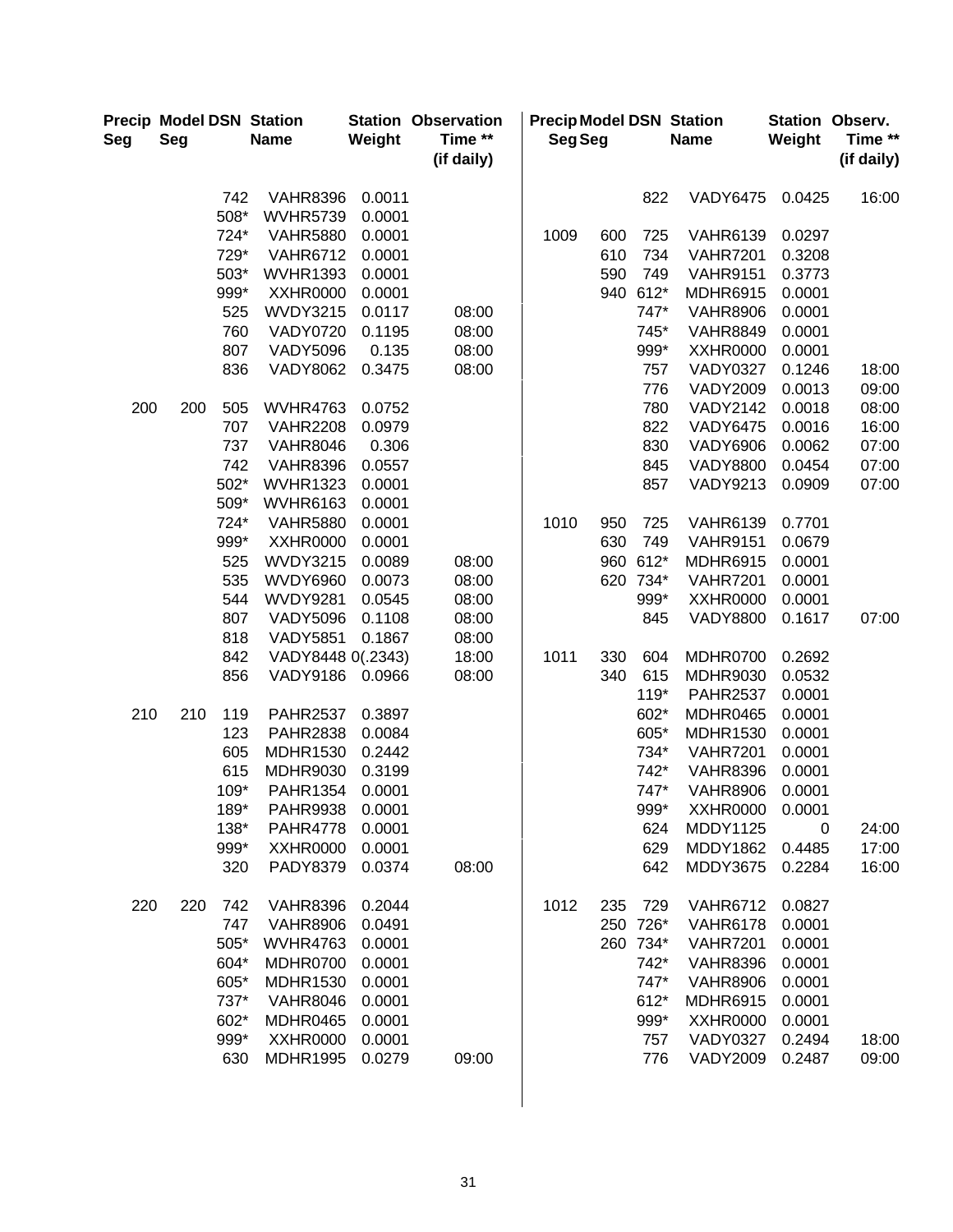| Seg | Seg |      | <b>Precip Model DSN Station</b><br><b>Name</b> | Weight | <b>Station Observation</b><br>Time **<br>(if daily) | <b>Precip Model DSN Station</b><br>Seg Seg |     |      | <b>Name</b>     | <b>Station Observ.</b><br>Weight | Time **<br>(if daily) |
|-----|-----|------|------------------------------------------------|--------|-----------------------------------------------------|--------------------------------------------|-----|------|-----------------|----------------------------------|-----------------------|
|     |     | 818  | <b>VADY5851</b>                                | 0.2685 | 08:00                                               |                                            |     | 780  | <b>VADY2142</b> | 0.0609                           | 08:00                 |
|     |     | 849  | <b>VADY8903</b>                                | 0.4495 | 24:00                                               |                                            |     | 792  | <b>VADY3466</b> | 0.0652                           | 07:00                 |
|     |     |      |                                                |        |                                                     |                                            |     | 806  | <b>VADY5050</b> | 0.2925                           | 18:00                 |
| 230 | 230 | 729  | <b>VAHR6712</b>                                | 0.3089 |                                                     |                                            |     |      |                 |                                  |                       |
|     |     | 742  | VAHR8396                                       | 0.2033 |                                                     | 1013                                       | 290 | 734  | <b>VAHR7201</b> | 0.0012                           |                       |
|     |     | 604* | MDHR0700                                       | 0.0001 |                                                     |                                            | 300 | 720* | <b>VAHR5120</b> | 0.0001                           |                       |
|     |     | 707* | <b>VAHR2208</b>                                | 0.0001 |                                                     |                                            | 310 | 729* | <b>VAHR6712</b> | 0.0001                           |                       |
|     |     | 722* | <b>VAHR5690</b>                                | 0.0001 |                                                     |                                            |     | 749* | <b>VAHR9151</b> | 0.0001                           |                       |
|     |     | 726* | <b>VAHR6178</b>                                | 0.0001 |                                                     |                                            |     | 722* | <b>VAHR5690</b> | 0.0001                           |                       |
|     |     | 737* | <b>VAHR8046</b>                                | 0.0001 |                                                     |                                            |     | 999* | XXHR0000        | 0.0001                           |                       |
|     |     |      |                                                |        |                                                     |                                            |     | 755  | <b>VADY0187</b> | 0.1788                           | 07:00                 |
|     |     |      |                                                |        |                                                     |                                            |     | 756  | <b>VADY0243</b> | 0.0663                           | 07:00                 |
|     |     |      |                                                |        |                                                     |                                            |     | 767  | <b>VADY1322</b> | 0.0513                           | 08:00                 |
|     |     |      |                                                |        |                                                     |                                            |     | 757  | <b>VADY0327</b> | 0.0001                           | 18:00                 |
|     |     |      |                                                |        |                                                     |                                            |     | 765  | <b>VADY1136</b> | 0.0001                           | 07:00                 |
|     |     |      |                                                |        |                                                     |                                            |     | 780  | <b>VADY2142</b> | 0.1637                           | 08:00                 |
|     |     |      |                                                |        |                                                     |                                            |     | 782  | <b>VADY2160</b> | 0.082                            | 07:00                 |
|     |     |      |                                                |        |                                                     |                                            |     | 786  | <b>VADY2941</b> | 0.2324                           | 07:00                 |
|     |     |      |                                                |        |                                                     |                                            |     | 830  | VADY6906        | 0.1191                           | 07:00                 |
|     |     |      |                                                |        |                                                     |                                            |     | 857  | <b>VADY9213</b> | 0.1045                           | 07:00                 |
|     |     |      |                                                |        |                                                     |                                            |     |      |                 |                                  |                       |

(\*indicates stations which possess Thiessen polygons outside of the segment, but are used to minimize skipped hourly precipitation events)

(\*\*indicates time of data that precipitation data was observed at those stations subject to daily inspection)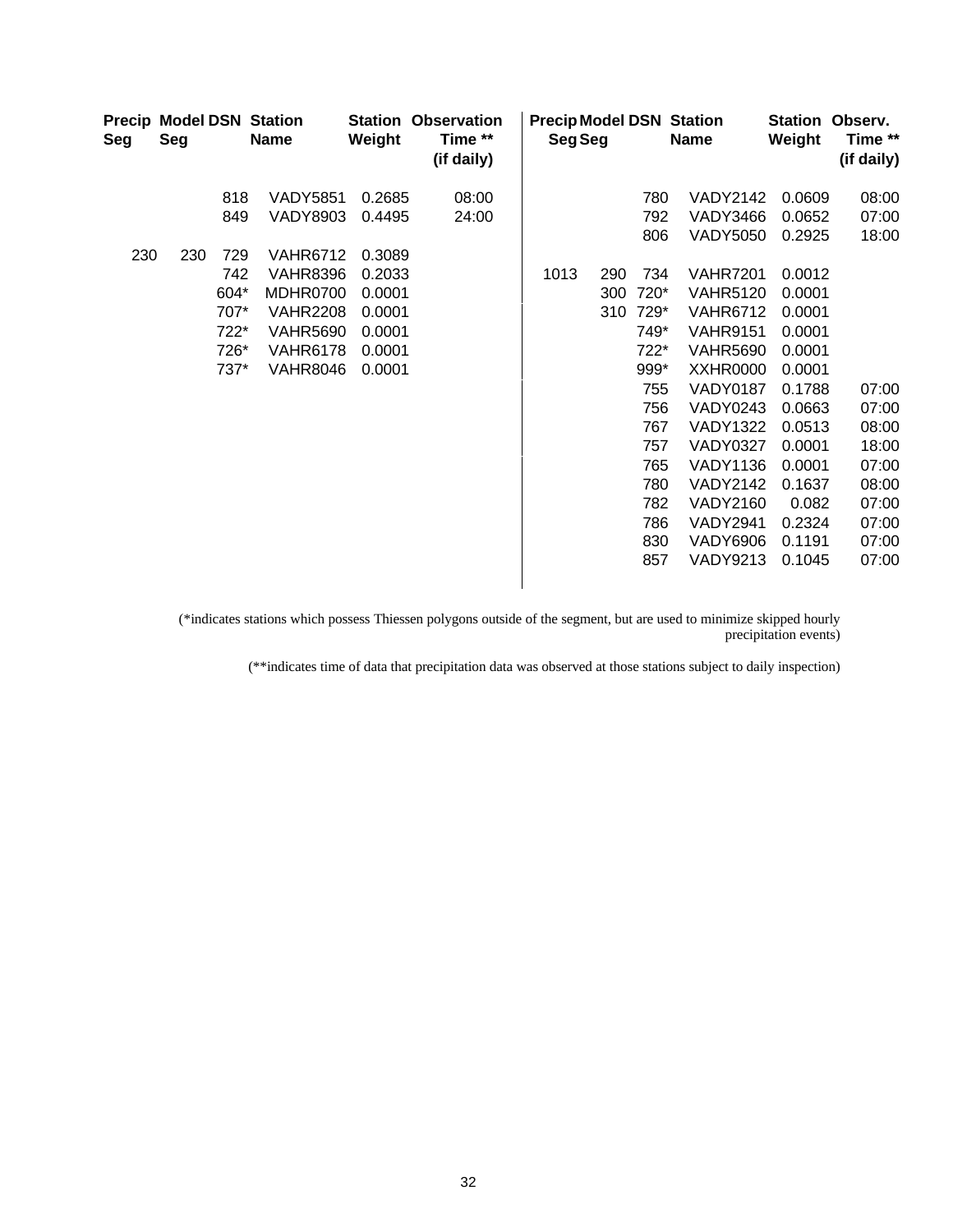## **Table D.3.2**

## **Format of Input Files for PRECIP.exe Program**

| Line           | <b>FORTRAN</b><br>Format | <b>Variable</b><br><b>Name</b>                                                             | <b>Definition</b>                                                                                                                                                                                             |
|----------------|--------------------------|--------------------------------------------------------------------------------------------|---------------------------------------------------------------------------------------------------------------------------------------------------------------------------------------------------------------|
| $\mathbf{1}$   | 7I4                      | <b>NGAGES</b><br><b>IDAILY</b><br><b>IHRLY</b><br><b>TYPE</b><br><b>COMP</b><br><b>DIS</b> | Total number of hourly and daily<br>stations<br>Number of daily stations<br>Number of hourly stations<br>Set to 2, for Thiessen method<br>Set to 1<br>Set to 0                                                |
|                |                          | <b>AVG</b>                                                                                 | Set to 1                                                                                                                                                                                                      |
| $\overline{2}$ | A64                      | <b>WDNAME</b>                                                                              | WDM file name and extension                                                                                                                                                                                   |
| 3              | I4                       | DSN(21)                                                                                    | WDM data set number for the<br>output time series generated by<br>PRECIP.exe                                                                                                                                  |
| 4              | 2014                     | DSN(1-NGAGES)                                                                              | WDM data set numbers of the<br>input hourly and daily<br>precipitation time series. Enter<br>hourly stations DSNs first, then<br>daily station DSNs                                                           |
| 5              | 6I4                      | $SDATE(1-3)$<br>$EDATE(1-3)$                                                               | Start date in year, month, day format<br>End date in year, month, day format                                                                                                                                  |
| 6              | 1014                     | IOBST(11-IDAYT)                                                                            | Observation times of the daily<br>stations in the same order as they<br>appear in line 4. If there are no<br>daily stations to be included omit<br>this line, do not leave a blank line                       |
| $7+$           | 10F8.2                   | WGT(1-NGAGES)                                                                              | Thiessen weights of the observed<br>precipitation stations in the same<br>order as line 4. Enter a maximum of ten<br>values per line, then start a new line<br>immediately below following the same<br>format |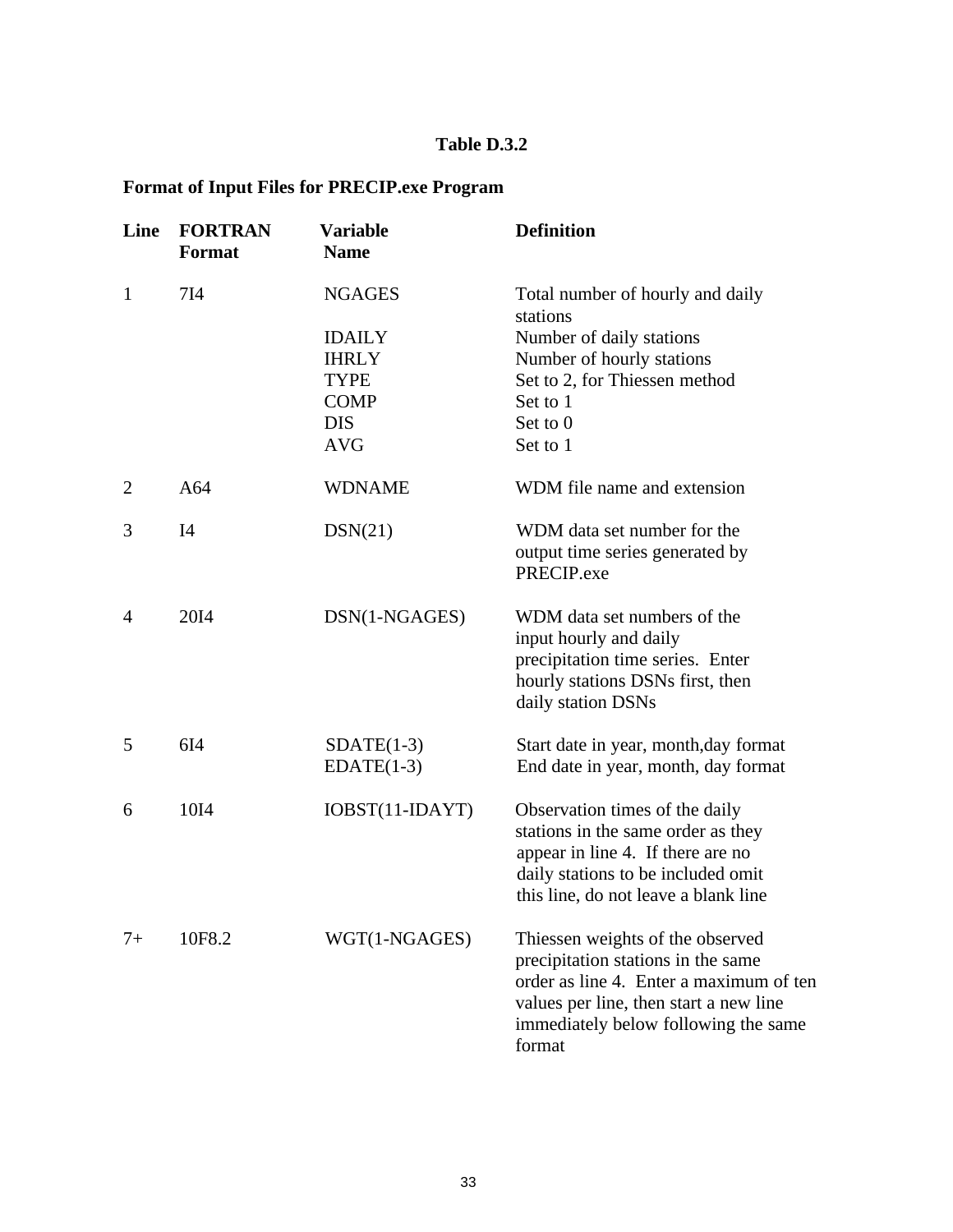volume was used to distribute that event by employing a proportional distribution pattern on an hourly basis. A data gap occurs when daily precipitation stations have precipitation recorded, but the hourly stations either have zero or missing precipitation. As no hourly distribution is available, for these instances the precipitation hourly record will contain data gaps.

To eliminate hourly data gaps an ideal hourly station that rained every hour of every day for the period of the record. This ideal station (DSN999) had an extremely low precipitation volume (0.00042 inches per hour, or 0.01 inches per day) and was set to a weight of 0.0001 which was a negligable weight assigned to other nearby hourly stations not in the Thiessen precipitation segment but close by and used for hourly weights of the precipitation volume. The ideal station had no impact on a segment's calculated precipitation volume, but was selected when no other hourly station had precipitation registered for that day. This ideal station was included for all precipitation segments that missed more than one inch of calculated precipitation over the 1991-1994 run time. For those stations with less than one inch missed, all events were reviewed and determined to be less than 0.20 inch in depth. Table D.3.1 is the final draft with Thiessen weights with the augmented hourly stations marked with an asterisk and the inclusion of the ideal hourly station identified by an asterisk and a "999" in the DSN column.

Both 1991 data from the above development and from the earlier 1984-1991 dataset were compared to verify the consistency between them. Table D.3.3 lists the monthly precipitation in 1991 for the 1984-1991 data set and for verification with the 1991-1995 data set, and in 1992-1995.

In comparing 1991 precipitation of stage 1 and stage 2, there are only minor  $\langle$ <1%) differences between them. The differences may be due to any of the following reasons: 1) 1984-91 used one decimal place for daily precipitation, while 1991-1995 used two decimal places, and 2) 1991-95 used eight fewer precipitation stations than 1984-91 did.

From the above analysis, the 1991-95 precipitation data development was shown to be in agreement with 1984-91 precipitation data.

Finally, the 1992-95 precipitation data were combined with 1984-1991 data using ANNIE.exe software, yielding 1984-95 precipitation data for application in the Phase IV Chesapeake Bay Watershed Model.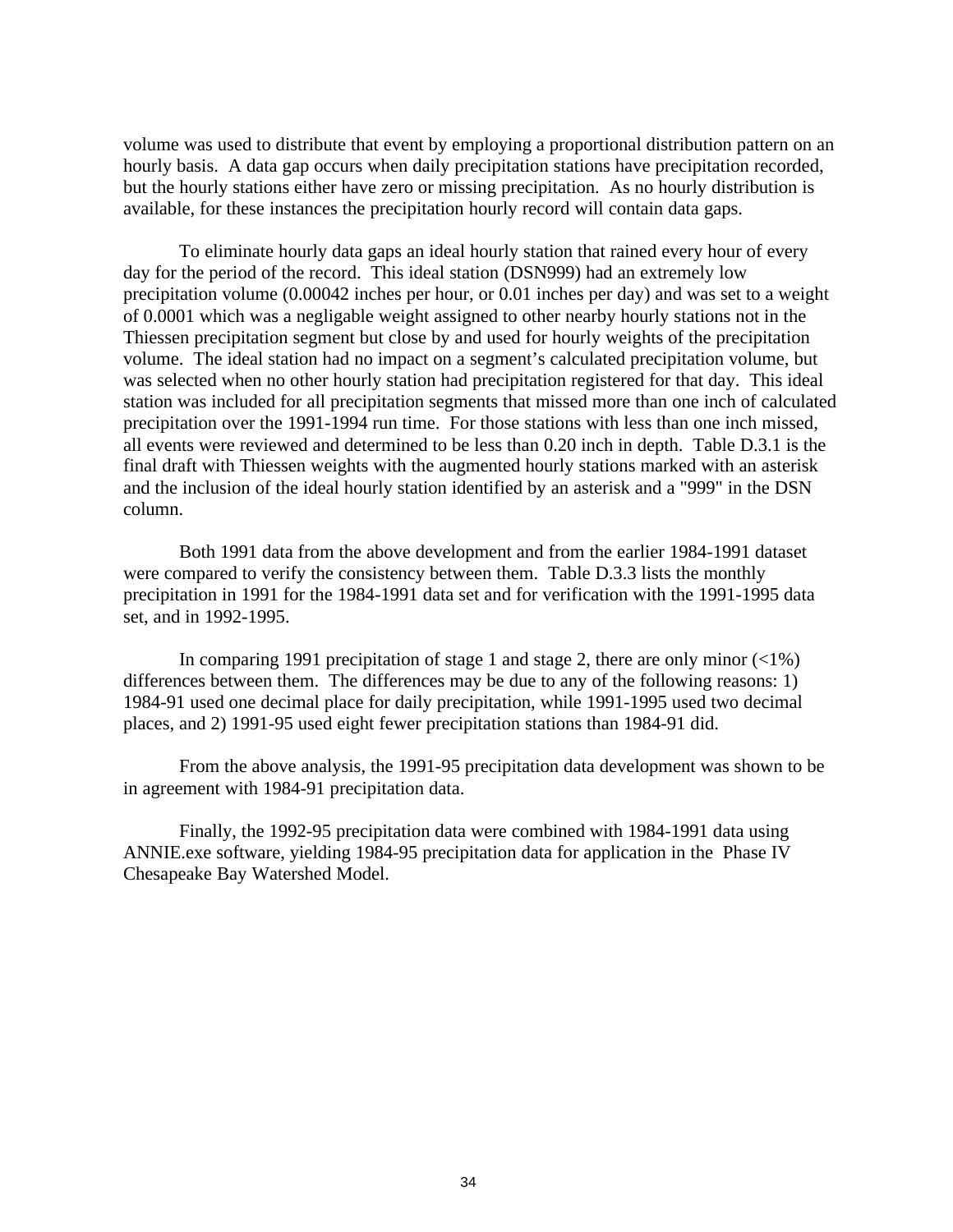## **TABLE 3.3 Summary of 1991 Precipitation Data from Stage 1 WDM Files**

|                      |      |      |      |      | Jan-91 Feb-91 Mar-91 Apr-91 May-91 Jun-91 Jul-91 Aug-91 Sep-91 Oct-91 Nov-91 Dec-91 |      |      |      |      |      |      |
|----------------------|------|------|------|------|-------------------------------------------------------------------------------------|------|------|------|------|------|------|
| <b>DSN 1010 1.67</b> | 1.24 | 2.96 | 2.97 | 1.05 | 0.92                                                                                | 2.53 | 2.61 | 2.45 | 1.81 | 2.86 | 2.76 |
| <b>DSN 1020 2.22</b> | 1.79 | 3.63 | 4.44 | 2.54 | 1.55                                                                                | 3.12 | 3.72 | 3.09 | 1.85 | 3.91 | 2.8  |
| <b>DSN 1030 1.87</b> | 1.58 | 3.33 | 3.11 | 2.34 | 1.13                                                                                | 2.84 | 2.29 | 3.15 | 2.14 | 3.52 | 2.81 |
| <b>DSN 1040 2.59</b> | 1.68 | 3.64 | 2.91 | 2.57 | 2.34                                                                                | 3.31 | 4.48 | 3.63 | 2.71 | 3.49 | 3.19 |
| DSN 1050 3.10        | 1.82 | 5.20 | 3.52 | 1.95 | 2.64                                                                                | 3.33 | 1.78 | 3.00 | 1.31 | 2.49 | 2.83 |
| <b>DSN 1060 1.97</b> | 1.43 | 4.15 | 2.89 | 1.83 | 1.51                                                                                | 2.80 | 2.76 | 3.29 | 1.69 | 2.86 | 3.01 |
| <b>DSN 1070 2.20</b> | 1.79 | 3.59 | 2.72 | 2.16 | 1.37                                                                                | 3.23 | 3.6  | 4.18 | 2.26 | 3.12 | 3.18 |
| <b>DSN 1080 2.39</b> | 1.62 | 3.97 | 2.48 | 2.03 | 0.84                                                                                | 2.06 | 4.58 | 2.32 | 2.09 | 2.95 | 2.93 |
| DSN 1090 1.97        | 1.66 | 4.12 | 2.67 | 1.46 | 1.28                                                                                | 2.61 | 2.47 | 1.49 | 1.16 | 2.73 | 3.06 |
| <b>DSN 1100 1.90</b> | 1.66 | 4.62 | 2.70 | 1.45 | 1.37                                                                                | 2.37 | 2.93 | 2.32 | 1.42 | 2.76 | 2.62 |
| DSN 1110 2.59        | 1.12 | 3.61 | 2.00 | 2.82 | 0.66                                                                                | 1.92 | 3.77 | 3.65 | 2.96 | 2.27 | 3.41 |
| DSN 1120 3.01        | 1.13 | 3.52 | 2.25 | 1.64 | 1.65                                                                                | 3.24 | 2.40 | 4.43 | 2.48 | 2.22 | 3.7  |
| DSN 1160 2.63        | 1.72 | 4.01 | 3.04 | 2.12 | 1.48                                                                                | 2.69 | 2.32 | 1.19 | 1.09 | 2.68 | 3.97 |
| <b>DSN 1170 3.02</b> | 0.96 | 5.06 | 2.03 | 2.15 | 1.22                                                                                | 4.02 | 2.35 | 1.31 | 0.5  | 2.22 | 3.88 |
| DSN 1175 2.66        | 1.20 | 4.43 | 1.93 | 1.81 | 2.25                                                                                | 2.43 | 2.32 | 0.94 | 0.91 | 2.48 | 3.64 |
| DSN 1180 2.94        | 1.09 | 4.25 | 2.11 | 1.95 | 1.27                                                                                | 1.93 | 2.23 | 1.78 | 2.62 | 1.92 | 4.1  |
| <b>DSN 1190 3.09</b> | 1.45 | 5.20 | 1.88 | 1.69 | 3.56                                                                                | 7.31 | 2.26 | 0.80 | 0.99 | 2.43 | 4.46 |
| DSN 1200 3.12        | 1.01 | 4.70 | 1.93 | 1.63 | 2.48                                                                                | 2.74 | 1.71 | 1.33 | 1.47 | 2.13 | 4.29 |
| DSN 1210 3.20        | 1.34 | 4.04 | 2.02 | 1.85 | 0.90                                                                                | 2.08 | 5.54 | 4.29 | 2.17 | 2.11 | 3.86 |
| <b>DSN 1220 3.01</b> | 0.82 | 4.94 | 1.80 | 1.30 | 3.98                                                                                | 2.65 | 1.07 | 2.56 | 1.71 | 2.32 | 4.6  |
| DSN 1230 3.64        | 1.04 | 5.01 | 2.48 | 1.71 | 3.47                                                                                | 5.30 | 1.43 | 1.67 | 1.73 | 2.71 | 4.73 |
| <b>DSN 1265 4.07</b> | 1.74 | 6.04 | 2.14 | 2.16 | 2.33                                                                                | 5.74 | 2.89 | 0.60 | 1.11 | 3.38 | 5.63 |
| DSN 1270 3.76        | 2.00 | 6.81 | 2.25 | 2.91 | 2.65                                                                                | 6.00 | 2.13 | 0.77 | 0.63 | 3.42 | 4.79 |
| DSN 1280 3.67        | 1.94 | 5.56 | 2.42 | 2.36 | 3.22                                                                                | 8.24 | 2.51 | 1.29 | 1.13 | 2.67 | 5.36 |
| <b>DSN 1700 1.28</b> | 1.27 | 2.99 | 2.99 | 0.98 | 0.67                                                                                | 2.05 | 1.63 | 2.40 | 1.37 | 3.47 | 2.47 |
| DSN 1710 2.46        | 1.15 | 3.55 | 1.85 | 2.36 | 0.81                                                                                | 1.90 | 3.39 | 3.67 | 2.8  | 2.04 | 3.44 |
| <b>DSN 1720 2.79</b> | 1.16 | 3.74 | 2.28 | 2.50 | 1.92                                                                                | 3.06 | 3.41 | 3.53 | 2.78 | 1.96 | 3.35 |
| DSN 1730 2.54        | 1.44 | 4.31 | 2.87 | 2.79 | 0.58                                                                                | 2.03 | 2.75 | 1.46 | 2.81 | 2.44 | 3.42 |
| DSN 1740 2.81        | 1.11 | 4.17 | 2.04 | 1.88 | 1.61                                                                                | 1.63 | 2.21 | 1.79 | 1.55 | 2.3  | 3.72 |
| <b>DSN 1750 3.00</b> | 1.50 | 4.12 | 2.36 | 2.50 | 0.50                                                                                | 2.32 | 4.61 | 2.10 | 2.69 | 2.25 | 3.73 |
| <b>DSN 1760 3.38</b> | 1.15 | 4.03 | 1.73 | 1.92 | 1.43                                                                                | 1.67 | 4.63 | 3.85 | 1.87 | 2.36 | 4.23 |
| <b>DSN 2001 4.59</b> | 0.87 | 4.89 | 2.96 | 0.72 | 2.62                                                                                | 3.89 | 5.48 | 2.89 | 3.62 | 0.86 | 3.54 |
| <b>DSN 2002 4.55</b> | 0.86 | 5.56 | 2.64 | 1.23 | 3.22                                                                                | 4.34 | 4.10 | 4.09 | 3.04 | 0.98 | 4.37 |
| DSN 2003 3.68        | 1.08 | 4.92 | 2.66 | 2.14 | 1.34                                                                                | 3.18 | 3.39 | 4.42 | 1.83 | 2.18 | 4.21 |
| <b>DSN 2004 3.50</b> | 1.19 | 4.34 | 2.34 | 2.17 | 1.73                                                                                | 3.19 | 3.21 | 4.25 | 1.93 | 2.18 | 4.1  |
| <b>DSN 2005 3.26</b> | 0.78 | 4.89 | 1.91 | 1.34 | 0.80                                                                                | 2.47 | 2.53 | 3.68 | 2.55 | 2.02 | 4.38 |
| DSN 2006 3.31        | 0.80 | 4.71 | 1.66 | 1.62 | 2.45                                                                                | 3.58 | 2.08 | 3.11 | 2.77 | 1.11 | 5.28 |
| <b>DSN 2007 2.98</b> | 0.80 | 4.92 | 1.67 | 1.64 | 3.46                                                                                | 3.66 | 1.69 | 2.98 | 1.94 | 1.86 | 4.89 |
| <b>DSN 2008 3.62</b> | 0.96 | 4.48 | 1.60 | 1.49 | 3.39                                                                                | 4.12 | 1.17 | 3.01 | 2.74 | 1.15 | 5.82 |
| DSN 2009 3.90        | 1.19 | 5.40 | 1.67 | 0.98 | 4.82                                                                                | 5.91 | 2.86 | 2.74 | 2.92 | 0.85 | 3.93 |
| <b>DSN 2010 4.55</b> | 0.88 | 4.63 | 5.41 | 0.67 | 4.22                                                                                | 7.15 | 4.10 | 2.27 | 4.26 | 1.46 | 2.5  |
| <b>DSN 2011 3.24</b> | 0.94 | 5.34 | 1.92 | 2.02 | 1.95                                                                                | 2.25 | 3.21 | 3.42 | 2.59 | 2.16 | 4.73 |
| DSN 2012 3.71        | 1.08 | 4.11 | 1.59 | 1.36 | 3.72                                                                                | 7.61 | 1.20 | 2.47 | 1.83 | 1.42 | 5.36 |
| DSN 2013 4.17        | 2.22 | 5.44 | 1.39 | 1.93 | 2.88                                                                                | 6.30 | 4.13 | 2.83 | 1.87 | 1.23 | 4.68 |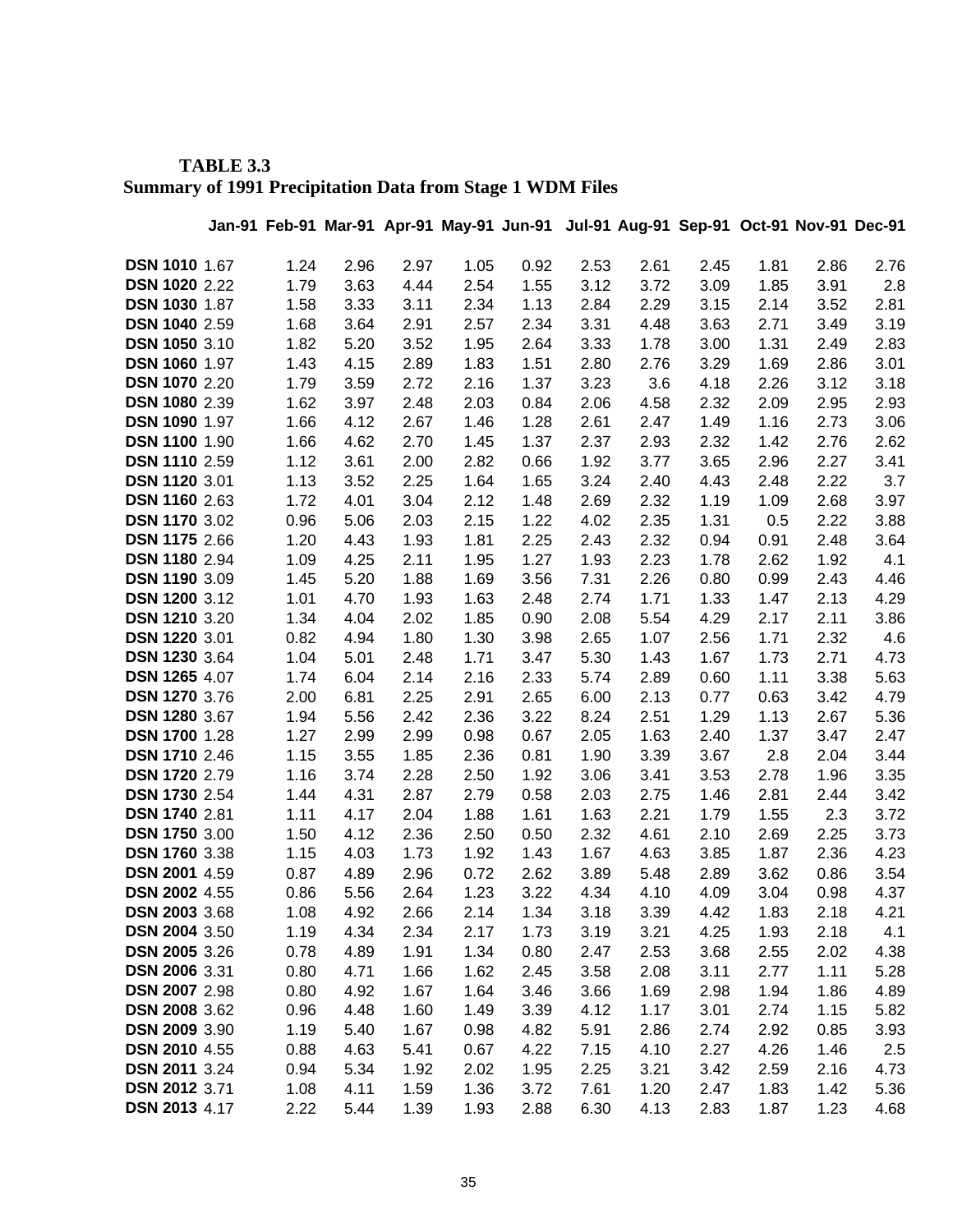## **Summary of 1991 Precipitation Processed by Stage 2 for Verification with Stage 1**

|                                              |  |              |              |              | Jan-91 Feb-91 Mar-91 Apr-91 May-91 Jun-91 |              |              |              | Jul-91 Aug-91 Sep-91 Oct-91 Nov-91 Dec-91 |              |              |              |
|----------------------------------------------|--|--------------|--------------|--------------|-------------------------------------------|--------------|--------------|--------------|-------------------------------------------|--------------|--------------|--------------|
| <b>DSN 1010 1.68</b>                         |  | 1.26         | 2.96         | 2.97         | 1.05                                      | 0.92         | 2.52         | 2.61         | 2.46                                      | 1.81         | 2.86         | 2.76         |
| <b>DSN 1020 2.22</b>                         |  | 1.79         | 3.63         | 4.44         | 2.54                                      | 1.55         | 3.12         | 3.72         | 3.09                                      | 1.85         | 3.91         | 2.8          |
| <b>DSN 1030 1.87</b>                         |  | 1.59         | 3.31         | 3.11         | 2.33                                      | 1.12         | 2.85         | 2.30         | 3.16                                      | 2.14         | 3.51         | 2.81         |
| <b>DSN 1040 2.54</b>                         |  | 1.74         | 3.53         | 2.84         | 2.57                                      | 2.31         | 3.39         | 4.48         | 3.67                                      | 2.71         | 3.39         | 3.21         |
| <b>DSN 1050 3.10</b>                         |  | 1.59         | 5.20         | 3.08         | 1.95                                      | 2.32         | 3.33         | 1.71         | 3.24                                      | 1.32         | 2.59         | 2.94         |
| <b>DSN 1060 2.00</b>                         |  | 1.54         | 4.11         | 2.88         | 1.87                                      | 1.53         | 2.80         | 2.79         | 3.34                                      | 1.74         | 2.87         | 3.04         |
| <b>DSN 1070 2.22</b>                         |  | 1.79         | 3.56         | 2.70         | 2.14                                      | 1.40         | 3.20         | 3.62         | 4.23                                      | 2.26         | 3.18         | 3.22         |
| <b>DSN 1080 2.41</b>                         |  | 1.60         | 3.97         | 2.49         | 2.01                                      | 0.96         | 2.04         | 4.59         | 2.30                                      | 2.12         | 3.01         | 2.93         |
| <b>DSN 1090 2.01</b>                         |  | 1.68         | 4.08         | 2.67         | 1.45                                      | 1.32         | 2.58         | 2.44         | 1.47                                      | 1.14         | 2.82         | 2.98         |
| <b>DSN 1100 1.97</b>                         |  | 1.63         | 4.58         | 2.66         | 1.49                                      | 1.39         | 2.42         | 2.85         | 2.19                                      | 1.38         | 2.80         | 2.57         |
| <b>DSN 1110 2.63</b>                         |  | 1.14         | 3.61         | 1.96         | 2.83                                      | 0.65         | 1.83         | 3.81         | 3.70                                      | 2.96         | 2.33         | 3.57         |
| <b>DSN 1120 2.90</b>                         |  | 1.23         | 3.45         | 2.60         | 1.79                                      | 1.67         | 3.78         | 2.10         | 4.53                                      | 2.15         | 2.28         | 3.63         |
| <b>DSN 1160 3.27</b>                         |  | 1.65         | 4.10         | 3.06         | 2.11                                      | 1.45         | 2.69         | 2.34         | 1.14                                      | 1.08         | 2.69         | 4.00         |
| <b>DSN 1170 2.81</b>                         |  | 0.96         | 5.12         | 2.06         | 2.13                                      | 1.18         | 4.06         | 2.36         | 1.33                                      | 0.55         | 2.92         | 3.88         |
| <b>DSN 1175 2.75</b>                         |  | 1.16         | 4.45         | 1.98         | 1.84                                      | 2.35         | 2.38         | 2.33         | 1.02                                      | 0.97         | 2.46         | 3.69         |
| DSN 1180 3.61                                |  | 1.18         | 4.21         | 2.22         | 1.41                                      | 1.22         | 1.87         | 2.03         | $\cdots$                                  | 2.07         | 1.69         | 3.02         |
| <b>DSN 1190 3.48</b>                         |  | 1.47         | 5.17         | 1.92         | 1.76                                      | 3.53         | 7.30         | 2.24         | 0.77                                      | 1.06         | 2.51         | 4.43         |
| <b>DSN 1200 3.25</b><br><b>DSN 1210 3.21</b> |  | 1.02         | 4.78         | 1.93         | 1.55                                      | 2.49         | 2.80         | 1.69         | 1.14                                      | 1.32         | 2.00         | 4.35         |
| <b>DSN 1220 2.89</b>                         |  | 1.45<br>0.85 | 4.04<br>5.02 | 2.02<br>1.76 | 1.85<br>1.33                              | 0.90<br>4.02 | 2.07<br>2.57 | 5.55<br>1.04 | $\qquad \qquad -$<br>2.61                 | 2.17<br>1.75 | 2.11<br>2.40 | 3.86         |
| <b>DSN 1230 3.57</b>                         |  | 1.00         | 5.01         | 2.46         | 1.73                                      | 3.49         | 5.34         | 1.43         | 1.61                                      | 1.76         | 2.75         | 4.53<br>4.67 |
| DSN 1265 3.46                                |  | 1.75         | 5.64         | 2.02         | 2.12                                      | 2.16         | 5.89         | 2.72         | 0.63                                      | 1.10         | 3.36         | 5.59         |
| <b>DSN 1270 3.75</b>                         |  | 2.01         | 6.75         | 2.19         | 2.94                                      | 2.65         | 6.15         | 2.14         | 0.79                                      | 0.63         | 3.49         | 4.82         |
| DSN 1280 3.51                                |  | 2.04         | 5.61         | 2.33         | 2.50                                      | 3.43         | 7.12         | 2.62         | 1.51                                      | 0.96         | 2.61         | 5.53         |
| <b>DSN 1700 1.28</b>                         |  | 1.27         | 2.99         | 2.99         | 0.98                                      | 0.67         | 2.05         | 1.63         | 2.40                                      | 1.37         | 3.47         | 2.47         |
| <b>DSN 1710 2.45</b>                         |  | 1.16         | 3.54         | 1.84         | 2.49                                      | 0.68         | 1.80         | 3.50         | 3.66                                      | 2.78         | 2.11         | 3.53         |
| <b>DSN 1720 2.73</b>                         |  | 1.27         | 3.77         | 2.40         | 2.93                                      | 2.11         | 3.24         | 3.69         | 3.44                                      | 2.81         | 2.06         | 3.14         |
| <b>DSN 1730 2.69</b>                         |  | 1.45         | 4.32         | 2.93         | 2.75                                      | 0.60         | 2.03         | 2.79         | $\cdots$                                  | 2.77         | 2.43         | 3.26         |
| <b>DSN 1740 2.84</b>                         |  | 1.11         | 4.17         | 2.01         | 1.83                                      | 1.72         | 1.62         | 2.19         | $\qquad \qquad -$                         | 1.64         | 1.20         | 3.66         |
| <b>DSN 1750 3.00</b>                         |  | 1.50         | 4.12         | 2.36         | 2.50                                      | 0.50         | 2.32         | 4.61         | $\overline{\phantom{a}}$                  | 2.69         | 2.25         | 3.73         |
| <b>DSN 1760 3.32</b>                         |  | 1.11         | 4.12         | 1.69         | 1.86                                      | 1.36         | 1.66         | 4.62         | 3.93                                      | 1.91         | 2.34         | 4.35         |
| <b>DSN 2001 4.60</b>                         |  | 0.88         | 4.87         | 2.98         | 0.73                                      | 2.64         | 3.90         | 5.46         | 2.89                                      | 3.63         | 0.86         | 3.56         |
| <b>DSN 2002 4.55</b>                         |  | 0.86         | 5.56         | 2.64         | 1.23                                      | 3.22         | 4.37         | 4.10         | 4.09                                      | 3.04         | 0.98         | 4.37         |
| <b>DSN 2003 3.68</b>                         |  | 1.08         | 4.94         | 2.64         | 2.15                                      | 1.34         | 3.17         | 3.35         | 4.38                                      | 1.80         | 2.08         | 4.18         |
| DSN 2004 3.34                                |  | 1.19         | 4.36         | 2.42         | 2.26                                      | 1.72         | 3.22         | 3.24         | 4.16                                      | 1.92         | 2.10         | 4.09         |
| <b>DSN 2005 3.25</b>                         |  | 0.84         | 4.92         | 1.86         | 1.35                                      | 0.84         | 2.36         | 2.46         | 3.72                                      | 2.57         | 2.01         | 4.36         |
| <b>DSN 2006 3.32</b>                         |  | 0.83         | 4.75         | 1.70         | 1.61                                      | 2.45         | 3.59         | 2.09         | 3.12                                      | 2.77         | 1.14         | 5.31         |
| <b>DSN 2007 2.95</b>                         |  | 0.84         | 4.98         | 1.63         | 1.64                                      | 3.49         | 3.61         | 1.70         | 3.04                                      | 1.99         | 1.90         | 4.84         |
| <b>DSN 2008 3.59</b>                         |  | 0.96         | 4.47         | 1.76         | 1.56                                      | 3.43         | 4.18         | 0.96         | 3.20                                      | 2.76         | 1.14         | 5.76         |
| <b>DSN 2009 3.90</b>                         |  | 1.16         | 5.82         | 1.71         | 0.98                                      | 4.85         | 5.92         | 2.87         | 2.73                                      | 2.95         | 0.88         | 3.89         |
| <b>DSN 2010 4.56</b>                         |  | 0.84         | 6.08         | 5.42         | 0.66                                      | 4.50         | 7.06         | 4.08         | 2.26                                      | 4.25         | 1.45         | 2.49         |
| DSN 2011 3.18                                |  | 1.01         | 5.46         | 1.88         | 1.98                                      | 1.86         | 2.30         | 3.25         | 3.48                                      | 2.62         | 2.15         | 4.88         |
| DSN 2012 3.63                                |  | 1.05         | 4.09         | 1.70         | 1.40                                      | 3.76         | 7.69         | 1.23         | 2.46                                      | 1.88         | 1.39         | 5.44         |
| <b>DSN 2013 4.19</b>                         |  | 2.23         | 5.44         | 1.32         | 1.96                                      | 2.86         | 6.23         | 4.18         | 2.84                                      | 1.87         | 1.15         | 4.70         |

Note: There are no values for segments 1180, 1210, 1730, 1740, and 1750 due to unacceptable raw data for those segments.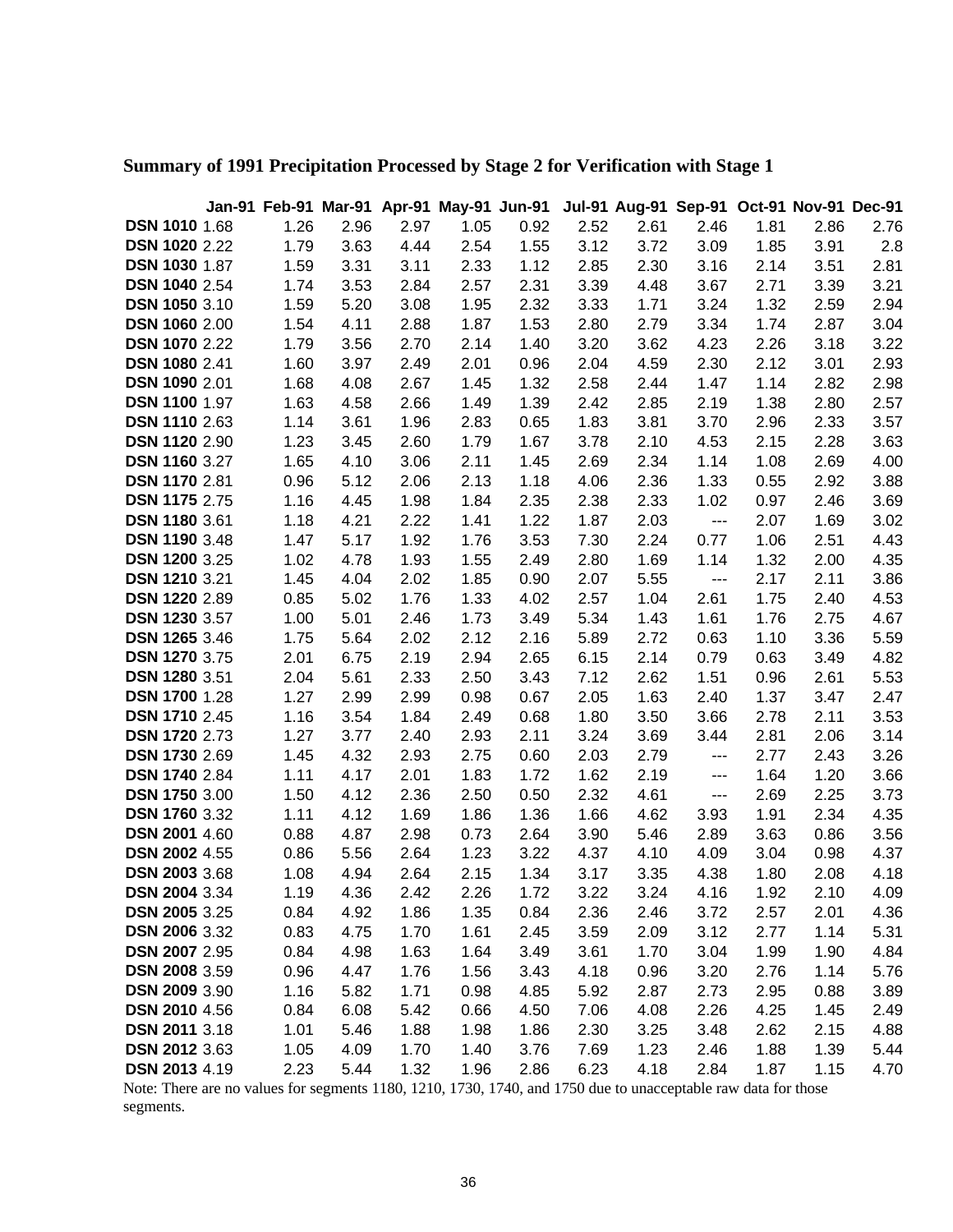## **Summary of 1992 Precipitation Data Processed by Stage 2**

|                      |      |      |      |      | Jan-92 Feb-92 Mar-92 Apr-92 May-92 Jun-92 Jul-92 Aug-92 Sep-92 Oct-92 Nov-92 Dec-92 |      |       |      |      |      |      |
|----------------------|------|------|------|------|-------------------------------------------------------------------------------------|------|-------|------|------|------|------|
| <b>DSN 1010 1.73</b> | 1.21 | 3.24 | 2.88 | 2.56 | 2.03                                                                                | 7.34 | 3.32  | 3.87 | 2.17 | 3.13 | 2.74 |
| <b>DSN 1020 1.70</b> | 2.07 | 3.30 | 3.17 | 4.68 | 1.73                                                                                | 6.17 | 2.71  | 3.43 | 3.34 | 4.06 | 2.6  |
| <b>DSN 1030 1.69</b> | 1.70 | 3.52 | 2.53 | 4.11 | 1.64                                                                                | 5.27 | 2.83  | 3.30 | 2.52 | 3.75 | 3.18 |
| <b>DSN 1040 1.34</b> | 2.00 | 4.97 | 2.68 | 2.45 | 2.82                                                                                | 5.32 | 2.97  | 3.02 | 2.15 | 3.52 | 2.17 |
| <b>DSN 1050 1.84</b> | 1.76 | 3.22 | 2.45 | 2.63 | 1.58                                                                                | 6.98 | 4.92  | 4.34 | 1.45 | 4.14 | 3.39 |
| <b>DSN 1060 1.93</b> | 1.42 | 3.59 | 2.58 | 2.72 | 2.22                                                                                | 8.09 | 3.98  | 4.09 | 1.77 | 4.30 | 3.29 |
| DSN 1070 1.76        | 1.66 | 4.74 | 2.30 | 3.44 | 2.82                                                                                | 7.97 | 2.64  | 2.60 | 1.20 | 3.65 | 1.94 |
| <b>DSN 1080 1.62</b> | 1.90 | 4.73 | 2.64 | 3.09 | 2.15                                                                                | 4.87 | 2.48  | 3.00 | 1.75 | 4.31 | 3.57 |
| <b>DSN 1090 1.87</b> | 1.96 | 3.96 | 1.91 | 2.59 | 1.99                                                                                | 5.28 | 2.77  | 3.10 | 0.68 | 3.66 | 4.21 |
| <b>DSN 1100 1.53</b> | 1.64 | 3.79 | 2.02 | 2.77 | 1.83                                                                                | 4.02 | 1.82  | 3.21 | 0.85 | 4.03 | 4.09 |
| <b>DSN 1110 1.37</b> | 1.58 | 4.54 | 2.36 | 3.97 | 2.30                                                                                | 4.67 | 1.88  | 4.75 | 1.58 | 4.96 | 2.87 |
| <b>DSN 1120 1.87</b> | 1.47 | 3.90 | 1.70 | 4.18 | 2.60                                                                                | 2.74 | 2.15  | 3.78 | 2.50 | 3.57 | 3.79 |
| <b>DSN 1160 1.79</b> | 2.88 | 4.07 | 2.33 | 3.28 | 2.12                                                                                | 7.43 | 2.93  | 1.75 | 0.59 | 3.28 | 4.59 |
| <b>DSN 1170 1.35</b> | 1.49 | 2.76 | 2.52 | 3.49 | 2.01                                                                                | 3.09 | 1.65  | 1.96 | 0.29 | 1.65 | 2.56 |
| <b>DSN 1175 1.36</b> | 1.82 | 3.08 | 2.35 | 3.60 | 2.78                                                                                | 5.14 | 2.56  | 2.60 | 0.47 | 3.03 | 4.25 |
| <b>DSN 1180 1.47</b> | 1.29 | 3.86 | 4.09 | 3.93 | 3.21                                                                                | 4.81 | 2.55  | 4.96 | 0.65 | 3.74 | 4.49 |
| DSN 1190 2.57        | 2.05 | 3.01 | 4.44 | 4.16 | 3.27                                                                                | 4.19 | 2.00  | 4.38 | 1.57 | 4.06 | 5.68 |
| <b>DSN 1200 2.26</b> | 1.77 | 3.11 | 4.01 | 3.79 | 3.10                                                                                | 4.70 | 2.08  | 4.83 | 0.75 | 3.42 | 5.81 |
| <b>DSN 1210 1.52</b> | 1.84 | 5.09 | 3.53 | 3.29 | 3.32                                                                                | 6.55 | 2.51  | 4.81 | 1.32 | 4.78 | 3.81 |
| DSN 1220 2.38        | 2.07 | 3.49 | 3.73 | 4.09 | 2.81                                                                                | 6.78 | 1.68  | 5.39 | 2.11 | 5.26 | 4.73 |
| <b>DSN 1230 3.03</b> | 2.19 | 3.05 | 4.23 | 4.49 | 4.09                                                                                | 4.80 | 2.60  | 6.03 | 1.97 | 5.82 | 7.69 |
| <b>DSN 1265 1.49</b> | 4.01 | 4.04 | 3.46 | 4.61 | 4.61                                                                                | 3.94 | 2.22  | 2.18 | 1.06 | 4.81 | 3.00 |
| <b>DSN 1270 2.28</b> | 2.82 | 3.48 | 4.39 | 4.43 | 4.60                                                                                | 3.12 | 2.27  | 2.95 | 1.54 | 4.54 | 2.85 |
| <b>DSN 1280 2.80</b> | 2.99 | 3.20 | 3.34 | 4.84 | 3.62                                                                                | 3.35 | 2.05  | 5.46 | 1.87 | 5.60 | 4.60 |
| <b>DSN 1700 1.69</b> | 1.36 | 3.59 | 2.40 | 3.54 | 1.52                                                                                | 6.02 | 3.54  | 2.78 | 2.72 | 3.07 | 3.06 |
| <b>DSN 1710 1.50</b> | 1.55 | 4.26 | 1.97 | 3.99 | 2.01                                                                                | 4.21 | 1.81  | 4.44 | 1.50 | 4.31 | 2.87 |
| <b>DSN 1720 1.56</b> | 1.45 | 3.83 | 1.48 | 4.36 | 2.94                                                                                | 4.01 | 2.36  | 4.17 | 1.82 | 4.11 | 3.75 |
| <b>DSN 1730 1.66</b> | 1.99 | 5.13 | 3.26 | 4.14 | 2.75                                                                                | 4.11 | 2.08  | 4.24 | 0.68 | 5.28 | 5.63 |
| DSN 1740 1.38        | 1.95 | 3.63 | 3.52 | 4.15 | 3.65                                                                                | 4.41 | 2.32  | 3.82 | 0.41 | 2.20 | 4.65 |
| <b>DSN 1750 1.65</b> | 1.98 | 5.49 | 3.18 | 4.08 | 2.81                                                                                | 5.69 | 1.60  | 4.69 | 1.26 | 6.18 | 4.30 |
| <b>DSN 1760 2.04</b> | 2.50 | 4.29 | 2.76 | 3.45 | 1.77                                                                                | 5.81 | 2.14  | 4.19 | 1.98 | 5.22 | 4.87 |
| <b>DSN 2001 1.57</b> | 2.76 | 3.42 | 1.56 | 4.15 | 2.78                                                                                | 4.81 | 5.16  | 5.59 | 1.45 | 4.65 | 4.46 |
| <b>DSN 2002 1.06</b> | 3.12 | 3.59 | 1.36 | 3.57 | 3.50                                                                                | 8.24 | 4.85  | 5.20 | 1.65 | 2.77 | 4.61 |
| DSN 2003 1.14        | 2.57 | 4.67 | 1.67 | 4.30 | 3.51                                                                                | 5.94 | 2.95  | 5.62 | 1.86 | 4.04 | 4.85 |
| <b>DSN 2004 1.57</b> | 1.26 | 4.26 | 0.98 | 4.10 | 1.64                                                                                | 3.47 | 2.33  | 2.42 | 2.14 | 2.24 | 3.73 |
| <b>DSN 2005 1.43</b> | 2.35 | 4.38 | 1.98 | 3.19 | 2.29                                                                                | 4.61 | 2.48  | 5.45 | 2.18 | 4.20 | 4.11 |
| <b>DSN 2006 1.92</b> | 2.72 | 4.50 | 2.19 | 3.54 | 2.67                                                                                | 7.14 | 4.14  | 4.17 | 1.82 | 3.28 | 4.08 |
| <b>DSN 2007 2.38</b> | 2.25 | 3.50 | 2.78 | 3.91 | 2.48                                                                                | 6.79 | 2.03  | 4.81 | 2.04 | 4.30 | 3.88 |
| <b>DSN 2008 2.17</b> | 2.95 | 4.42 | 1.77 | 3.96 | 2.48                                                                                | 6.15 | 5.76  | 3.87 | 1.93 | 3.09 | 4.40 |
| DSN 2009 2.41        | 2.75 | 4.88 | 2.44 | 4.55 | 2.86                                                                                | 5.76 | 7.49  | 2.29 | 2.37 | 3.03 | 3.53 |
| <b>DSN 2010 4.37</b> | 2.09 | 2.72 | 1.70 | 3.78 | 2.36                                                                                | 4.77 | 12.97 | 2.31 | 2.82 | 4.00 | 3.44 |
| <b>DSN 2011 2.06</b> | 2.58 | 4.27 | 2.62 | 4.04 | 1.72                                                                                | 7.55 | 2.41  | 4.45 | 2.17 | 4.88 | 4.53 |
| <b>DSN 2012 2.03</b> | 2.8  | 4.22 | 2.04 | 3.94 | 2.47                                                                                | 3.48 | 4.03  | 4.15 | 2.09 | 4.09 | 4.83 |
| <b>DSN 2013 2.37</b> | 3.03 | 4.02 | 2.72 | 4.87 | 2.90                                                                                | 3.34 | 3.86  | 3.12 | 2.25 | 3.69 | 3.94 |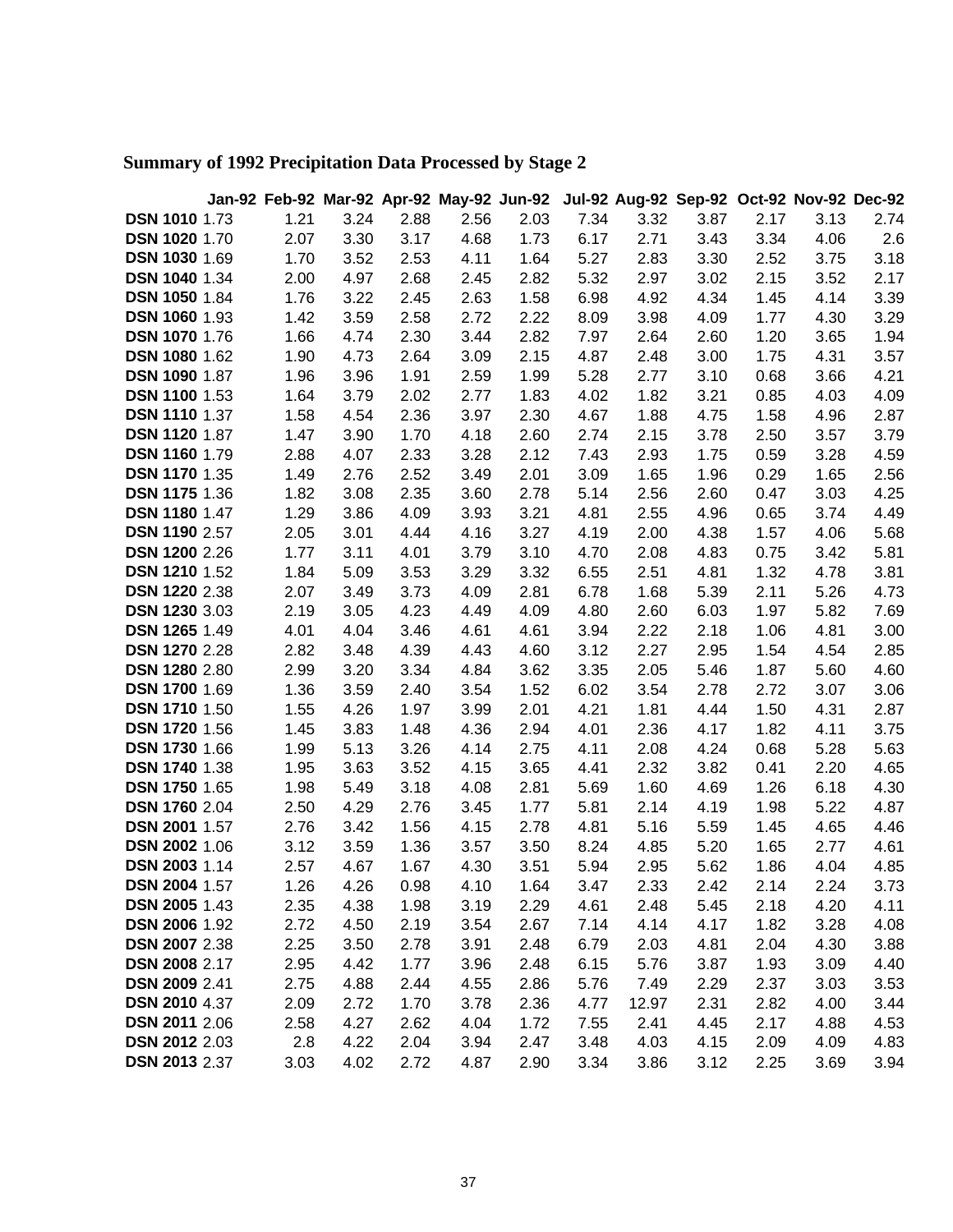|                                |      |              |              |              | Jan-93 Feb-93 Mar-93 Apr-93 May-93 Jun-93 Jul-93 Aug-93 Sep-93 Oct-93 Nov-93 Dec-93 |              |              |              |              |              |              |              |
|--------------------------------|------|--------------|--------------|--------------|-------------------------------------------------------------------------------------|--------------|--------------|--------------|--------------|--------------|--------------|--------------|
| <b>DSN 1010</b>                |      |              |              |              |                                                                                     |              |              |              |              |              |              |              |
| DSN 1020 2.39                  | 1.78 | 1.28<br>1.77 | 3.81<br>3.98 | 6.72<br>6.95 | 1.47<br>1.63                                                                        | 2.36<br>3.52 | 1.56<br>1.65 | 3.08<br>3.03 | 4.42<br>3.69 | 2.10<br>2.84 | 4.17<br>3.91 | 1.84<br>2.97 |
| <b>DSN 1030</b>                | 1.80 | 1.45         | 4.36         | 7.59         | 1.58                                                                                | 2.82         | 2.09         | 3.71         | 5.42         | 3.61         | 4.13         | 3.16         |
| <b>DSN 1040</b>                | 1.85 | 1.37         | 3.63         | 7.49         | 1.61                                                                                | 2.42         | 1.70         | 4.42         | 4.56         | 2.90         | 2.99         | 2.85         |
| DSN 1050 2.95                  |      | 2.10         | 4.77         | 6.98         | 2.47                                                                                | 2.69         | 3.83         | 2.55         | 5.50         | 3.03         | 5.38         | 2.78         |
| DSN 1060 2.48                  |      | 1.75         | 5.18         | 7.45         | 1.86                                                                                | 3.23         | 2.88         | 3.93         | 5.10         | 3.30         | 4.86         | 2.50         |
| DSN 1070 1.53                  |      | 1.14         | 3.9          | 6.17         | 1.65                                                                                | 2.62         | 1.71         | 3.68         | 4.21         | 2.52         | 3.53         | 2.17         |
| DSN 1080 2.24                  |      | 1.66         | 6.25         | 6.89         | 2.31                                                                                | 2.44         | 3.41         | 4.29         | 4.34         | 3.32         | 3.45         | 3.23         |
| DSN 1090 1.75                  |      | 2.08         | 5.93         | 8.77         | 2.39                                                                                | 2.74         | 3.89         | 2.57         | 4.63         | 2.81         | 4.90         | 2.84         |
| DSN 1100 1.88                  |      | 1.90         | 5.31         | 7.81         | 2.09                                                                                | 2.43         | 3.13         | 2.14         | 4.27         | 2.47         | 4.77         | 2.50         |
| DSN 1110 1.94                  |      | 2.40         | 6.10         | 6.90         | 2.45                                                                                | 2.96         | 3.44         | 4.16         | 6.47         | 3.47         | 4.46         | 4.30         |
| <b>DSN 1120</b>                | 1.77 | 2.40         | 6.63         | 6.08         | 1.75                                                                                | 1.70         | 2.19         | 3.33         | 6.09         | 2.93         | 3.97         | 4.35         |
| <b>DSN 1160</b>                | 1.81 | 2.42         | 7.16         | 6.59         | 2.23                                                                                | 2.74         | 3.48         | 2.48         | 5.04         | 2.78         | 3.46         | 3.14         |
| <b>DSN 1170</b>                | 1.32 | 1.52         | 6.62         | 3.60         | 1.30                                                                                | 2.33         | 1.78         | 2.11         | 4.09         | 2.08         | 3.29         | 2.37         |
| <b>DSN 1175</b>                | 1.41 | 1.83         | 6.94         | 6.26         | 1.48                                                                                | 2.65         | 3.49         | 1.88         | 4.29         | 2.25         | 4.15         | 3.07         |
| <b>DSN 1180</b>                | 1.73 | 2.14         | 5.57         | 4.91         | 2.21                                                                                | 2.16         | 2.07         | 2.28         | 6.97         | 1.92         | 3.21         | 3.00         |
| DSN 1190 2.39                  |      | 2.29         | 7.38         | 4.34         | 2.84                                                                                | 2.02         | 2.65         | 2.18         | 4.23         | 2.32         | 3.87         | 3.71         |
| DSN 1200 1.81                  |      | 1.84         | 7.85         | 4.08         | 1.56                                                                                | 3.04         | 2.66         | 2.25         | 4.13         | 2.38         | 4.47         | 3.69         |
| DSN 1210 2.08                  |      | 3.26         | 7.81         | 6.07         | 2.24                                                                                | 2.15         | 2.12         | 3.48         | 8.84         | 2.91         | 4.61         | 4.10         |
| DSN 1220 2.50                  |      | 2.44         | 7.67         | 3.76         | 2.58                                                                                | 3.12         | 1.68         | 3.68         | 4.22         | 2.41         | 5.86         | 4.12         |
| DSN 1230 2.88                  |      | 2.56         | 7.75         | 4.98         | 3.46                                                                                | 2.69         | 3.03         | 2.71         | 3.60         | 2.79         | 5.74         | 3.90         |
| DSN 1265 1.94                  |      | 2.18         | 5.69         | 3.69         | 4.20                                                                                | 2.00         | 2.16         | 2.32         | 4.98         | 2.64         | 2.87         | 4.69         |
| DSN 1270 2.70                  |      | 3.00         | 7.49         | 3.67         | 3.02                                                                                | 3.27         | 2.47         | 2.05         | 4.31         | 2.11         | 2.80         | 3.82         |
| DSN 1280 4.38                  |      | 3.45         | 8.25         | 4.57         | 4.92                                                                                | 2.15         | 2.86         | 2.32         | 3.88         | 2.44         | 5.96         | 4.88         |
| DSN 1700 1.41                  |      | 1.13         | 3.61         | 7.43         | 1.61                                                                                | 3.65         | 1.32         | 3.24         | 3.76         | 2.23         | 3.50         | 2.50         |
| DSN 1710 1.76                  |      | 2.08         | 5.60         | 6.54         | 1.85                                                                                | 2.74         | 3.09         | 3.75         | 6.70         | 3.35         | 4.46         | 4.42         |
| <b>DSN 1720</b>                | 1.97 | 2.39         | 5.97         | 6.62         | 1.68                                                                                | 2.27         | 2.68         | 2.48         | 7.46         | 3.41         | 4.50         | 4.78         |
| DSN 1730 2.08                  |      | 2.76         | 6.99         | 8.06         | 2.25                                                                                | 2.59         | 3.40         | 2.57         | 5.57         | 3.10         | 5.11         | 3.72         |
| <b>DSN 1740</b>                | 1.67 | 1.67         | 6.73         | 5.81         | 1.20                                                                                | 2.73         | 2.75         | 1.86         | 5.39         | 2.49         | 4.29         | 3.89         |
| DSN 1750 2.27                  |      | 3.20         | 7.77         | 6.97         | 2.08                                                                                | 2.65         | 2.78         | 3.44         | 7.79         | 3.12         | 4.68         | 3.94         |
| DSN 1760 2.41                  |      | 2.54         | 1.28         | 6.32         | 2.49                                                                                | 3.37         | 1.58         | 4.04         | 5.16         | 2.98         | 4.72         | 4.52         |
| DSN 2001 3.62                  |      | 1.64         | 5.87         | 2.88         | 4.22                                                                                | 1.71         | 0.44         | 3.00         | 2.76         | 4.02         | 1.78         | 3.51         |
| DSN 2002 3.21                  |      | 2.84         | 7.81         | 2.99         | 3.60                                                                                | 2.06         | 1.27         | 4.73         | 2.58         | 2.46         | 3.23         | 4.53         |
| DSN 2003 2.80                  |      | 3.11         | 7.57         | 4.85         | 3.94                                                                                | 2.81         | 2.43         | 2.93         | 6.09         | 3.08         | 2.94         | 4.56         |
| DSN 2004 2.02<br>DSN 2005 2.55 |      | 1.44         | 7.17         | 3.24         | 2.44                                                                                | 1.10         | 1.86         | 3.54         | 6.59         | 3.86         | 3.64         | 4.70         |
| DSN 2006 3.27                  |      | 2.75<br>2.53 | 7.92<br>7.38 | 4.39<br>3.43 | 2.87                                                                                | 2.66<br>1.85 | 2.11<br>1.10 | 3.60         | 4.99         | 3.22<br>2.65 | 3.61<br>4.89 | 4.50<br>4.41 |
| DSN 2007 2.84                  |      | 2.46         | 7.53         | 4.64         | 3.86<br>3.21                                                                        | 1.96         | 1.56         | 4.54<br>4.36 | 3.24<br>4.26 | 2.51         | 5.70         | 4.31         |
| DSN 2008 3.65                  |      | 2.72         | 8.08         | 4.20         | 4.48                                                                                | 2.05         | 1.10         | 3.44         | 4.25         | 2.60         | 4.33         | 4.41         |
| DSN 2009 4.66                  |      | 2.48         | 6.86         | 3.75         | 5.02                                                                                | 2.26         | 1.48         | 2.50         | 2.78         | 2.78         | 2.98         | 3.89         |
| DSN 2010 4.93                  |      | 2.23         | 6.23         | 3.57         | 3.57                                                                                | 2.70         | 0.36         | 1.34         | 3.95         | 3.45         | 1.25         | 3.38         |
| DSN 2011 2.86                  |      | 2.30         | 4.24         | 4.95         | 3.51                                                                                | 2.40         | 1.37         | 4.84         | 4.17         | 3.35         | 5.13         | 4.81         |
| DSN 2012 3.99                  |      | 2.83         | 8.08         | 4.74         | 4.75                                                                                | 1.87         | 1.58         | 2.35         | 4.14         | 2.39         | 6.57         | 4.53         |
| DSN 2013 4.81                  |      | 3.24         | 7.90         | 6.20         | 5.15                                                                                | 2.07         | 1.93         | 2.54         | 4.30         | 2.75         | 6.40         | 5.56         |
|                                |      |              |              |              |                                                                                     |              |              |              |              |              |              |              |

# **Summary of 1993 Precipitation Data Processed by Stage 2**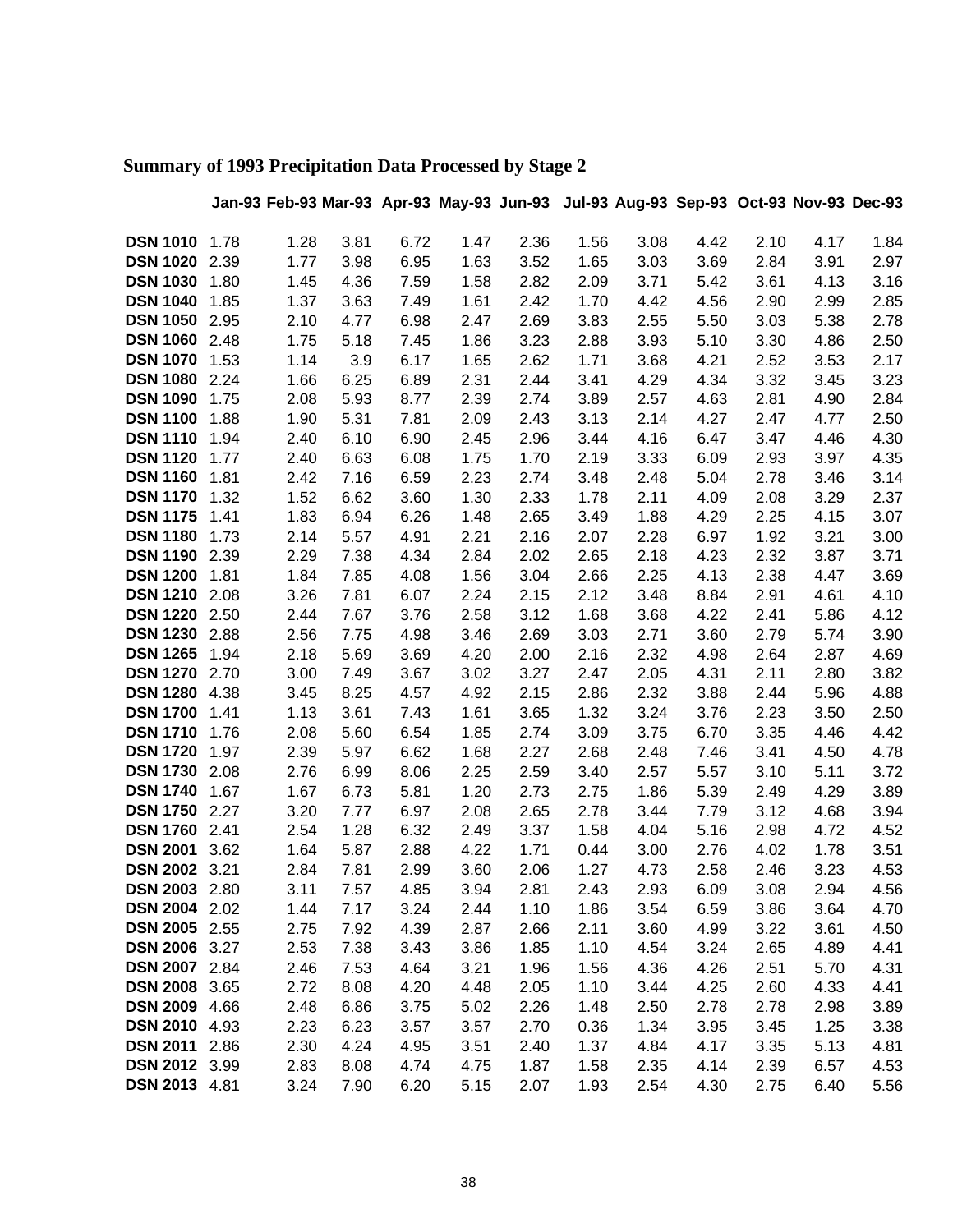## **Summary of 1994 Precipitation Data Processed by Stage 2**

## **Jan-94 Feb-94 Mar-94 Apr-94 May-94 Jun-94 Jul-94 Aug-94 Sep-94 Oct-94 Nov-94 Dec-94**

| <b>DSN 1010 2.57</b> | 1.56 | 4.11  | 2.67 | 2.47 | 5.64 | 2.88  | 6.82 | 2.19 | 1.63 | 3.36 | 1.89 |
|----------------------|------|-------|------|------|------|-------|------|------|------|------|------|
| <b>DSN 1020 3.59</b> | 1.91 | 5.09  | 3.36 | 2.52 | 6.30 | 4.19  | 6.46 | 2.68 | 0.91 | 3.05 | 2.72 |
| <b>DSN 1030 3.82</b> | 1.45 | 4.46  | 4.57 | 2.45 | 5.03 | 4.34  | 7.16 | 3.96 | 1.10 | 4.26 | 2.54 |
| <b>DSN 1040 4.04</b> | 1.65 | 4.78  | 3.18 | 2.03 | 4.66 | 4.14  | 4.84 | 3.07 | 0.66 | 4.01 | 2.15 |
| <b>DSN 1050 4.03</b> | 2.75 | 6.54  | 5.01 | 3.41 | 4.61 | 3.73  | 8.84 | 3.12 | 0.89 | 4.74 | 3.04 |
| <b>DSN 1060 3.00</b> | 2.11 | 4.93  | 3.71 | 2.40 | 5.90 | 4.42  | 8.29 | 2.89 | 0.74 | 4.36 | 2.70 |
| <b>DSN 1070 3.07</b> | 1.73 | 4.32  | 3.23 | 2.25 | 4.39 | 4.61  | 5.47 | 3.60 | 0.59 | 4.01 | 2.45 |
| <b>DSN 1080 4.73</b> | 2.27 | 6.34  | 2.70 | 2.87 | 3.51 | 4.80  | 6.95 | 2.33 | 0.78 | 3.70 | 2.74 |
| <b>DSN 1090 4.55</b> | 3.44 | 6.37  | 2.99 | 3.00 | 2.09 | 4.50  | 7.58 | 2.12 | 0.97 | 4.04 | 2.91 |
| <b>DSN 1100 4.05</b> | 2.98 | 5.78  | 2.66 | 2.66 | 1.91 | 3.50  | 6.60 | 2.31 | 0.72 | 4.16 | 2.71 |
| <b>DSN 1110 4.10</b> | 3.40 | 5.68  | 2.08 | 3.01 | 2.21 | 6.40  | 5.31 | 2.67 | 1.04 | 5.39 | 2.93 |
| <b>DSN 1120 4.75</b> | 4.14 | 5.51  | 2.82 | 3.80 | 2.16 | 5.69  | 5.94 | 3.12 | 1.10 | 3.16 | 1.81 |
| <b>DSN 1160 4.72</b> | 5.65 | 6.47  | 3.91 | 4.34 | 3.36 | 5.29  | 5.02 | 1.03 | 0.79 | 3.38 | 2.99 |
| <b>DSN 1170 2.28</b> | 3.81 | 4.66  | 1.92 | 2.86 | 2.00 | 4.85  | 4.28 | 0.78 | 0.40 | 2.06 | 1.78 |
| <b>DSN 1175 3.92</b> | 4.30 | 6.03  | 2.90 | 3.20 | 2.63 | 5.40  | 4.56 | 1.26 | 0.96 | 3.63 | 2.88 |
| <b>DSN 1180 2.70</b> | 2.56 | 4.20  | 1.75 | 2.16 | 1.78 | 3.36  | 4.16 | 2.85 | 0.79 | 2.15 | 2.47 |
| <b>DSN 1190 4.55</b> | 3.65 | 7.01  | 2.54 | 2.53 | 2.83 | 4.42  | 5.20 | 1.67 | 1.28 | 2.47 | 2.12 |
| <b>DSN 1200 3.62</b> | 3.96 | 6.65  | 2.73 | 3.02 | 2.89 | 4.70  | 5.72 | 2.54 | 0.80 | 2.93 | 2.54 |
| <b>DSN 1210 3.78</b> | 3.74 | 6.41  | 2.16 | 2.75 | 4.15 | 3.73  | 4.08 | 3.65 | 0.91 | 4.89 | 2.53 |
| <b>DSN 1220 4.12</b> | 3.80 | 6.98  | 2.19 | 3.15 | 4.06 | 5.52  | 5.34 | 3.47 | 1.06 | 2.33 | 2.62 |
| <b>DSN 1230 4.34</b> | 3.81 | 7.61  | 3.08 | 2.24 | 3.77 | 6.82  | 5.54 | 3.51 | 1.20 | 3.01 | 2.51 |
| <b>DSN 1265 4.49</b> | 4.84 | 6.64  | 2.69 | 4.12 | 2.84 | 6.88  | 3.73 | 0.57 | 0.97 | 1.72 | 2.54 |
| <b>DSN 1270 4.17</b> | 3.78 | 6.30  | 3.28 | 2.63 | 3.20 | 5.53  | 5.64 | 1.06 | 1.49 | 1.45 | 2.32 |
| <b>DSN 1280 4.42</b> | 5.10 | 8.73  | 2.09 | 2.14 | 3.45 | 6.81  | 5.10 | 3.11 | 1.63 | 2.21 | 1.66 |
| <b>DSN 1700 3.32</b> | 1.51 | 4.31  | 0.00 | 1.81 | 7.63 | 5.29  | 6.25 | 3.05 | 1.27 | 2.76 | 2.13 |
| <b>DSN 1710 3.44</b> | 3.36 | 5.45  | 0.00 | 3.41 | 1.96 | 7.34  | 4.93 | 2.60 | 1.04 | 5.14 | 2.97 |
| <b>DSN 1720 5.05</b> | 3.06 | 5.52  | 3.12 | 4.11 | 2.61 | 6.67  | 5.81 | 2.78 | 1.10 | 4.69 | 3.06 |
| <b>DSN 1730 4.69</b> | 3.40 | 5.80  | 0.37 | 2.86 | 1.92 | 3.84  | 7.39 | 3.84 | 0.80 | 5.27 | 3.30 |
| <b>DSN 1740 4.03</b> | 4.14 | 6.19  | 2.51 | 3.95 | 1.56 | 4.45  | 6.28 | 2.02 | 1.13 | 3.68 | 3.04 |
| <b>DSN 1750 3.90</b> | 3.39 | 5.56  | 0.00 | 2.71 | 3.55 | 3.78  | 5.21 | 3.84 | 0.94 | 5.29 | 2.64 |
| <b>DSN 1760 3.72</b> | 4.22 | 7.29  | 1.81 | 3.25 | 2.19 | 4.98  | 4.95 | 2.89 | 1.08 | 4.06 | 3.13 |
| <b>DSN 2001 3.35</b> | 5.13 | 9.72  | 0.94 | 2.89 | 2.82 | 6.90  | 3.23 | 3.55 | 2.28 | 3.90 | 1.54 |
| <b>DSN 2002 4.62</b> | 4.00 | 9.78  | 3.09 | 3.07 | 1.86 | 6.32  | 3.93 | 3.09 | 1.56 | 2.07 | 1.49 |
| <b>DSN 2003 4.32</b> | 2.57 | 7.66  | 3.01 | 3.40 | 0.90 | 9.28  | 3.83 | 2.23 | 0.82 | 2.52 | 2.13 |
| <b>DSN 2004 5.33</b> | 3.52 | 6.06  | 2.72 | 3.27 | 1.68 | 6.46  | 4.04 | 2.56 | 0.93 | 3.26 | 2.28 |
| <b>DSN 2005 4.42</b> | 4.17 | 8.24  | 2.12 | 2.83 | 2.45 | 5.22  | 4.47 | 2.98 | 1.29 | 2.71 | 2.05 |
| <b>DSN 2006 4.50</b> | 4.25 | 9.36  | 2.51 | 2.12 | 2.19 | 5.97  | 5.11 | 3.14 | 1.44 | 2.11 | 1.71 |
| <b>DSN 2007 4.28</b> | 3.88 | 7.76  | 1.84 | 2.57 | 3.71 | 5.12  | 4.92 | 3.05 | 1.14 | 1.91 | 2.42 |
| <b>DSN 2008 4.29</b> | 5.52 | 9.69  | 2.65 | 1.91 | 2.87 | 7.57  | 4.86 | 4.02 | 1.67 | 2.75 | 1.16 |
| DSN 2009 3.31        | 4.40 | 8.29  | 2.44 | 2.96 | 1.69 | 7.67  | 3.35 | 3.43 | 2.36 | 3.54 | 0.89 |
| <b>DSN 2010 3.89</b> | 3.64 | 10.01 | 0.70 | 3.24 | 1.36 | 12.46 | 3.62 | 2.59 | 2.52 | 4.95 | 1.22 |
| <b>DSN 2011 4.56</b> | 3.65 | 8.69  | 2.57 | 2.94 | 2.61 | 8.47  | 7.61 | 3.10 | 1.35 | 2.39 | 2.31 |
| <b>DSN 2012 3.92</b> | 5.06 | 9.37  | 3.45 | 2.33 | 2.33 | 7.62  | 5.46 | 4.38 | 1.79 | 2.41 | 1.53 |
| <b>DSN 2013 3.32</b> | 5.40 | 9.10  | 2.51 | 3.09 | 3.79 | 5.52  | 3.71 | 3.86 | 2.16 | 3.45 | 0.80 |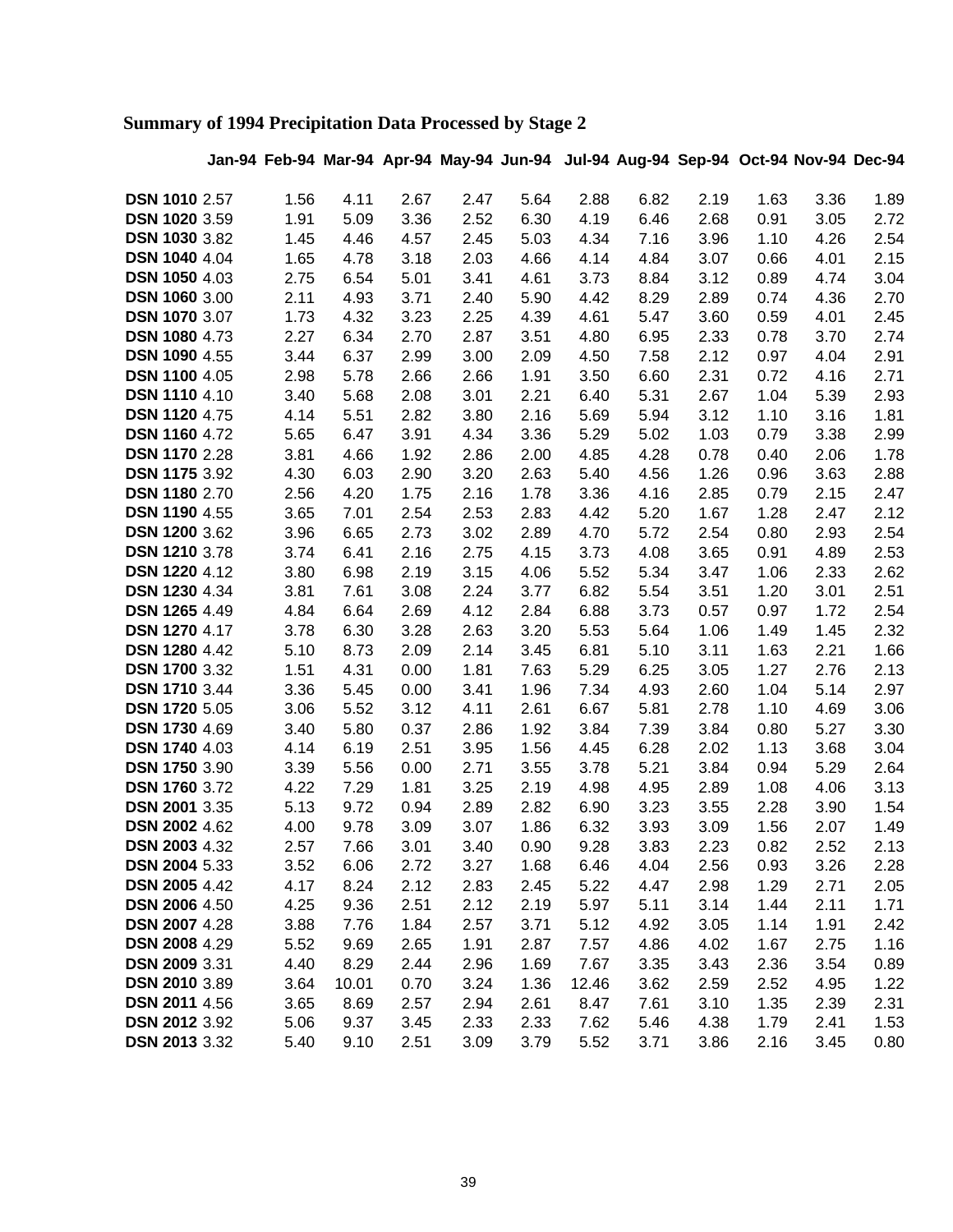## **Summary of 1995 Precipitation Data Processed by Stage 2**

## **Jan-95 Feb-95 Mar-95 Apr-95 May-95 Jun-95 Jul-95 Aug-95 Sep-95 Oct-95 Nov-95 Dec-95**

| <b>DSN 1010 2.83</b>                         | 0.95         | 0.91         | 1.76         | 1.56         | 1.87         | 1.79         | 3.02         | 2.08         | 6.41         | 3.09         | 1.29         |
|----------------------------------------------|--------------|--------------|--------------|--------------|--------------|--------------|--------------|--------------|--------------|--------------|--------------|
| <b>DSN 1020 2.43</b>                         | 2.50         | 1.13         | 2.38         | 1.91         | 1.88         | 2.32         | 2.55         | 3.15         | 6.51         | 3.72         | 2.14         |
| <b>DSN 1030 2.97</b>                         | 1.38         | 1.03         | 2.47         | 1.93         | 2.00         | 3.38         | 1.72         | 2.81         | 6.78         | 4.35         | 1.42         |
| <b>DSN 1040 3.87</b>                         | 1.46         | 1.24         | 2.40         | 2.31         | 3.88         | 3.83         | 0.72         | 2.04         | 7.87         | 5.15         | 1.38         |
| <b>DSN 1050 2.78</b>                         | 1.96         | 1.44         | 2.67         | 4.30         | 5.12         | 3.16         | 1.73         | 1.34         | 6.30         | 4.26         | 1.77         |
| <b>DSN 1060 3.47</b>                         | 1.47         | 1.17         | 2.67         | 3.48         | 3.23         | 2.31         | 1.25         | 1.39         | 7.27         | 4.51         | 1.74         |
| <b>DSN 1070 4.23</b>                         | 1.37         | 1.11         | 2.36         | 2.46         | 3.59         | 2.50         | 0.75         | 1.57         | 7.42         | 4.57         | 1.33         |
| <b>DSN 1080 4.52</b>                         | 1.74         | 1.16         | 2.31         | 2.91         | 5.50         | 2.47         | 0.83         | 1.79         | 8.23         | 4.51         | 1.92         |
| DSN 1090 3.16                                | 1.68         | 1.34         | 2.37         | 3.36         | 5.02         | 2.12         | 1.28         | 1.72         | 6.58         | 3.98         | 2.49         |
| <b>DSN 1100 3.50</b>                         | 1.59         | 1.21         | 2.45         | 3.59         | 5.84         | 2.10         | 1.16         | 1.70         | 7.18         | 4.14         | 2.10         |
| DSN 1110 4.18                                | 1.81         | 1.38         | 2.10         | 4.39         | 3.51         | 5.92         | 1.29         | 2.48         | 6.67         | 4.49         | 2.56         |
| DSN 1120 4.13                                | 2.04         | 2.41         | 1.33         | 3.40         | 2.42         | 3.98         | 1.13         | 3.70         | 7.14         | 4.55         | 1.78         |
| DSN 1160 3.71                                | 1.89         | 0.89         | 2.35         | 4.33         | 6.29         | 2.71         | 3.71         | 1.77         | 4.46         | 3.34         | 2.37         |
| <b>DSN 1170 4.70</b>                         | 0.66         | 1.33         | 2.11         | 4.06         | 6.78         | 4.10         | 3.23         | 1.67         | 3.65         | 2.48         | 1.81         |
| <b>DSN 1175 3.45</b>                         | 0.83         | 1.33         | 1.81         | 3.55         | 5.84         | 2.95         | 3.42         | 1.68         | 5.50         | 3.85         | 1.92         |
| <b>DSN 1180 3.37</b>                         | 0.92         | 1.45         | 2.29         | 3.48         | 8.23         | 3.32         | 4.10         | 3.15         | 6.54         | 3.79         | 2.17         |
| <b>DSN 1190 6.56</b>                         | 1.19         | 1.51         | 1.65         | 4.81         | 10.44        | 2.48         | 2.00         | 3.40         | 7.15         | 3.39         | 2.33         |
| <b>DSN 1200 4.06</b>                         | 0.90         | 1.31         | 1.76         | 4.13         | 6.68         | 2.25         | 3.90         | 2.38         | 6.24         | 3.66         | 2.07         |
| <b>DSN 1210 4.48</b>                         | 1.68         | 0.81         | 1.00         | 3.70         | 7.72         | 2.84         | 1.54         | 2.95         | 5.09         | 3.72         | 1.79         |
| <b>DSN 1220 3.97</b>                         | 1.51         | 1.58         | 2.15         | 4.76         | 5.19         | 3.78         | 2.78         | 2.93         | 6.41         | 4.54         | 2.06         |
| <b>DSN 1230 5.28</b>                         | 1.47         | 2.28         | 1.83         | 5.31         | 10.60        | 3.38         | 2.42         | 3.17         | 7.50         | 4.34         | 2.26         |
| <b>DSN 1265 6.20</b>                         | 1.80         | 1.82         | 1.88         | 4.30         | 7.71         | 2.54         | 1.23         | 2.37         | 4.15         | 3.05         | 2.22         |
| <b>DSN 1270 7.24</b>                         | 1.78         | 1.57         | 1.45         | 4.47         | 11.11        | 3.03         | 0.94         | 2.37         | 4.70         | 4.02         | 2.15         |
| <b>DSN 1280 5.60</b>                         | 2.31         | 1.70         | 1.65         | 5.83         | 9.56         | 4.17         | 1.38         | 3.27         | 8.29         | 4.16         | 2.28         |
| <b>DSN 1700 2.14</b>                         | 0.66         | 0.63         | 2.33         | 1.49         | 1.93         | 2.53         | 3.22         | 3.22         | 6.12         | 3.02         | 1.34         |
| <b>DSN 1710 4.08</b>                         | 1.87         | 1.42         | 1.94         | 3.76         | 3.76         | 6.73         | 0.77         | 2.80         | 6.80         | 4.70         | 2.39         |
| DSN 1720 3.61                                | 1.98         | 1.94         | 1.95         | 3.29         | 3.21         | 5.68         | 0.50         | 2.99         | 8.27         | 5.18         | 2.22         |
| <b>DSN 1730 4.17</b>                         | 1.34         | 1.29         | 1.95         | 3.05         | 6.26         | 2.97         | 0.79         | 1.75         | 8.89         | 4.87         | 2.11         |
| <b>DSN 1740 3.64</b>                         | 0.62         | 1.59         | 1.92         | 4.87         | 6.46         | 3.73         | 3.70         | 2.08         | 7.06         | 3.96         | 2.23         |
| <b>DSN 1750 4.54</b>                         | 1.10         | 0.98         | 1.33         | 3.47         | 7.10         | 3.03         | 1.26         | 2.68         | 6.50         | 3.81         | 1.84         |
| <b>DSN 1760 3.89</b>                         | 1.93         | 1.44         | 1.68         | 5.88         | 2.94         | 6.05         | 3.06         | 2.79         | 6.05         | 4.88         | 1.81         |
| <b>DSN 2001 2.82</b>                         | 1.82         | 1.98         | 3.86         | 4.06         | 2.56         | 4.10         | 1.59         | 5.15         | 4.74         | 2.88         | 2.22         |
| <b>DSN 2002 3.08</b>                         | 2.16         | 2.26         | 2.48         | 4.22         | 2.73         | 6.45         | 2.37         | 3.65         | 6.61         | 3.92         | 2.86         |
| <b>DSN 2003 3.80</b><br><b>DSN 2004 4.46</b> | 2.12         | 1.36         | 2.09         | 3.89         | 1.53         | 3.02         | 1.96         | 3.81         | 6.46         | 4.62         | 2.26         |
|                                              | 2.29         | 2.26         | 1.83         | 3.63         | 3.09         | 2.65         | 1.45         | 4.34         | 6.38         | 4.63         | 2.13         |
| DSN 2005 3.41                                | 1.89         | 1.67         | 1.63         | 4.08         | 1.88         | 4.34         | 2.71         | 3.20         | 6.27         | 4.38         | 1.52         |
| DSN 2006 3.61<br><b>DSN 2007 3.67</b>        | 1.89         | 2.55         | 2.22         | 4.39         | 2.95         | 3.57         | 1.02         | 3.26         | 7.37         | 3.79         | 2.55         |
| <b>DSN 2008 3.94</b>                         | 1.71<br>1.70 | 1.89         | 2.07<br>2.66 | 4.91         | 3.34<br>4.02 | 3.90<br>5.77 | 1.71         | 3.16         | 7.18<br>6.89 | 4.83<br>3.64 | 2.10<br>2.47 |
| <b>DSN 2009 3.25</b>                         |              | 2.81         |              | 4.23         |              |              | 1.08         | 2.99         |              |              |              |
| <b>DSN 2010 2.58</b>                         | 1.68<br>2.67 | 3.11<br>3.28 | 2.34<br>2.94 | 4.61<br>2.68 | 3.17<br>4.80 | 4.00<br>2.27 | 1.65<br>1.43 | 3.76<br>4.63 | 5.47<br>4.95 | 2.75<br>3.02 | 1.89         |
| <b>DSN 2011 3.87</b>                         | 2.07         | 1.90         | 2.20         | 6.15         | 2.48         | 3.32         | 2.02         | 3.38         | 7.44         | 4.32         | 1.83<br>2.25 |
| <b>DSN 2012 4.60</b>                         | 1.48         | 2.46         | 2.39         | 5.31         | 6.48         | 5.26         | 1.25         | 3.14         | 8.39         | 3.67         | 2.50         |
| DSN 2013 4.41                                | 1.77         | 2.67         | 2.29         | 5.97         | 4.94         | 6.43         | 0.92         | 3.49         | 7.24         | 3.27         |              |
|                                              |              |              |              |              |              |              |              |              |              |              | 2.02         |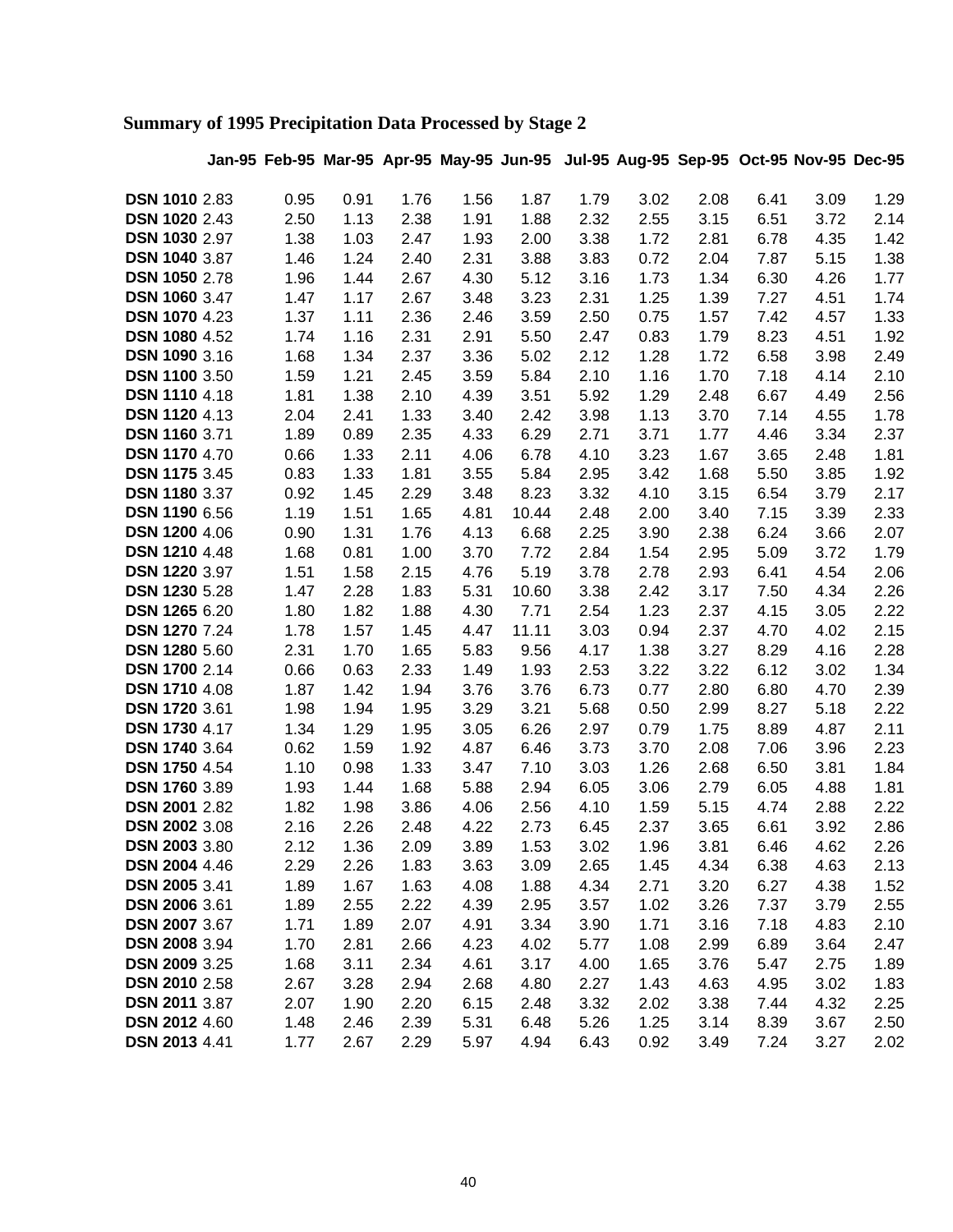## **The following is a copy of the PREHR.F program which was used to reformat the hourly data from the NOAA format into a more compatible HYDHR format:**

```
 character*12 filtat(3), filin, filnam, filin2, filog
      character*3 rectyp1
      character*8 stnid
      character*4 elmtyp1, stnid
      character*2 eunit1, state, stnid1
     character*1 flag11(100), flag21(100), typ, sta1
      character*5 stdumy1
     dimension iday1(100),ihour1(100),ivalue1(100), value(31)
     dimension isumyr(3), isumv2(3), iy(3), iso(100,4)
     dimension isumv3(3), isumv4(3), my(3), PP(1100,4)
     isumv2=0isumv3=0 isumv4=0
     PP = 0 Write(*,*)'Data extraction from NOAA Hourly data'
      Write(*,*)'reformat for HSPF runs'
     filin2 = 'prehr.lis'
     open (8, file=filin2, access='sequential',status='old')
    read(8,*) nfil
    read(8,66) filin
66 format(a12)
     open (10, file=filin, access='sequential',status='old')
      filnam = 'xxxxxxx.out'
     fileg = 'xxxxxxx.log'rewind(10)close(10)typ = filin(1:1)i1 = 1i2 = 2i3 \equiv 3LR = 0line = 0 do 200 m= 1,2000
     line = line - 1 open (10, file=filin, access='sequential',status='old')
200 read(10, 39, end=49, err=49) rectype1
39 format(a3)
49 write(*,*) line
     filnam(1:7) = filin(1:7)filog(1:7) = filing(1:7) open(24,FILE=filnam,STATUS='unknown')
      open (10, file=filin, access='sequential',status='old')
       do 100 m= 1,line
```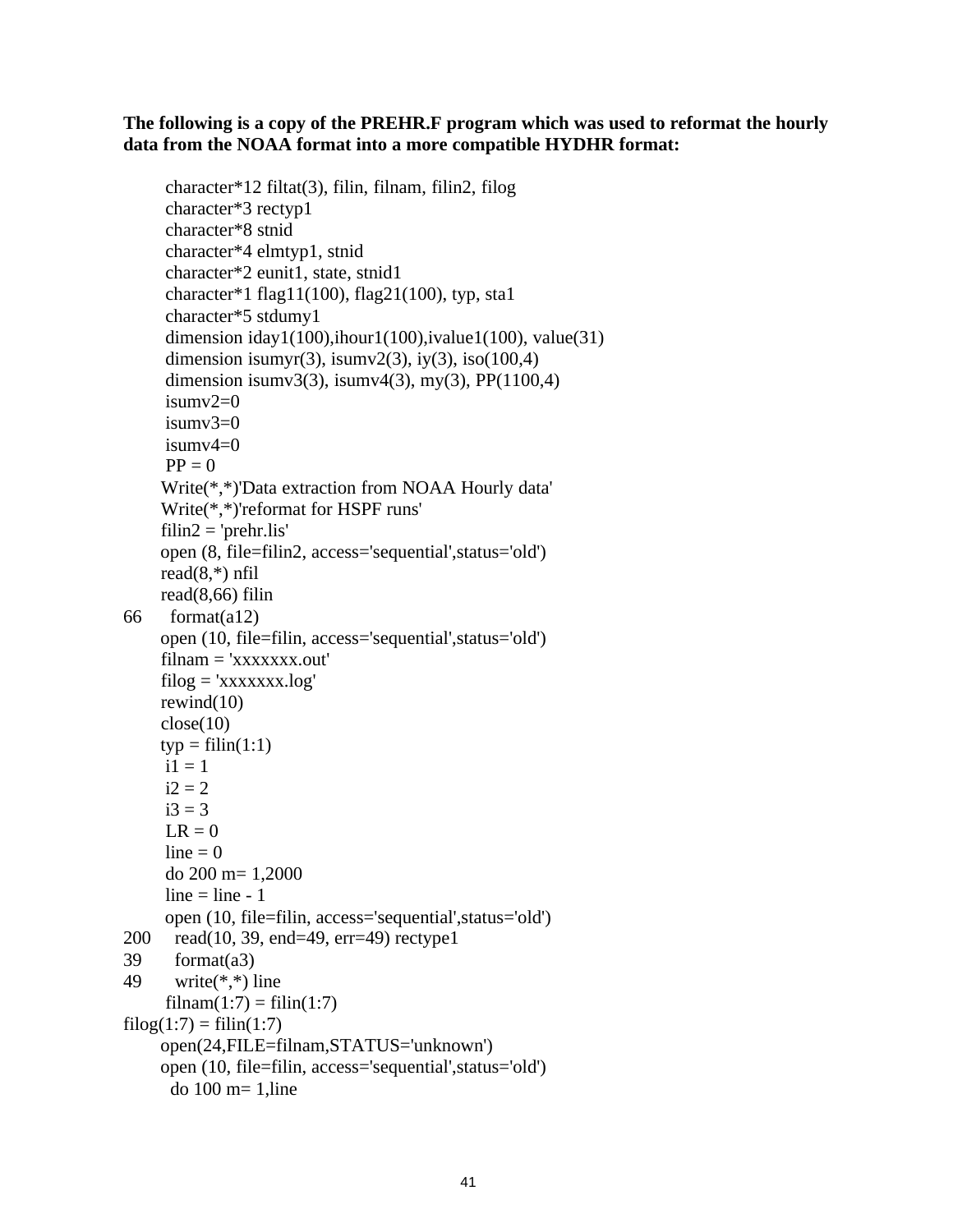```
 read(10, 33, end=40,err=40) ir, iyr, imn, idy, idum, Vdum,
   1(\text{value}(j), j = 1, 12)33 format (i2, i2, i2, i2, i8, F8.0, 12f8.0)
40 write(24,205) filin(1:7), iyr, imn, idy, i1,
   1(value(j), j=1,12) write(24,205) filin(1:7), iyr, imn, idy, i2,
   1(value(j), j=1,12)
205 format(a7, 3x, i2, 1x, i2, 1x,i2,1x,i1, 12f5.2)
          if(sta1 .eq. '18') state='MD'
          if(sta1 .eq. '36') state='PA'
          if(sta1 .eq. '44') state='VA'
          if(sta1 .eq. '46') state='WV'
          if(sta1 .eq. '07') state='DE'
          if(sta1 .eq. '18') state='MD'
          if(sta1 .eq. '30') state='NY'
100 continue
         close(10) close(24)
666 continue
           end
```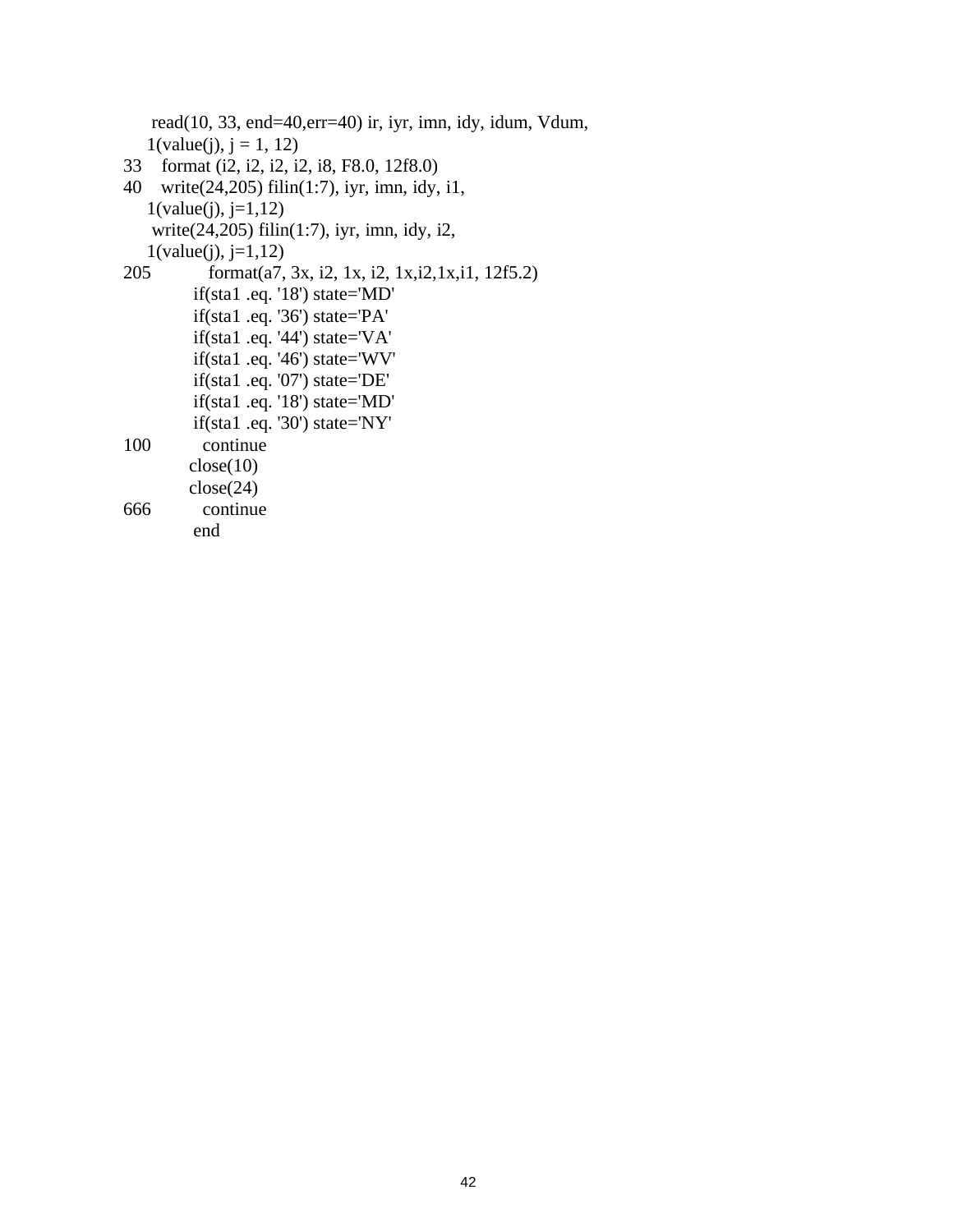#### **Section D.4 Simulation of the Atmospheric Deposition of Nutrients**

#### **D.4.1 Introduction**

 $\overline{a}$ 

The atmospheric nutrient deposition inputs for the Phase IV Chesapeake Bay Watershed Model consist of wet nitrate  $(NO<sub>3</sub>)$ , dry  $NO<sub>3</sub>$ , organic nitrogen  $(OrN)$ , organic phosphorus (OrP), and dissolved inorganic phosphorus (DIP). The total amount of dry ammonia (NH4) deposited is assumed to be negligible.

#### **D.4.2 Wetfall Atmospheric Deposition of NO3 and NH4 for the Phase IV Chesapeake Bay Watershed Model Precipitation Segments**

The wetfall atmospheric deposition of  $NO<sub>3</sub>$  and  $NH<sub>4</sub>$  for the Phase IV Chesapeake Bay Watershed Model precipitation segments was calculated according to a regression model which was developed by the Chesapeake Bay Program's Air Subcommittee<sup>7</sup>. The regression model is based principally on the logarithmic relationship between the amount of precipitation and the  $NH<sub>3</sub>$  and  $NO<sub>3</sub>$  concentrations in the precipitation. The regression relationship was developed using weekly data collected over an eight year period at fifteen National Air Deposition Program (NADP) sites. Due to the weekly pooled sampling protocol of NADP and concerns over transformation of the nutrient species over time, the data were quality controlled by selecting those data where the precipitation event occurred only on the last day of the weekly sample. Using this criteria, 265 samples were selected from the approximately 5,000 samples collected at the NADP sites. These selected data were then treated as daily samples and employed in developing the regression model.

The regression equation expresses the wetfall deposition of  $NO<sub>3</sub>$  and  $NH<sub>4</sub>$  as a function of daily precipitation, latitude, and month of the year:

 $N[NO<sub>3</sub>] = 0.226 * exp(-0.3852 * ln(ppn) - 0.0037 * month<sup>2</sup> + 0.0744 * latitude - 1.289)$ 

 $N[NH_4] = 0.7765 * exp(-0.3549 * ln(ppn) + 0.3966 * month - 0.0337 * month<sup>2</sup> - 1.226)$ 

where: [] is the concentration (in milligrams/liter) as N, ppn is the precipitation (in millimeters), the month is expressed as an integer, and the latitude is the centroid Y component (in decimal degrees) of precipitation segments.

Load of N (in kg/ha) = N[NO<sub>3</sub> or NH<sub>4</sub>] \* precipitation =  $(mg/L * ppn) / 100$ .

The regression model was applied to the precipitation data to produce daily deposition rates with the same spatial resolution as the Theissen distributed daily precipitation inputs. The annual average wet nitrate and ammonia atmospheric deposition loads during 1984-1994 for the Phase IV Chesapeake Bay Watershed Model precipitation segments are listed in Table D.4.1. Information regarding the model segments and their corresponding precipitation segments can be found in Table D.3.1.

<sup>7</sup>Valigura, R.A., Luke, W.T., Artz, R.S., Hicks, B.B. (1996). *Atmospheric Nutrient Input to Coastal Areas -- Reducing the Uncertainties*. NOAA Coastal Ocean Program Decision Analysis Series No. 9. Silver Spring, MD.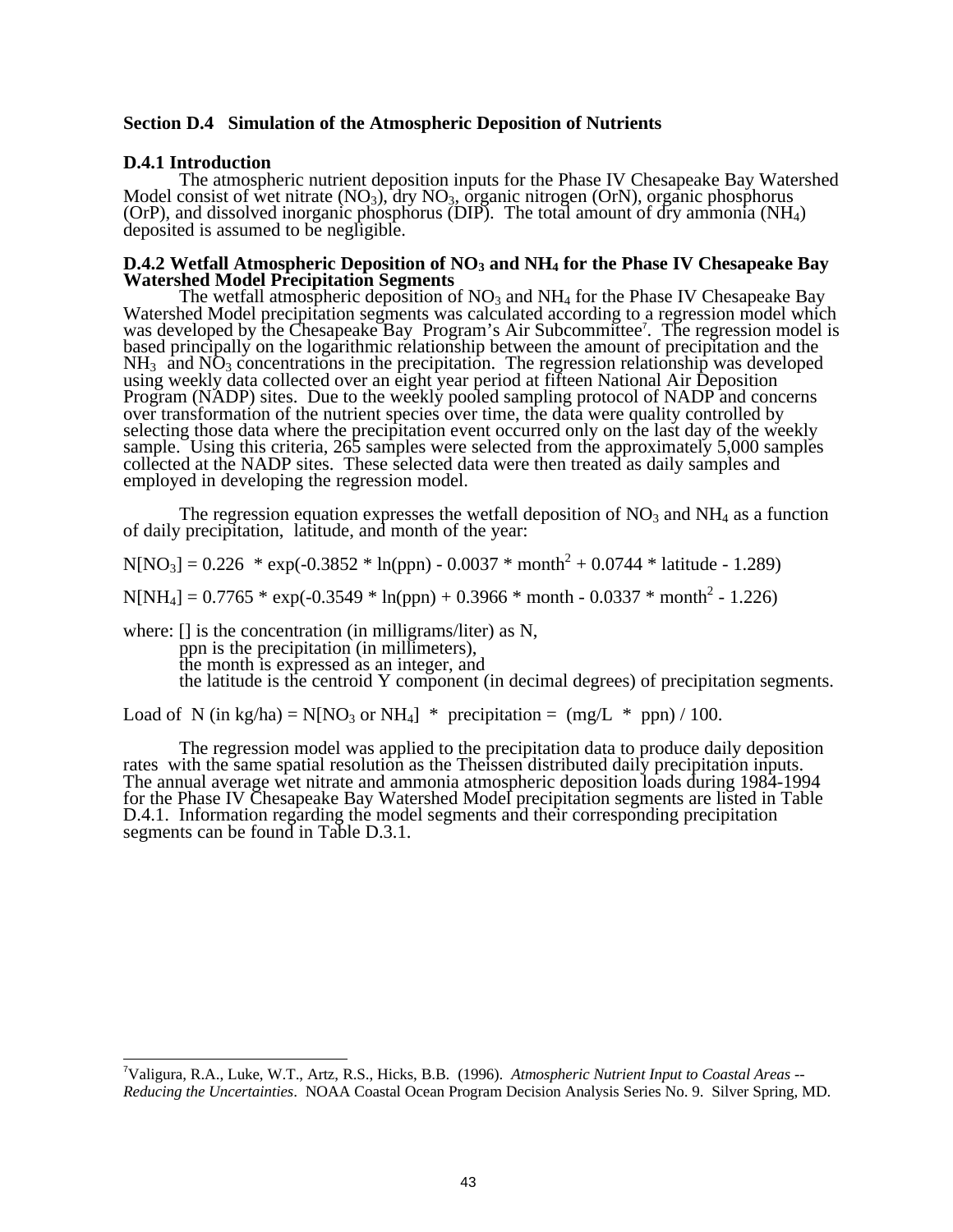| Average Annual Atmospheric Wet NO <sub>3</sub> and Wet NH <sub>4</sub> Depositions for the Phase IV Chesapeake Bay Watershed Model | <b>Precipitation Segments, 1984-1994</b>                              |                                                                       |  |
|------------------------------------------------------------------------------------------------------------------------------------|-----------------------------------------------------------------------|-----------------------------------------------------------------------|--|
| <b>Bay Watershed Model</b><br><b>Precipitation Segments</b>                                                                        | <b>Average Annual</b><br>Wet NO <sub>3</sub> Deposition<br>Pound/acre | <b>Average Annual</b><br>Wet NH <sub>4</sub> Deposition<br>Pound/acre |  |
| 010                                                                                                                                | 4.27                                                                  | 2.08                                                                  |  |
| 020                                                                                                                                | 4.95                                                                  | 2.33                                                                  |  |
| 030                                                                                                                                | 4.37                                                                  | 2.23                                                                  |  |
| 040                                                                                                                                | 4.22                                                                  | 2.26                                                                  |  |
| 050                                                                                                                                | 4.36                                                                  | 2.31                                                                  |  |
| 060                                                                                                                                | 4.50                                                                  | 2.33                                                                  |  |
| 070                                                                                                                                | 4.00                                                                  | 2.11                                                                  |  |
| 080                                                                                                                                | 4.21                                                                  | 2.34                                                                  |  |
| 090                                                                                                                                | 3.74                                                                  | 2.09                                                                  |  |
| 100                                                                                                                                | 4.09                                                                  | 2.23                                                                  |  |
| 110                                                                                                                                | 3.87                                                                  | 2.18                                                                  |  |
| 120                                                                                                                                | 3.60                                                                  | 2.06                                                                  |  |
| 160                                                                                                                                | 3.83                                                                  | 2.24                                                                  |  |
| 170                                                                                                                                | 3.26                                                                  | 2.02                                                                  |  |
| 175                                                                                                                                | 3.36                                                                  | 2.01                                                                  |  |
| 180                                                                                                                                | 3.40                                                                  | 2.00                                                                  |  |
| 190                                                                                                                                | 3.33                                                                  | 2.15                                                                  |  |
| 200                                                                                                                                | 3.26                                                                  | 2.01                                                                  |  |
| 210                                                                                                                                | 3.63                                                                  | 2.12                                                                  |  |
| 220                                                                                                                                | 3.35                                                                  | 2.04                                                                  |  |
| 230                                                                                                                                | 3.54                                                                  | 2.26                                                                  |  |
| 265                                                                                                                                | 3.30                                                                  | 2.14                                                                  |  |
| 270                                                                                                                                | 3.36                                                                  | 2.26                                                                  |  |
|                                                                                                                                    |                                                                       |                                                                       |  |
| 280                                                                                                                                | 3.46<br>3.64                                                          | 2.34<br>1.84                                                          |  |
| 700<br>710                                                                                                                         | 3.69                                                                  | 2.08                                                                  |  |
| 720                                                                                                                                | 3.80                                                                  | 2.16                                                                  |  |
|                                                                                                                                    |                                                                       |                                                                       |  |
| 730                                                                                                                                | 3.73                                                                  | 2.16                                                                  |  |
| 740                                                                                                                                | 3.49                                                                  | 2.06                                                                  |  |
| 750                                                                                                                                | 3.53                                                                  | 2.03                                                                  |  |
| 760                                                                                                                                | 3.45<br>3.10                                                          | 2.03                                                                  |  |
| 1001                                                                                                                               |                                                                       | 2.00<br>2.10                                                          |  |
| 1002                                                                                                                               | 3.40                                                                  |                                                                       |  |
| 1003                                                                                                                               | 3.39                                                                  | 2.05                                                                  |  |
| 1004                                                                                                                               | 3.71                                                                  | 2.14                                                                  |  |
| 1005                                                                                                                               | 3.44                                                                  | 2.03                                                                  |  |
| 1006                                                                                                                               | 3.20                                                                  | 2.00                                                                  |  |
| 1007                                                                                                                               | 3.25                                                                  | 2.02                                                                  |  |
| 1008                                                                                                                               | 3.20                                                                  | 2.10                                                                  |  |
| 1009                                                                                                                               | 3.10                                                                  | 2.11                                                                  |  |
| 1010                                                                                                                               | 2.92                                                                  | 2.11                                                                  |  |
| 1011                                                                                                                               | 3.46                                                                  | 2.09                                                                  |  |
| 1012                                                                                                                               | 3.27                                                                  | 2.17                                                                  |  |
| 1013                                                                                                                               | 3.16                                                                  | 2.18                                                                  |  |

#### **Table D.4.1**  $\overline{\phantom{a}}$ **Average Annual Atmospheric Wet NO3 and Wet NH4 Depositions for the Phase IV Chesapeake Bay Watershed Model**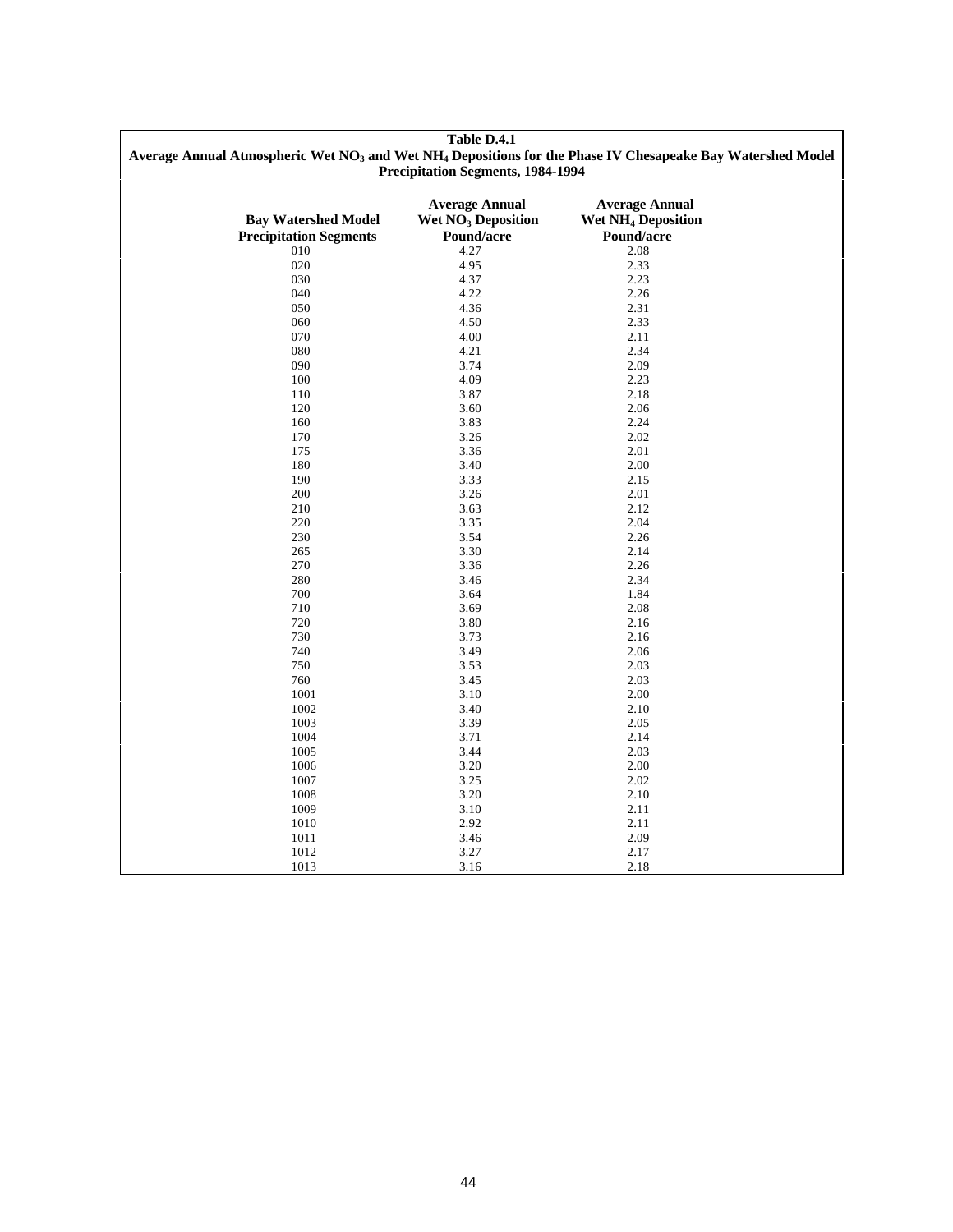#### **D.4.3 Annual Wet Deposition of NO3 and NH<sup>4</sup>**

The observed measurements of wetfall  $NO<sub>3</sub>$  and  $NH<sub>4</sub>$  as reported by the NADP for twelve sites in and around the Chesapeake Bay watershed are listed in Table D.4.2<sup>8</sup>. The average annual wet  $NO<sub>3</sub>$  and  $NH<sub>4</sub>$  depositions derived from the regression equations (Table D.4.1.) are in the same ranges of magnitude as the observed data (Table D.4.2). Of those values obtained through the regression equations, watershed model precipitation segments 10- 100 have the highest annual average wet  $NO<sub>3</sub>$  and  $NH<sub>4</sub>$  deposition loading rates. These precipitation segments are located in the states of New York and Pennsylvania portions of the Susquehanna River basin. The NADP data (Table D.4.2) show that most of the atmospheric air deposition stations in New York and Pennsylvania generally have higher observed wet  $NO<sub>3</sub>$ and NH4 deposition loading rates. The close agreement of the NADP values to those obtained from the regression equations verifies the application of the Chesapeake Bay Program Air Subcommittee regression simulation for the wet  $NO<sub>3</sub>$  and  $NH<sub>4</sub>$  atmospheric deposition inputs for the Phase IV Chesapeake Bay Watershed Model.

A workshop sponsored by the Chesapeake Bay Program's Scientific and Technical Advisory Committee evaluated more recent NADP data through 1994 showed that 1983-1994 average annual inorganic nitrogen deposition at the NADP sites within or near the Chesapeake Basin range from 3.5kg N/ha-yr in southwestern Virginia to 7.7 kg N/ha-yr in northwestern Pennsylvania<sup>9</sup>. The wet  $NO_3 + NH_4$  atmospheric deposition loading rates ranged from 6 to 7 lb/ac-yr and the ratio of  $NO<sub>3</sub>-N$  to  $NH<sub>4</sub>-N$  in wet deposition ranged from 1.3 to 2.5. These are consistent with Phase IV Chesapeake Bay Watershed Model adopted wet NO3 and NH4 deposition values presented in Table D.4.1.

#### **D.4.4 Dry Atmospheric Deposition for NO3 and NH<sup>4</sup>**

l

The wet/dry ratios of  $NO<sub>3</sub>$  atmospheric deposition was determined through the wet/dry  $NO<sub>3</sub>$  ratio estimated by the RADM model cells distributed tot he Phase IV Chesapeake Bay Watershed Model segments and are listed in Table D.4.3. The annual average dry  $NO<sub>3</sub>$ deposition, calculated by dividing the annual average (1984-94) wet  $NO<sub>3</sub>$  deposition by the corresponding wet/dry ratio, is also presented in Table D.4.3. The wet-NO<sub>3</sub> deposition was associated with precipitation, and, therefore, was differentiated among precipitation segments (as presented in Table D.2.1). Each of the precipitation segments either corresponds to one model segment, or is aggregated from several model segments (see Section D.3).

<sup>8</sup> Valigura, R.A., Luke, W.T., Artz, R.S., Hicks, B.B. (1996). *Atmospheric Nutrient Input to Coastal Areas -- Reducing the Uncertainties*. NOAA Coastal Ocean Program Decision Analysis Series No. 9. Silver Spring, MD.

<sup>9</sup> Gardner, R.H., Castro, M.S., Morgan R.P., Seagle, S.W. (1996). *Perspectives on Chesapeake Bay: Nitrogen Dynamics in Forested Lands of the Chesapeake Basin*. Chesapeake Bay Program Office. Annapolis, MD.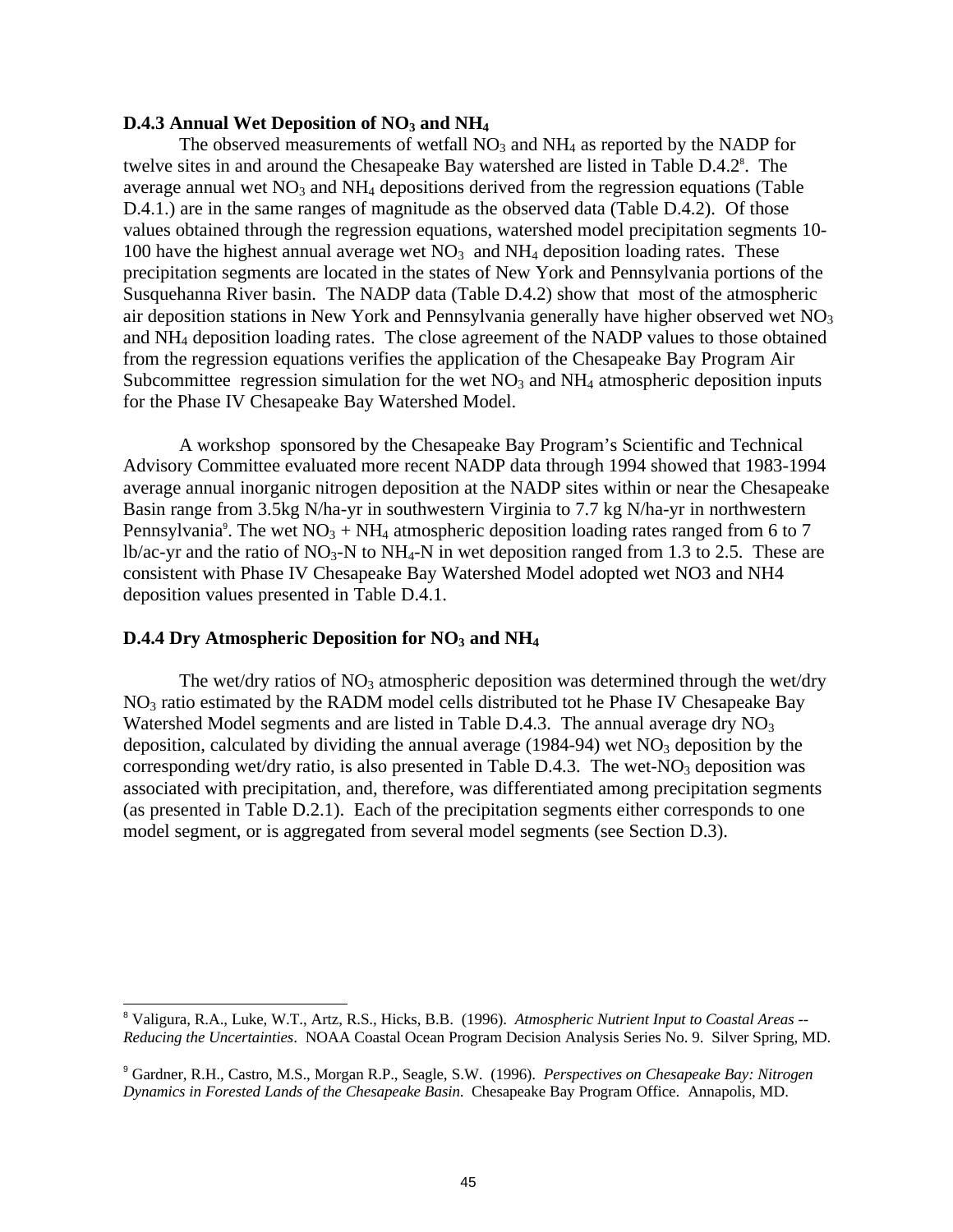| Table D.4.2.a                                                                                            |      |                          |      |      |                   |      |                                                                                 |      |      |      |      |  |
|----------------------------------------------------------------------------------------------------------|------|--------------------------|------|------|-------------------|------|---------------------------------------------------------------------------------|------|------|------|------|--|
|                                                                                                          |      |                          |      |      |                   |      | Annual Wet Deposition of NO <sub>3</sub> at NADP Sites (Pounds Nitrogen / Acre) |      |      |      |      |  |
| 1988<br>1989<br><b>NADP</b> Site<br>1985<br>1986<br>1987<br>1990<br>1991<br>1992<br>1993<br>1994<br>1995 |      |                          |      |      |                   |      |                                                                                 |      |      |      |      |  |
| White Rock, MD                                                                                           | 2.65 | 3.27                     | 3.27 | 3.50 | 3.96              | 3.43 | 2.77                                                                            | 3.11 | 4.03 | 3.70 | 2.58 |  |
| Wye, MD                                                                                                  | 2.63 | 2.77                     | 2.23 | 2.33 | 3.85              | 3.14 | 3.01                                                                            | 2.49 | 3.14 | 3.38 | 2.66 |  |
| Lewiston, NC                                                                                             | 1.76 | 2.05                     | 2.19 | 2.34 | 2.54              | 2.06 | 2.05                                                                            | 2.20 | 2.05 | 1.67 | 2.13 |  |
| Finely Farms, NC                                                                                         | 1.82 | $\overline{a}$           | 2.26 | 2.65 | 3.35              | 2.03 | 1.98                                                                            | 1.64 | 1.93 | 1.74 | 2.26 |  |
| Chautauqau, NY                                                                                           | 5.17 | 5.30                     | 3.47 | 3.85 | 3.63              | 4.25 | 3.19                                                                            | 3.55 | 3.50 | 3.09 | 3.09 |  |
| Jasper, NY                                                                                               | 2.15 | 2.77                     | 2.68 | 2.54 | 2.70              | 2.69 | 2.06                                                                            | 2.74 | 2.60 | 3.04 | 1.84 |  |
| Penn State, PA                                                                                           | 3.52 | 3.74                     | 4.03 | 2.90 | 3.72              | 4.03 | 3.49                                                                            | 3.70 | 4.03 | 3.84 | 2.85 |  |
| Leading Ridge, PA                                                                                        | 3.83 | 4.89                     | 4.89 | 3.60 | 4.81              | 4.73 | 3.56                                                                            | 3.60 | 4.20 | 3.75 | 2.84 |  |
| Milford, PA                                                                                              | 3.93 | $\overline{\phantom{a}}$ | 4.05 | 3.69 | 4.06              | 4.52 | 3.22                                                                            | 3.78 | 3.96 | 4.56 | 2.93 |  |
| Charlottesville, VA                                                                                      | 3.35 | 2.97                     | 3.15 | 2.65 | $- \, -$          | 3.22 | 2.93                                                                            | 3.28 | 3.52 | 3.21 | 3.18 |  |
| Babcock State Park, WV                                                                                   | 3.03 | 3.51                     | 2.76 | 1.86 | 3.54              | 2.80 | 2.52                                                                            | 2.82 | 3.56 | 2.71 | 2.87 |  |
| Parsons, WV                                                                                              | 4.90 | 5.58                     | 3.63 | 3.46 | 4.70              | 3.80 | 3.54                                                                            | 3.74 | 3.99 | 4.43 | 3.61 |  |
|                                                                                                          |      |                          |      |      | Table D.4.2.b     |      |                                                                                 |      |      |      |      |  |
|                                                                                                          |      |                          |      |      |                   |      | Annual Wet Deposition of NH <sub>4</sub> at NADP Sites (Pounds Nitrogen / Acre) |      |      |      |      |  |
|                                                                                                          |      |                          |      |      |                   |      |                                                                                 |      |      |      |      |  |
| <b>NADP</b> Site                                                                                         | 1985 | 1986                     | 1987 | 1988 | 1989              | 1990 | 1991                                                                            | 1992 | 1993 | 1994 | 1995 |  |
| White Rock, MD                                                                                           | 1.21 | 1.67                     | 1.77 | 1.53 | 2.40              | 2.00 | 1.57                                                                            | 1.75 | 2.34 | 2.25 | 1.67 |  |
| Wye, MD                                                                                                  | 1.42 | 1.50                     | 1.21 | 1.05 | 2.36              | 1.91 | 1.83                                                                            | 1.53 | 1.95 | 2.11 | 1.90 |  |
| Lewiston, NC                                                                                             | 1.13 | 1.22                     | 1.45 | 0.72 | 1.53              | 1.67 | 1.28                                                                            | 1.58 | 1.85 | 1.32 | 1.58 |  |
| Finely Farms, NC                                                                                         | 1.27 | $\overline{a}$           | 1.78 | 1.33 | 3.89              | 2.29 | 2.28                                                                            | 1.80 | 2.13 | 1.80 | 2.41 |  |
| Chautauqau, NY                                                                                           | 3.04 | 3.73                     | 1.92 | 2.16 | 2.17              | 2.58 | 1.78                                                                            | 1.99 | 2.05 | 1.64 | 2.05 |  |
| Jasper, NY                                                                                               | 1.21 | 1.27                     | 1.50 | 1.16 | 1.79              | 1.54 | 1.03                                                                            | 1.57 | 1.14 | 1.81 | 1.15 |  |
| Penn State, PA                                                                                           | 1.61 | 1.50                     | 1.78 | 1.26 | 2.27              | 2.08 | 1.70                                                                            | 1.80 | 1.64 | 1.89 | 1.57 |  |
| Leading Ridge, PA                                                                                        | 1.83 | 2.27                     | 2.29 | 1.58 | 2.71              | 2.56 | 1.77                                                                            | 1.78 | 1.84 | 1.83 | 1.39 |  |
| Milford, PA                                                                                              | 1.95 | $\mathbb{L} \mathbb{L}$  | 1.39 | 1.04 | 1.58              | 2.06 | 1.42                                                                            | 1.69 | 1.69 | 2.17 | 1.51 |  |
| Charlottesville, VA                                                                                      | 1.60 | 1.57                     | 1.45 | 0.97 | $\qquad \qquad -$ | 2.20 | 1.66                                                                            | 1.72 | 2.34 | 2.01 | 2.17 |  |
| Babcock State Park, WV                                                                                   | 1.41 | 1.78                     | 1.59 | 0.77 | 1.89              | 1.77 | 1.05                                                                            | 1.42 | 1.91 | 1.55 | 1.85 |  |
| Parsons, WV                                                                                              | 2.36 | 2.69                     | 1.92 | 1.25 | 2.58              | 1.98 | 1.52                                                                            | 1.65 | 1.71 | 2.48 | 2.21 |  |

Constant annual dry  $NO<sub>3</sub>$  deposition applied on a daily basis are used as the inputs of dry  $NO<sub>3</sub>$ deposition for the Phase IV Chesapeake Bay Watershed Model.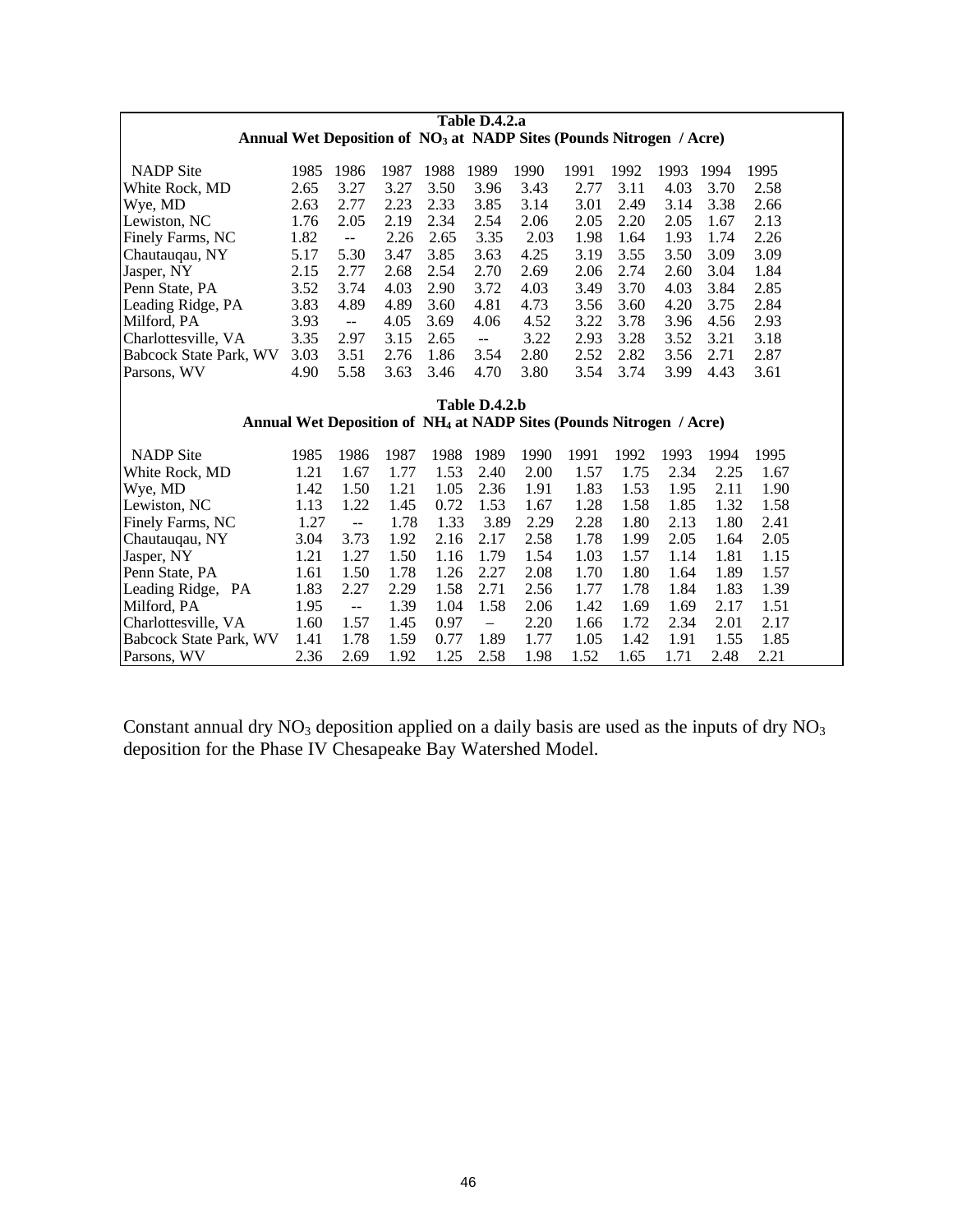| <b>Phase IV Watershed</b><br><b>Model Segment</b> | 1984-1994<br><b>Annual Average</b>                   | <b>Wet/Dry Ratio of</b><br>NO <sub>3</sub> Atmospheric | <b>Estimated</b><br><b>Annual Average</b>            |
|---------------------------------------------------|------------------------------------------------------|--------------------------------------------------------|------------------------------------------------------|
|                                                   | Wet NO <sub>3</sub> Atmospheric<br><b>Deposition</b> | <b>Deposition</b>                                      | Dry NO <sub>3</sub> Atmospheric<br><b>Deposition</b> |
| 10                                                | 4.27                                                 | 0.99                                                   | 4.32                                                 |
| 20                                                | 4.95                                                 | 1.07                                                   | 4.63                                                 |
| 30                                                | 4.37                                                 | 1.08                                                   | 4.04                                                 |
| 40                                                | 4.22                                                 | 1.07                                                   | 3.95                                                 |
| 50                                                | 4.36                                                 | 1.14                                                   | 3.82                                                 |
| 60                                                | 4.50                                                 | 1.08                                                   | 4.17                                                 |
| 70                                                | 4.00                                                 | 1.05                                                   | 3.81                                                 |
| 80                                                | 4.21                                                 | 1.07                                                   | 3.93                                                 |
| 90                                                | 3.74                                                 | 1.17                                                   | 3.20                                                 |
| 100                                               | 4.09                                                 | 1.13                                                   | 3.62                                                 |
| 110                                               | 3.87                                                 | 1.05                                                   | 3.69                                                 |
| 120                                               | 3.60                                                 | 1.01                                                   | 3.56                                                 |
| 140                                               | 3.71                                                 | 1.01                                                   | 3.67                                                 |
| 160                                               | 3.83                                                 | 1.18                                                   | 3.25                                                 |
| 170                                               | 3.26                                                 | 1.14                                                   | 2.86                                                 |
| 175                                               | 3.36                                                 | 1.13                                                   | 2.98                                                 |
| 180                                               | 3.40                                                 | 1.05                                                   | 3.24                                                 |
| 190                                               | 3.33                                                 | 1.02                                                   | 3.27                                                 |
| 200                                               | 3.26                                                 | 1.08                                                   | 3.02                                                 |
| 210                                               | 3.63                                                 | 1.02                                                   | 3.56                                                 |
| 220                                               | 3.35                                                 | 1.01                                                   | 3.31                                                 |
| 230                                               | 3.54                                                 | 1.01                                                   | 3.50                                                 |
| 235                                               | 3.27                                                 | 0.96                                                   | 3.40                                                 |
| 240                                               | 3.27                                                 | 0.93                                                   | 3.51                                                 |
| 250                                               | 3.27                                                 | 0.95                                                   | 3.44                                                 |
| 260                                               | 3.27                                                 | 0.93                                                   | 3.51                                                 |
| 265                                               | 3.30                                                 | 0.99                                                   | 3.34                                                 |
| 270                                               | 3.36                                                 | 0.88                                                   | 3.82                                                 |
| 280                                               | 3.46                                                 | 0.91                                                   | 3.81                                                 |
| 290                                               | 3.16                                                 | 0.90                                                   | 3.51                                                 |
| 300                                               | 3.16                                                 | 0.87                                                   | 3.63                                                 |
| 310                                               | 3.16                                                 | 0.87                                                   | 3.63                                                 |

#### **Average Annual Wet & Dry NO3 Atmospheric Deposition Loading Rates (Pounds-Nitrogen / Acre-Year)**

**Table D.4.3**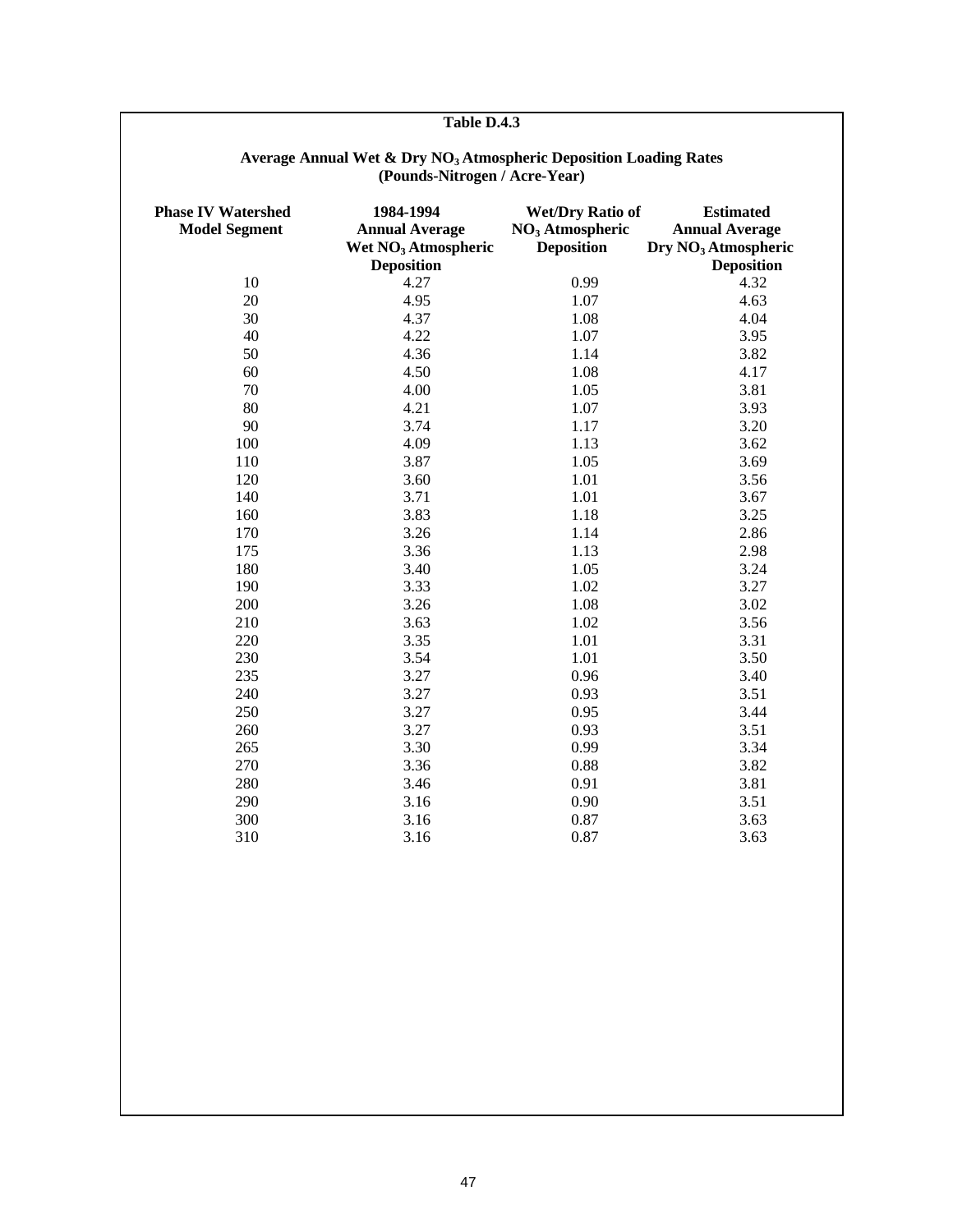| <b>Phase IV Watershed</b><br><b>Model Segment</b> | 1984-1994<br><b>Annual Average</b><br>Wet NO <sub>3</sub> Atmospheric<br><b>Deposition</b> | <b>Wet/Dry Ratio of</b><br>NO3 Atmospheric<br><b>Deposition</b> | <b>Estimated</b><br><b>Annual Average</b><br>Dry NO <sub>3</sub> Atmospheric<br><b>Deposition</b> |
|---------------------------------------------------|--------------------------------------------------------------------------------------------|-----------------------------------------------------------------|---------------------------------------------------------------------------------------------------|
| 330                                               | 3.46                                                                                       | 0.99                                                            | 3.49                                                                                              |
| 340                                               | 3.46                                                                                       | 0.99                                                            | 3.49                                                                                              |
| 370                                               | 3.39                                                                                       | 0.99                                                            | 3.42                                                                                              |
| 380                                               | 3.39                                                                                       | 0.99                                                            | 3.42                                                                                              |
| 390                                               | 3.40                                                                                       | 0.99                                                            | 3.44                                                                                              |
| 400                                               | 3.40                                                                                       | 0.99                                                            | 3.44                                                                                              |
| 410                                               | 3.40                                                                                       | 0.97                                                            | 3.51                                                                                              |
| 420                                               | 3.10                                                                                       | 0.95                                                            | 3.26                                                                                              |
| 430                                               | 3.10                                                                                       | 0.94                                                            | 3.30                                                                                              |
| 440                                               | 3.10                                                                                       | 0.90                                                            | 3.45                                                                                              |
| 450                                               | 3.71                                                                                       | 1.00                                                            | 3.71                                                                                              |
| 470                                               | 3.44                                                                                       | 1.01                                                            | 3.40                                                                                              |
| 480                                               | 3.44                                                                                       | 0.99                                                            | 3.47                                                                                              |
| 490                                               | 3.44                                                                                       | 0.99                                                            | 3.47                                                                                              |
| 500                                               | 3.20                                                                                       | 0.97                                                            | 3.30                                                                                              |
| 510                                               | 3.44                                                                                       | 0.99                                                            | 3.47                                                                                              |
| 540                                               | 3.25                                                                                       | 0.98                                                            | 3.32                                                                                              |
| 550                                               | 3.25                                                                                       | 0.99                                                            | 3.28                                                                                              |
| 560                                               | 3.20                                                                                       | 0.92                                                            | 3.48                                                                                              |
| 580                                               | 3.20                                                                                       | 0.90                                                            | 3.56                                                                                              |
| 590                                               | 3.10                                                                                       | 0.90                                                            | 3.45                                                                                              |
| 600                                               | 3.10                                                                                       | 0.88                                                            | 3.53                                                                                              |
| 610                                               | 3.10                                                                                       | 0.90                                                            | 3.45                                                                                              |
| 620                                               | 2.92                                                                                       | 0.86                                                            | 3.40                                                                                              |
| 630                                               | 2.92                                                                                       | 0.84                                                            | 3.48                                                                                              |
| 650                                               | 3.44                                                                                       | 1.00                                                            | 3.44                                                                                              |
| 700                                               | 3.64                                                                                       | 1.01                                                            | 3.60                                                                                              |
| 710                                               | 3.69                                                                                       | 1.03                                                            | 3.58                                                                                              |
| 720                                               | 3.80                                                                                       | 1.03                                                            | 3.69                                                                                              |
| 730                                               | 3.73                                                                                       | 1.10                                                            | 3.40                                                                                              |
| 740                                               | 3.49                                                                                       | 1.10                                                            | 3.18                                                                                              |
| 750                                               | 3.53                                                                                       | 1.05                                                            | 3.37                                                                                              |
| 760                                               | 3.45                                                                                       | 1.00                                                            | 3.45                                                                                              |
| 770                                               | 3.40                                                                                       | 0.99                                                            | 3.44                                                                                              |
| 780                                               | 3.40                                                                                       | 0.99                                                            | 3.44                                                                                              |
| 800                                               | 3.39                                                                                       | 0.99                                                            | 3.42                                                                                              |
| 810                                               | 3.39                                                                                       | 0.99                                                            | 3.42                                                                                              |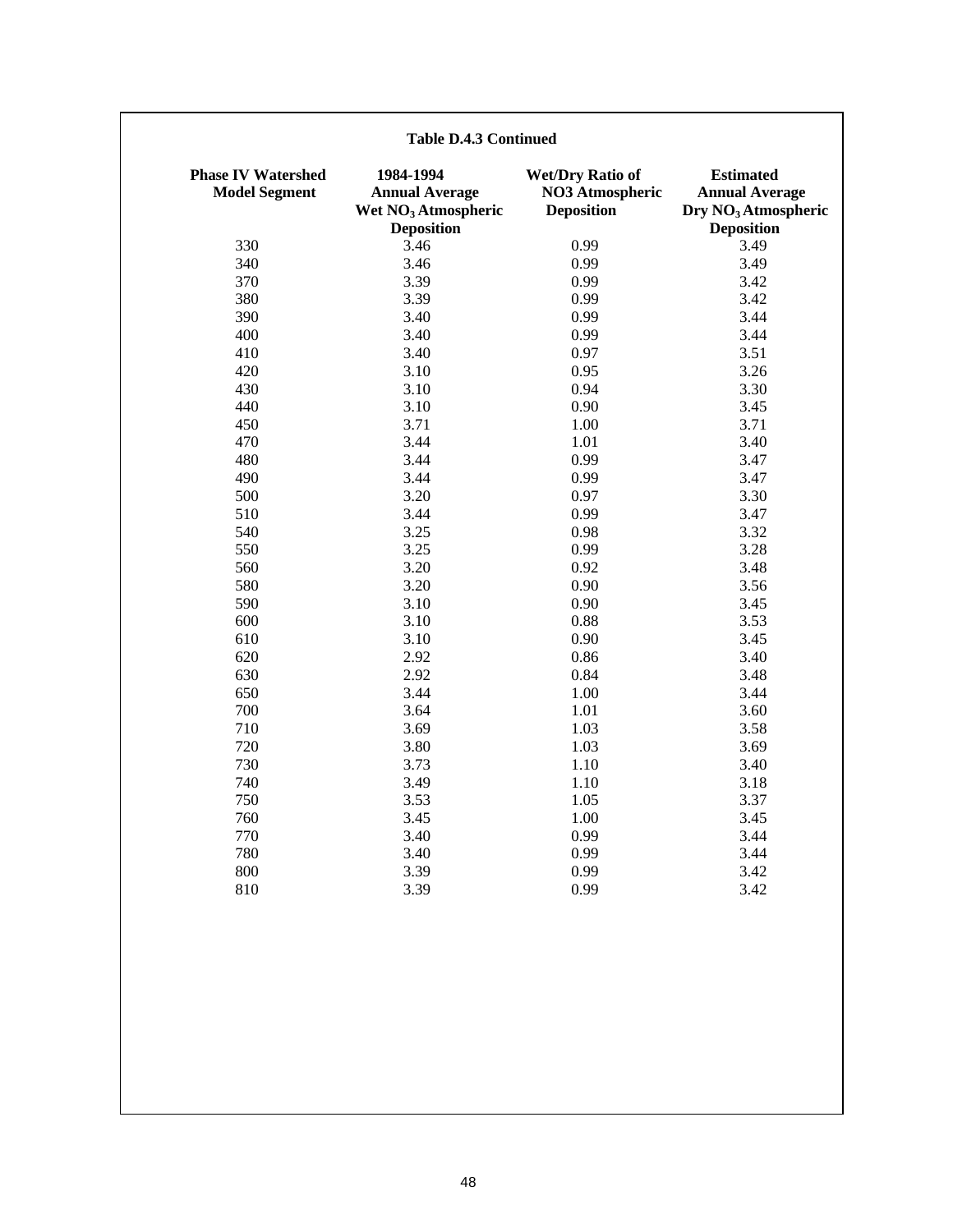| Table D.4.3 continued                             |                                                                                            |                                                                             |                                                                                                   |  |  |  |  |  |  |  |  |
|---------------------------------------------------|--------------------------------------------------------------------------------------------|-----------------------------------------------------------------------------|---------------------------------------------------------------------------------------------------|--|--|--|--|--|--|--|--|
| <b>Phase IV Watershed</b><br><b>Model Segment</b> | 1984-1994<br><b>Annual Average</b><br>Wet NO <sub>3</sub> Atmospheric<br><b>Deposition</b> | <b>Wet/Dry Ratio of</b><br>NO <sub>3</sub> Atmospheric<br><b>Deposition</b> | <b>Estimated</b><br><b>Annual Average</b><br>Dry NO <sub>3</sub> Atmospheric<br><b>Deposition</b> |  |  |  |  |  |  |  |  |
| 820                                               | 3.40                                                                                       | 0.99                                                                        | 3.44                                                                                              |  |  |  |  |  |  |  |  |
| 830                                               | 3.40                                                                                       | 0.98                                                                        | 3.47                                                                                              |  |  |  |  |  |  |  |  |
| 840                                               | 3.40                                                                                       | 0.96                                                                        | 3.54                                                                                              |  |  |  |  |  |  |  |  |
| 850                                               | 3.71                                                                                       | 1.00                                                                        | 3.71                                                                                              |  |  |  |  |  |  |  |  |
| 860                                               | 3.44                                                                                       | 0.99                                                                        | 3.47                                                                                              |  |  |  |  |  |  |  |  |
| 870                                               | 3.44                                                                                       | 0.99                                                                        | 3.47                                                                                              |  |  |  |  |  |  |  |  |
| 880                                               | 3.20                                                                                       | 0.98                                                                        | 3.26                                                                                              |  |  |  |  |  |  |  |  |
| 890                                               | 3.25                                                                                       | 0.98                                                                        | 3.32                                                                                              |  |  |  |  |  |  |  |  |
| 900                                               | 3.25                                                                                       | 0.98                                                                        | 3.32                                                                                              |  |  |  |  |  |  |  |  |
| 910                                               | 3.20                                                                                       | 0.97                                                                        | 3.30                                                                                              |  |  |  |  |  |  |  |  |
| 920                                               | 3.20                                                                                       | 0.95                                                                        | 3.37                                                                                              |  |  |  |  |  |  |  |  |
| 930                                               | 3.20                                                                                       | 0.90                                                                        | 3.56                                                                                              |  |  |  |  |  |  |  |  |
| 940                                               | 3.10                                                                                       | 0.89                                                                        | 3.49                                                                                              |  |  |  |  |  |  |  |  |
| 950                                               | 2.92                                                                                       | 0.86                                                                        | 3.40                                                                                              |  |  |  |  |  |  |  |  |
| 960                                               | 2.92                                                                                       | 0.86                                                                        | 3.40                                                                                              |  |  |  |  |  |  |  |  |
| 970                                               | 3.25                                                                                       | 0.97                                                                        | 3.35                                                                                              |  |  |  |  |  |  |  |  |
| 980                                               | 3.20                                                                                       | 0.94                                                                        | 3.41                                                                                              |  |  |  |  |  |  |  |  |
| 990                                               | 3.20                                                                                       | 0.94                                                                        | 3.40                                                                                              |  |  |  |  |  |  |  |  |

#### **D.4.5 Atmospheric Deposition for Organic Nitrogen**

l

Organic nitrogen is only represented as wet atmospheric deposition of dissolved organic nitrogen (DON). This is because the magnitude of the dry fall organic nitrogen is currently unknown and, therefore, not accounted for separately. Organic nitrogen remains the least well characterized of all the nitrogen species in atmospheric deposition.

 It is useful to utilize previous studies' data to understand the magnitude of the values being incorporated into the Phase IV Chesapeake Bay Watershed Model. Dissolved organic nitrogen has considerable seasonal variability with the seasonal high occurring from April to June and the seasonal low from July to March<sup>10</sup>. Organic nitrogen measurements from Bermuda collected by Knap and co-workers (1986) were calculated at about 100  $\mu$ g/l (as N)<sup>11</sup>. Moper and Zika (1987) reported an average DON concentration from the western Atlantic and Gulf of Mexico of about 100  $\mu$ g/l (as N)<sup>12</sup>. This is consistent with the reported range of concentrations from the North Sea and Northeast Atlantic of between 90 µg/l to 120 µg/l <sup>13</sup>. A

<sup>10</sup> Smullen, J.T., Taft, J.L., Macknis, J. (1982). *Nutrient and Sediment Loads to the Tidal Chesapeake Bay System*. U.S. EPA Chesapeake Bay Program Technical Studies. Chesapeake Bay Program Office, Annapolis, MD.

<sup>&</sup>lt;sup>11</sup> Knap, A., Jickells, T., et al. (1986). Significance of atmospheric-derived fixed nitrogen on productivity of the Sargasso Sea. *Nature* 320 (3/13): 158-160.

<sup>&</sup>lt;sup>12</sup> Moper, K., Zika, R.G. (1987). Free amino acids in marine rain: Evidence for oxidation and potential role in nitrogen cycling. *Nature* 325: 246-249.

<sup>13</sup> Scudlark, J.R., Church, T.M. (1993). Atmospheric input of inorganic nitrogen to Delaware Bay. *Estuaries*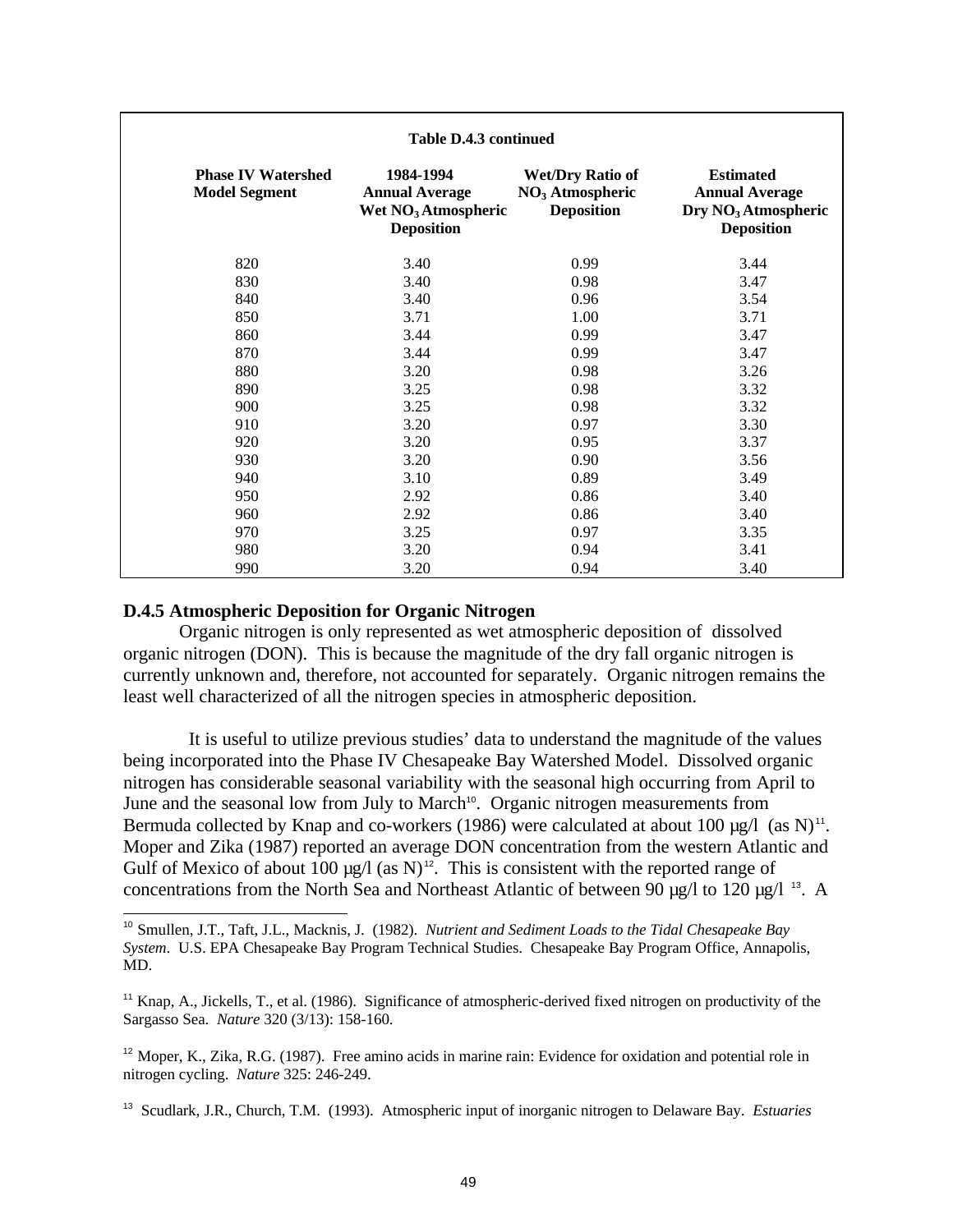recent study reported an annual volume weighted avereage DON concentration in the mid-Atlantic coastal areas to be about 130  $\mu$ g/l (as N)<sup>14</sup>. The measurements in this study are consistent with the interannual variation (maximum in spring) reported in previous studies<sup>15</sup>.

According to the studies focused on the mid-Atlantic coastal areas, 130 ug/l (as N) is regarded as representative of an average annual DON wet deposition concentration<sup>14</sup>. Based on these studies, an average concentration of 98 ug/l for July to March rainfall and an average concentration of 224 ug/l for April to June rainfall were applied to the Chesapeake Bay watershed and tidal surface waters as part of the Phase IV model. Table D.4.4 summarizes the 1984-1991 average annual DON loading rates by the Phase IV watershed model precipitation segments.

### **D.4.6 Atmospheric Deposition for Organic P and Inorganic Phosphate**

Daily atmospheric deposition loads of organic phosphorous (OrP) and inorganic phosphate (DIP) are employed in the Phase IV Chesapeake Bay Watershed Model. The annual loading rates are 0.423 lb/ac for P[Organic P] and 0.143 lb/ac for P[Phosphate]<sup>16</sup>. The yearly loads were evenly allocated as daily loads for model input throughout all of the Phase IV watershed model segments.

## **D.4.7 Atmospheric Deposition to Chesapeake Bay Water Quality Model Cells**

Inputs of atmospheric deposition of nutrients to the mainstem Bay and tidal tribuaries' surface waters--Chesapeake Bay Water Quality Model--utilizes the atmospheric deposition data for the coastal Phase IV Chesapeake Bay Watershed Model. As mentioned in Sections D.4.2-  $D.4.5$ , the atmospheric  $NO<sub>3</sub>$ ,  $NH<sub>4</sub>$ , and DON depositions were calculated and associated with precipitation, therefore, in order to utilize the atmospheric nutrient deposition of the Watershed Model for the Chesapeake Bay Water Quality Model, a development or allocation of the watershed precipitation to the 3D water quality model cells is necessary.

Arc/Info software was applied to data supplied by the Waterways Experimental Station of the U.S. Army Corps of Engineers on a grid with 2100 surface cells in order to divide the 3D-cells into eight precipitation regions. The 3D-cells were divided based upon the NADP station's proximity to the Chesapeake Bay and the boundaries of the precipitation regions. Figure D.4.2 illustrates the eight precipitation regions for the 3D model cells. Each of the Bay Water Quality Model precipitation regions is associated with one coastal Chesapeake Bay Watershed Model precipitation segment (Table D.4.5, Figure D.4.3).

 $\overline{a}$ 

<sup>15</sup> Smullen, J.T., Taft, J.L., Macknis, J. (1982). *Nutrient and Sediment Loads to the Tidal Chesapeake Bay System*. U.S. EPA Chesapeake Bay Program Technical Studies. Chesapeake Bay Program Office, Annapolis, MD.

<sup>16(4): 747-754.</sup>

<sup>14</sup> Scudlark, J.R., Russel, K.M., et al. (1996) *Dissolved Organic Nitrogen in Precipitation: Collection, Analysis, and Atmospheric Flux.* Report to: Maryland Department of Natural Resources, Annapolis, MD.

<sup>16</sup> \_\_\_\_\_.(1982). *Technical Studies: A Synthesis*. U.S. Environmental Protection Agency. Chesapeake Bay Program Office. Annapolis, MD.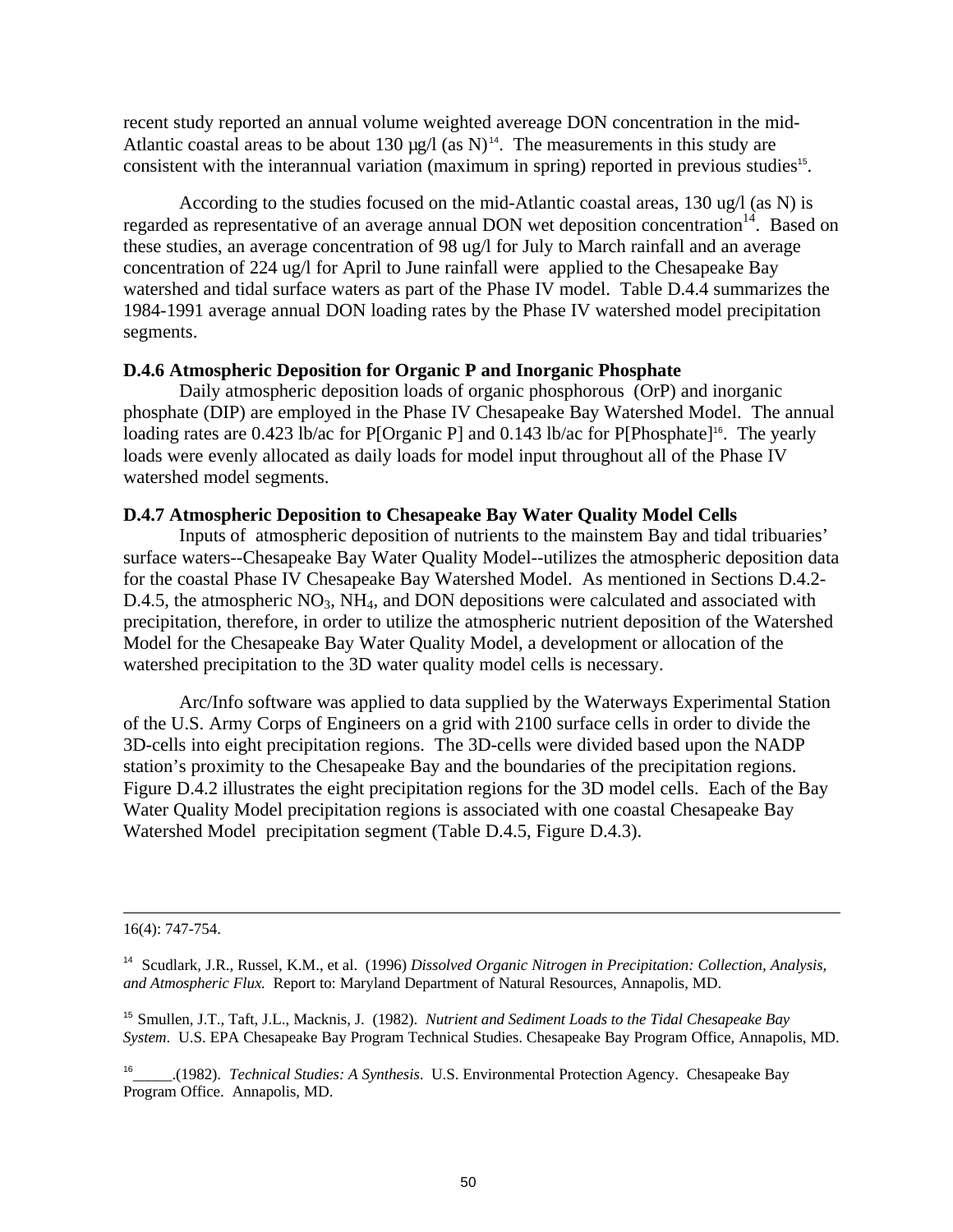| Table D.4.4<br>Phase IV Chesapeake Bay Watershed Model Precipitation Segments 1984-1991 Average Annual<br>Atmospheric Dissolved Organic Nitrogen Atmospheric Deposition Loading Rates (Pounds Nitrogen/Acre-<br>Year) |                                                                       |                                                                           |                                                                       |  |  |  |  |  |  |
|-----------------------------------------------------------------------------------------------------------------------------------------------------------------------------------------------------------------------|-----------------------------------------------------------------------|---------------------------------------------------------------------------|-----------------------------------------------------------------------|--|--|--|--|--|--|
| <b>Phase IV Watershed</b><br><b>Model Precipitation</b><br><b>Segment</b>                                                                                                                                             | <b>Average Annual</b><br><b>DON Deposition</b><br><b>Loading Rate</b> | <b>Phase IV Watershed</b><br><b>Model Precipitation</b><br><b>Segment</b> | <b>Average Annual</b><br><b>DON Deposition</b><br><b>Loading Rate</b> |  |  |  |  |  |  |
| 10                                                                                                                                                                                                                    | 1.02                                                                  | 700                                                                       | 1.00                                                                  |  |  |  |  |  |  |
| 20                                                                                                                                                                                                                    | 1.18                                                                  | 710                                                                       | 1.15                                                                  |  |  |  |  |  |  |
| 30                                                                                                                                                                                                                    | 1.19                                                                  | 720                                                                       | 1.24                                                                  |  |  |  |  |  |  |
| 40                                                                                                                                                                                                                    | 1.24                                                                  | 730                                                                       | 1.24                                                                  |  |  |  |  |  |  |
| 50                                                                                                                                                                                                                    | 1.26                                                                  | 740                                                                       | 1.10                                                                  |  |  |  |  |  |  |
| 60                                                                                                                                                                                                                    | 1.19                                                                  | 750                                                                       | 1.22                                                                  |  |  |  |  |  |  |
| 70                                                                                                                                                                                                                    | 1.14                                                                  | 760                                                                       | 1.17                                                                  |  |  |  |  |  |  |
| 80                                                                                                                                                                                                                    | 1.19                                                                  | 1001                                                                      | 1.13                                                                  |  |  |  |  |  |  |
| 90                                                                                                                                                                                                                    | 1.13                                                                  | 1002                                                                      | 1.17                                                                  |  |  |  |  |  |  |
| 100                                                                                                                                                                                                                   | 1.13                                                                  | 1003                                                                      | 1.24                                                                  |  |  |  |  |  |  |
| 110                                                                                                                                                                                                                   | 1.19                                                                  | 1004                                                                      | 1.16                                                                  |  |  |  |  |  |  |
| 120                                                                                                                                                                                                                   | 1.17                                                                  | 1005                                                                      | 1.15                                                                  |  |  |  |  |  |  |
| 160                                                                                                                                                                                                                   | 1.19                                                                  | 1006                                                                      | 1.16                                                                  |  |  |  |  |  |  |
| 170                                                                                                                                                                                                                   | 1.00                                                                  | 1007                                                                      | 1.17                                                                  |  |  |  |  |  |  |
| 175                                                                                                                                                                                                                   | 1.06                                                                  | 1008                                                                      | 1.21                                                                  |  |  |  |  |  |  |
| 180                                                                                                                                                                                                                   | 1.10                                                                  | 1009                                                                      | 1.22                                                                  |  |  |  |  |  |  |
| 190                                                                                                                                                                                                                   | 1.18                                                                  | 1010                                                                      | 1.25                                                                  |  |  |  |  |  |  |
| 200                                                                                                                                                                                                                   | 1.07                                                                  | 1011                                                                      | 1.24                                                                  |  |  |  |  |  |  |
| 210                                                                                                                                                                                                                   | 1.21                                                                  | 1012                                                                      | 1.27                                                                  |  |  |  |  |  |  |
| 220                                                                                                                                                                                                                   | 1.19                                                                  | 1013                                                                      | 1.26                                                                  |  |  |  |  |  |  |
| 230                                                                                                                                                                                                                   | 1.30                                                                  |                                                                           |                                                                       |  |  |  |  |  |  |
| 265                                                                                                                                                                                                                   | 1.18                                                                  |                                                                           |                                                                       |  |  |  |  |  |  |
| 270                                                                                                                                                                                                                   | 1.23                                                                  |                                                                           |                                                                       |  |  |  |  |  |  |
| 280                                                                                                                                                                                                                   | 1.34                                                                  |                                                                           |                                                                       |  |  |  |  |  |  |

Table D.4.5 shows the atmospheric nitrogen deposition to the Chesapeake Bay Watershed based upon 1991 landuse data and 1984-1994 annual average loads.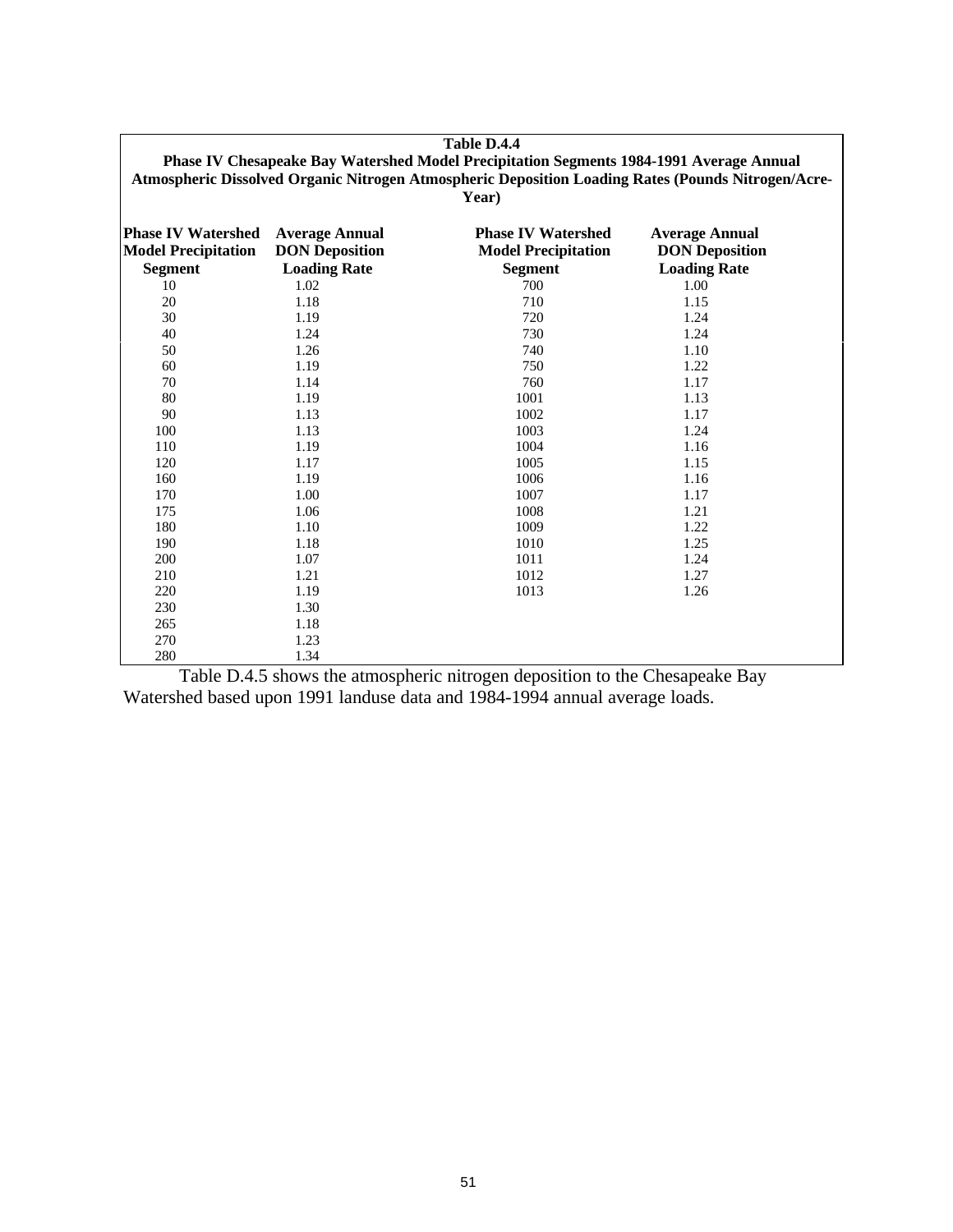### **1984-1994 Annual Average Atmospheric Nitrogen Deposition Loads to the Chesepeake Bay Watershed**

**(based on 1991 landuse as analyzed on March 16, 1997 at the Chesapeake Bay Program Office)**

| <b>Model</b><br><b>Segment</b> | Wet-NO <sub>3</sub><br>thousand lbs/yr | Wet-NH4<br>thousand lbs/yr | Dry-NO <sub>3</sub><br>thousand lbs/yr | <b>DON</b><br>thousand lbs/yr | <b>TN</b><br>thousand lbs/yr |
|--------------------------------|----------------------------------------|----------------------------|----------------------------------------|-------------------------------|------------------------------|
|                                |                                        | 3512                       |                                        |                               |                              |
| 10<br>20                       | 7223                                   | 7407                       | 7296                                   | 1738                          | 19770                        |
| 30                             | 15733<br>6114                          | 3121                       | 14704<br>5661                          | 3764<br>1673                  | 41609<br>16569               |
| 40                             | 4015                                   | 2148                       | 3753                                   | 1188                          | 11104                        |
|                                | 3985                                   |                            | 3496                                   |                               |                              |
| 50<br>60                       | 12270                                  | 2113<br>6350               | 11361                                  | 1160<br>3246                  | 10754<br>33228               |
| 70                             | 3400                                   | 1794                       | 3239                                   | 975                           | 9408                         |
| 80                             | 6142                                   | 3418                       | 5740                                   | 1748                          | 17047                        |
| 90                             | 2245                                   | 1256                       | 1919                                   | 678                           | 6097                         |
| 100                            | 6326                                   | 3443                       | 5599                                   | 1748                          | 17116                        |
| 110                            | 4385                                   | 2463                       | 4176                                   | 1358                          | 12382                        |
| 120                            | 475                                    | 271                        | 470                                    | 154                           | 1370                         |
| 140                            | 689                                    | 397                        | 682                                    | 217                           |                              |
| 160                            | 3311                                   | 1932                       | 2806                                   | 1030                          | 1986<br>9080                 |
| 170                            | 3093                                   | 1917                       | 2714                                   | 959                           | 8683                         |
| 175                            | 2710                                   | 1616                       | 2398                                   | 855                           | 7580                         |
| 180                            | 1392                                   | 820                        | 1326                                   | 454                           | 3992                         |
| 190                            | 3466                                   | 2239                       | 3398                                   | 1228                          | 10330                        |
| 200                            | 2939                                   | 1814                       | 2721                                   | 971                           | 8445                         |
| 210                            | 1862                                   | 1089                       | 1826                                   | 623                           | 5400                         |
| 220                            | 2042                                   | 1244                       | 2022                                   | 732                           | 6041                         |
| 230                            | 3635                                   | 2324                       | 3599                                   | 1344                          | 10901                        |
| 235                            | 537                                    | 357                        | 559                                    | 209                           | 1662                         |
| 240                            | 705                                    | 468                        |                                        | 274                           |                              |
|                                |                                        |                            | 758                                    | 272                           | 2205                         |
| 250                            | 698<br>1539                            | 464                        | 735<br>1655                            | 599                           | 2169                         |
| 260                            |                                        | 1022<br>477                |                                        | 264                           | 4815                         |
| 265                            | 738                                    |                            | 745                                    |                               | 2224                         |
| 270                            | 6289                                   | 4236                       | 7147                                   | 2316                          | 19987                        |
| 280                            | 6692                                   | 4513                       | 7353                                   | 2593                          | 21151                        |
| 290                            | 1040                                   | 717                        | 1156                                   | 418                           | 3331                         |
| 300                            | 2415                                   | 1664                       | 2776                                   | 970                           | 7825<br>1036                 |
| 310                            | 320<br>294                             | 220<br>177                 | 367<br>297                             | 128<br>106                    | 875                          |
| 330                            |                                        |                            |                                        |                               |                              |
| 340                            | 475                                    | 287                        | 480                                    | 172                           | 1414                         |
| 370                            | 128                                    | 78                         | 129                                    | 47                            | 382                          |
| 380                            | 898                                    | 544                        | 907                                    | 330                           | 2680                         |
| 390                            | 196                                    | 121                        | 198                                    | 68                            | 582                          |
| 400                            | 1025                                   | 633                        | 1035                                   | 355                           | 3048                         |
| 410                            | 1575                                   | 974                        | 1624                                   | 546                           | 4719                         |
| 420                            | 423                                    | 272                        | 446                                    | 155                           | 1296                         |
| 430                            | 1482                                   | 953                        | 1576                                   | 541                           | 4552                         |
| 440                            | 637                                    | 410                        | 708                                    | 232                           | 1987                         |
| 450                            | 1758                                   | 1014                       | 1758                                   | 553                           | 5082                         |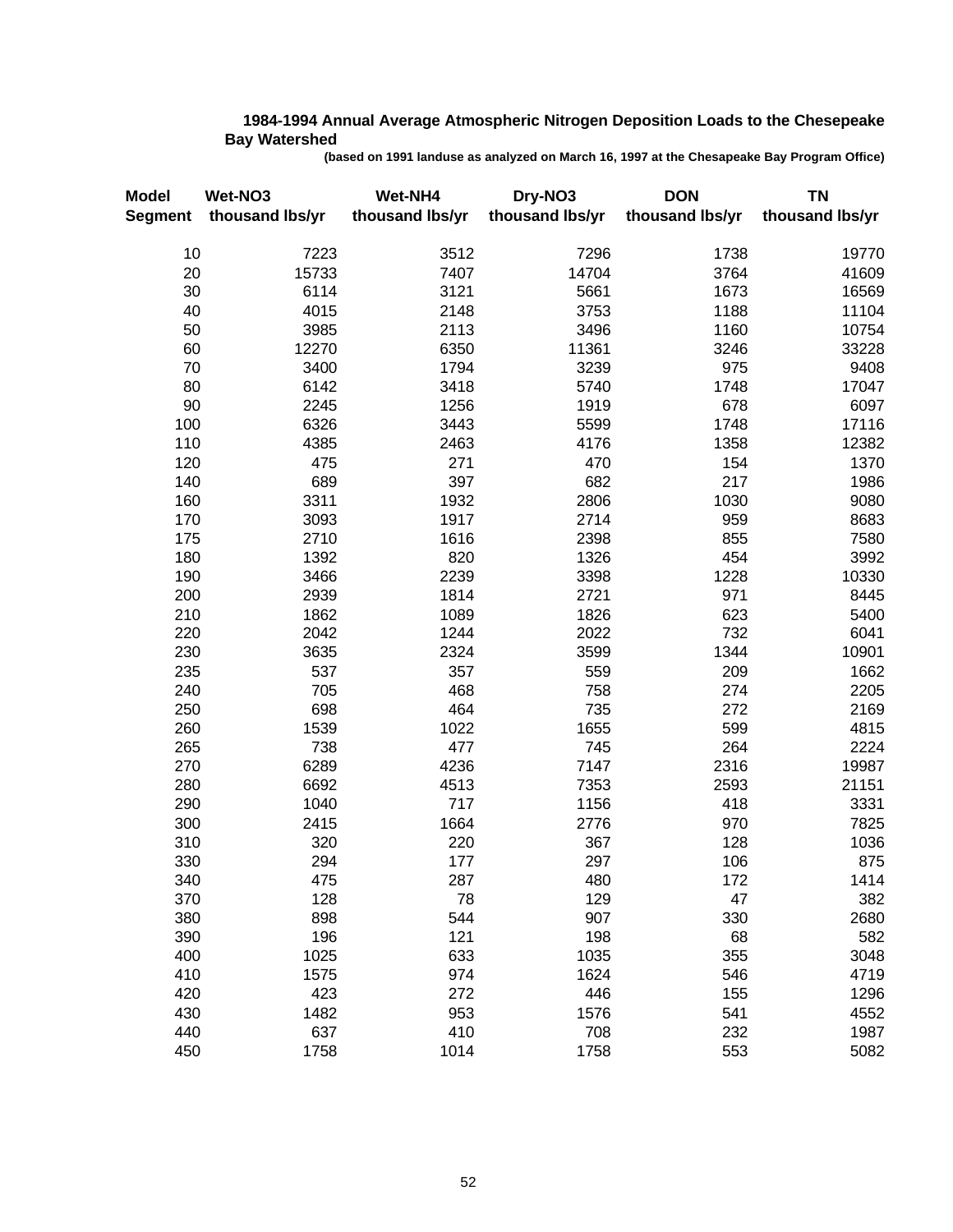| <b>Model</b>   | Wet-NO3          | Wet-NH4         | Dry-NO3                                                                                  | <b>DON</b>                                                                                                                                                                                                                                                                                                                                                                                                                                                                              | <b>TN</b>        |
|----------------|------------------|-----------------|------------------------------------------------------------------------------------------|-----------------------------------------------------------------------------------------------------------------------------------------------------------------------------------------------------------------------------------------------------------------------------------------------------------------------------------------------------------------------------------------------------------------------------------------------------------------------------------------|------------------|
| <b>Segment</b> | thousand lbs/yr  | thousand lbs/yr | thousand lbs/yr                                                                          | thousand lbs/yr                                                                                                                                                                                                                                                                                                                                                                                                                                                                         | thousand lbs/yr  |
| 470            | 1000             | 590             | 990                                                                                      | 335                                                                                                                                                                                                                                                                                                                                                                                                                                                                                     | 2916             |
| 480            | 271              | 160             | 273                                                                                      | 91                                                                                                                                                                                                                                                                                                                                                                                                                                                                                      | 795              |
| 490            | 341              | 201             | 345                                                                                      | 114                                                                                                                                                                                                                                                                                                                                                                                                                                                                                     | 1002             |
| 500            | 1068             | 666             | 1101                                                                                     | 388                                                                                                                                                                                                                                                                                                                                                                                                                                                                                     | 3223             |
| 510            | 104              | 61              | 105                                                                                      | 35                                                                                                                                                                                                                                                                                                                                                                                                                                                                                      | 306              |
| 540            | 336              | 209             | 343                                                                                      | 121                                                                                                                                                                                                                                                                                                                                                                                                                                                                                     | 1009             |
| 550            | 1301             | 810             | 1315                                                                                     | 470                                                                                                                                                                                                                                                                                                                                                                                                                                                                                     | 3896             |
| 560            | 2003             | 1311            | 2177                                                                                     | 761                                                                                                                                                                                                                                                                                                                                                                                                                                                                                     | 6251             |
| 580            | 133              | 87              | 147                                                                                      | 50                                                                                                                                                                                                                                                                                                                                                                                                                                                                                      | 417              |
| 590            | 1826             | 1239            | 2029                                                                                     | 722                                                                                                                                                                                                                                                                                                                                                                                                                                                                                     | 5817             |
| 600            | 2650             | 1798            | 3012                                                                                     | 1048                                                                                                                                                                                                                                                                                                                                                                                                                                                                                    | 8508             |
| 610            | 492              | 334             | 547                                                                                      | 195                                                                                                                                                                                                                                                                                                                                                                                                                                                                                     | 1568             |
| 620            | 414              | 298             | 481                                                                                      | 178                                                                                                                                                                                                                                                                                                                                                                                                                                                                                     | 1371             |
| 630            | 53               | 38              | 63                                                                                       | 23                                                                                                                                                                                                                                                                                                                                                                                                                                                                                      | 178              |
| 650            | 358              | 211             | 358                                                                                      | 122                                                                                                                                                                                                                                                                                                                                                                                                                                                                                     | 1049             |
| 700            | 564              | 285             | 559                                                                                      | 156                                                                                                                                                                                                                                                                                                                                                                                                                                                                                     | 1563             |
| 710            | 572              | 323             | 555                                                                                      | 180                                                                                                                                                                                                                                                                                                                                                                                                                                                                                     | 1630             |
| 720            | 1153             | 656             | 1120                                                                                     | 377                                                                                                                                                                                                                                                                                                                                                                                                                                                                                     | 3305             |
| 730            | 1191             | 688             | 1082                                                                                     | 395                                                                                                                                                                                                                                                                                                                                                                                                                                                                                     | 3356             |
| 740            | 3060             | 1802            | 2781                                                                                     | 967                                                                                                                                                                                                                                                                                                                                                                                                                                                                                     | 8609             |
| 750            | 379              | 218             | 361                                                                                      | 131                                                                                                                                                                                                                                                                                                                                                                                                                                                                                     | 1090             |
| 760            | 272              | 160             | 272                                                                                      | 93                                                                                                                                                                                                                                                                                                                                                                                                                                                                                      | 798              |
| 770            | 243              | 150             | 245                                                                                      | 84                                                                                                                                                                                                                                                                                                                                                                                                                                                                                      | 722              |
| 780            | 154<br>173       | 95              | 156                                                                                      | 54<br>63                                                                                                                                                                                                                                                                                                                                                                                                                                                                                | 459<br>515       |
| 800<br>810     | 366              | 105<br>222      | 175                                                                                      |                                                                                                                                                                                                                                                                                                                                                                                                                                                                                         |                  |
| 820            | 91               | 56              | 370<br>92                                                                                | 134<br>32                                                                                                                                                                                                                                                                                                                                                                                                                                                                               | 1092<br>272      |
| 830            | 296              | 183             | 302                                                                                      | 103                                                                                                                                                                                                                                                                                                                                                                                                                                                                                     | 884              |
| 840            | 942              | 582             | 981                                                                                      | 326                                                                                                                                                                                                                                                                                                                                                                                                                                                                                     | 2831             |
| 850            | 204              | 117             | 204                                                                                      | 64                                                                                                                                                                                                                                                                                                                                                                                                                                                                                      | 589              |
| 860            | 203              | 120             | 205                                                                                      | 68                                                                                                                                                                                                                                                                                                                                                                                                                                                                                      | 596              |
| 870            | 94               | 55              | 95                                                                                       | 31                                                                                                                                                                                                                                                                                                                                                                                                                                                                                      | 275              |
| 880            | 369              | 230             | 377                                                                                      | 134                                                                                                                                                                                                                                                                                                                                                                                                                                                                                     | 1111             |
| 890            | 189              | 118             | 193                                                                                      | 68                                                                                                                                                                                                                                                                                                                                                                                                                                                                                      | 568              |
| 900            | 461              | 287             | 470                                                                                      | 166                                                                                                                                                                                                                                                                                                                                                                                                                                                                                     | 1385             |
| 910            | 515              | 321             | 530                                                                                      | 187                                                                                                                                                                                                                                                                                                                                                                                                                                                                                     | 1553             |
| 920            | 1258             | 785             | 1324                                                                                     | 457                                                                                                                                                                                                                                                                                                                                                                                                                                                                                     | 3824             |
| 930            | 102              | 67              | 113                                                                                      | 39                                                                                                                                                                                                                                                                                                                                                                                                                                                                                      | 320              |
| 940            | 778              | 528             | 874                                                                                      | 308                                                                                                                                                                                                                                                                                                                                                                                                                                                                                     | 2487             |
| 950            | 184              | 133             | 214                                                                                      | 79                                                                                                                                                                                                                                                                                                                                                                                                                                                                                      | 611              |
| 960            | 450              | 324             | 523                                                                                      | 193                                                                                                                                                                                                                                                                                                                                                                                                                                                                                     | 1489             |
| 970            | 119              | 74              | 123                                                                                      | 43                                                                                                                                                                                                                                                                                                                                                                                                                                                                                      | 360              |
| 980            | 1229             | 804             | 1307                                                                                     | 467                                                                                                                                                                                                                                                                                                                                                                                                                                                                                     | 3807             |
| 990            | 67               | 42<br>======    | 71<br>$\qquad \qquad \doteq\qquad \qquad \doteq\qquad \qquad \doteq\qquad \qquad \qquad$ | 24<br>$\qquad \qquad \doteq \qquad \qquad \doteq \qquad \qquad \doteq \qquad \qquad \doteq \qquad \qquad \doteq \qquad \qquad \doteq \qquad \qquad \qquad \doteq \qquad \qquad \doteq \qquad \qquad \doteq \qquad \qquad \doteq \qquad \qquad \doteq \qquad \qquad \doteq \qquad \qquad \doteq \qquad \qquad \doteq \qquad \qquad \doteq \qquad \qquad \doteq \qquad \qquad \doteq \qquad \qquad \doteq \qquad \qquad \doteq \qquad \qquad \doteq \qquad \qquad \doteq \qquad \qquad \$ | 205              |
| <b>Total</b>   | ======<br>155347 | 89838           | 152277                                                                                   | 49067                                                                                                                                                                                                                                                                                                                                                                                                                                                                                   | ======<br>446530 |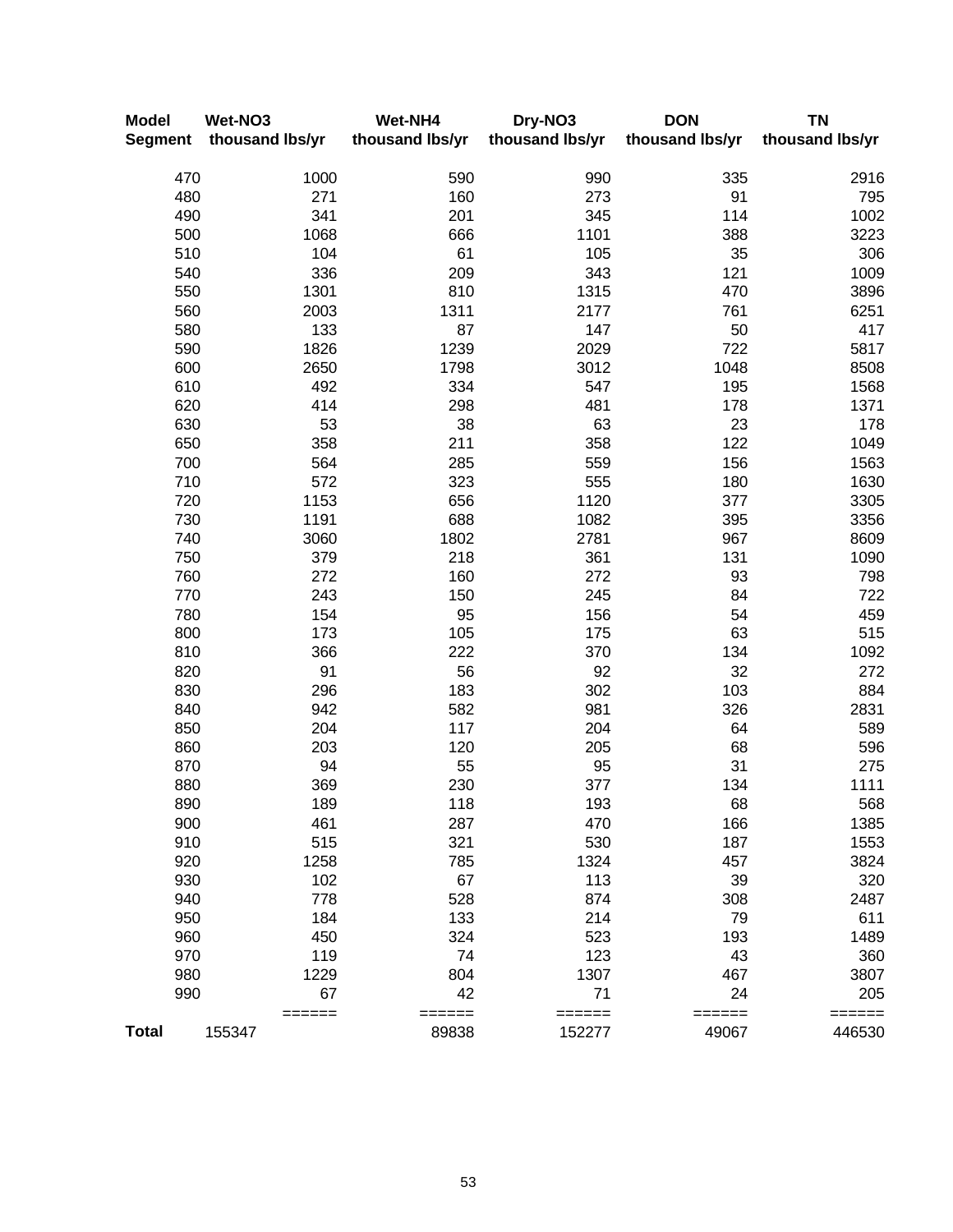| Table D.4.6                                                                                                                                                  |                               |  |  |  |  |  |
|--------------------------------------------------------------------------------------------------------------------------------------------------------------|-------------------------------|--|--|--|--|--|
| <b>Correspondence of Phase IV Chesapeake Bay Watershed Model Precipitation Segments</b><br>with the Chesapeake Bay Water Quality Model Precipitation Regions |                               |  |  |  |  |  |
|                                                                                                                                                              |                               |  |  |  |  |  |
| <b>Precipitation Regions</b>                                                                                                                                 | <b>Precipitation Segments</b> |  |  |  |  |  |
|                                                                                                                                                              | 1001                          |  |  |  |  |  |
|                                                                                                                                                              | 1009                          |  |  |  |  |  |
|                                                                                                                                                              | 1010                          |  |  |  |  |  |
| $\overline{4}$                                                                                                                                               | 1004                          |  |  |  |  |  |
|                                                                                                                                                              | 1005                          |  |  |  |  |  |
| 6                                                                                                                                                            | 1006                          |  |  |  |  |  |
|                                                                                                                                                              | 1007                          |  |  |  |  |  |
| 8                                                                                                                                                            | 1008                          |  |  |  |  |  |

Building on the above established linkages between the grouping of Bay Water Quality model cells and Chesapeake Bay Watershed Model precipitation segments, the same loading rates ( $lb/ac-yr$ ) for  $NO_3$ ,  $NH_4$ , and DON atmospheric deposition developed for each respective Chesapeake Bay Watershed Model precipitation segment is applied to the corresponding Bay Water Quality Model precipitation region (Table D.4.6).

As determined for the Phase IV Chesapeake Bay Watershed Model segments, OrP and PO4 atmospheric deposition loading rates were assumed to be constant (P [Organic P] at 0.423  $lb/ac$ , and P  $[PO_4]$  at 0.143  $lb/ac$ ), and the yearly loads were evenly allocated as daily load for input into all Chesapeake Bay Water Quality Model Cells.

As with all Chesapeake Bay Watershed Model segments, the dry NH4 atmospheric deposition loading rate is assumed to be zero for all the Chesapeake Bay Water Quality Model cells.

The dry  $NO<sub>3</sub>$  atmospheric deposition loading rates for each Chesapeake Bay Water Quality Model cell were calculated as thirty percent of their corresponding watershed precipitation segment's 1984-1994 annual average wet  $NO<sub>3</sub>$  deposition, because a long-term average of wet/dry fall nitrate to open water that is wider than about 5 meters is 3.3317. Table D.4.3 lists the dry- $NO<sub>3</sub>$  versus wet- $NO<sub>3</sub>$  ratios for the eight precipitation regions of the Chesapeake Bay Water Quality Model cells.

 $\overline{a}$ 

<sup>17</sup> Valigura, R.A., Luke, W.T., Artz, R.S., Hicks, B.B. (1996). *Atmospheric Nutrient Input to Coastal Areas -- Reducing the Uncertainties*. NOAA Coastal Ocean Program Decision Analysis Series No. 9., MD.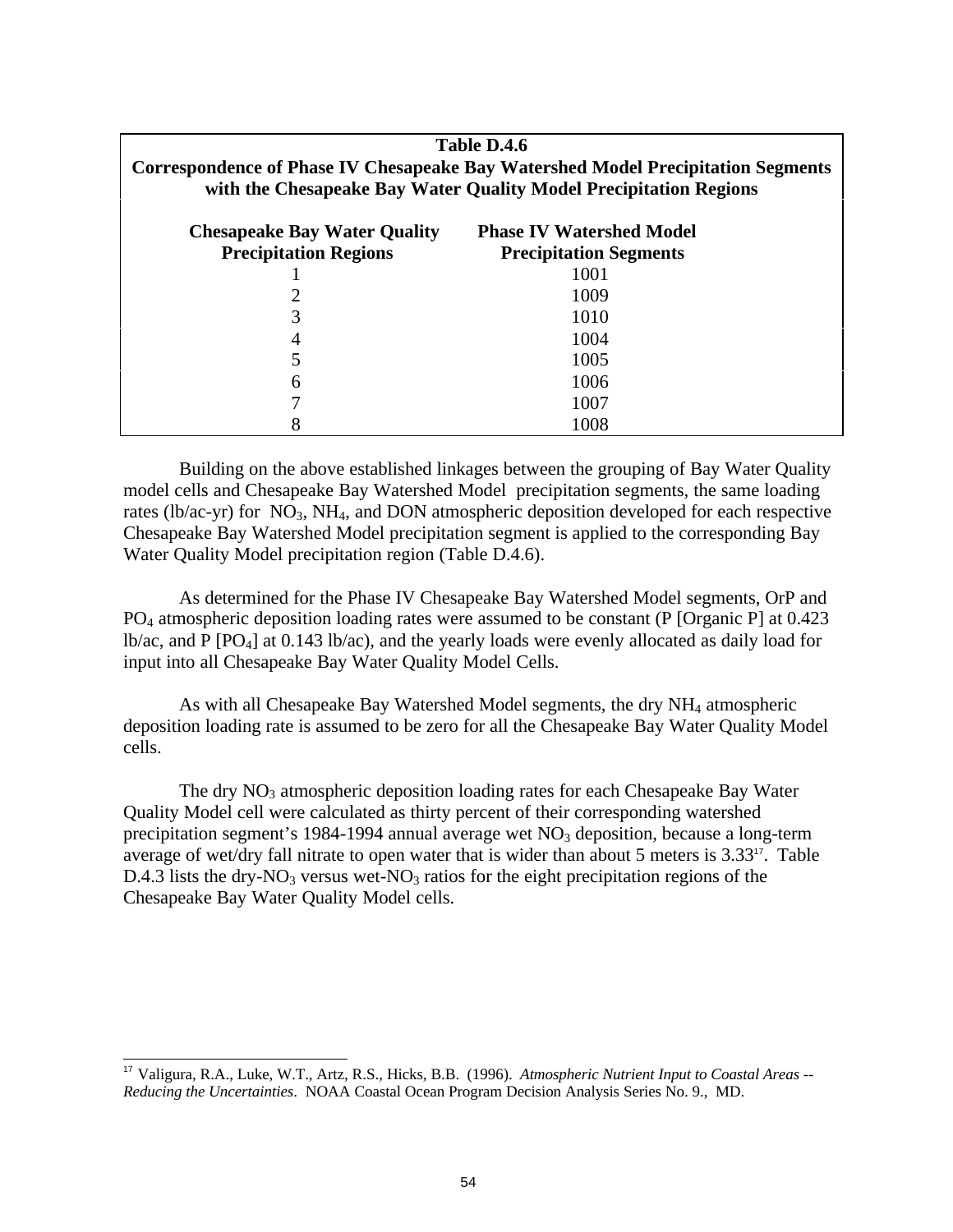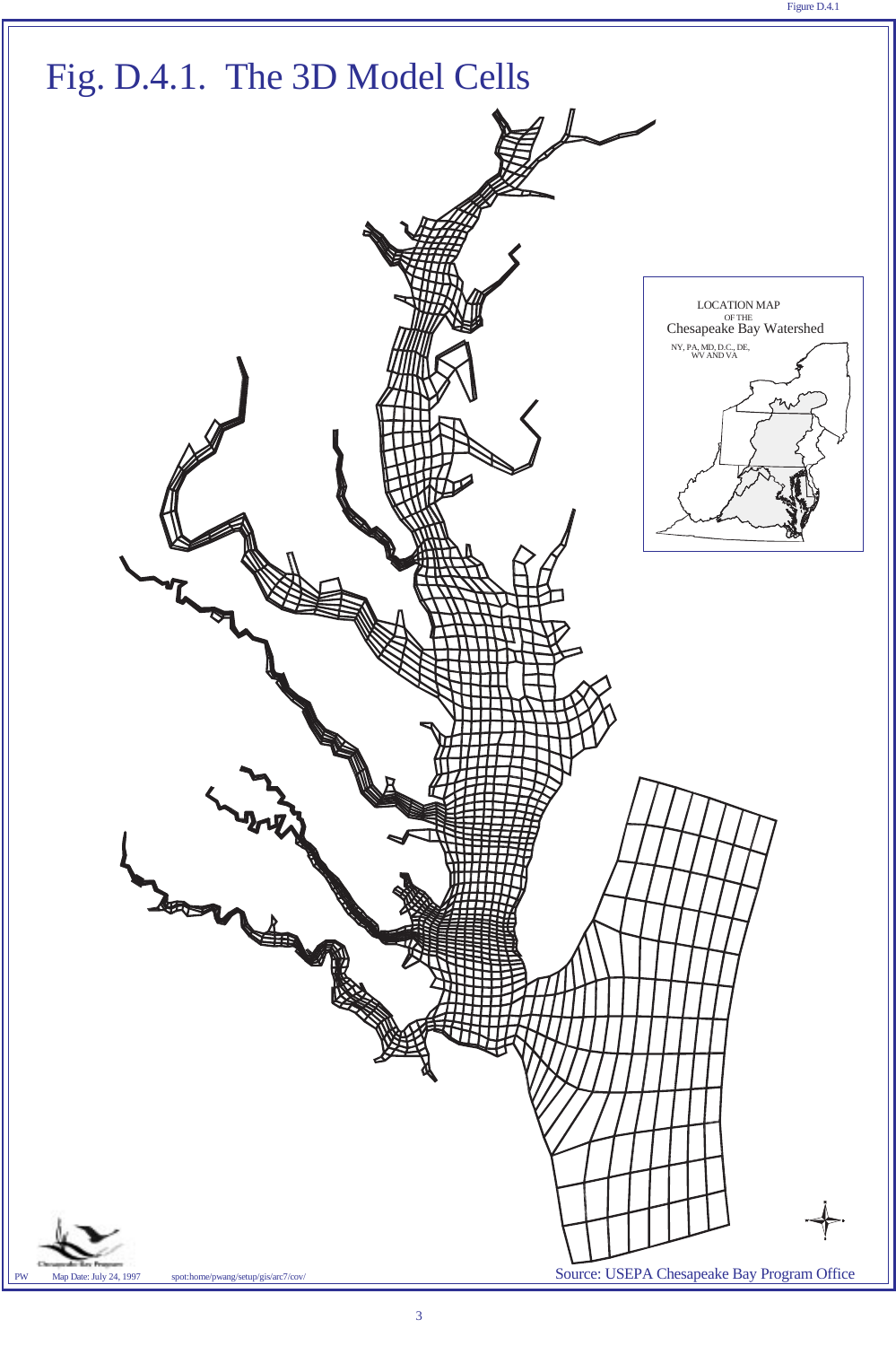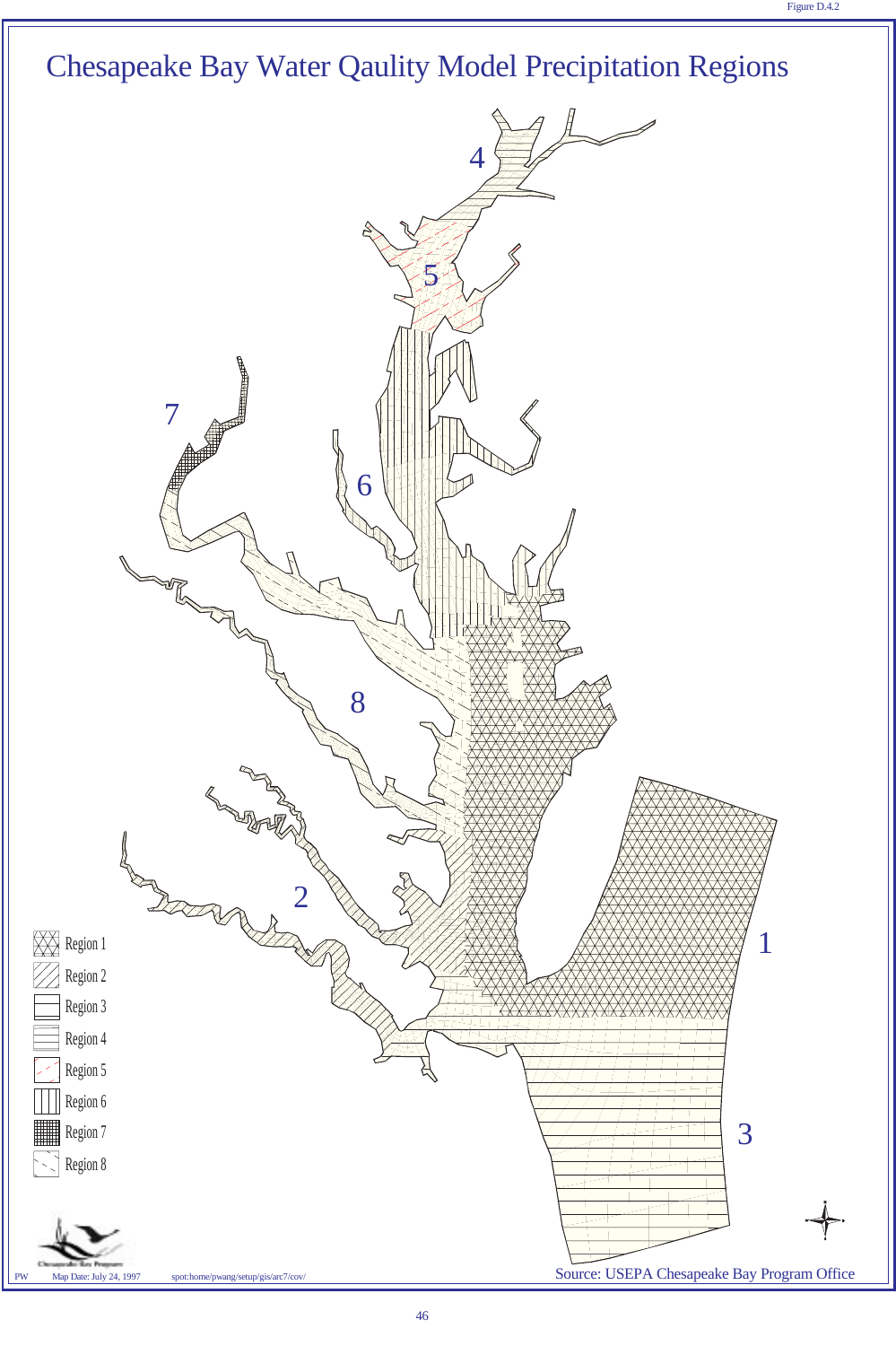

47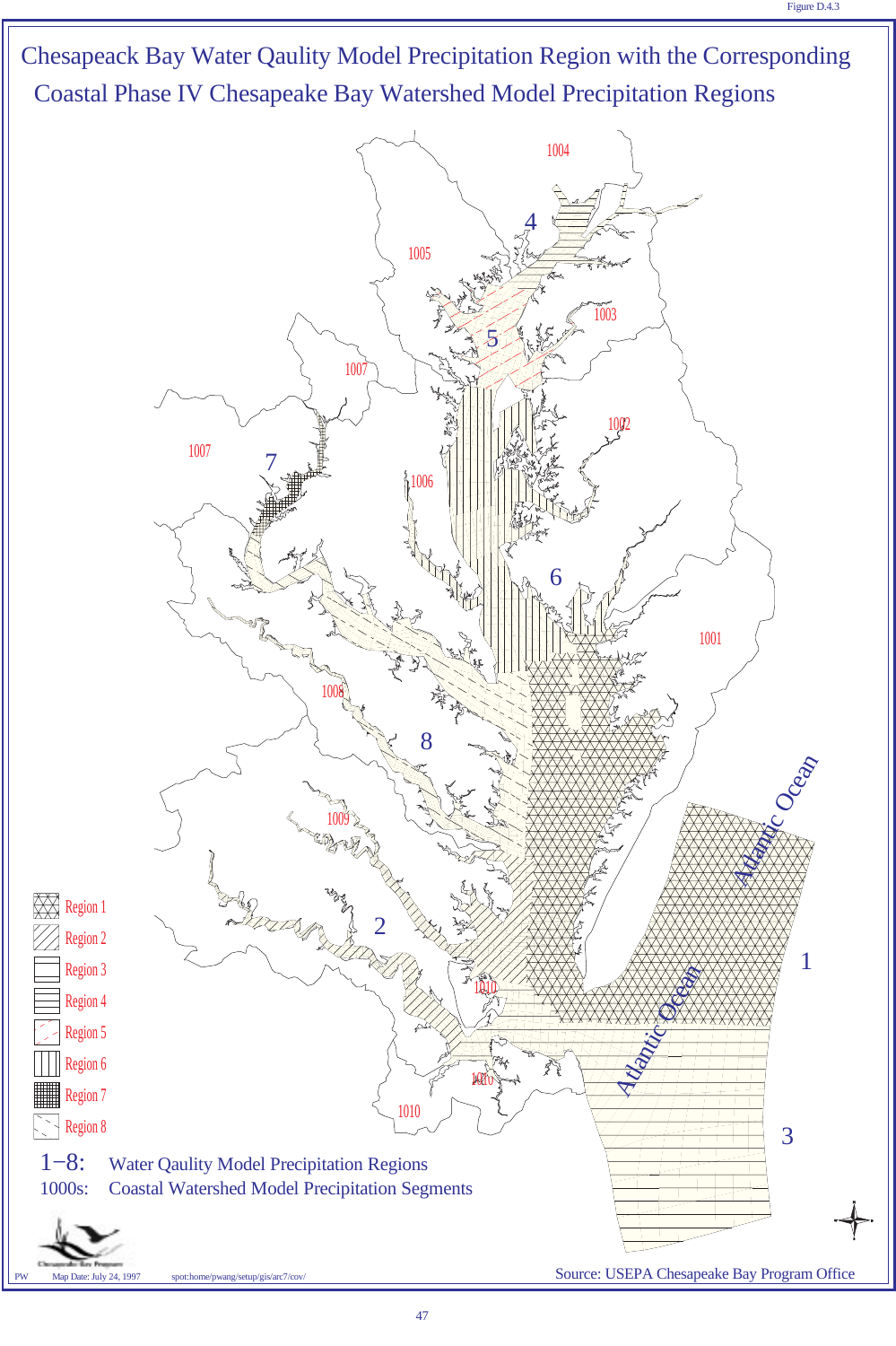| Table D.4.7<br>Wet and Dry NO <sub>3</sub> Atmospheric Deposition Loading Rates for the Chesapeake<br><b>Bay Water Quality Model Precipitation Regions</b> |                                                            |                      |                                                            |  |  |  |
|------------------------------------------------------------------------------------------------------------------------------------------------------------|------------------------------------------------------------|----------------------|------------------------------------------------------------|--|--|--|
| <b>Chesapeake Bay</b><br><b>Water Quality Model</b><br><b>Precipitation Region</b>                                                                         | 1984-1994 Annual<br>Average Wet $NO3$<br>(Pounds-Nitrogen/ | <b>Wet/Dry Ratio</b> | 1984-1994 Annual<br>Average Dry $NO3$<br>(Pounds-Nitrogen/ |  |  |  |
|                                                                                                                                                            | Acre-Year)                                                 |                      | Acre-Year)                                                 |  |  |  |
| Region 1                                                                                                                                                   | 3.10                                                       | 3.33                 | 0.93                                                       |  |  |  |
| Region 2                                                                                                                                                   | 3.10                                                       | 3.33                 | 0.93                                                       |  |  |  |
| Region 3                                                                                                                                                   | 2.92                                                       | 3.33                 | 0.88                                                       |  |  |  |
| Region 4                                                                                                                                                   | 3.71                                                       | 3.33                 | 1.11                                                       |  |  |  |
| Region 5                                                                                                                                                   | 3.44                                                       | 3.33                 | 1.03                                                       |  |  |  |
| Region 6                                                                                                                                                   | 3.20                                                       | 3.33                 | 0.96                                                       |  |  |  |
| Region 7                                                                                                                                                   | 3.25                                                       | 3.33                 | 0.97                                                       |  |  |  |
| Region 8                                                                                                                                                   | 3.20                                                       | 3.33                 | 0.96                                                       |  |  |  |

# **Table D.4.7**